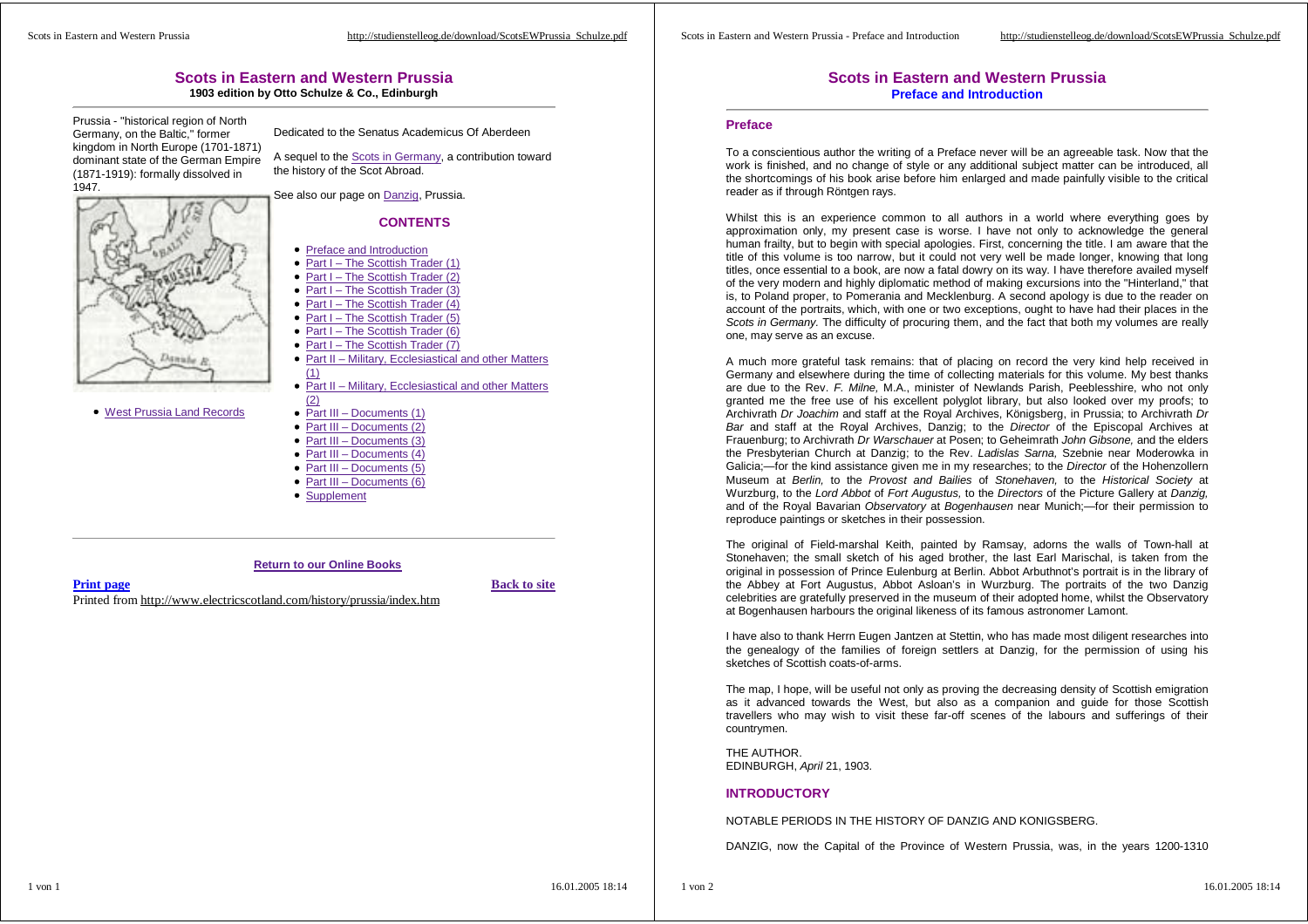capital of Pomerellen. During 1310-1454 it was ruled by the Teutonic Order of Knights; Since 1360 it joined the Hanseatic League. From 1454-1793 it belonged to Poland, though retaining many privileges. In 1793 it ceded to Prussia. 1807-1814 French Government. 1814 Finally ceded to Prussia.

Danzig's internal affairs were ruled over by the so-called three Orders besides the "Burggraf" as representative of the King of Poland; four burgomasters and councillors; bailles elected by the council from the citizens; and the so-called "Hundertmannen" <sup>=</sup> hundred men, representing *the trades.*

Konigsberg, now the capital of Eastern Prussia, consists of the three old towns of Altstadt, Kneiphof and Löbenicht. It owes its existence to the Teutonic Order. This famous and valiant body of knights erected <sup>a</sup> castle on the river Pregel in 1255, which was called in honour perhaps of Ottokar II., King of Bohemia, who had supported the cause of the knights in one of their crusades, Königsburg or -berg. Soon after the Altstadt arose round the castle (1256). The so-called Lobenicht, or New Town, was founded as <sup>a</sup> separate township about 1300, and the town of Kneiphof on an island of the river Pregel about the same time. Hence the denomination of the "three towned" Königsberg. After the fall of the Marienburg, the old residence of the Hochmeister of the Teutonic Knights during <sup>a</sup> disastrous war with Poland in 1457*,* Königsberg became the seat of the Grand Master of the Order. The last of them was Markgraf Albrecht of Brandenburg, <sup>a</sup> scion of the House of Hohenzollern, who resided here as Duke of Prussia. He converted the possessions of the Order into <sup>a</sup> hereditary secular Protestant Duchy. After the demise of the ducal line, the Duchy passed to the Kurbrandenburg line of Hohenzollern, and the famous "Great Elector" received homage at the Castle of Königsberg as Sovereign Duke of Prussia in 1663. Here also Frederick III., Elector of Brandenburg, crowned himself with the royal crown, and raised Brandenburg-Prussia to <sup>a</sup> kingdom (1701). During the Napoleonic tyranny, King Frederick William III. and his Queen Luise resided in Königsberg in 1807-8. Konigsberg has <sup>a</sup> university. It is the native place of the great philosopher Kant, whose grandfather was of humble Scotch origin. [See *Scots in Germany,* pp. 231 ff., 317.]

### **Return to book index page**

**Print page Back to site** 

Printed from http://www.electricscotland.com/history/prussia/preface.htm

**Scots in Eastern and Western Prussia Part I – The Scottish Trader (1)**

The fact of <sup>a</sup> large emigration of Scotsmen to Prussia and Poland during the XVIth and XVIIth centuries has hitherto either escaped the notice of the Scottish historian altogether, or been deemed by him too unimportant an item to be registerd in his pages. He has not forgotten the fame of the Scottish warriors in the armies of France or Sweden, whose heroic deeds commanded the admiration of the world; but where the Scot lived out <sup>a</sup> quiet life of suffering, hardships, countless struggles bravely met, and final successes tenaciously secured, his claim to be remembered by the future historian has been brushed aside; his tombstone and his name have been forgotten.

This neglect would have been, and would be, excusable if the Scot abroad, rapidly and entirely losing his individuality, had at once become amalgamated with the new hosts among whom he lived. But so little has this been the case, that <sup>a</sup> learned German writer of to-day says: "A very characteristic element of the population of German towns in Eastern and Western Prussia is formed by the descendants of former Scotsmen. They being exposed to many dangers and persecutions as pedlars, gradually settled in the towns and married daughters of the citizens. The increase in strength and industrial capacity which this Scottish admixture instilled into the German was of the very highest importance and it can scarcely be doubted that the peculiar compound of stubbornness and shrewdness which characterises the inhabitants of the small towns of Eastern Prussia has its root in the natural disposition of the Scot." [Dr F. Schmidt, Geschichte de Deutsch Kroner Kreises, *History of the district of Deutsch Krone* (Western Prussia), p. 145.]

The proof of this assertion can be found in innumerable instances, which, though not written largely in the annals of political history, nor proclaimed loudly by the blare of military trumpets, are still interesting and dear to those students of history that see in it more than an illimitable ghastly stretch of battlefields or the hopelessly tangled web of political intrigue.

It is this "vie intime" of the Scot in Germany that is to form the main substance of the present volume. The facts of the Scottish settlements have been stated; it now remains to fill up the sketch and to present to the reader as complete <sup>a</sup> picture as possible of how the Scot lived in those remote regions that they had chosen as the scene of their enterprise.

Before entering upon our task let us clear up two misconceptions that might arise out of our former statements. We have almost exclusively spoken of the Scottish immigration of the XVIth and XVIIth Centuries. We are now compelled to admit the existence of the Scottish pedlar, in German called "Schotte," in the XIVth Century, though not without hesitation. The word "Schotte" unmistakably occurs in this sense in the Krämerrolle of Anclam, *i.e.* the constitution of the guild of grocers or small merchants in the Pomeranian town of Anclam, dating as far back as 1330. [The original document has since been lost; it was first printed by Stavenhagen in 1773.]

Now as it is difficult from Scotch sources to prove an emigration of Scotsmen to Germany at that early date sufficiently large to warrant the expression "Schotte" for the swarms of vagrant pedlars all over Germany, one is almost tempted to inquire whether this name at the period we speak of might not have <sup>a</sup> derivation altogether independent of nationality. But no other derivation has been put forward, and all our lexicographers headed by the successors of Grimm in the recent volume of the great German Dictionary adhere to the old meaning. There are, moreover, other laws and constitutions nearly as old as that of Anclam, which leave no doubt as to the meaning of "Schotte."

Among the oldest rules of the cloth merchants at Stralsund, and dating back to about 1370, we find this:

"Vortmer so schal nen Schotte *edder Engelsman* varen in de lant, he sy we he sy"; [Cp. *Scots in Germany*] and <sup>a</sup> little later, about the year 1412: "Nyn borger de nicht hefft de werdicheit der cumpanien des wantsnedes, Schotten *edder Engelsman* schal nicht varen yn de landen edder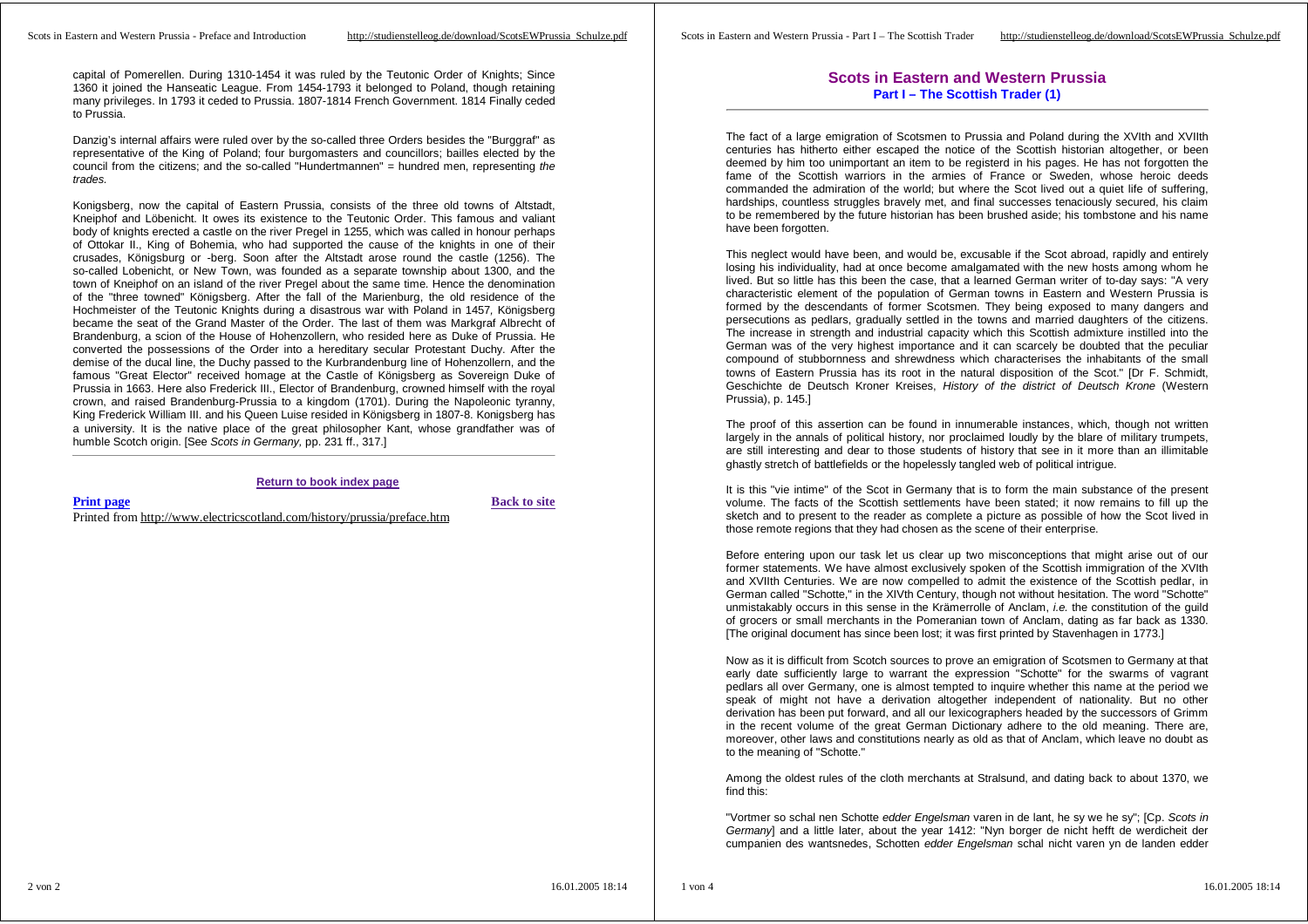hyr bynnen der stadt sniden he sy we he sy ane he hebbe de werdicheit der kumpanien des wantsnedes," *i.e.* No citizen who has not obtained the dignity of <sup>a</sup> guild-brother of the cloth rnerchant's guild, no Scot or Englishman shall travel about the country or cut (cloth) within this town, let him be who he may be, without his being <sup>a</sup> member of the guild. Both these passages prove by the addition of "edder Engelsman" that "Schotte" cannot be taken in any other sense than that of Scotsman, <sup>a</sup> native of Scotland. We must therefore assume <sup>a</sup> much earlier date for the itinerant Scot in Germany, unless we suppose that the word Schotte, Scotus, in those earlier centuries referred to the Irish. There seems to be some show of reason in this, as the expression "Schotte" for <sup>a</sup> vagrant pedlar is also common in Bavaria and the south of Germany, where the Irish had established the so-called "Schottenkioster" [See Schmeller, *Bairisches Worterbuch.* The Police Regulations of Nurnberg prohibit the harbouring or housing of any vagrant Scotsman or Scotswoman in the town or within <sup>a</sup> mile around it without permission of the magistrates (XV Century).] We are told as early as the VIIIth Century that vagrant priests, called Scotti, passed themselves off as bishops Be this as it may, of wide-spread Scotch settlements properly so-called we hear nothing till eight or nine centuries later.

A second misconception may arise from passages [*The Scots in Germany, p. 50*] where it was stated that the situation of the Scot in Germany was tolerable, that his lot was not worse than that of the pedlar at home, that he suffered no religious persecution and obtained many privileges These statements are rather too favourable The obstacles put in the way of the Scot, particularly of the travelling tradesman, were innumerable. Only when he had succeeded in obtaining the rights of citizenship in the smaller or larger towns of Prussia did his difficulties diminish; and to obtain these rights was for many <sup>a</sup> hopeless task. Religious persecutions in the old cruel sense, it is true, did not obtain, but nevertheless, the Calvinistic Scot was not looked upon with favour by his proud Lutheran brother of Germany; in his eye he was an Arian, worse than an unbeliever and an anabaptist. This was <sup>a</sup> weapon that was used with virulence and success by the hostile trades. Only the unwearied and indomitable energy of the Scot, combined with physical endurance as great as his skill and his shrewdness as merchant and banker, made him succeed in many cases and obtain the highest honours in the country of his adoption.

### **SCOTLAND AND PRUSSIA IN THE XVTH CENTURY.**

Whilst we hear but little of Scottish settlements in Germany at this time, notices are not wanting of the brisk commercial intercourse between Scotland and Danzig and between Scotland and the Teutonic Order, which from <sup>a</sup> religious Society of Knights for the defence and the spreading of Christianity had rapidly grown not only into <sup>a</sup> territorial Power, but also into <sup>a</sup> huge commercial trading society. Thus King Henry IV. of England requests the Hochmeister von Jungingen to grant the Scottish shipmasters who were then sailing to Prussia in order to bring home cargoes of food-stuffs, neither favour nor protection (Dec. 7, 1401). Königsberg writes to the Gubernator of Scotland, Rupert, "duci Albaniae et comiti de Fiff," with the request to order the restoration of goods confiscated from some Konigsberg merchants (July 23, 1418); whilst the magistrates of Edinburgh petition the Hochmeister to make the city of Danzig raise the arrest put upon the goods of various Scottish merchants in Danske, notably of James Lawdre, Jacob King and Robert Young, "for Scotland had been altogether innocent of the alleged spoliation of Danzig merchants." [The undated letter is to be found in the Koniglichen Staats Archiv at Konigsberg. On account of Jac. Lawdre Queen Mary also writes to the Hochmeister in 1448.] In <sup>a</sup> similar case King James I. writes two letters to the Hochmeister blaming <sup>a</sup> Prussian merchant called Claus Zarn or Czarn for the arrestment of Scottish goods (10th of March and 26th of 142?].

The dreaded Earl of March appears again in the records of Danzig writing about the liberation of <sup>a</sup> Danzig citizen called Johann Lange, and charging <sup>a</sup> Scot, Ricardus de Camera, with the conclusion of <sup>a</sup> commercial treaty. [Letter written <sup>26</sup>th August, N.D., in the *Kgl. Staats Archiv,* Danzig.]

Under the date of April 13th, 1438, there exists the rough draught of <sup>a</sup> letter of the Hochmeister to the King of Scotland and the Guild of Merchants in Edinburgh, praying them to hand over the goods which the merchant Heinrich Holthusen left behind him at his death in Leith, to the Danzig merchant Johann Fischmeister. [*Kgl. St. Archiv,* Konigsberg.]

Mayor and Bailies of "St Johann" in Scocia (Perth) announce in <sup>a</sup> letter that by <sup>a</sup> decision of the law-courts the claim of the Danzig skipper, Hanneke How, must be disallowed (Jan. 20, 1439). Somewhat later King James recommends the Edinburgh merchant, John Foulis, who with some business friends is travelling to Danzig, to the notice of the magistrates there (March 28, 1475); "quatenus auxilio Dei et vestro salve redeant." A letter of recommendation is also given by the magistrates of Edinburgh to Jacob Crag, who is going to Danzig on law business (1480). Similarly, Queen Margaret and King James intercede on behalf of the Scottish merchants, Thomas Halkerston, Thomas Lewis, and Robert Paisley (April 8, 1482). In every way the interest of the Scottish trader seems to have been well taken care of. Instances of this are found in two other letters addressed to Danzig. In one of them Edinburgh declares that Stephen Lawson, a citizen of Haddington, had honestly paid for all goods which he had brought from Danzig to Leith about four years ago (June 5, 1483). Interesting is <sup>a</sup> letter from the magistrates of Aberdeen to Danzig in which they express themselves grieved at the fact that ships from that city for some time past sail to more remote ports of Scotland instead of to Aberdeen; and they declare themselves willing to indemnify the cloth merchant of Danzig who had suffered loss at Aberdeen on account of spurious money being given to him in payment, if he would personally appear before them. They pray that the old commercial intercourse should be restored. [Letter dated

Aberdeen, May 1st, 1487, *Kgl. Staats Archiv.,* Danzig.] About the same time Aberdeen further proves her goodwill by explaining to the Danzig magistrates that all assistance would be given to the Danzig citizens, Vasolt and Conrad (or Connert), on their arrival in Scotland, to obtain payment for goods sold; and in <sup>a</sup> later letter she explains to Danzig the measures taken for this purpose, adding the testimony of merchants from Stralsund, Greipwald and Stettin. [Letters dated Aug. 6, 1487, and July <sup>18</sup>th, 1489, *Kgl. Staats Archiv,* Danzig.]

The brothers John and Francis Tulane are appointed to take care of the commissioner sent by Conrad to Aberdeen.

Besides Aberdeen and Leith, Dundee is again mentioned in 1492 as trading with Danzig, and the name of Thomas Spalding occurs in this connection.

How important the trade between the Baltic ports and Scotland was, is also seen from <sup>a</sup> notice in *Weinreich's Prussian Chronicle,* where it is stated that between the years 1474 and 1476 twenty-four Scottish ships entered the harbour of Danzig. [Dr Theod. Hirsch, *Weinreich's Chronik.,* p. xi.]

Thus the names of the great Baltic ports were well known to the trading communities of Scotland, and the way was prepared for the Scottish emigrant.

What attracted them to Danzig besides the shipping facilities was a tradition that there they would be the recipients of numerous privileges granted—perhaps in grateful recollection of military assistance—by the Hochmeister to the English and Scots. Frequently they refer to these privileges in their petitions—chiefly to <sup>a</sup> free retail trade throughout the country—but, as their adversaries tauntingly said, they "could never produce them." They remained merely traditional, though the names of the Hochmeisters, Paul von Russdorf—about 1426—is mentioned in connection with the matter. At any rate, if they ever possessed these privileges, every trace of them was lost in the XVIth Century, as indeed it was much more in the spirit of the times to disfranchise people than to grant them trading liberties.

However this may be, the Scots are present in Danzig, though not in great numbers, early in the XVth Century. [English cloth is mentioned in Danzig in 1388.]

They are not unfrequently met with in the minutes of the courts of justice (Schoppenbucher) there. Walter, <sup>a</sup> Scot and <sup>a</sup> dyer by trade, owns to certain debts in 1447; in 1453, on the 23rd of March, the Magistrates compose <sup>a</sup> quarrel between <sup>a</sup> citizen and <sup>a</sup> Scottish merchant; another Scot, called Thomas, sues <sup>a</sup> citizen for the debt of twenty-six marks in 1469. More serious is the following entry: "A settlement has been arranged between Claus Wugerson, on the one part, and Peter Black, <sup>a</sup> Scot, on the other, on account of manslaughter committed by the aforesaid Peter Black against Reemer Wugerson, brother of the aforesaid Claus." Peter consents to pay certain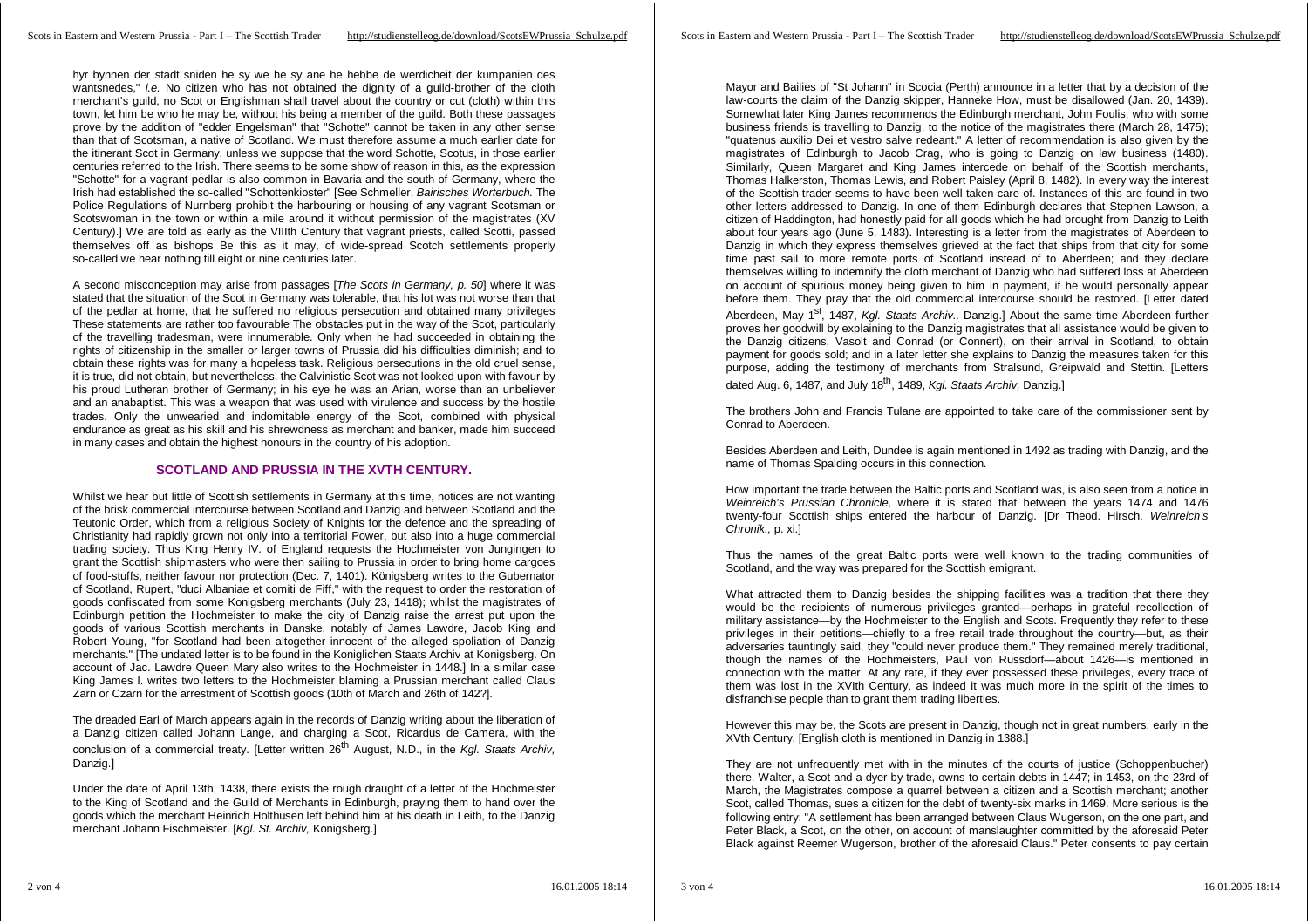sums of money, and to undertake <sup>a</sup> "Sühn-reise," *i.e.* <sup>a</sup> journey of expiation "to the holy Blood at Aken (Aix la Chapelle), to Einsiedelen, <sup>a</sup> famous place of pilgrimage in Switzerland, to St Jacob of Compostella, and to St Adrian, and to bring good proofs of his having visited these places" (1471). [*Kgl. St. Archiv,* Danzig]

A similar compromise is entered upon four years later in 1475 between Wylm (William) Watson and Zander (Alexander) Gustis (?) "on account of <sup>a</sup> wound given by Zander to the aforesaid

Wylm." [*Kgl. St. Archiv,* Danzig.] They decided that the culprit should bear all expenses, and undertake <sup>a</sup> pilgrimage to the Holy Blood, and, moreover, give to the Altar of the Scots in the Church of the Black Monks at Danzig two marks, and likewise two marks to Our Lady's Church at Dundee in Scotland. Therewith all dispute should be ended for ever ("geendet unde gelendet ").

That the Scots had their own Altar at the Schwarzmönchenkirche, as it is called, is an additional proof of the importance of their commercial intercourse with Danzig.

The names of other Scotsmen, together with their debts, are entered in the Schoppenbuch; *e.g.,* John Wylinck, curiously enough called "de swartte Schotte," the black Scotsman; William Simpson, Robert Lofftus and Richard, in 1427; also Will. Patrick in 1429, and Fenton and Grant in 1430.

In consequence of the many acts of piracy in Scottish waters Heinrick Vorrath, the Burgomaster

of Danzig, advises the Prussian and German ships to carry arms and ammunition (March  $12<sup>th</sup>$ , 1437). [*Hanserecesse,* <sup>2</sup>nd Series, ii. 49.]

Another curious light is shed on the political state of Great Britain and the neutral attitude of the Teutonic Order, by <sup>a</sup> complaint of the English merchants in the year 1439. They tell the woeful tale of <sup>a</sup> ship from Hull to Prussia called Peter and carrying <sup>a</sup> rich cargo. "When we came to the Baltic, we came upon three ships from Scotland by which we were in warlike manner attacked during the night. But by the Grace of God the English held their own, and took the Scottish ships together with their goods. Then the Scottish said to the English: "We know that we have done you great harm; therefore we ask you from <sup>a</sup> full heart to make known to us the estimate of the damage." And it was estimated then at two hundred and forty pounds sterling. And the Scottish placed five of their number as hostages on board of the English ship whilst the others were allowed to sail away unhurt. Now when the English brought these five with them into Prussia, they were compelled by the Hochmeister to set them free and release their goods, and it was done. After this the Komptur of Danczke sent for the skippers and the merchants of the said ship, and ordered thirteen of them to be cast into prison, where they were nearly suffocated and scarcely got out alive. Still they had to pay to the Komptur twenty-four mark in Prussian coin, and <sup>a</sup> piece of cloth to the value of twenty mark in order to be liberated.

On the whole, the information to be gathered regarding the Scots in Prussia during this century is but small. It is only in the next century that light is thrown upon the difficulties and hardships of their life.

### **Return to book index page**

### **Print page Back <b>b Back <b>b Back b Back b Back b Back**

Printed from http://www.electricscotland.com/history/prussia/part1.htm

# **Scots in Eastern and Western Prussia Part I – The Scottish Trader (2)**

### **The Scottish Pedlar and Settler in Prussia in the XVIth and XVIIth Centuries**

It is well to remember that <sup>a</sup> distinction has always to be made between the itinerant trader, the "institor circumforaneus," as the Latin documents call him, or the "umbfahrende Schotte" of the German, and between those of his countrymen, who had settled in the towns as "foreign guests," as smaller or larger tradesmen, some of them having even succeeded in obtaining civil rights. The life of the latter was much less burdensome; nay, their hardihood and energy often gained for them the highest distinctions, both in the governing body of the city, and within the sacred precincts of the guilds.

The itinerant trader was the successor and companion of the Jew, the true Ishmael whose hands were against everybody while everybody's hands were against him. He was greeted by the jealous tradesmen with <sup>a</sup> general howl of execration; he was driven from village to village, the gates of the towns were closed against him except on fair-days; laws and edicts innumerable were issued against him; he was accused of being <sup>a</sup> spy, <sup>a</sup> cheat, an Arian; even his own countrymen disdained him. His life was so fenced in with prohibitions that he could hardly take a step without coming into conflict with the authorities.

His difficulties commenced with his arrival in the foreign port. We have <sup>a</sup> very eloquent proof of this in <sup>a</sup> Petition addressed to the Magistrates of Danzig by some Scotch merchants in the year 1597. It runs:

"Edle, ehrenfeste, hoch achtbare und wohiweise Herren! [Modes of addressing; literally: noble, honorable, highly estimable and wise gentlemen.] We, the undersigned strangers offer you our willing services after wishing you the strength of God's spirit to rule for the welfare of all, and we notify to you, the ruling authority of this famous seaport of Danzig, that we have arrived here with our ship and goods through God's grace for the coming Dominik's Fair, like other strangers to attend to our trade and gain our modest profit. But as soon as we left our ship we encountered the difficulty of finding suitable lodgings, we having first sent to the honorable John Kilfauns, one of our own nation, who has been here for some years, but he excused himself as being a widower. After that Hans Gelletlie did the same on the plea of the pressure of business. Others to whom we had introductions explained that they had no citizen's rights and were therefore prohibited from taking us in; so that we wonder how different we find everything in this famous city from what we were told by our countrymen in our own country. Now we know indeed that we must comply with the customs and rules of every place, nevertheless we think that the Magistrates of Danzig in their free-trading port should meet the arriving tradesman and sailor according to their well known friendliness with humanity and good favour just as it is done in other countries.

"We understand that those indwellers belonging to foreign nations have been forbidden the other day to receive lodgers, whereby we feel aggrieved on this account, that whilst other strangers from the Netherlands or other places can use their own language with the German citizen, we that come from Scotland cannot talk German and find very few here of our own nation who are citizens, whilst those that enjoy this privilege partly excuse themselves, partly have no accommodation. Nor is it convenient for everybody to accommodate strangers not of their own race and tongue, especially when these must take their crew without distinction with them for their meals, that they also may enjoy <sup>a</sup> fresh morsel sometimes, our meals being very uncertain indeed. Some of us do our own ship's cooking in the houses of the innkeepers where we can find lodgings; others ordering sometimes breakfast, dinner and supper at our own expense, returning on board ship again after meal-time, so that very few sleep away from their ship.

"Now, as every stranger likes best to stay with his countrymen if possible, and as experience taught us that the Germans don't like to take so much trouble with us, therefore we must humbly pray and look to the magistrates of this goodly town that they would grant us during the little time of the fair until we sail away again, the liberty of lodging with our fellow-countrymen. We also promise, as honest people, that we do not want to carry on forbidden trade—for we hear that the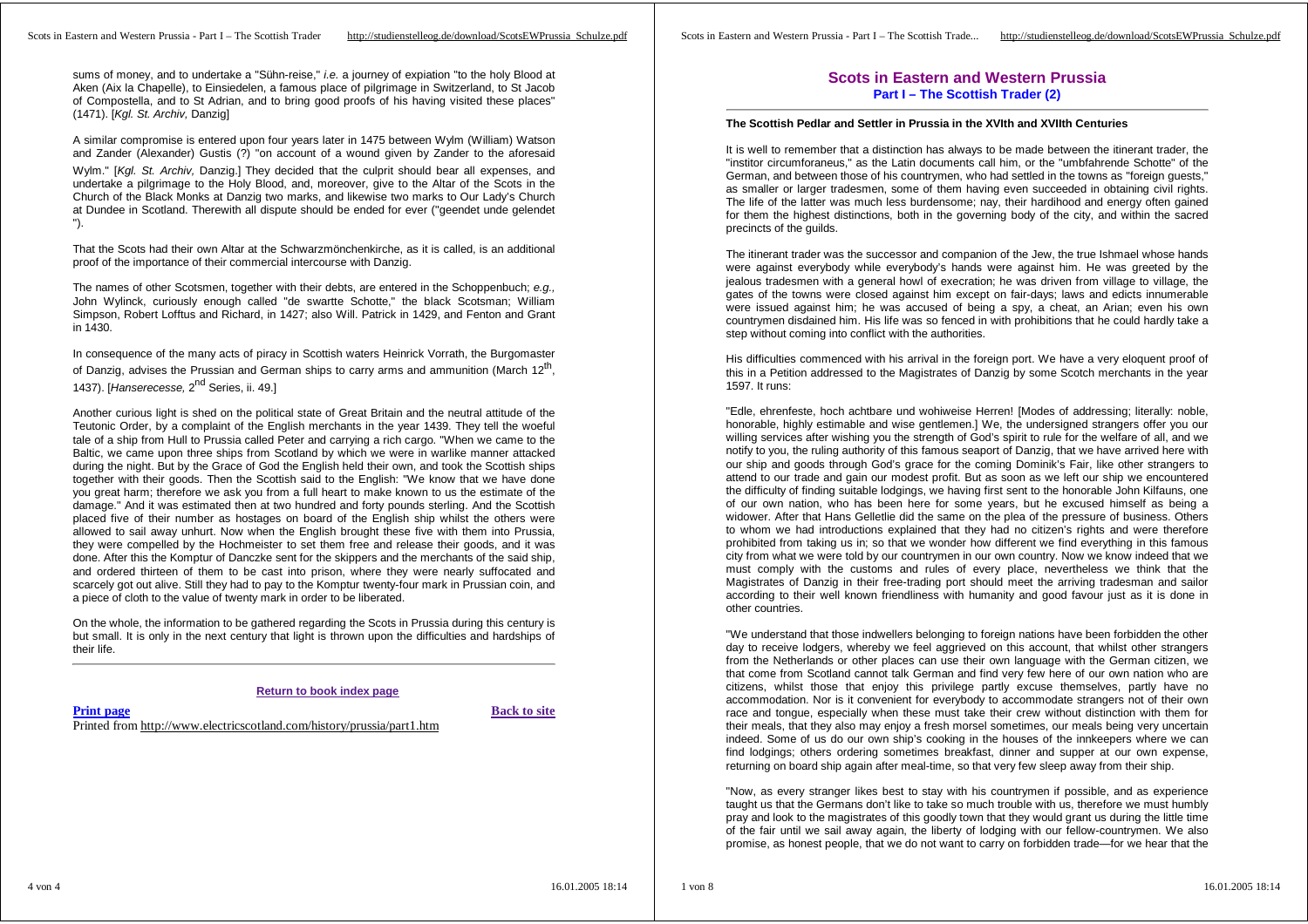new ordinance arose out of this—but that we will behave orderly and duly like strangers and guests. We hope that the authorities of this town will grant us our request for the sake of our most gracious Lord, the King His Majesty of Scotland, and that they will likewise grant citizens' rights to some of our countrymen who have been dwelling here for long years past, so that they might have the right to harbour us, and that the difficulties some of our nation suffer under when they sail to this town might be removed, certain lodgings being provided for them and their necessities. This will not only add to the praise and honor of you, wise and noble sirs, but we shall also duly proclaim it before our most gracious master, the King's Majesty, and throughout the whole of our native country. Ever ready to deserve well of this glorious town, we sign in the expectation of <sup>a</sup> favourable answer:--

John Trotter David Carnegie Gilbert Dick Thos. Greiff. Robt. Traquair Robt. Luikup Gilbert Dickson Robt. Broun Adam Lindsay Will. Weir Robt. Stark David Gilbert Alex. Ramsay James Hamilton

from Scotland, traders, skippers, for themselves and crew, and others of their countrymen arriving after them." [*Kgl. St. Archiv,* Danzig. *Handschriften* (M.S.) I. Bb, 32.]

Now this law, according to which no Scotsman was allowed to harbour <sup>a</sup> Scotsman, issued for fear of illicit trading, was one of the chief complaints of the Scottish settler and trader and remained so for long years afterwards. The city of Danzig, however, more liberal in her treatment of strangers, especially of the Scots to whom she owed much in times of war, and remembering that the present case was one of occasional visitors only, resolved to investigate the matter. The Scotch interpreter, one Michael Kock, was commissioned to inquire who among the Scots at Danzig were willing to take lodgers. He draws up the following list, headed by the remark: "The following are the names of those who got the freedom of the city but are not willing to keep lodgers (" gest zu halten"), as much as I have been able to gather: Hans Kilfauns, Jurgen Patherson, Hans Gelletlie, Jacob Gelletlie, William Roan, Hans Wolson, Andreas Hardy, Jacob Broun, Andreas Liddell, Jurgen Kittrigk and Andreas Thomson. Four other citizens: Hillebrant Shorbrand, Jacob Konningk (King or Cumming?), Andreas Teller and William Shorbrant keep lodgers and are still willing to do so, as far as I could ascertain, but they only take merchants."

He then continues: "The following are those that possess no citizens' rights, but are willing to take honest lodgers if the magistrates would only relent: Thomas Griffith's widow,' who has kept <sup>a</sup> house here for over thirty years, is an old woman, has nothing else to live upon, and is well suited for it; Jacob Griffith, who married her daughter; Andreas Harvie, David Ardus (Allardyce), Thomas Carstairs and Jacob Schmert (Smart)."

The list concludes with the names of William Duncken and Alexander Ramisa (Ramsay), "who do not care much for lodgers, but take in their friends from Scotland as they arrive during the year."

Prejudice, however, proved too strong even for Danzig, the petition was refused, and the Scots were referred to German citizens.

The Scotch Pedlar was well received by the country folk, who, living many miles away from any town, were glad to have the shop brought to their doors. The "Schotte" on his yearly rounds became quite <sup>a</sup> familiar figure with them and entered into their proverbial speech. A proverb in East Prussia in days not long gone by, said, "Warte bis der Schotte kornmt," *i.e.* wait till the Scot comes, as a term of encouragement or maybe <sup>a</sup> threat for naughty children.

Yet his life was full of danger. Countless numbers of these poor travellers must have succumbed to the rigour of an almost Russian winter. Dense forests covered the land, few and bad were the roads and wolves abounded. Thus <sup>a</sup> Scot is "miserably murdered on the open road" in the district of Tapian with the Scotsman's own knife, by <sup>a</sup> peasant who afterwards perished by the hand of the executioner, 1609; the widow of Thomas Eland (Allan), <sup>a</sup> tailor by trade, declared before the court, in <sup>a</sup> case of succession, that Hans Eland was dead, "being miserably slain on the road when he travelled in foreign parts" (1612); thus <sup>a</sup> fine Scottish lad, Hans Rylands, was murdered at Rummelsburg, <sup>a</sup> small place in Pomerania, "by <sup>a</sup> wicked citizen" (1626); thus William Kyth (Keith), perished on his road to Jaroslaw (1636); and young Alec Forbes was killed on his journey in Poland in 1644.

Or take the case of Gottfried Burnet, son of Jacob Burnet, who, according to the testimony of two Scottish merchants at Danzig, was sent by his master, Robert Brown, a citizen of Zamosc in Poland, to Lemberg on business. On the road, near <sup>a</sup> small town, he was shot in <sup>a</sup> wood, and miserably killed together with his servant. The next day his body was brought to Janowitz and buried at <sup>a</sup> small village about sixteen miles off Lemberg (1692). [*Kgl. St. Archiv,* Danzig.]

Another very serious grievance of these Pedlars was the frequent abuse of power on the part of the over zealous bailiffs or other authorities in the country districts. The Burggraf (governor) of Rossitten, for instance, confiscates the goods of one Daniel Henderson of Memel. They are, however, released by the Duke's order because Henderson not only proves that he did not want to hawk them about, but also that the Governor himself owes him the price of goods bought for the last four years (1589).

Particularly severe was the so-called "Strandknecht," *i.e.* the official whose duty it was to watch the strand of Samland, the peninsula north of Konigsberg, on account of its amber. Jacob Stien, <sup>a</sup> Scotsman and burgess of Fischhausen complains of one of them, who confiscated his wares at Lockstedt "under the lime-trees in front of the Castle whilst I had gone inside to report myself to the Governor." The Duke commands the bailiff to restore his goods at once to the plaintiff if found innocent (1592). A similar complaint is addressed to Albrecht the Elder, Duke of Prussia, in 1557 by <sup>a</sup> Scotsman with the name of Thomas Gepson (Gibson?) He writes: "When I, last Christmas, like other small merchants went to the Fair at the small town of Rastenburg and spread my wares there, as in <sup>a</sup> free and public fair, and when I had already taken some money, there comes the Governor together with some of the magistrates, in order to examine my yard-measure and my weights, according to an old custom. After he had found everything right he turns to me, and asks: 'What are you doing here?' to which I replied, that I should like to make some money. Then he commenced: 'You know very well that this Duchy is closed and forbidden to you; because you have acted against this decree all your goods are forfeited.' When I answered, I knew well that it was forbidden to travel about from village to village and to sell my goods to the peasant, but that we should be prohibited from going to the free Fairs in the towns, of that I knew nothing, he flew at me in <sup>a</sup> rage, took everything I possessed to the value of four hundred marks from me, struck me, and cast me into <sup>a</sup> loathsome prison, where I was kept a fortnight in durance and almost on the point of starvation. At last I had to stretch out my fingers through <sup>a</sup> hole in the tower-wall and swear an oath before the bailies, whom he had ordered to be present, that I would straightways leave the country and never come back to it. How unwillingly I consented to do this everybody will understand. The Governor kept my goods and my money, and I was obliged to leave the land begging my bread in the most miserable and pitiful manner. Moreover, I am owing both in Danzig and in Königsberg for my confiscated wares. . . Now since it has come to my knowledge that the above-named Governor lives at the present moment at Marienwerder under the immediate rule of your Serene Highness, I pray you, my most gracious sovereign, for the sake of eternal justice, to listen to my grievance and to order <sup>a</sup> restitution of my goods and due compensation for this uncalled for violence." [*Kgl. St. Archiv,* Konigsberg.]

The Duke wrote to one of his most trusted servants, the Bishop Paulus Speratus, asking him for <sup>a</sup> written report on this incident. At the same time, he expressed astonishment that so young a Scotsman should possess so costly <sup>a</sup> stall. He also appointed <sup>a</sup> commission to look into the matter, and it is to be hoped that poor Gibson was indemnified for the harsh treatment he underwent.

Another very serious complaint of the Scots was touched upon in <sup>a</sup> petition drawn up by Thomas Stien, Zander Donasson, William Lockerbie, Hans Rains (?), Hans Nemen (Newman?), Hans Hunter and Hans Morray, in the year 1581, for the magistrates of Danzig. It arose from the fact that these men having visited the fair at Elbing, had been asked to pay taxes there, <sup>a</sup> demand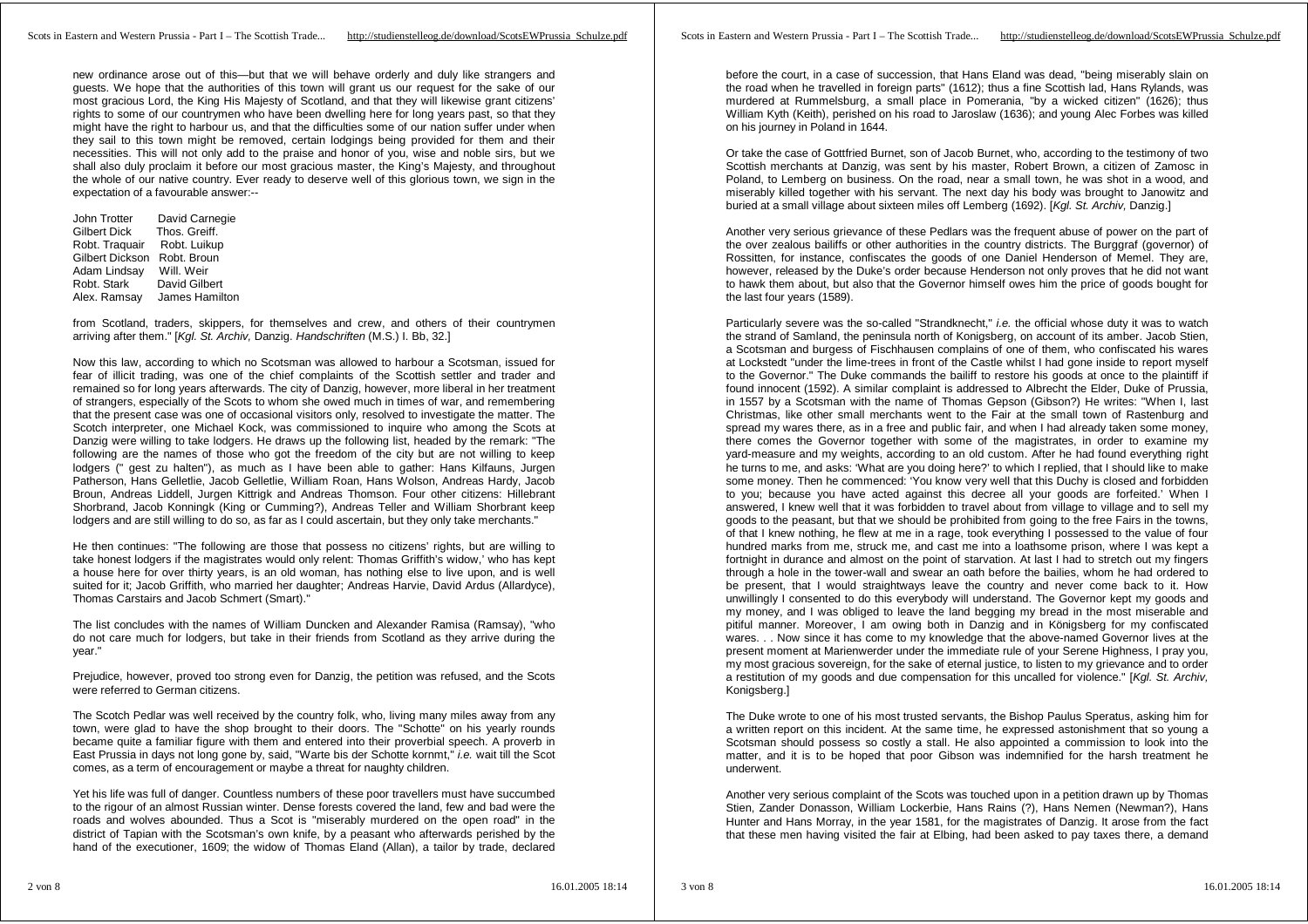which was accentuated by the arrest of their goods. Now, it was obviously and grossly unjust to make those pay over again that had already satisfied their duties as citizens in Danzig. Petitioners also lay stress on the fact that they were not pedlars (Paudelkramer) but given to honourable trade and dealing. [William Lockerbie hailed from Dumfries. (*Kgl. St. A. D.)*]

The worst enemy, however, of the Scot was the German tradesman and guild brother. Fair competition in business being then unknown he was eaten up with jealousy and. envy, [Cp. Dr

Fr. Schulz, *Chronik der Stadt Jastrow,* 1896.] and ousted by the superior skill and the shrewd and very likely not always scrupulous activity of the stranger. He was at the bottom of the numberless edicts and decrees that for more than two hundred years by every king, prince, bishop, and magistrates were hurled against the Scot. It would obviously be impossible to cite all these letters of complaint or even to enumerate them all. They were issued by the guilds of merchants, of clothmakers, of small traders, of tailors in nearly all the important towns of Prussia at that time. We can only mention some of them as specimens of the rest.

The clothiers of Marienburg in 1531 write to the Duke complaining of the "vagrant Scots" (die losen Schotten), who are of no fixed abode nor pay the taxes or dues of any town, are getting so common with their cloths in the country that they are to be found and their presence felt in all the fairs in great numbers, carrying their cloth to the villages and into houses and selling it to the great detriment of the King's resident subjects. [G. Lengenich, *Geschichte Preussens,* ii. 97.]

The retail merchants of Thorn address <sup>a</sup> petition to the members of the governing Board of Prussia in 1556. They remind the crown of former prohibitions against Jews, Scots and pedlars who roam about the country to the ruin of the whole country, and they continue: "These prohibitions are not obeyed. Much adulterated merchandise both in cloths and in silks and groceries is being carried into this land by the Jews and the Scots. They are also objectionable on account of their obstinacy, and their ways of selling. When they travel about the country and perchance arrive at <sup>a</sup> gentleman's estate, they sell to the steward or his wife not only pepper and saffron, and especially cloth, linen and macheier, [A kind of coarse woollen stuff.] but talk them into buying all sorts of groceries. Now when it so happens, and it does happen frequently, that the steward or the stewardess have no money, they accept not only whey-cheese [The word is "twarge Kase <sup>=</sup> Quark <sup>=</sup> whey.] and butter and especially oats and barley, but all sorts of skins and furs which are secretly purloined from the owner of the estate and given to the Scots for their spurious goods, their false weight and. measures. Everybody knows, moreover, how much of what has been spun by our honest womenfolk is pawned to the Scot."

Finally, the letter complains that the Scots have more than one booth at the Fair and always in the best place, and that they are masters in hiding their fraud. [Original in the Episcopal Archives at Frauenburg. (See of Ermeland.)]

Here we have not only the deceitful dealing of the Scots attacked, but also their mode of dealing, their giving and taking in exchange, perhaps even on credit.

The grievances of the Krämers of Königsberg are dealt with at the Prussian Diet of 1566. They draw attention to the fact that the Scots, because they know all the passes and roads in the country, might do great harm to the country in times of war. [*Kgl. St. Archiv,* Konigsberg.]

Similarly the whole guild of retail merchants of Prussia in <sup>a</sup> petition dated November 16th, 1569, complain of the laws against the Scots not being obeyed. "There is, for instance," the document continues, "a Scot at Fischhausen [A small place to the West of Konigsberg. Samland was and is the name of the country round Konigsberg, bordered in the N. and W. by the Baltic Sea, in the S. by the river Pregel and in the E. by the Dieme river. There are famous amber pits on its coast.] who maintains that he has the privilege of hawking about in every corner of the sea coast. The country folk no longer want to make their purchases in the towns. Another Scot lives at Zinten [A small place to the South of Konigsberg.] who says he is <sup>a</sup> citizen of that place, but he does not live as such, but keeps <sup>a</sup> number of unmarried young fellows, who in his name travel up and down the whole of Samlandt. And as if this were not enough, he himself hawks his goods about. And withal these Scots are obstinate and arrogant, not friendly spoken to anybody, not performing any civil duties, but buying beaver-skins and marten-skins and amber at PiIlau, selling it afterwards at Lublin or Thorn. [That is to say smuggling it out of Prussia into Poland.] They betray the country." [*Kgl. St. Archiv,* Konigsberg.]

To understand the above properly we must bear in mind that it went against the laws of the guilds to sell from house to house or to sell on commission. The trade in amber was a Government monopoly as it is now; it was the same with the trade in furs. To this long list of crimes, we have to add the buying up of old silver and copper, whereby the trade privileges of the silver and coppersmiths were infringed. [*Ibidem.*]

Very frequently in this connection the buying up of grain on the part of the Scottish trader forestalling is mentioned and in consequence of it the artificial rise in the price of corn. Thus in

1596 in <sup>a</sup> letter of the citizens and bailies of Marienwerder. [*Ibidem.*] The clothmakers blame the Scots for buying the wool on the back of the sheep cheaply, "so that in course of time nobody will be safe against their tricks, since they seek everywhere their own profit and the discomfiture of the native trader. To those that cannot work the wool up the buying of wool is forbidden by law;

let them be lords or commons, priests or peasants, Jews or Scots, Poles or Masures. [*Ibidem.*] Moreover the interloper's hands are strengthened by the Scots, to whom they sell for <sup>a</sup> trifle their false cloths only to be sold again to the ignorant peasant on public fairs (1612)." [*Kgl. St. Archiv,* Konigsberg.]

When all these reasons for resenting the intrusion of the Scot had been exhausted others presented themselves, some of <sup>a</sup> very amusing character. Thus in <sup>a</sup> petition of the guild of merchants at Konigsberg towards the close of the XVIIth Century it is said that the Scots skim the cream off the milk of the country, usurp the whole trade and are so bold and so smart withal that nothing can happen in <sup>a</sup> nobleman's or <sup>a</sup> common citizen's house, be it even <sup>a</sup> case of death, without the Scot being there at the very moment offering to supply his goods.

The same petition contains the following list of Scotsmen who carry on illegal traffic at Königsberg, or travel all over the country "fairs or no fairs."

### **IN THE OLD TOWN.**

Collins, an Englishman, lives on the Market Square, takes in lodgers, "raises his own smoke," ["Seinen eigenen Rauch halten" for to own <sup>a</sup> house is one of the many picturesque legal expressions of old German documents; derived from the immemorial custom of lighting a fire on the hearth as <sup>a</sup> symbolic token of taking possession.] lets his rooms and sends out his "bad servants during the summer to sell stockings publicly."

### 2

Robert Walker, <sup>a</sup> Scot, dwelling near the Market Place, has likewise his own house, keeps lodgers, lets rooms, has his store and an open shop near the castle as well, buys all his goods from strangers and nothing from citizens.

3

Robert Schwentor (?) is an unmarried fellow, lives at the wig-maker's house near the castle, travels about the country to Memel, Tilsit, Insterburg, and to other places.

4

Gilbert Morra (Murray), an unmarried fellow, lives also at the wig-maker's, has an open shop between the castle gates, buys all his goods from strangers, and boldly fetches the buyers away from the towns and the bridges and leads them to his shop.

5

The whole of the horse-market near the Steinthor is full of Scottish people, among them is one Morrisson, who keeps four carts and sends them up and down the country continually carrying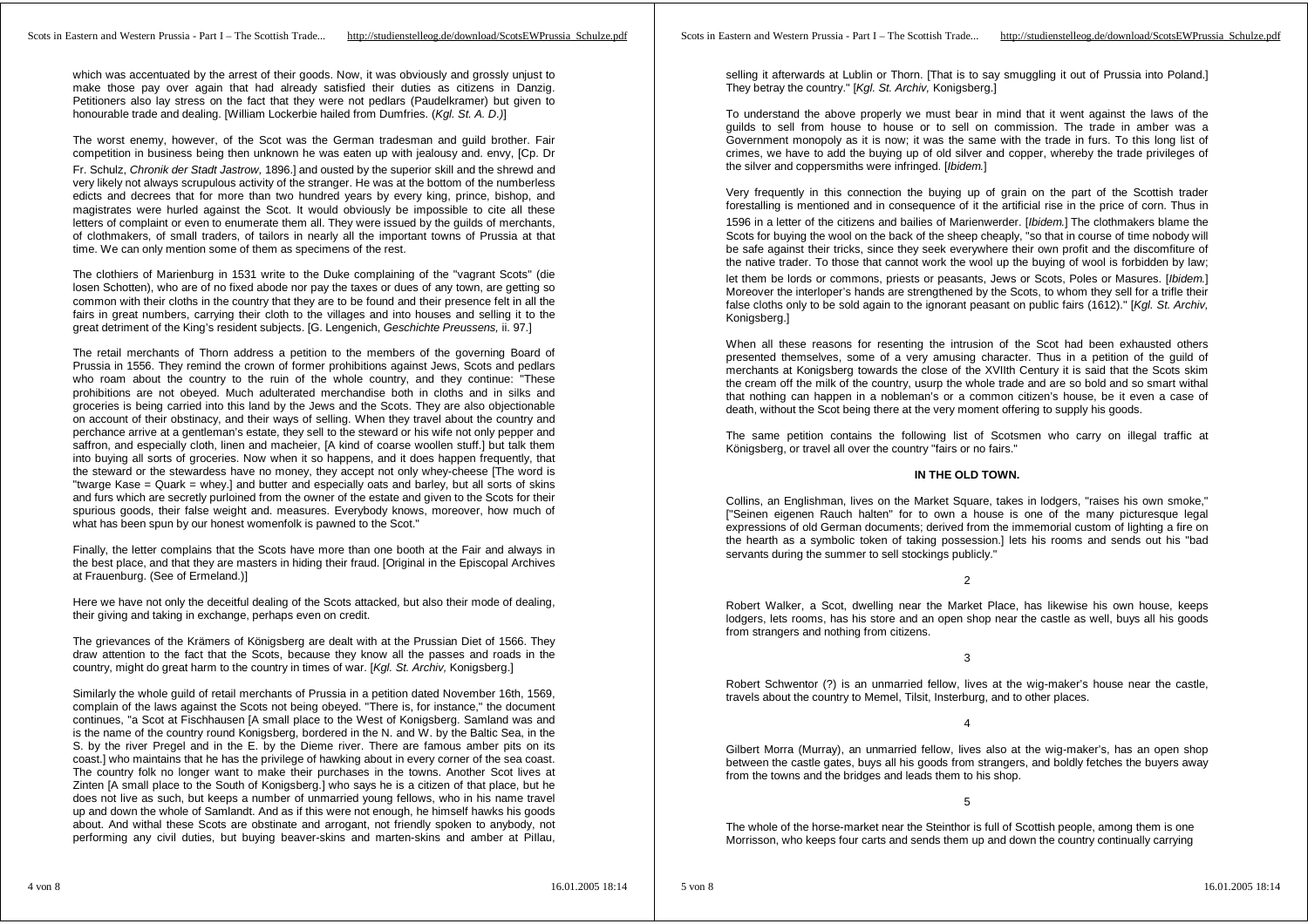cloth, smallwares, etc.

### 6

One with the name of Walker has one store at Fischhausen and another at Pillau, and visits all the estates and villages in the Samland district

### **KNEIPHOF.**

Robert Mill, <sup>a</sup> Scot, not only keeps lodgers, but as soon as any English or Scotch arrive, he takes their goods and divides them again among his countrymen; visits the country, fair or no fair, and is guilty of all kinds of embezzlement.

 $\mathfrak{p}$ 

Fullert, <sup>a</sup> Scot, has two fellows to scour the small towns.

 $\mathbf{z}$ 

Andreas Marshall, <sup>a</sup> Scot, has many young fellows who travel for him throughout the country.

### 4

Jacob Wass (?), from Elbing, is <sup>a</sup> Scot, lives in Prusitzki's house, deals as much with strangers as with natives.

5

The Ramit'sche, <sup>a</sup> Scottish widow, has two shops with cloth and other wares.

6

John Krehe [See about him further down.] is well known for his knavery, having <sup>a</sup> store in his house and an open shop near the castle; he sells by the piece and by the yard cloth, silk, buttons and other things, he also trades with scythes and never neglects an opportunity where he can injure the town.

7

John Malkan (Malcolm), an unmarried fellow, and <sup>a</sup> Scot, keeps an open shop near the castle with cloth and dry goods, is now in the camp before Stettin, [Served in the war against the Swedes.] but left a boy behind to look after his goods.

### 8

Peter Bewy, <sup>a</sup> Scot, dwells in Löbenicht, has an open shop near the mill with various goods.

### $\alpha$

Robert Marshall, <sup>a</sup> Scot, lives near the mill gate, keeps <sup>a</sup> store as well as <sup>a</sup> shop, travels about, buys and orders all his goods from strangers, and not "one thread" from the citizens.

### 10

Thomas Hervie, has no less than three shops, and wherever he espies an opportunity for doing business, he buys everything from and through strangers lest the citizens should get <sup>a</sup> chance, and so noblemen are obliged to buy of him, as happened the other day when the Governor died and he bought up all the black cloth in the face of his fellow-citizens. He also in the summer time buys up the wool.

Another amusing addition occurs in <sup>a</sup> similar petition of the end of the XVIth Century. "The wily Scots," the petitioners say, "have hit upon <sup>a</sup> new trick Whenever there is <sup>a</sup> Fair in sight in a town, they scour the whole country for miles around, about <sup>a</sup> week previous, selling their goods. So that we, when we arrive in due time to turn an honest penny, find that the Scot has 'bagged' everything before us. Our dear wives often come home weeping." No less amusing is the charge preferred by the municipal authorities of Bartenstein against the vagrant Scots, that they "aspire to barons' and earls' estates and to high offices in the State" (1590).

Looking over these long and formidable charges, it would be unfair to deny that in some cases there may have been good reasons for them. Even now, to the moral sense of the uneducated Scot, it seems manifestly unjust that what he calls fishing should be spelt poaching by the judge; and as to smuggling, <sup>a</sup> hundred or two hundred years ago, every reader of Sir Walter will know that the prevalent Scottish ideas were. In the letters of Francis Craw, [See *Scots in Germany,* pp.

250-255.] the youth of sixteen, who emigrated to Prussia in 1671, he carefully inquires after the price of amber at home and the fashion of wearing the beads. Moreover, it was natural, that when the emigration was at its height, that is, from about 1590 to 1630, <sup>a</sup> great many undesirable elements must have crossed the Baltic. Of this there is no better proof than the petition of the Scots at Danzig, addressed to the magistrates, against their own countrymen in 1592, <sup>a</sup> most remarkable document, which we here give in its entirety :—

"Herr Burgermeister, Gestrenge, Ehrenfeste, Ehrbare, etc. etc. [Modes of addressing the mayor and bailies.]

"Whilst offering to you our ever-ready services, we cannot refrain from bringing to your notice, that among other evils from without and within, this also must be numbered, that many of our nation now arrived in this city sit with their baskets on the bridges among the warehouses, or go to the strangers in the public-houses, and, if they do not find them there, into the court-yards of the Langemarkt, [Not <sup>a</sup> market-place properly speaking, but the widening of the chief street of Danzig, the Langgasse, in the centre of the town.] or into the very houses of citizens, up one lane down the other; but they especially crowd the bridges exhibiting and selling their wares, not being satisfied with the space before their houses. They have not obtained any privileges. Their interloping and forestalling trade is now carried on not by the fellows themselves or their young assistants, but by lazy women and loose servants, who, whilst they refuse to serve honest people or to do well, allow themselves to be used for such unlawful trade. And yet did we formerly assist them with our alms, because they pretended to be crooked or lame. Such <sup>a</sup> state of things must, as we now see with our own eyes, of necessity be very detrimental to the citizens and to other small merchants, who gained their citizenship through the Favour of the magistrates, owing them not only the greatest gratitude, but having also taken all sorts of burdensome duties upon them as citizens; to say nothing of the disgrace to our nation when such people, lazy and unwilling to work as they are, crowd the streets. This is the reason why we see, with <sup>a</sup> sorrow past telling, how every year many an honest Citizen gets into debt, whilst we must be told that we ourselves are to blame for it. And although the aid of the police and the night watches has often been called in, no energetic steps have hitherto been taken. Numbers of citizens have approached us concerning this matter, and begged of us to declare ourselves openly against such <sup>a</sup> prevalent abuse.

"We consider further that not only single citizens, but the whole of this city suffers great injury from this state of affairs, especially since great numbers are required for the common statute-labour in the fortifications, and yet this loose servant-pack refuse to work. We therefore approve of the proposal of some good citizens to appoint men among ourselves—being most willing to mend matters according to our simple minds—who are to work together with the already appointed public servants, keeping an eye on these traders, reporting to the magistrates, and making daily seizures, the profit of which is to go to poor churches, schools, or the fortification works.["Wallgebande," *i.e.* the office for the fortification-works of the city.]

"This we thought fit to bring before you. Hoping you will not blame us for it, and expecting a favourable answer in this case of urgent necessity, we remain,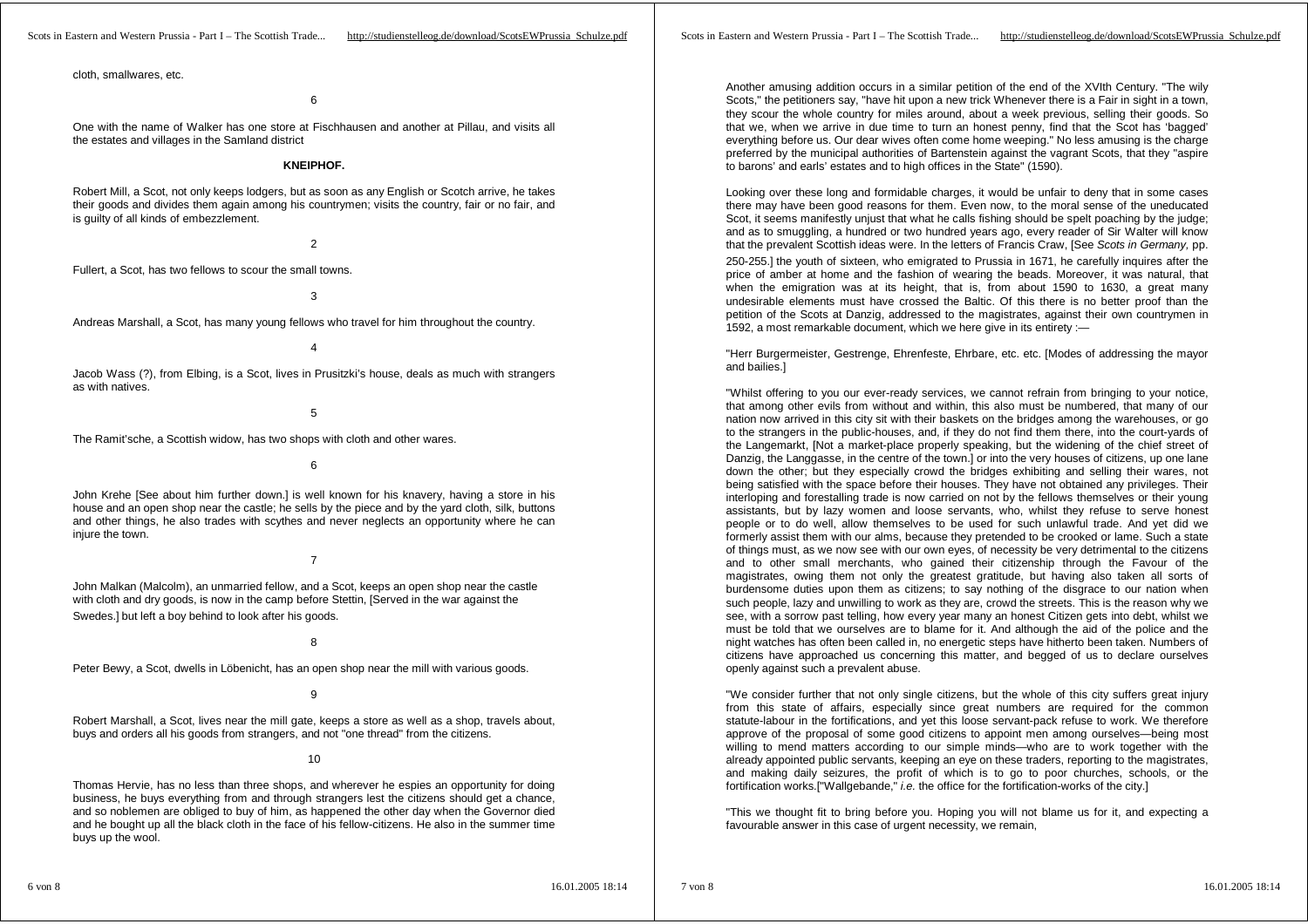"HANS KILFAUNS, HANS GELLETLIE, "GEO. PATTERSON, THOS. STEEN, "GEO. MAGOTTRY (?), ANDR. EDDEL (LIDDEL), "ANDR. HARDY, HANS BROWN, "JACOB GELLETLIE, H. VORBRANT (SHORBRANT).

"Citizens of Danzig, for themselves and in the name of the whole Scottish nation dwelling there."

The decision of the magistrates was to take down the names of the transgressors; whereupon an order to seize the goods would be given if necessary, and the seizures brought to the police offices (April <sup>15</sup>th, 1592). [*Kgl. St. Archiv,* Danzig.]

A similar case happened in Konigsberg in the year 1620. There some small Scottish traders had received the privilege of living upon the so-called Ducal "Freiheiten," *i.e.* "liberties," or the ground surrounding the Castle, where most of the Duke's retainers had their dwellings. They were under the immediate jurisdiction of the Duke and the proud citizen of Königsberg despised them. Four Scotsmen, Jacob From, Andreas and Heinrich Wricht (Wright), and Jacob Koch, write to the magistrates as follows: "We cannot hide from you that from time immemorial, when the Fairs in the small towns occurred, we have been in the habit of drawing lots about our stands with those Scots who have settled in those towns. We have also been permitted hitherto to visit the weekly markets unhindered by them, and the magistrates have willingly conceded us these rights, as we always bring good, fresh goods to the market of every description so as to please everybody, which goods cannot easily be procured from the Scottish inhabitants. But now we are to be deprived of this privilege, not, indeed, by the authorities of the small towns, but by our own countrymen who dwell in them. They call us and our gracious master names, maintaining that we were but 'Ga,rtner,' [Gartner is <sup>a</sup> peasant without a field, <sup>a</sup> word denoting the lowest member

of <sup>a</sup> community. It occurs in this sense in Luther.] and refusing not only to draw lots, but to admit us to the markets, whilst they suffer those of the Scots who hawk their goods about from house to house; <sup>a</sup> thing which we would not do. We are indeed not 'Gartner,' but settled inhabitants here at Konigsberg, paying taxes and dues to our sovereign and sharing in all other burdens that have to be borne by all the dwellers on the Liberties, as pay for the watch service, for fortification work, and assisting at the harvest time. We therefore pray you to let us have an open letter, so that we, being settled inhabitants, may earn our living as well as those vagrant traders."

### **Return to book index page**

Printed from http://www.electricscotland.com/history/prussia/part1-2.htm

**Print page Back to site** 

# **Scots in Eastern and Western Prussia Part I – The Scottish Trader (3)**

The same grievances against their own countrymen are presented to the Markgraf of Brandenburg by the Scots dwelling in the small town of Margrabova in the year 1624.

In short, the Scots themselves, as soon as they settled down, seem to have succumbed to the same infectious trade jealousy and narrow-minded trading principles that actuated their German brethren, only they did not go to the same extremes of inventing charges where there was no other foundation to go upon

Moved by these petitions, pouring in from all sides and quarters, the rulers of the whole north-east of Germany [Indeed they were not behind-hand in the south. In Regensburg <sup>a</sup> decree is issued in 1501 agains the pedalling Scots. Those, however, who with "good merchandise, such as gold, silver, velvet and silk," visit the monasteries and noblemen's seats, are excepted in 1553 from <sup>a</sup> similar prohibition.] issued, as we have seen, quite <sup>a</sup> number of edicts, laws and prohibitions against the Scots. So frequent did they become that we fancy we detect <sup>a</sup> slight indication of annoyance in many of them "We cannot for ever be bothered with the Scot, let our former mandates suffice."

Most of these royal decrees date from the XVIth Century, but some were issued in Prussia much earlier. Fundamental for Poland was the so - called "Royal Universale" against the Scots of the year 1566. It is of <sup>a</sup> very sweeping character, forbidding the Scottish pedlars to roam about the country, and even going so far as to declare any letters issuing at any future time from the Royal Secretary's Office and purporting to convey different opinions to be null and void. [One is tempted to pronounce the last clauses interpolated.]

Other prohibitions of later kings repeat the same reasons and restrictions. Thus Sigismund III, issues <sup>a</sup> mandate against Jews, Scots and other vagabonds in 1594 at the request of the town of Kcyna. The Scots are chiefly forbidden to make large purchases of grain. [*Kgl. St. Archiv,* Posen,

Dep. Exon., N. 1.] About <sup>a</sup> hundred years later King Augustus II., in <sup>a</sup> privilege granted to the town of Kosten, refers to the old laws against the Scots. He forbids that they should acquire any landed or town property with the significant addition that they were "a religione Romana Catholica dissidentes" (1699).

The dukes of Pomerania issued similar mandates in 1585 from Wolgast, also in 1594. Philipp Julius, Duke of Stettin, on the usual plea of "false goods" and detrimental competition., commands his governors to prevent the Scottish pedlar from hawking about in the country; "those, however, who live at Stettin, sharing the common burdens of <sup>a</sup> citizen, shall be free to exhibit their goods and sell them at the usual fairs and during one week annually like the other merchants."

In the Duchy of Prussia we have the edicts of 1525 (7th of May), according to which, not only vagabondage of the Scots is forbidden, but also the drawing of lots for the position of stalls at the fairs. This edict of Albrecht the Elder was confirmed in 1530, 1542, 1545 and in 1558, expressing at the same time astonishment that former Ducal laws had been evaded, and displeasure at those of the nobility who harbour the Scots for any length of time (1549) On the whole, however, the rulers of Prussia showed <sup>a</sup> most remarkable sense of justice and fair play, they never granted all the requests of the irate guilds, and, as we shall see by and by, often put themselves in distinct opposition to the narrow-mindedness of the city magistrates. It was this same Albrecht, <sup>a</sup> man of great uprightness and <sup>a</sup> strong desire to rule well, who in 1549 on the 9th of September writes to his minister Nostiz: "Before us appeared the bearer of this letter, Wilhelmus Scotus, and told us how he for the sake of the gospel had been driven out of Scotland, at the same time asking us in our mercy for <sup>a</sup> contribution towards his sustenance. We have therefore promised him <sup>a</sup> plain suit of clothes as well as four Gulden for his food, and request of you to let him have it out of our Exchequer." [The charming naivete of this Ducal note is quite lost in the translation.]

There are later edicts in the Lithuanian language (1589) and in German, printed and unprinted. In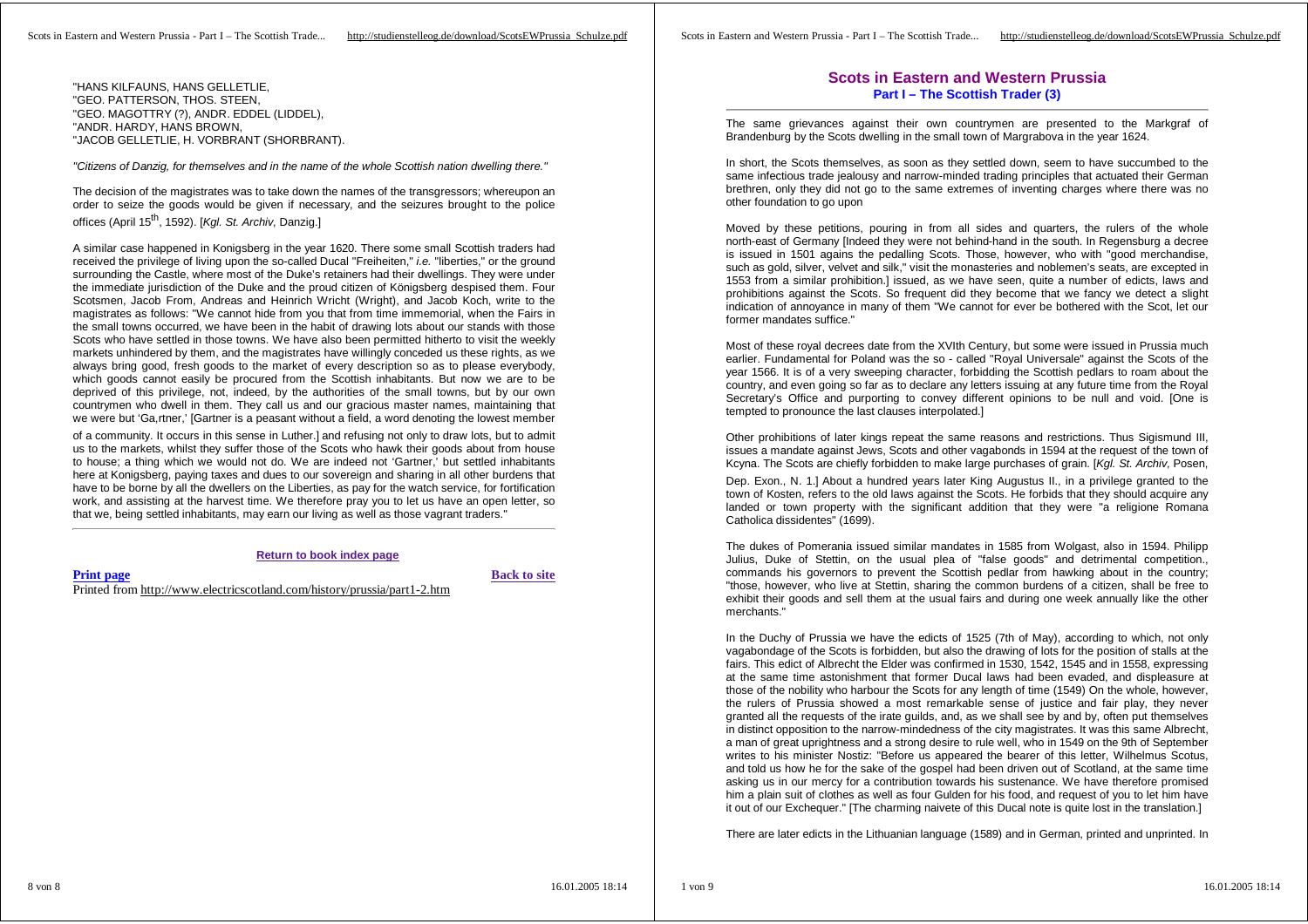some of them <sup>a</sup> certain district is assigned to the Scot for free trading, notably in the so-called Prussische Landesedict of 1551.

In Mecklenburg also, where large numbers of Scottish Tabuletkramer [So called from "tabulet" –

the pedlar's box.] went about the country in the XVIth and XVIIth Centuries, we have the sketch of <sup>a</sup> mandate from the hand of Duke Johann Albrecht, and dated Feb. 25th, 1554. [*Gr. St. Archiv,* Schwerin.]

Even the bishops joined. The Bishop of Ermeland, whose territory cleaves the Prussian possessions like <sup>a</sup> wedge, draws special attention to the Scotsman's unlawful dealing in furs and skins, which trade was <sup>a</sup> monopoly, and to the corruption of the magistrates and bailiffs in the country "who are not above receiving bribes." The goods of any hawking Jew or Scot in any part of his dominions are to be confiscated and sold, one half of the proceeds to go to the bishop, the other to the village. There is to be <sup>a</sup> fine of forty marks besides (1551 and 1579).

In short there seems to have been <sup>a</sup> general consent to stamp out the Scottish pedlars as a nuisance. Not only was their trade hampered, but they were heavily taxed. This tax varied somewhat in the different countries; for Poland it amounted to two forms for <sup>a</sup> man on horseback, one form for <sup>a</sup> pedestrian; in Prussia the amount was fixed at two thalers. Besides this they had to pay for their stands at the fairs. The accurate amount of this rent is handed down to us in the account books of Marienwerder, <sup>a</sup> small town in Eastern Prussia. There we read (1606-7): "Received forty marks 'marktgeld' from four Scotsmen who are allowed to sell their goods in the lower parts of this district. Formerly there used to be eight of them paying for their privilege at the rate of eight marks annually; but four of them either died or moved elsewhere. The remaining four: Thomas Stehler (?) David Feller, Andres Morgiss and George Allan have paid at this time of Michaelmas their ten marks and are bound to do so annually."

Two remedies were open to the much harassed Scottish itinerant trader: he could lay his complaints before the sovereign of his country, or he could remove to the towns and acquire a fixed abode. He tried both, and in Prussia at least, he tried effectually. We have given some of his supplications before, [See *Scots in Germany.*] showing how the Scots themselves proposed a tax and <sup>a</sup> central receiver and certain articles for their organisation. The Duke, partly influenced by the intercession of the King of Great Britain, to whom the Scots in their distress had appealed <sup>a</sup> few years previously, appointed several influential men to investigate the matter. One was a certain Dr Mirander, <sup>a</sup> famous legal luminary of the day, who proceeded with prudence and energy, arguing with some of the more obstinate ones, and reminding them of the fact that not for their "yellow hair" but for the "prince's liberality" they could earn so much in the country; that they were very well off indeed, and so forth. Finally he succeeded in making them agree to a self-imposed tax.

Together with Mirander, Koch or Kook, <sup>a</sup> Scotsman, was appointed to make <sup>a</sup> census of the Kramers in 1615. [*Ibid.*] For this trouble he received an annual emolument of fifty thalers in gold, half <sup>a</sup> last of corn, half <sup>a</sup> last of malt and <sup>a</sup> last of oats.

His report is still extant. The Scots are willing, he says, to pay four Thalers annually for horse and cart, two Thalers when on foot; he moreover recalls to the Duke's memory the fact that many Scots died in his country without heirs, in which case their property fell to the Crown, that their ships were bringing goods into his dominions for which duty was being paid. Finally, he proposes to collect the above tax against 1000 marks (1615). He encloses certain rules ("Rolle") which the Scots had agreed upon, and adds the following introduction: "As many of the Scottish nation in this Duchy of Prussia seek their living up and down the country, most of them without a fixed abode and under no jurisdiction, and as frequently transgressions of the law have taken place amongst them, the Governor of this country has granted them leave, some years ago, to draw up their own rules so as to remove the unjust stigma of vagabonds, and to found 'unanimo consensu' <sup>a</sup> fixed Brotherhood. They are to meet four times <sup>a</sup> year . . . the whole guild is responsible for the payment of the tax; the elders of each district forming <sup>a</sup> commission with their head committee in Konigsberg." Then follow the articles which we have given elsewhere. [See *Scots in Germany.*]

Now at this time Patrick Gordon, of whom we have spoken, [*Ibid.*] was still British Consul or factor at Danzig. Meddlesome and officious character as he was, he felt aggrieved that somebody else should take the credit of this transaction. He objected to the articles in their present form, promised the Scots to intercede for them with His British Majesty, so that they should not have to pay any taxes, and blamed Koch for having taken upon him to act in an official capacity. A breach occurred. Some of the Scots, aggrieved at Koch having laid bare some of their unlawful trade practices, adhered to Gordon, whereupon Koch wrote pitiful letters to the Churfürst on his own behalf, quoting Gordon's threat, that his fate should be worse than

that of Stercovius who had suffered the death penalty at Rastenburg, [*Ibid.*] but in the end the "mandatarius regis" won. He relies on his dignity and refuses to be <sup>a</sup> procurator causae. Koch was guilty of <sup>a</sup> "crimen falsi," he maintained, having deported himself as <sup>a</sup> regularly paid official of the Duke, which he was not, and he had no "causam litigandi." The Court declared in Gordon's favour; Koch was dismissed with his complaint, and the Scottish nation received <sup>a</sup> copy of the judgment (19th Sept 1616).

The new articles, eighty in number, which Gordon now published, or rather submitted to the government of the Duchy of Prussia, were based upon the original rules given by us previously. [*Scots in Germany.*] The first article deals with the constitution of the fraternity, and with the election of elders who are to officiate for one year only. They are to have jurisdiction in minor matters, and are to meet in proper places and at proper times, and not during "dinner and talking hours". The second article bears the heading "On the worship of God" (De Divino Cultu), and enjoins regular attendance at church and at the communion, besides the closing of the doors and windows of the shops on Sundays and the avoidance of religious controversies The third article deals with the relations of master and servant. Every servant is to have <sup>a</sup> certificate of good conduct, the master is responsible for his servant, <sup>a</sup> servant (or journeyman), not knowing German, must bind himself to serve four years. Fines are fixed for various transgressions on the part of master or boy, e.g, if the servant calls his master out to <sup>a</sup> duel or lays violent hands on him, he shall be deprived of the benefit of the Brotherhood. The fourth article deals with vagabonds, drunkards, gamblers and others. Nobody shall be allowed to hawk his despicable wares about unless they be worth fifty Gulden. Riotous living is to be fined. In the fifth article, treating of public moneys, provision is made for the maintenance of the poor, the care for the sick, and the burial of the dead. Guild brothers must make an inventory of <sup>a</sup> deceased brother's property. Debts and the stands or booths on the fairs are dealt with in the sixth and seventh articles, whilst the eighth provides against adulterated goods and false measure. The ninth article is an enlargement of articles thirteen and fourteen of the original draft, [*Scots in Germany.*] the tenth of the eleventh; the eleventh, on the dangers of travelling, of the original fifteenth. The twelfth article settles the contributions of the brethren, whilst the last two deal with appeals to a higher Court and the carrying out of the sentence; the whole constitution ends with these words: "Should any articles of <sup>a</sup> similar description be deemed necessary by common consent, which are not expressly stated in the foregoing rules, the same shall be observed as if they were expressed" (1616).

As will be seen, the constitution is well drawn up, and Gordon, if he did nothing else, deserved well of the Scottish nation on account of its composition. Curiously enough, <sup>a</sup> confirmation of these statutes from the hand of the Duke or the magistrates could not be discovered; all that remains is <sup>a</sup> short draft of marginal notes and annotations, probably drawn up by one of the members of the government. [The articles were written in English it appears, and then translated by Gordon. The corrections and annotations date from the year 1624. Various petitions for the confirmation of the rules date from 1617 and 1622. – *Kgl. St. Archiv,* Konigsberg.] The immediate effect, however, was the same.

The advantages of the letters of protection, and the self-imposed tax, were eagerly embraced, and the lot of the Scottish itinerant trader considerably improved. Königsberg became the centre of the Scottish settlements and of the Brotherhood in Prussia. In a census of Scotsmen in the small town of Welan, only two, Jacob Ertzbell (Archibald?) and William Schott were found that had no Schutzzeddel, both giving <sup>a</sup> reasonable excuse. Others were of the opinion that as citizens of smaller towns they did not require them.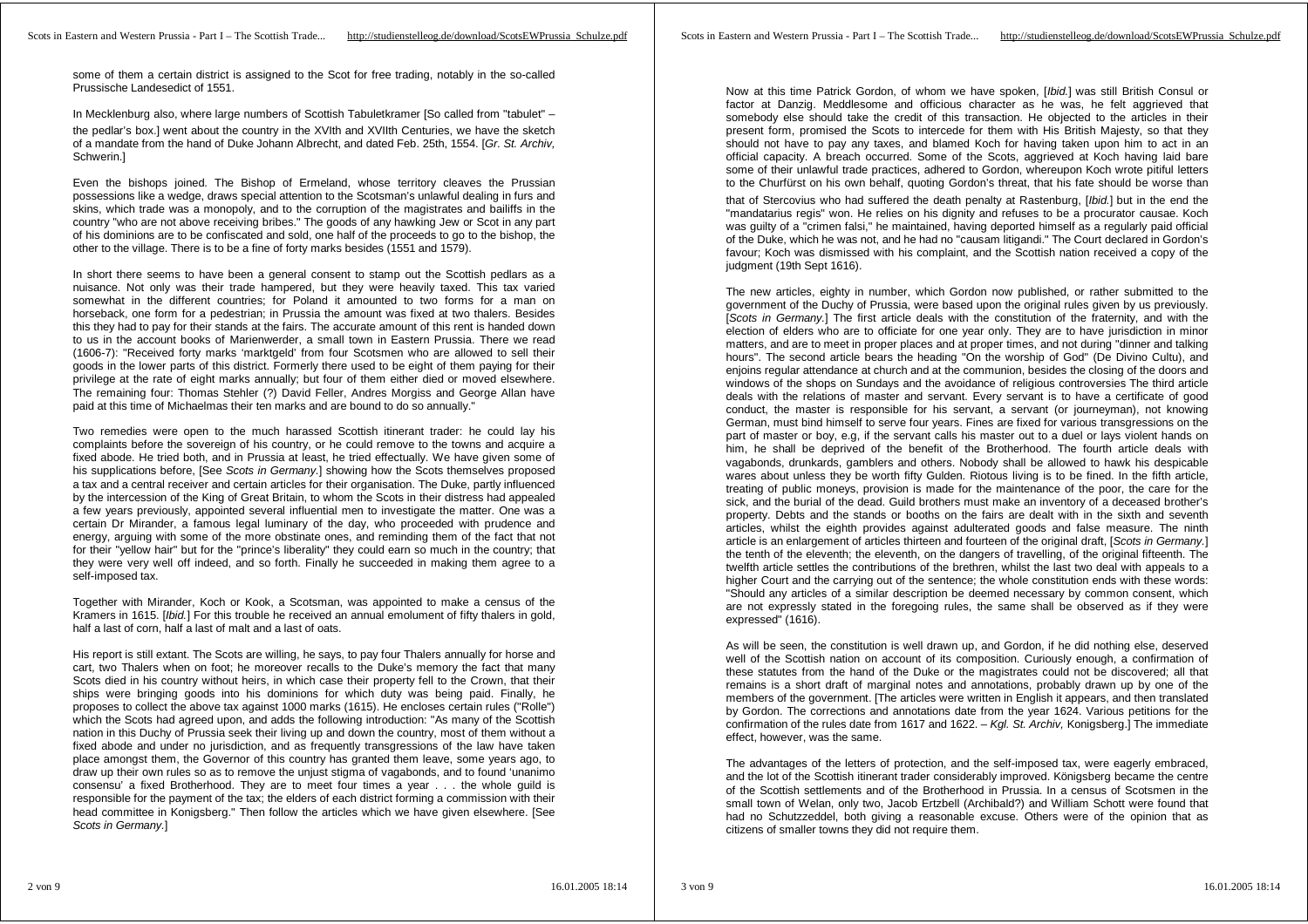The original of one of these letters of protection is preserved in the case of Alexander Murray, a citizen of Memel, who is permitted to trade in Ermeland for <sup>a</sup> year with two horses and his pack. "The bearer," the document continues, "in the name of His Grace the Duke, is to be protected by the magistrates of each place against all violence and oppression at the hands of soldiers and recruiting officers. And because Alexander Murray has paid as protection-tax the sum of two ducats this will serve as <sup>a</sup> receipt. He is, however, not to use false weight, measure, or merchandise under pain of confiscation, and to pay other taxes imposed by the diet of the country willingly" (July 3, 1656).

As to the protection duty to be paid, the question arose whether the servants who went with their master's goods about the country were also liable. A number of Scots in Königsberg petition the Duke in this matter, complaining, at the same time, that the present representative of the fiscal had exacted the tax without distinction, and, being <sup>a</sup> slave of drink and lazy in the performance of his duty, had molested the Scots greatly in the fairs, when they had not yet earned <sup>a</sup> penny,

"flying at them with slanderous speech in his drunken state, so that manslaughter and murder might have been the consequence." They pray the duke to rid them of this fellow, and rather to appoint <sup>a</sup> place at Königsberg, either an office in the town hall or the governor's office, for the payment of their "protection-money" (Schutzpfennig), and, as <sup>a</sup> term, the annual great fair. [*Kgl. St. Archiv,* Konigsberg, N.D., but apparently not long after agreeing to the tax.]

In the neighbouring state of Pomerania the case of the Scottish pedlar was not settled satisfactorily. Here also we have the proposal of appointing <sup>a</sup> captain or spokesman. A certain Colonel Getberg writes to the Duke asking to be given the mill at Lauenburg in reward for faithful services during twenty-six years. He then continues his letter in these terms: "Because <sup>a</sup> week ago <sup>a</sup> handsome Scotch lad, Hans Rylands, <sup>a</sup> pedlar, was murderously slain with an axe by a wicked citizen at Rummelsburg, the Scots again urge me, praying me for God's sake to be their captain, patron, and advocate, and to appoint <sup>a</sup> learned man of the law in each principality who would attend to their business. They offer to pay one Thaler each to the local treasurer in each place at Michaelmas. Now because His Majesty of Poland, my most gracious sovereign, ten years ago, appointed <sup>a</sup> captain called Adam Young [Also called Abraham Young, see *Scots in Germany.*] (Junge) for the purpose of advocating the cause of this foreign nation at court and of protecting them against uncalled for violence, Your Majesty might also grant such <sup>a</sup> privilege for thirty years to me and my successors, this being my first prayer, and it would in no way be derogatory to your own prerogatives. Therefore I trust your Serene Highness will arrange matters so that each treasurer at Michaelmas, when he hands in his accounts, shall also pay me <sup>a</sup> Thaler on the part of the Scots. For this service I shall give to each of these collectors, as an annual recompense, <sup>a</sup> handsome young horse in token of gratitude. Not doubting the granting of my petition.

### "PETER GETBERGK, Colonel." (Jan. 1626).

Unfortunately the Duke was of <sup>a</sup> different opinion. He feared that if those traders, who were already taxpayers, had an additional tax laid upon them, they would raise the price of their goods, which would be <sup>a</sup> hardship to other inhabitants and to his "poor subjects." The petition was therefore refused, and the bailies had to go without their beautiful young horses.

In Prussia, however, we hear much less of the grievances of the Scottish pedlar. Altogether he seems to have drifted little by little into the towns where the chances of earning an honest and less dangerous livelihood seemed certainly better. From about the middle of the XVIIth Century we notice <sup>a</sup> large and steadily increasing influx of Scotsmen into the smaller and larger towns of Prussia and Poland. In many cases these men's hopes of finding at last <sup>a</sup> haven of rest were disappointed; for here also the trade hostilities were great, more bitter, perhaps, in close proximity than at <sup>a</sup> distance. Here also the magistrates showed little inclination to grant any freedom of movement, though, it must be said, the towns varied greatly in this respect; Danzig, for instance, distinguishing herself by <sup>a</sup> certain amount of liberal treatment of the foreign merchant. In most other places, especially in Prussia, the Scots and other strangers—notably the Dutch, of whom there was at this time <sup>a</sup> large immigration [*Kgl. St. Archiv,* Konigsberg.]—had to

submit to <sup>a</sup> number of irritating restrictions. They had to report themselves at their arrival, and tell the value of their goods and the character of their trading; they were not allowed to sell to strangers; they were not allowed to have more than one shop; they could not lodge or board their own countrymen, or sell any new clothes; [Decree from 1580 at Danzig. In Konigsberg an exception was made in favour of married men with <sup>a</sup> family.] they could not acquire any house property; the retail trade by the ell and the pound was closed to them as well as the traffic on the river. [This was considered <sup>a</sup> monopoly of the townspeople. They complain most bitterly against "the cunning Scots who use the calmest, nay the 'holiest' nights to put whole bales of their goods

into boats, sail up the river, and smuggle great quantities of merchandise." (1678 Jan. 18<sup>th</sup>), *Kgl. St. Archiv,* Konigsberg.] They could not, as <sup>a</sup> rule, become burgesses, though they paid the taxes of such. It was this last restriction which caused most dissatisfaction.

In Poland, King Vliadislaus among others, had sanctioned the principle in 1635, and in Prussia a decree of the Churfurst of Brandenburg, in 1613 (Feb. 3rd), in its fourth paragraph restated the former law that no Dutchmen, Scot, or Englishman could acquire civil rights. Sixteen of the smaller Prussian towns had also proclaimed this restriction which, so far from being an innovation, had already been imposed by the Hanseatic League more than <sup>a</sup> century ago. For a very long time the war between these German towns and the Scottish petitioners was waged with great bitterness, and, at first sight, we do not expect ever to hear of any Scottish-German citizens within the length and breadth of Prussia.

The law, however, was more severe in its letter than in its administration. There were various ways of bringing <sup>a</sup> certain amount of pressure to bear upon the city fathers, and it goes without saying that in availing themselves of these the Scots had no equals. First of all, there was the intercession of the sovereign and other men of influence, and secondly—a more pleasant way—the fact of having married a German lady, the daughter of <sup>a</sup> native of the place.

In Danzig we find after the year 1577, in which the Scots together with the other citizens so valiantly helped to drive off the King of Poland, <sup>a</sup> number of applications for the freedom of the city at the intercession of the Scottish Colonel; thus Andreas Moncreiff in 1577, Osias Kilfauns in 1578, and in the same year George Patterson. In 1580 or 1581, to keep the ball rolling, eight Scotsmen apply for the burgess-ship on the same grounds. Their names are Steen, Donaldson, Lockerbie, Simpson, Newman, Henton, More (or Murray). This William Lockerbie from Domfries (!) writes again in 1609, after wishing <sup>a</sup> blissful rule to the magistrates: "I, poor man that I am, will not withhold from you, that I have been at Danzig for the last thirty-six years, having served in the wars as <sup>a</sup> soldier, married and reared children, and lived for twenty years on the Vendeten. [A Vendeter or Venteter was an old-clothes man, also <sup>a</sup> pedlar, small trader. The Ventete was the place or street where this trade was carried on.] I have dragged myself to the fairs of the small towns back and forward and thus kept myself, my wife, and my children alive with sorrow. Now the Almighty has taken my children and left me lonely together with my decrepit, sick old woman. Moreover, I am getting old, and being loth to travel, I should like to earn my bread honourably and with the help of God, as long as it pleases Him to prolong my life. But, because I need to be enrolled as <sup>a</sup> burgess for that, and having served this town in time of need and being still willing to serve it faithfully as long as I live, my prayer is, that you would grant my humble request and endow me with the citizens' rights as <sup>a</sup> Vendeter, for which I am ready to pay the necessary sum." [*Kgl. St. Archiv,* Danzig.]

Thomas Gregor in 1589 and 1592, and Thomas Griffin or Grieff in 1583 adopt the same course, the latter adding "that he had been sworn in as <sup>a</sup> soldier in the defence of the city and did not spare his gray hair." In <sup>a</sup> similar strain Jacob Brown (Brunaeus), addresses the Danzig Courts in 1592. He writes: "I beg to state that I have lived in this good town more than twenty years, and have by the grace of God and my own activity earned my living, and although in the last war I, being under no obligation, might with others have sought my advantage elsewhere, yet have I, without any pay, from sheer good nature and special affection, taken part in all the skirmishes under Captain Gourlay, and, after he was drowned, under Captain Trotter, having been shot through the leg in consequence of my willingness on one of the bastions. Now, having served this good town in times of need to the risk of my life, I did so in the hope, that in the future, when I should be wishing to settle in this place, you would grant my request and enroll me on the list of your burgesses." Indeed it is stated in the petition of Gregor that civil rights were promised to all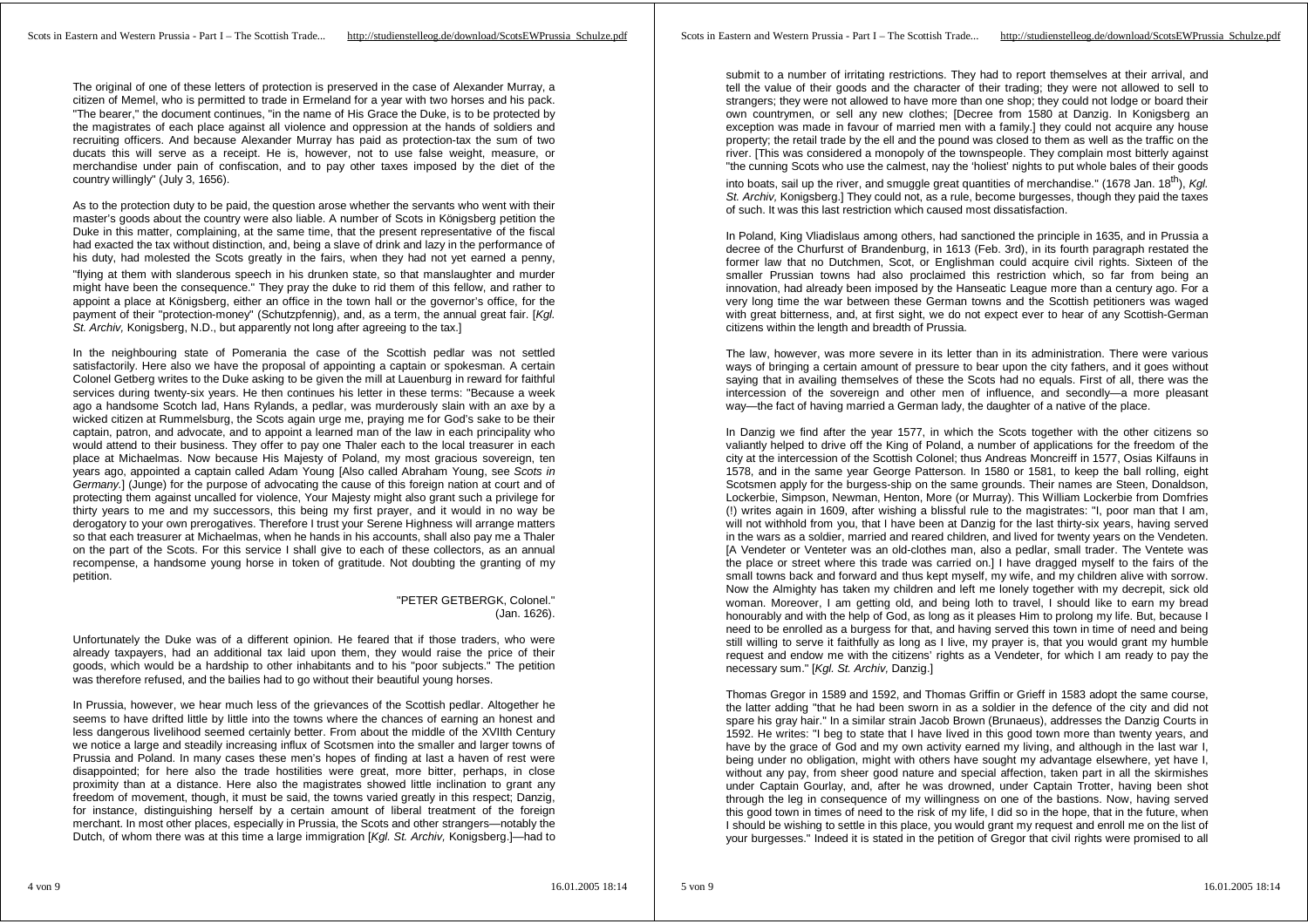Scots at the Colonel's intercession in or about 1577, "provided they be faithful and of honest birth." [Gabriel Foster obtains civil rights at Bartenstein at the intercession of Captain Caspar Sack in 1588.]

At other times we read of the intercession of Kings and Queens. One Jacob Hill and his friend John Tamson, towards the end of the XVIth Century, depend upon the recommendation of the King and Queen of Poland. Sophia Charlotte, wife of the Markgraf of Brandenburg, intercedes for Andrew Marshall, <sup>a</sup> Scottish merchant, who desires to settle at Konigsberg. "His character is known to us, his conduct is irreproachable," she writes (April 29, 1690). Prince Radziwill intercedes for William Buchan; and the good services of His Majesty the King of Great Britain are on several occasions appealed to and obtained.

The King of Poland pleads for several Scotsmen, candidates for the citizenship of Danzig, at the request of Andrew Keith, Baron of Dingwall. But the third Order objects, because the city was overrun with strangers, and their own daily business interfered with by them (1588).

With the nobility of the country, as well as with the ruling powers, the Scots had managed to live on terms of friendly intercourse. They had lent them money; they were raised to the high position of royal merchants in Poland; they procured among other things the cloth for the uniforms of the soldiery in Prussia and had ingratiated themselves with the rulers by many other friendly services, such as offering to procure dogs for them from England, [William Watson writes to the Duke Albrecht of Prussia in 1544 from Danzig: "My brother Richard asked me in <sup>a</sup> letter to send some English dogs to Your Grace. I have ordered some, and they have been put on board a vessel. Of these three one jumped overboard; the other two can be fetched from Jurgen Rudloff, the skinner. In case Your Grace wanted more, it would be well to let me know if You want them young or old. I shall then willingly order them." He also offers to procure court dresses or dress material for the Duke—*Kgl.St. Archiv,* Konigsberg.] or silks and velvets from other countries.

Numberless, in consequence, were the appeals to the different Dukes of Prussia from Scotsmen wishing to be enrolled as citizens of any of the towns of their Duchy. Indeed, these poor Dukes must have led <sup>a</sup> miserable life between the complaints of the guilds of merchants, clothiers, tailors, shoemakers and furriers against the Scots, and of the "afflicted" Scots against these, and, finally, having to listen to their recalcitrant and obstinate magistrates, especially those of Konigsberg, their capital, whose views did not coincide with the more liberal and broad-minded treatment of strangers inhabiting their towns proposed by the Head of the State. Already, in 1589, in the case of the Scottish pedlars, whose trade had been so seriously crippled by the Ducal decrees forbidding their hawking about the country except on settled fair days, George Frederick the then Markgraf of Brandenburg or Duke of Prussia, had proved his humane inclinations. It is true, neither he nor his successors could put themselves in opposition to the trades or emancipate themselves from the trading principles then adopted, so far as to give the pedlar free trade, or throw open the gates of the cities to the merchant-stranger. By doing so they would have had to override trade and city privileges sanctioned ages ago. But they could mitigate harsh laws as far as possible, and by an occasional "sic volo sic jubeo" assert their own royal prerogatives against those of the cities.

The case of 1589 was this. Hans Drum and his son, Scotsmen, had appeared before him protesting, that they, though acknowledging their duty to abstain from hawking, had given goods on credit and lent money up and down the country previous to the promulgation of the Duke's decrees, and that he could not recover these debts now, when the "Scots on the highways were seized and overpowered whether they carried their merchandise about them or no," without a letter of protection. This letter the Duke granted for the said purpose, and promised him protection throughout the whole extent of his dominions, with the exception only of the seaboard, where he was not allowed to set foot. From January till the next Easter the letter was to be in force, and its protection was extended to fifteen or sixteen other Scotsmen, and in the following year (1590) to two more: Hans Adie and Andrew Park. [*Kgl.St. Archiv,* Konigsberg.]

The same desire of mitigating the rigour of the law and of stemming the tide of petty persecution that had set in against the Scot in the towns was shown by the rulers of Prussia on many occasions, giving rise to much angry correspondence between the civil rulers of the towns and their Sovereign.

In Rastenburg, in 1570, the magistrates return <sup>a</sup> petition of Zander Wilson, praying the Duke not to interfere with their ancient rights; "Let him settle elsewhere." And when, in 1594, <sup>a</sup> Scot named Andrew Schott asks to be enrolled as burgess, the magistrates immediately write to the Duke stating that they had never conferred civil rights on any but Germans, least of all on the Scots, who were given to all sorts of "cunning devices" and cheating practices, enriching themselves and impoverishing the native trader. They go on quoting the case of <sup>a</sup> Scot at Bartenstein who, even although he married a citizen's daughter, was not admitted as a burgess and had to remove elsewhere. Moreover, the candidate was said to deal in amber "secretly on the sea coast." In 1627, Rastenburg again refuses to admit <sup>a</sup> Scot with the name of David Hunter, for the same reasons. "Such <sup>a</sup> thing never happened before," the letter of the magistrates says, "except once in the case of Andrew Ruperten Sohn (Robertson), at the intercession of the most gracious Lady the Duchess, who was then staying in the town during the time of the plague (at Konigsberg ?)."

Many complaints reach the Prince from Riesenburg, another small town. Andrew Rutherford had acquired civil rights there on account of the Prince's intercession about 1560; ["Because Andrew Rutherford (Rudersfurt) has performed all the duties of <sup>a</sup> citizen, paying taxes, working at the fortifications, and so forth, and has also proved his honest birth by birth briefs, His Grace wishes him to be admitted as <sup>a</sup> citizen, and like his neighbors in their town of Riesenburg, to earn his bread by brewing, distilling and the sale of small merchandise. This is granted to him provided no deceit or false dealing be proved against him." (1561). – *Kgl. St. Archiv,* Konigsberg.] but when his widow had married another Scotsman and complained that the town did not give him these rights as well, the magistrates' reply was that in the meantime the rule had been adopted only to receive Germans as citizens (1565).

In Memel the magistrates, in <sup>a</sup> letter to the Duke, assert their right to refuse any but German burgesses, according to the statute-law of Cologne, which had been adopted by them. Theirs being <sup>a</sup> border town one Scot would draw many other Scots after him, and the consequence would be "that if the Lord gave them daughters, their countrymen would conclude marriages and settle there, whereby we Germans would be oppressed. Moreover, no trust could be placed in a Scotsman in times of need." This was their argument, and the Duke's reply and decision ran: "If you can show real privileges and have not given citizens' rights to other strangers already, your supplication shall be granted"; thus leaving <sup>a</sup> door open to the petitioner, one Hans Mancke (Mackey?), whose condition was rendered all the more pitiful, since the validity of his promise of marriage had been made conditional upon his acquiring civil rights (2nd of May 1606). [*Kgl. St. Archiv,* Konigsberg.]

Another petition, signed by William Turner, Hans Bessett and Zander Bisset, Scotsmen of Memel, refers to former decrees in favour of the admission of the Scots granted by Markgraf Joachim Friedrich in 1606, May 2nd, and in 1608, July 5th; also by the father of the present Duke, Markgraf Johann Sigismund, in 1611, Jan. 10th, and complains of the dilatoriness of the magistates who had postponed the final meeting in this matter of civil rights till October on account of the great fair; though this fair was no business of theirs, and their purpose no other but to humble the Scottish nation and make it lose all patience. They wanted to elude the term, for in the end of October the ice was just beginning to bear on the Haff; rendering all travelling most difficult; the delay was indeed rooted only in the unwillingness of the authorities to show reason why the Scots should not enjoy the privileges of citizens when they did bear <sup>a</sup> citizen's burdens. Petitioners therefore pray to fix upon the earlier date of the 1st of September for their meeting.

In 1627 and again in 1636, by decree {Dated Jan. 27, 1636. *Kgl. St. Archiv,* Konigsberg.] of the Duke, the town of Memel was permitted until further notice to exact from the Scots who were admitted to the privileges of burgess "the sum of one hundred thaler, in consideration of the great hardships it had to endure during the Swedish occupation in 1629-1635, and of the exhausted state of its treasury." If the Scots were admitted indiscriminately they would deprive the inhabitants of their living, the decree says. In consequence of this high fee difficulties arose; <sup>a</sup> Scotsman with the name of Gilbert refusing to pay more than 100 mark, although he neither served the town in times of war, nor had he stayed in it for <sup>a</sup> considerable length of time. As he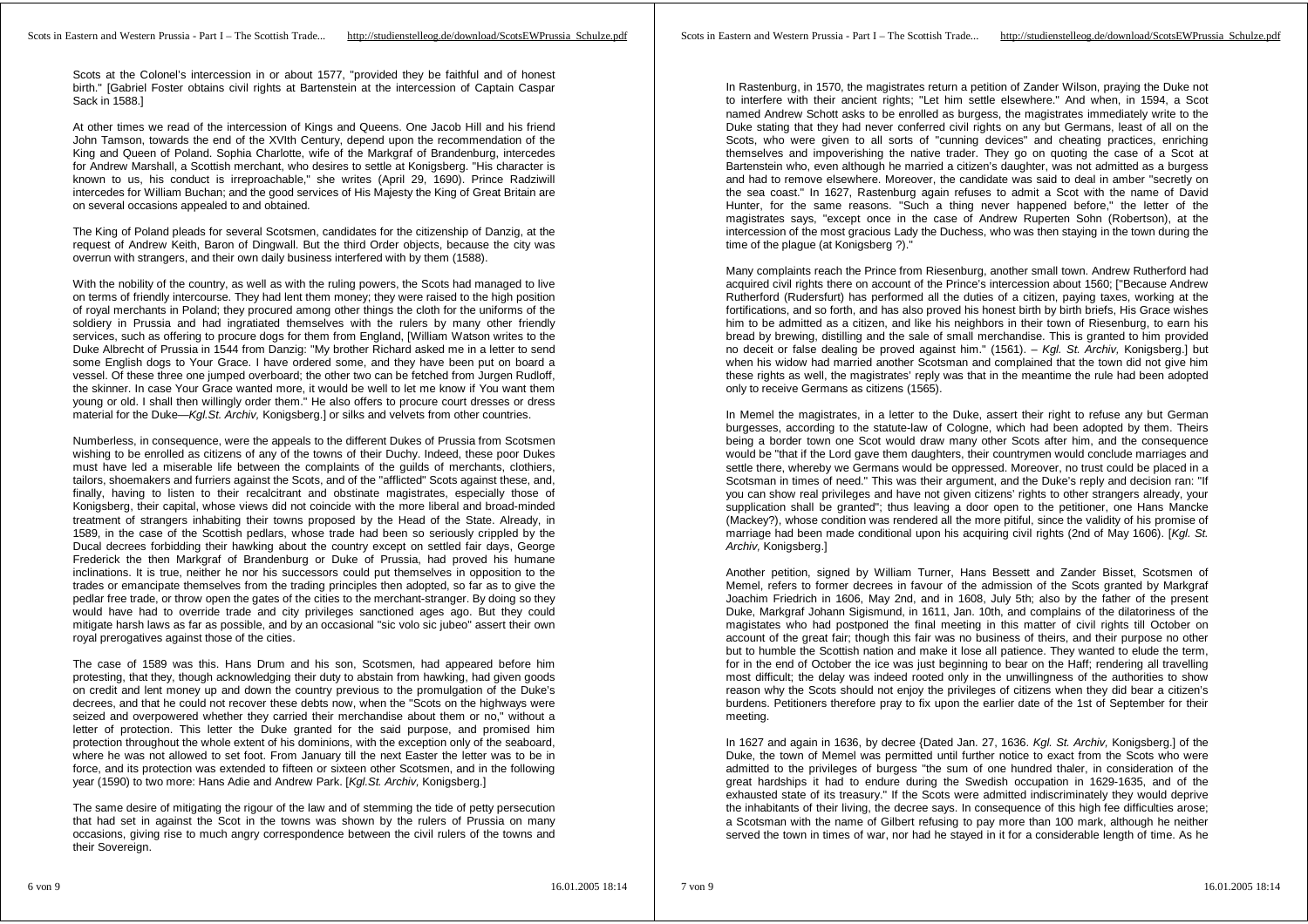was, moreover, <sup>a</sup> man of means, it was hoped that the Duke would not listen to his representations. Thus the Mayor and Town Councillors of Memel wrote in 1642, April 10th, and the Duke saw no reason for changing his mind.

Of all the cities in his realm, it was his own capital, however, that gave him most trouble. Fierce and long were the conflicts between the Dukes and the magistrates of Königsberg on account of the Scots. Let us take <sup>a</sup> few typical instances.

Already in 1624 <sup>a</sup> Scotsman with the name of Dick tried hard to obtain civil rights there, and was finally successful. But only after <sup>a</sup> most determined resistance on the part of the city authorities. The latter wrote to the Duke complaining that Dick attempted to wrest the civil rights from them with his "cunning practices; "'that he had certain friends among the councillors of the township of Kneiphof, and that he had approached the Duke in order to gain his intercession *per importunas preces*. Dick, it appears, relied on the fact of his having married the daughter of <sup>a</sup> famous Prussian legal adviser to the Crown, one Johannes Mirander. King Sigismund III. of Poland also supported his claim in <sup>a</sup> Latin letter to the magistrates, dated Warsaw, May 3rd, 1624, in which the merits of Mirander are extolled; nor did the Churfürst George Wilhelm hesitate to join issue with his royal cousin. He insisted on this candidature being an exceptional one, and pleaded with the town council not to consider Dick as <sup>a</sup> Scotsman, but as the husband of his wife. [Letter

dated Dec. 4, 1624.] Kneiphof however, not only refused to enroll him but distrained his goods. Again it required the severe reproof of their sovereign, and even threats, to make the magistrates relent, restore the property to its owner (1626), and grant his request.

Churfürst (Elector) Frederick William in 1642 had yielded to the request of Hans Dennis, who had produced letters of recommendation from the Kings of England and of Poland, and granted him liberty of trading not only throughout our duchy by land and water, but chiefly also in and around our town of Königsberg; by which he may trade in cloth, woollen stuffs, silks and other goods with the strangers and inhabitants at the annual fairs, especially those at Candlemas and Michaelmas, freely and unrestrictedly. In this we will protect him against the magistrates of any place." Soon this ominous addition was to be put to the test. In the year 1644 Dennis's goods are distrained in the town on the pretence that he secretly carried his wares about by night; that he had hired <sup>a</sup> house; that he had made purchases outside the city boundaries; and that he had defrauded the customs. The Churfurst, on hearing of the matter, ordered his goods to be released, and sent for Dennis. He proposed to him to move his quarters to the Liberties and to restrict his trading to cloths. He might freely visit Memel and Tilsit and the rent of his house would not be required of him.

Now the guild of merchants as the defendant showed itself at first very hard and not at all inclined to desist from its suit; it had also made such proposals of settlement as could not be accepted by Dennis. They complain that Dennis had bought <sup>a</sup> house in the Kneiphöfische Langgasse, where he carried on business with strangers and natives alike for mere "bravado" and against former orders of the Duke, and they actually propose to force not only Dennis but all other Scots that dwelt in the suburb of Kneiphof, occupying houses in the best situations with their families and receiving their countrymen as guests from abroad and from the country districts, to leave the town as quickly as possible. Finally, however, the guild gave in, and from the law courts of Königsberg the case was transferred to the Duke for his arbitration. The following conditions were proposed by the town: 1, Dennis resigns his privileges; 2, he settles on the Ducal liberties; 3, he may buy his goods from the citizens and sell them either to strangers or to natives by the ell; 4, the defendants have to be compensated for their expenses; 5, insulting words or writings have to be retracted by Dennis. These conditions were considered too hard; Dennis is however willing to concede 1 and 2 if he had liberty to bring his goods from Elbing and Danzig and Thorn and sell them to strangers or natives alike by the piece and by the ell the whole year through. The Duke holds out the possibility that Dennis would restrict his commercial transactions to the trade in cloth and expects that an arrangement could be made with the widow from whom Dennis had hired the house for <sup>a</sup> term of six years, three of them having yet to run, so that he would not be pressed for the rent. As to law expenses he proposes share and share alike. To this the deputies of the town reply, that if Dennis was to restrict his trading to cloth only, they would try to persuade the Guild to grant him one of the Königsberg fairs where he could then make purchases sufficient for his living. They also agree after some more parley to allow him the great Dominic fair at Danzig as well as the fairs of Elbing and Thorn. Finally an arrangement is arrived at, according to which the Duke recedes from his privilege, Dennis settles on the Liberties, trades in cloth only, promises to pay an instalment on his rent and to revoke his insults as spoken and written "nullo injuriandi animo." On the other hand he is free to buy his goods at the towns and times mentioned (but not from ships on the river and not dearer than at 6 gulden the yard), and to sell them here at Königsberg and in the country towns to anyone by the piece or by the ell not only at the fairs but at all times unrestrictedly. In this way a reconciliation was effected in 1645 on the 22nd of November.

### **Return to book index page**

**Print page Back <b>Back Back <b>Back Back Back Back** 

Printed from http://www.electricscotland.com/history/prussia/part1-3.htm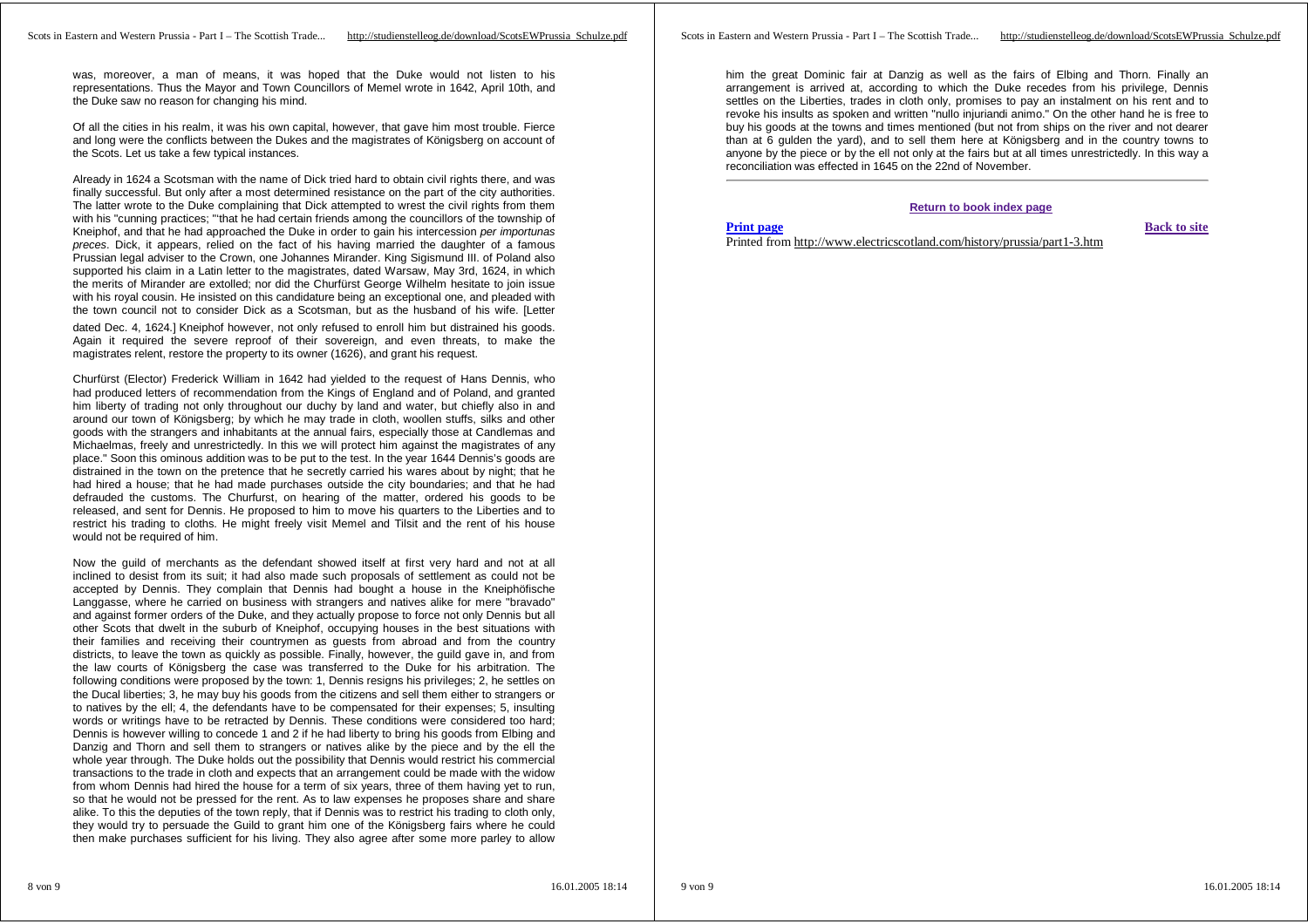# **Scots in Eastern and Western Prussia Part I – The Scottish Trader (4)**

Some time later, about the year 1657, another exchange of strongly worded letters took place between the Duke and the magistrates. "Next to the loss of our means of subsistence," the latter say, "the impairment of our privileges and customs must be our most anxious consideration. We therefore pray You not to receive our petition ungraciously since we have sworn solemnly to defend our civil liberties. As great difficulties are raised in these days about the conferring of civil rights upon strangers, we must insist on the fact that as long as our town of Konigsberg is in existence this has not been done indiscriminately, but only after due consideration of the petitioner's birth-place, his married state, etc. Above all, foreign nations, especially the Scots and the Dutch, have been refused admission to our rolls of burgesses. For this law, not unknown to Your Grace, there have been very weighty reasons, among others the fear of introducing foreign manners and customs. Nor do our own people in England or Scotland enjoy civil rights and unrestricted trading liberties. In spite of all this, two Scotsmen, Gilbert Ramsay, Andrew Ritch [The Churfurst had interceded for these two men in 1656.] and others by their importunate prayers have obtained intercessions from Your Highness and the privilege of free-trade and civil rights, though hitherto this concession has belonged to the magistrates only and has always been left undisturbed; whilst the principle has been confirmed by Markgraf Johann Sigismund in his decree of 1613, paragraph 4." Then the letter reminds the Prince of former decrees against the Scots issued by his forefathers, and of the fact that in the case of Dennis he had promised not to create <sup>a</sup> precedent, and concludes with the old assertion that their trade would be ruined by the influx of the Scots. In conclusion they maintain their ancient privileges and mention incidentally that the Scots, so far from having enjoyed equal rights with the citizens, had only been tolerated in their city, and that only during <sup>a</sup> certain time of the year, whilst they had had to leave in winter. To admit one or two Scots as burgesses would mean to admit many, on account of their extraordinary clannishness.

In spite of all this opposition, guilds and civil authorities had to yield to the Duke's pressure and after having used their last resource, that of distraining these Scotsmen's goods, they had to admit Ramsay and Ritch among the number of their citizens.

Other instances presented the same difficulty owing to the obstinacy of the town guild and magistrates. Take the case of Johann Krehl (Crail) who had applied for admission to the roll of citizens in Königsberg. As usual the magistrates refuse on the ground of his being <sup>a</sup> stranger. Krehl appeals to the Duke.

In his petition, dated 1676, he stated that his goods, though properly registered at the Custom House, had been twice distrained and his offer to find security been rejected; nay, the magistrates of the three towns apparently "tried to ruin me by appealing from one court to another, under the pretext that I, not being <sup>a</sup> citizen, had no right to trade at all. And yet," he continues, "I have carried on my business unmolested on the Castle Liberties and under protection of the Duke for nearly sixteen years, having previously served my time with Gilbert Ramsay, now <sup>a</sup> citizen and <sup>a</sup> merchant in the town of Kneiphof, for which I again beg to thank Your Grace most humbly. To supply this want I am most ready to acquire citizens' rights; but here again they refuse to admit me *"propter Nationem."* Now, as I have no other profession nor have learned any other trade by which I could earn bread for my wife and children. . . .I should be compelled, if I be not allowed to trade here, to remove with my poor family to another place, and because others of my nation who live on the Liberties [The inhabitants of the Liberties were not counted for full by the inhabitants of the towns of Konigsberg.] would for the like reasons be forced to do what I did, Your Grace's customs would be deprived annually of <sup>a</sup> considerable sum. But because Your Grace's whole and well-known intention has always been to let everybody carry on his business securely in your domains, I pray to have my goods restored and my application for the citizenship granted."

Thereupon the Duke, in 1677, issues the following letter: "John Krehl, <sup>a</sup> merchant in the Castle Liberties, has approached us and informed us how he had lived in Königsberg almost from his boyhood up, and how after having attained ripe years, he had for more than sixteen years carried on his business there. He also complains that he has not been able, in spite of all his efforts, to

obtain the rights of <sup>a</sup> burgess, on account of his being of Scottish extraction. He begs of us to intercede on his behalf. Now we are fully aware of the decrees issued by our diets in this matter, and we have no intention to annoy you, but you will easily see for yourselves how ungracious a thing it would be on your part to let Krehl, <sup>a</sup> man who has dwelt among you so long and has been carrying on <sup>a</sup> large trade, the benefits of which in taxes and duties you also reap, come under the common rule of the exclusion of Scotsmen, and to put him on <sup>a</sup> level with <sup>a</sup> stranger who only recently put foot in your town and as to whose intentions you are utterly ignorant. Such harsh treatment would be <sup>a</sup> discredit and <sup>a</sup> detriment to you and yours. It would be <sup>a</sup> disgrace in the eyes of the strangers and above all of the English nation, between which and the Scottish there is such excellent understanding (!) and with which you carry on so much commerce. We do not doubt, therefore, that you will take everything into due consideration, and that you will not refuse to admit Krehl as <sup>a</sup> burgess; especially since this case shall not establish any precedent. Given in the camp before Stettin, July 10th, 1677."

Still the magistrates remained obstinate, and the dispute grew in bitterness, especially when the Duke Frederick William had granted Krehl's son, <sup>a</sup> lad of sixteen, the *veniam aetatis* or majority, ostensibly because he had done well in business, and could manage for himself, in reality only to invalidate the objection of being <sup>a</sup> stranger in the boy's case, who, being <sup>a</sup> German by birth, now had <sup>a</sup> right to claim citizenship (1682). It was <sup>a</sup> clever stroke, but the civil authorities were still masters of the situation. They reply by another move. On the 30th of November the Duke writes to them: "We let you know that John Krehl complained that you refused his son civil rights under the pretext that he was not married yet, and that you also wrongfully seized five pieces of his cloth. Now, as there are no other valid reasons to be brought against this son, to whom we have granted the *veniam aetatis* in order to let him continue his father's business, surely his being not married would make no difficulty. For although you may have in your laws certain passages to that effect, yet is it known that you yourselves have often made <sup>a</sup> change and have given to those who applied for civil rights, being bachelors, <sup>a</sup> certain time within which they might marry. This course would be the one to adopt in young Krehl's case until his years permit him to take a wife. We therefore order you to restore the five pieces of cloth, and to remove the cause of his complaint. (1682, November 30<sup>th</sup>). [*Kgl. St. Archiv, Konigsberg.*]

As was to be expected the council and the magistrates persist in their refusal to receive young Krehl on the roll of burgesses. "We will not admit boys instead of men" they say. "When Your Grace recommends some one as <sup>a</sup> new member to the nobility, either his or his ancestors' merits are considered, but we can find nothing in Krehl; he being still so young that he can neither carry on an ordinary conversation nor do useful services; and as to the old one he is so obstinate and importunate that he not only ruins the guilds, but also disgraces the magistrates by his slanderous counter-statements and reports. The money he has accumulated in Prussia has made him insolent. Let him pay a fine of 1000 gulden." [*Kgl. St. Archiv,* Konigsberg.] This was in February 1683. In September of the same year Krehl's goods are at last restored after <sup>a</sup> severe letter of the Duke threatening to mulct the magistrates of 2000 thaler. A good many more letters were required before the matter was finally settled by the Duke in <sup>a</sup> written order to the Königsberg authorities to admit young Krehl without fail and delay, in default whereof the threatened line would certainly be exacted. [Letters dated  $17<sup>th</sup>$  January 1684,  $7<sup>th</sup>$  of February and 7<sup>th</sup> of Arpil 1684.1

Sometimes the Scottish applicants for the honour of citizenship, when they did not rely on the intercession of royalty, preferred curious claims in their favour.

Hans Abernethy from Aberdeen, for instance, states on <sup>a</sup> similar occasion that he had married the daughter of the bailie's man, [There was <sup>a</sup> lower grade of citizenship at Danzig and <sup>a</sup> higher one. A higher fee was charged for obtaining the latter, which comprised the merchants, and, in general the better class of people of the community.] and that he had provided the town of Danzig with butter for the last ten years. Jacob Hill and W. Tamson also married daughters of citizens, and have carried produce into the city. Alexander Demster (end of the XVIth Century) married the daughter of the clerk at the Corn Exchange, "by whom he got nothing." He had also for charity's sake taken his two sisters-in-law into his house after their father's death, "one of them almost deaf."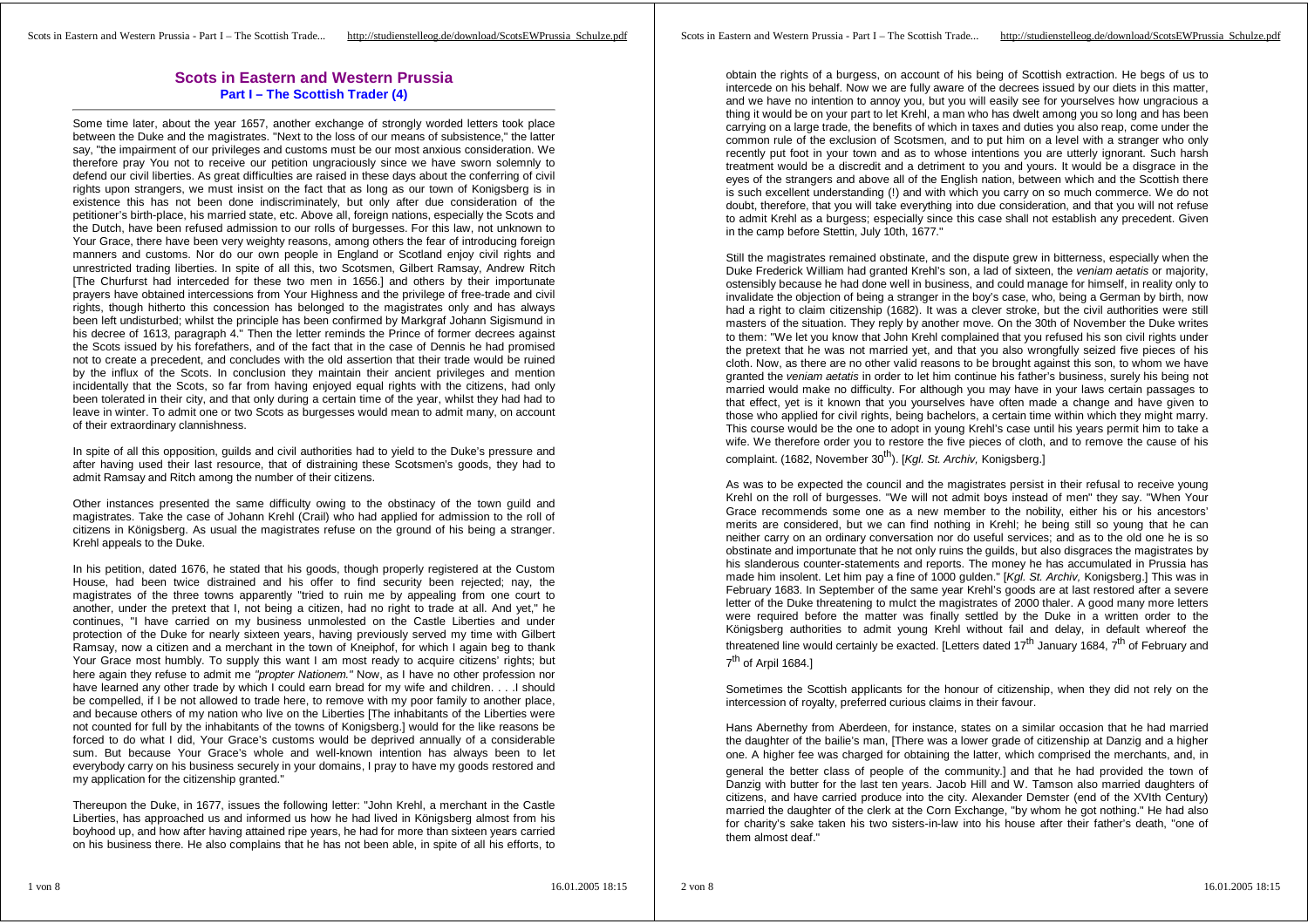No less remarkable were the conditions attached by the authorities to the enrolment of new burgesses. In Christburg, one Donalson has in <sup>a</sup> case like this to promise only to marry a German girl on pain of losing his privileges (1640). In the town of Posen not only had the candidates to present the town on their admission as citizens with "leather buckets" or <sup>a</sup> musket ("sciopetum"), but they had also to conform to religious tests. In the year 1667 three other Scotsmen — Jacobus Joachimus Watson, George Edislay from Newbattle, and Wilhelmus Aberkrami (Abercrombie) from Aberdeen, are with others enrolled as burgesses after having produced their birth briefs. But this condition is added, that they should on Sundays and festival days go and hear the sermon at the Parish Church of S. Mary Magdalene and embrace the Roman Catholic faith within <sup>a</sup> year. In 1630 three Scotsmen—Erasmus Lilitson (?) from Aberdeen, and Gilbert Blenshel (?) and Georgius Gibson from Culross, produce letters from the King of Poland and are admitted as citizens on the pledge of Jacobus Braun, <sup>a</sup> merchant at Posen. They promise to be present at all the Catholic services on festivals, and pay the large sum of 900 florins "as wages for the poor workmen."

It is only just, however, to add that these are the only two instances found out of <sup>a</sup> large number of Scottish names in the Civil Registers of Posen where <sup>a</sup> similar interference with the religious belief of the candidate occurs. In two other cases the applicants are called "Calvini," but no condition like the above is added. [See the list of Scottish citizens at Posen, <sup>a</sup> most suggestive and interesting document, in Part III.]

In Konigsberg David Grant is one of the few Scots who had gained the heart of the magistrates. Considering that he had lived quietly and retired for thirty years in the town, and that neither his neighbours on account of his domestic life, nor the guilds of citizens on account of injury done to their trade ever complained of him; considering also that he, after the death of his first wife, married the daughter of <sup>a</sup> German citizen, whereby he became related to and befriended with good and well-to-do people, and that the ministers of the Church give him an excellent character for piety; considering lastly that the guild of merchants intercedes for him, the magistrates grant him permission to acquire his own house and to keep it, without, however, establishing a precedent (Sept. 5, 1622). [This is the only example of the magistrates looking favourably upon the civil claims of the Scots. But what an imposing catalogue of virtues was demanded in exchange!]

Significant is the addition made when Thomas Smart from Dundee was admitted into the ranks of Danzig citizens; it runs: "but he is to refrain from buying up noblemen's estates" (1639). [*Kgl. St. Archiv,* Danzig, xxiii. D. 28.] Read together with the notice to be found in <sup>a</sup> document in which John and Andrew Tamson complain "of having lent more than two tuns of gold to noblemen of the Polish kingdom on the security of their estates, of which large sum nothing could be recovered in consequence of the Cossack warriors" (1653), this speculation in landed estates does not seem to have been <sup>a</sup> very profitable one.

Curious to say that in very many cases the young Scottish burgess who had encountered such great difficulties in gaining admission, now rapidly rose in the public estimation of his fellow-citizens. We find him in positions of trust as mayor, councillor, elder or president of the guilds. For the latter also had been obliged to open their gates most reluctantly at first, more willingly after the second generation of the Scot, retaining its Scottish name but born in the country "of right, free German kind," as the old documents call it, had grown up within the walls of <sup>a</sup> German city. In Konigsberg, where popular prejudice and hatred of the stranger made itself much more noisily heard than at Danzig, there appear as members of the guild of merchants in the year 1690— Charles Ramsay, son of Gilbert, another Charles Ramsay, Jacob Kuick, Jacob Hervie, John Brooke, Adam Fullert, and William Ritch. In the same year Thomas Hervie, <sup>a</sup> young merchant, applies for admission, stating that he was already <sup>a</sup> burgess, had been duly sworn in and was quite ready to submit to the laws of the guild. The elders thereupon declare their willingness to admit him as <sup>a</sup> guild brother on this condition that if he did not marry within a year's time, he should lose his civil rights as well as his guild privileges. And since the reception of one unmarried was uncommon, not only were the laws read out to him, but he was also given to understand that he would do well to consent to an extra fee for admission to the guild. This admonition proved so effective that he subscribed ninety gulden, adding voluntarily another ten

gulden for the treasury; setting, as the document quaintly adds, "a glorious example to his successors; and many were the wishes for his prosperity and happiness. May God keep him strong and in good health, so that he may work with much profit and acceptance in this honourable guild!' [(Roll of the Merchants' Guild at Konigsberg.) For complete list of Scottish members from 1602-1750 see Part III.]

The elders or presidents of the guild had each year on the accession to their office to deliver a long speech, which was duly reported in the minute-books. Now this must have been <sup>a</sup> hard task for some of the Scottish members. It explains, perhaps, why <sup>a</sup> good many bought themselves out, among them the above named William Ritch. In <sup>a</sup> marginal note of the minute-book of the guild we find this addition (1690): "the money has not been paid yet, Ritch having gone to the wars in England."

But not only in the guilds, in Church and State matters also the Scots after they had settled in the towns, took an active part. They contributed liberally to all public undertakings and to all charitable institutions, especially the hospitals; they were among the most active of the great German patriots who helped to shake off the yoke of <sup>a</sup> foreign tyrant. [Compare *Scots in Germany.*] But their own Scottish community or "nation," as it was then called, always remained nearest to their hearts. Their care for their own poor had almost become proverbial. There is not an important event in their families which did not find an expression in <sup>a</sup> donation to "our dear poor." In the dusty--very dusty—records of the Church of SS. Peter and Paul and St Elizabeth, the two Presbyterian places of worship at Danzig, the congregations of which were largely joined by Scotch and Dutch, [The Dutch had their own "Church Books" written in Dutch, but of Scottish records written in English no trace could be discovered.] we find numerous and touching instances of this. Gourlay in 1682 gives two hundred gulden to the poor-box in memory of his son killed at Blois in France; T. Carmichael contributes twelve gulden after the death of his "Söhnlein" Jacob; Col. Patterson gives six gulden on the occasion of the baptism of his son, whilst Chapman (1619), Lumsdel, Ramsay (1672), Thomas Leslie, Robert Tevendale and D. Davidson [Davidson wrote <sup>a</sup> sketch of his own life. The manuscript is in the Town Library of Danzig. He was born at Zamosc in Poland in 1647. His father, born 1591 at Edinburgh, came to Poland in 1606, served six years as <sup>a</sup> boy and three years as journeyman, after which he commenced his own business. Later he came to Danzig where he "by the advice of his friend Robert Tevendail," married <sup>a</sup> daughter of Al. Aidie, the scholar. In 1682 he was enrolled as citizen and became President of the Board of the Smallpox Hospital, then <sup>a</sup> most important institution and one much favoured by the Scots in their last wills. He was also an elder at St. Peter's Church. His daughter married one John Clerk in 1699 and received as dowry the large sum of 25,000 gulden. In his will he left large bequests to the poor, exhibitions for Polish students of the Calvinistic faith and legacies to the widows and orphans of Danzig. His name is also written Davisson.] on <sup>a</sup> like occasion contributed ten gulden each. Now as some of the Scottish families boasted of many children, the poor must have fared rather well. We are glad to read that the same Carmichael was comforted for the loss of his "Söhnlein" by the birth of another son in 1691 and of another in the following year: the Scottish poor profiting each time twenty -four gulden. The Turner brothers, Andrew and William, also show the same liberal spirit, and so does Alexander Ross who at one time sends his contribution accompanied by the words: "A debt of due gratitude to the Great God for the safe delivery of his beloved wife "(1702).

The same national spirit prevailed among the Scottish nation of Konigsberg. Unfortunately we have hardly any Church Records there, beyond what was told in our third chapter of "The Scots in Germany"; but the following document, dated May 27, 1636 [*Kgl. St. Archiv,* Konigsberg.] will go far to prove it. It is signed by the Burggraf; i.e. the representative of the Sovereign who was at the same time the President of the Board of the Great Hospital in Lobenicht, and runs:

"This day there appeared before us the representatives of the whole Scottish nation dwelling in this city and made known to us how they were unanimously of the opinion that it would be necessary and proper to have their own room or lodgment in the hospital, in which not only their servants but also their countrymen could find <sup>a</sup> refuge, comfort and assistance when they came here by land or by water and were according to God's will taken ill or fell into poverty. Now since they know of no other place so well provided for and fitted up as the large hospital of Lobenicht, where in such cases of necessity the sick would best be cared for, they therefore applied to us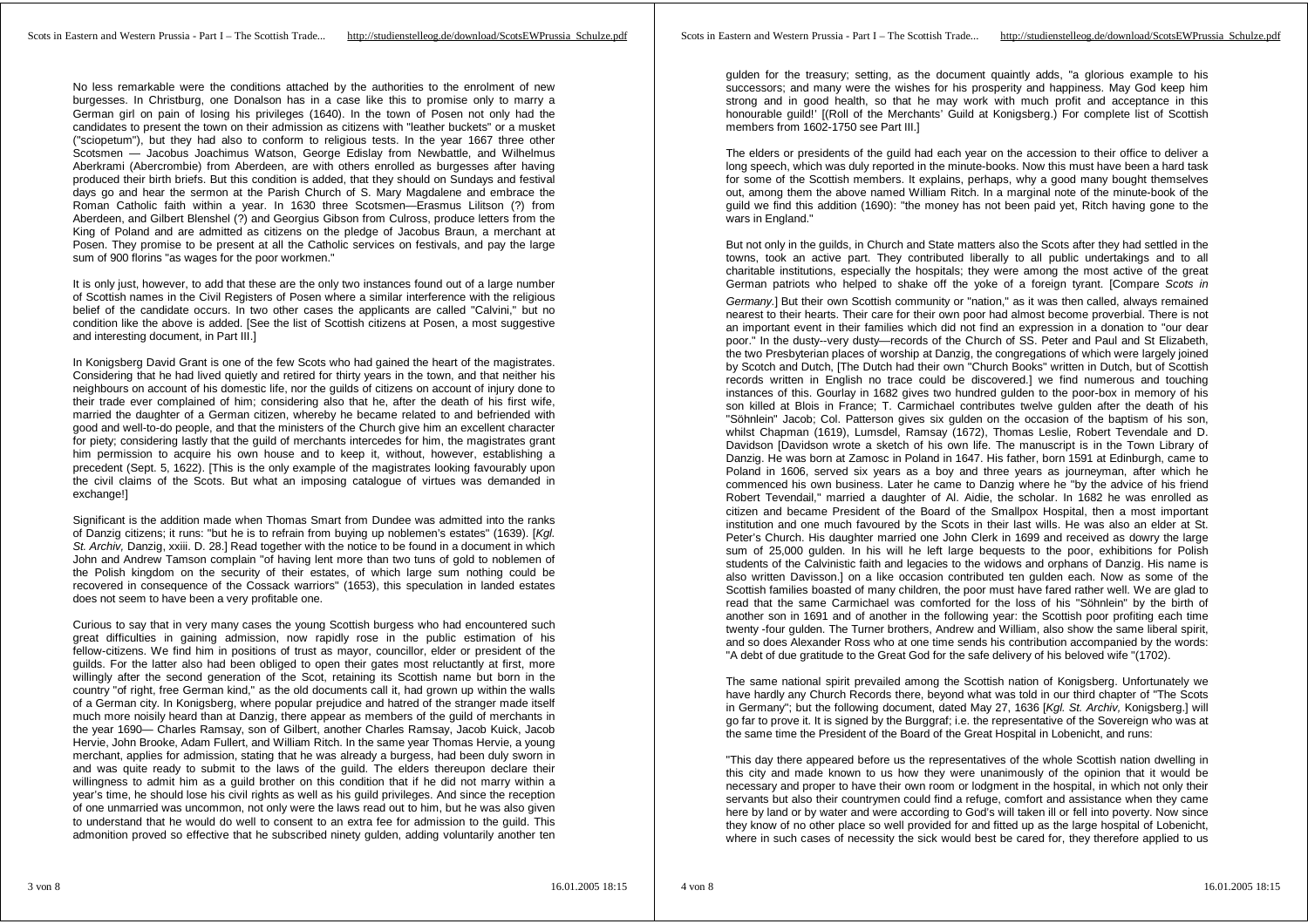and urgently requested us to let them have <sup>a</sup> room and <sup>a</sup> small room for the sum of 1500 mark and an annual perpetual rent due at Easter 1637 of twenty mark. In answer to this request we, the masters of the hospital, have promised the above representatives of the Scottish nation to build them <sup>a</sup> room thirty-six feet long and broad, also another small apartment of about eight feet width but of the same length as the large room; in the meantime we have assigned to them for their use <sup>a</sup> vacant room situated near the gate, which they will have to give up as soon as the new rooms have been built. These new rooms they will have to keep in repair for all time and to furnish with beds, bed-clothes, tables, seats, wardrobes and other furniture, and they will have a right to make use of the rooms as their own property for their children, servants and countrymen, should illness or poverty overtake them (which God prevent). But they ought to apply in such cases to the master and bring <sup>a</sup> letter from one of their elders to prevent imposition. The sick shall then be taken in willingly and shall be furnished with the needful food and drink, wood for heating purposes, light and other necessaries as far as the means of the hospital allow; and in order that there be no want of good and faithful nursing, <sup>a</sup> man and <sup>a</sup> woman, whom the Scots may select and submit to the approval of the hospital governors, shall be appointed for these rooms. In the case of death all moneys owned or acquired during the illness, all goods and clothes shall become the property of the hospital. The same rule applies to those afflicted with *morbo Gallico*, who shall have been brought into these or other rooms at the request of the elders for their recovery; only that in such case the person afflicted with this abomination of the French shall be holden to pay his medical fee to the barber. Signed with my own hand,

### THE OBERST BURGGRAF."

In their marriages also <sup>a</sup> strong national tendency shows itself. It is true, in <sup>a</sup> great many cases the daughters of German citizens were chosen, especially in the second generation, and very often, it is to be feared, for the purpose of getting on socially as well as politically. But wherever there were no such reasons, as <sup>a</sup> rule, the Scotsman preferred his own blood. Unfortunately, shall we say, the choice among Scotch girls was not <sup>a</sup> large one; but then there were the widows. The widow of <sup>a</sup> Scotsman in Germany never had to wait very long before she was led to the altar again by one of her own nation. Numerous entries in the marriage register of the Presbyterian Churches of Danzig prove this. The very first name we meet is that of James Burges, who in 1573 marries the widow of Simon Lang. In 1647, Alex. Nairn, <sup>a</sup> Scotch lieutenant, marries John Irvin's widow; H. Saunders leads Davidson's widow to the altar in 1651. Other entries are: Hans Morton marries Mary Robertson; Jacob Meldrum, Christina Balfour in 1629; William Balfour marries Anna Pilgram in 1631; [William Balfour married <sup>a</sup> second time in 1636. His wife was Maria von Hoffen.] Jacob Littlejohn, Barbara Edwards (1634); George Dempster marries Elizabeth Steven; and Thomas Philip, the daughter of Hans Kant (1635); Elizabeth Muttray (Aberdeen) is chosen by Albert Bartelt (?), <sup>a</sup> Scotch glover; John Wood marries Maria Robertson (1654) ; and Francis Gordon, the Consular Agent of Britain in 1655. Margaret, the daughter of James Porteous, <sup>a</sup> late minister in Scotland.

At the christenings, too, godfathers and godmothers were mostly chosen from amongst their own people. Hans Tamson has <sup>a</sup> "Söhnlein" baptised in 1631, godfather and godmother are Williamson and Anne Pilgram. For David Biel's son Nathaniel Andrew Thin, "noch em Scbottsmann," and James Smith's wife perform the duty (1632); whilst William Balfour is godfather to David Moritz's (Morriss) son Henry, and again to Arnt Pilgram's son Jacob, together with Jacob Meldrum's wife and the German Sühnefelt. [See the Records of the Churches of SS. Peter and Paul and of St. Elizabeth at Danzig. The latter church was sold in consequence of the terrible distress after the French occupation, there is now only one Presbyterian Church there, that of St. Peter, <sup>a</sup> very old fine building.]

If Scottish children or widows required guardians, or <sup>a</sup> Scottish plaintiff or testator, witnesses: again we invariably come across Scottish names. All business transactions that had to be carried on by commissioners or delegates lay in the hands of Scotsmen. Thus David Nisbet gives Jacob Rhodo (?) at Danzig, power to call in certain moneys owed by A. Guthrie (1619); or David Maxwell as the assignee of the brothers George and Alexander Bruce "de Carnok," gives <sup>a</sup> receipt to J. Rowan at Danzig for <sup>a</sup> certain sum of money, whereby two contracts entered into at Culross and Edinburgh become void (1627). Thus Patrick and Thomas Aitkenhead depute R. Tevendale and D. Davidson concerning the property left by David Aitkenhead (1689).

[Edinburgh, Nov. 16<sup>th</sup>, *Kgl. St. Archiv*, Danzig.] Or Anna Moir at Danzig appoints George Falconer to receive <sup>a</sup> legacy left to her children from the hands of Dr William Skene, the Rector of the High School at Edinburgh. Or the City of Aberdeen writes to one Chapman in Danzig to act as trustee for Mrs Janet Cruikshank, who is to receive three-fourths of the residue from George Cruikshanks' widow (1672).

A very common event was the solemn declaration of the coming-of-age of <sup>a</sup> young Scot. For this purpose one or two of his friends accompanied him before the magistrates, pronounced his apprenticeship finished, and gave him <sup>a</sup> verbal testimonial of good character. Hundreds of those cases are recorded. We shall only mention <sup>a</sup> few at random. Hans Morton at Danzig receives a certificate of good conduct from his brother-in-law Orem, and from Andrew Bell, and is declared of age "as a braidmaker." [Feb. 10<sup>th</sup>, 1660.] Jacob Grieff receives the certificate from his two guardians and is declared of age (1619). Frequently this was accompanied by <sup>a</sup> short speech of the young Scot, in which he declared his gratitude to the guardians and absolved them from all further responsibility.

In clannishness like this the Scot must have found <sup>a</sup> source of happiness; for though now settled in <sup>a</sup> town, the hostilities of the trade and the ill-favour of the magistrates, consequent upon it, were by no means diminishing. Twice in Konigsberg did they reach quite an acute point; in 1612 and again in 1683. The orders to banish the Scots from the town had been given, and but for the energy and the wisdom of the Duke would ruthlessly have been executed. The Duke again was influenced by the British ambassador Georgius Brussius, [He was sent in 1604 by James VI., and was <sup>a</sup> native of Caithness. His birth brief issued by the Comes de Caithness (1591) is still preserved at Danzig, as well as his University Certificate, dated Wurzburg, 1594, He had studied law at Wurzburg for four years.] who had been sent for the very purpose of assisting and protecting the Scottish subjects of His Majesty the King of Great Britain.

Protesting against the narrow-minded policy of his capital, the Duke writes on the 3rd of February, 1613: "That according to the laws of your town you refuse civil rights to the Dutch and the Scots may pass. But I do not find in your laws, or anywhere else, the least cause why those foreign nations should not be suffered in this country, nor why they should not have their own houses. On the contrary, this town of Königsberg derives great advantages and profit from the commerce and trade of these nations. Moreover, it might prove <sup>a</sup> dangerous thing to proceed to extreme measures and give cause to pay us back with the like coin; the commerce of our towns might easily be injured thereby. For these and other important reasons it is our will that the foreign tradesman as hitherto, so in the future, shall not be prevented from acquiring house-property, it being not only inhuman and against good manners to deny any Christian nation, that lives with us without giving any offence, the *jus hospitii,* but also *per indirectum* deducible from your conduct, that you, by such heavy taxes and unbearable innovations, wish to drive the Dutch and the others out of this town of Konigsberg altogether. This would be <sup>a</sup> thing which we, for many and grave reasons, could not approve of and much less permit.

### HANS SIGISMUND."

How there could be any doubt as to the Duke's way of thinking after an energetic letter like the above is beyond comprehension. Yet the struggle went on to the end of the century — the justly aggrieved Scots against dense magistrates and jealous trades; again the narrow-minded policy of the magistrates against the fairness of the sovereign. Obstinacy on both sides. In 1617 the Scots and the Dutch complain that they could only bury their dead at a much higher fee than that exacted from the citizens of Königsberg, and that in some cases burial was refused to those who had not received the Lord's supper from the hands of <sup>a</sup> priest on their death-bed; and from a petition to the Churfurst of the year 1622 it appears that the Scots had been threatened with expulsion. They write very indignantly as follows: "It could easily be proved from the annals of Prussian history that of the Scottish nation in this duchy, not only in the time of the Teutonic Order, but also since Prussia became <sup>a</sup> duchy, honest and upright merchants have been suffered by the three towns of Konigsberg. These merchants have always shown themselves duly submissive to their rulers and the city authorities, so that no great insubordination or unpleasantness occurred. But now they have not only refused us habitation, but given us to understand by public notice that we must leave this town at Michaelmas, and with our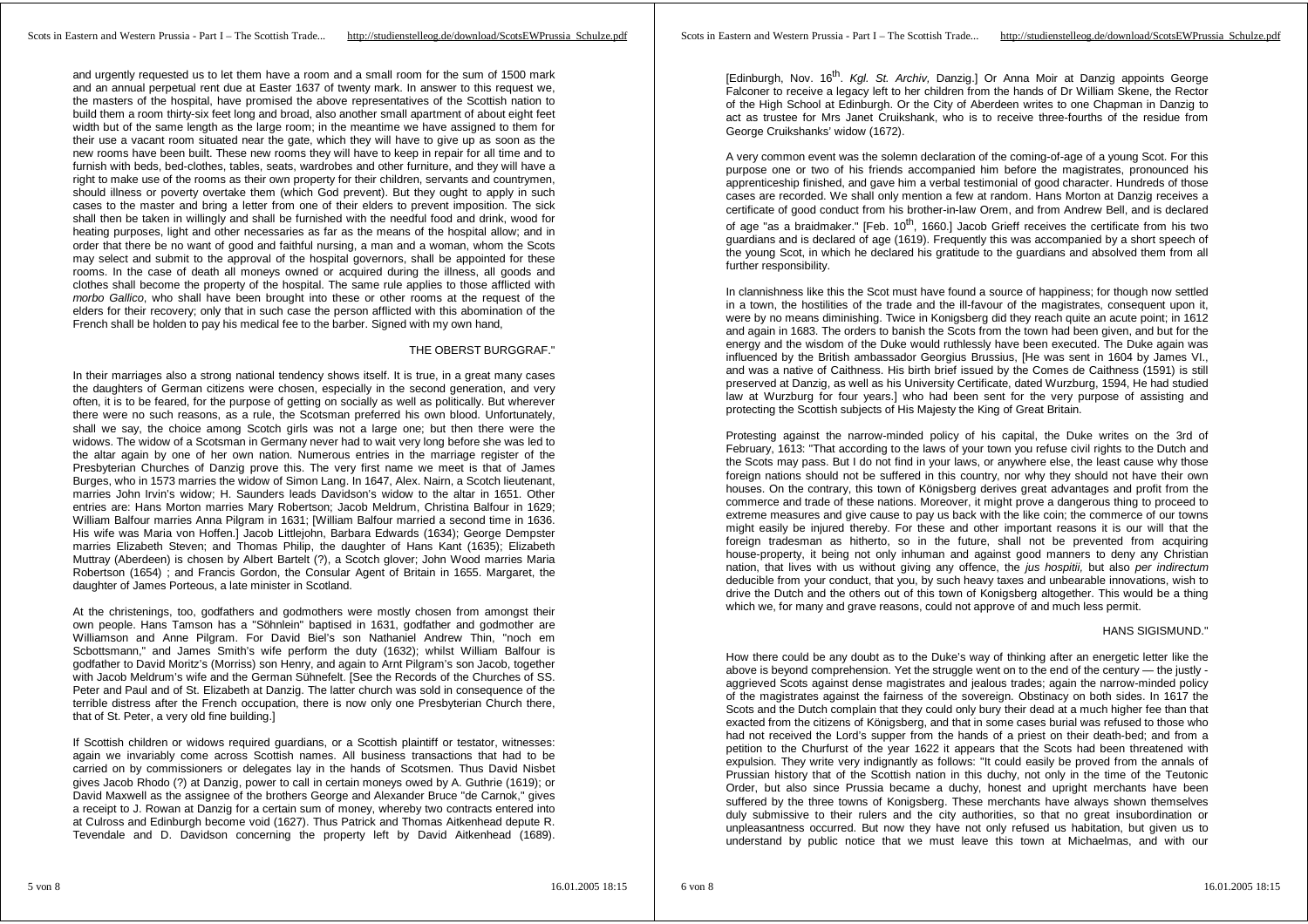households betake ourselves elsewhere. This decree appears to us all the more grievous as our nation has been in *possessione ultra centenaria*, <sup>a</sup> possession which it has never given up, so that the rule applies *in possidetis ita possideatis*. But may God prevent that our nation should rely upon the rigour of the law; it has always preferred the way of supplication and humble petition. Moreover, our intention has always been, and is still, to risk our very lives for the Crown of Poland and the Duchy of Prussia. We can prove by many examples how in war the Scots performed many glorious deeds, Therefore we do not expect that Your Highness will, as long as we live peacefully and like our neighbours, showing due reverence for Burgomaster and Council, consent to the steps taken by the three towns of Konigsberg, whereby we would be cast off as 'vile members.' Such <sup>a</sup> step would be <sup>a</sup> disgrace in the eyes of the whole world, which the Scottish nation could never extinguish. Moreover, those of us who perhaps did not obey the law at times have always been duly punished. We have hoped that the decision of this matter would have been deferred until Your Highness's home-coming. We would then not have doubted that a way would have been found to satisfy the magistrates. But since this was not done, we now humbly pray Your Highness to postpone the decision, or to remit the quarrel to Your Ducal Court of Justice. We can then show that we are *in naturali et civili possessione*, and that we cannot be expelled out of it by the three towns."

The Churfürst, in reply, sends <sup>a</sup> very angry letter to the magistrates, expressing his astonishment that they dared to assume an authority which did not belong to them. He commands them to postpone the matter until his return. We read no more of an expulsion, but the magistrates bewail the fact that their office was slighted much more by the present than by the former rulers, their decrees continually blamed and set aside, and that everything was either comprised under the title of regal rights or esteemed <sup>a</sup> lesion of royal prerogatives.

Matters reached another climax in the years 1680-1690. It appears that in that time new taxes had been laid upon the Scots, whose unpopularity had increased with their increased success in business. [One more letter of complaint to the Duke from the merchants of Konigsberg may here be introduced, because it proves to what extremes, both in statements and expression, trade jealousy had by that time driven the writers. They say in article 5, "because it is plain that strangers and those unfit to acquire civil rights, especially the Scots, have usurped most of our trade. . . it is all the more <sup>a</sup> matter of complaint that this is not done secretly, but under the plea of just privileges. These people have, like <sup>a</sup> cancerous ulcer, grown and festered; they cling to each other, keep boarders, hire large houses, nay, sometimes just honest citizens by offering a higher rent, furnish several stores, and this not because of their large capital—most of them are only commission-merchants—but because four or five of them collude, so that if we were to admit one as <sup>a</sup> burgess publicly we should secretly create half-a-dozen of them, who would prowl about the country towns from east to west, and finally leave by the gate with <sup>a</sup> patched knapsack, not, however, without leaving in their place at home <sup>a</sup> couple of green boys, who would afterwards carry on no better. . . .The great damage the Scot Jackson in the Crooked Lane is doing to our trade in spices under the cover of old Schonfeld is as plain as the light of day. In his and in Wobster's open shop not natives, but two or three Scottish boys are trained the whole year round to our ruin. We therefore pray you" etc. etc. Then follow the usual proposals for inhibiting the trade of the Scots, banishing them out of the town during winter, and so on.] Moreover, as this was the time of religious controversy within the walls of the Protestant Church, the *odium religionis* had made itself felt in spite of the most urgent protests on the part of the sovereign of the country. Already in 1680 the Churfurst Frederick William had written to Konigsberg requesting the authorities not to oppress the Scotch and English. In the following year the latter again bitterly complain against the severity of the magistrates, and ask for the liberty of acquiring civil rights, and of buying and hiring houses. The English Ambassador also at the Court of Prussia, Robert Southwell, interceded for his countrymen in <sup>a</sup> French letter.

The opinion of the Churfürst was not long withheld. In 1681, on the 28th of March, the sovereign writes from Potsdam: "We can not allow that the strangers, especially the Scotch and the English, be thus oppressed or expelled, but it is our will that every kindness should be shown them. You will have to take care, therefore, not to oppress them unfairly."

And again, on the 20th December 1681: "We command you to remove all those new taxes which in fairness cannot be claimed from them, to show them good-will, and not to hinder them from hiring or living in decent houses."

Similar letters were sent in 1682, in January and April. "We again command you, with all our authority, to look to it lest the Scots be oppressed unfairly. This we do in the interest of your own city."

In spite of all this, the matter dragged on till the year 1693, when it needed another strong letter from the Churfürst to make the magistrates desist from an expulsion of the Scots.

This humane spirit of the rulers showed itself everywhere. Letters of protection are issued to Andreas Porter and Hans Adie in 1590 at Königsberg, and concessions are given to sell on the public fair to Jacob From and Andrew Wright (1620); also to the brothers Lawson to visit the fairs in the districts of Welau, Memel and Tilsit (1698). The widow of <sup>a</sup> drowned Scottish soldier, Charles Ray, obtains permission to carry on her small trade (1697). Or, take the case of Mary Anderson, who had taken refuge in Königsberg after the destruction of Wilda, <sup>a</sup> village in Posen, by the Russians. She had been driven, for the want of other means, to gain <sup>a</sup> living by making caps and bonnets, but was greatly annoyed by the guild of furriers, who took the finished goods from her by force. A letter of protection is issued to her in 1668. [*Kgl. St. Archiv,* Konigsberg.]

About the same time, one George Hotcheson appeals to the Duke and claims exemption from having soldiers quartered in the little house he built for himself at Tragheim, one of the suburbs of Konigsberg. The reply states that if the house was not built as <sup>a</sup> permanent residence, or for the purpose of letting it, but only as <sup>a</sup> summer-house to be used in the time of the plague, no soldiers should be billeted in it (1663 and 1667).

Gradually only, very gradually, and not till the eighteenth century had well commenced, did the Scots in Prussia enjoy civil rights and privileges.

### **Return to book index page**

**Print page Back <b>Back Back <b>Back Back Back** 

Printed from http://www.electricscotland.com/history/prussia/part1-4.htm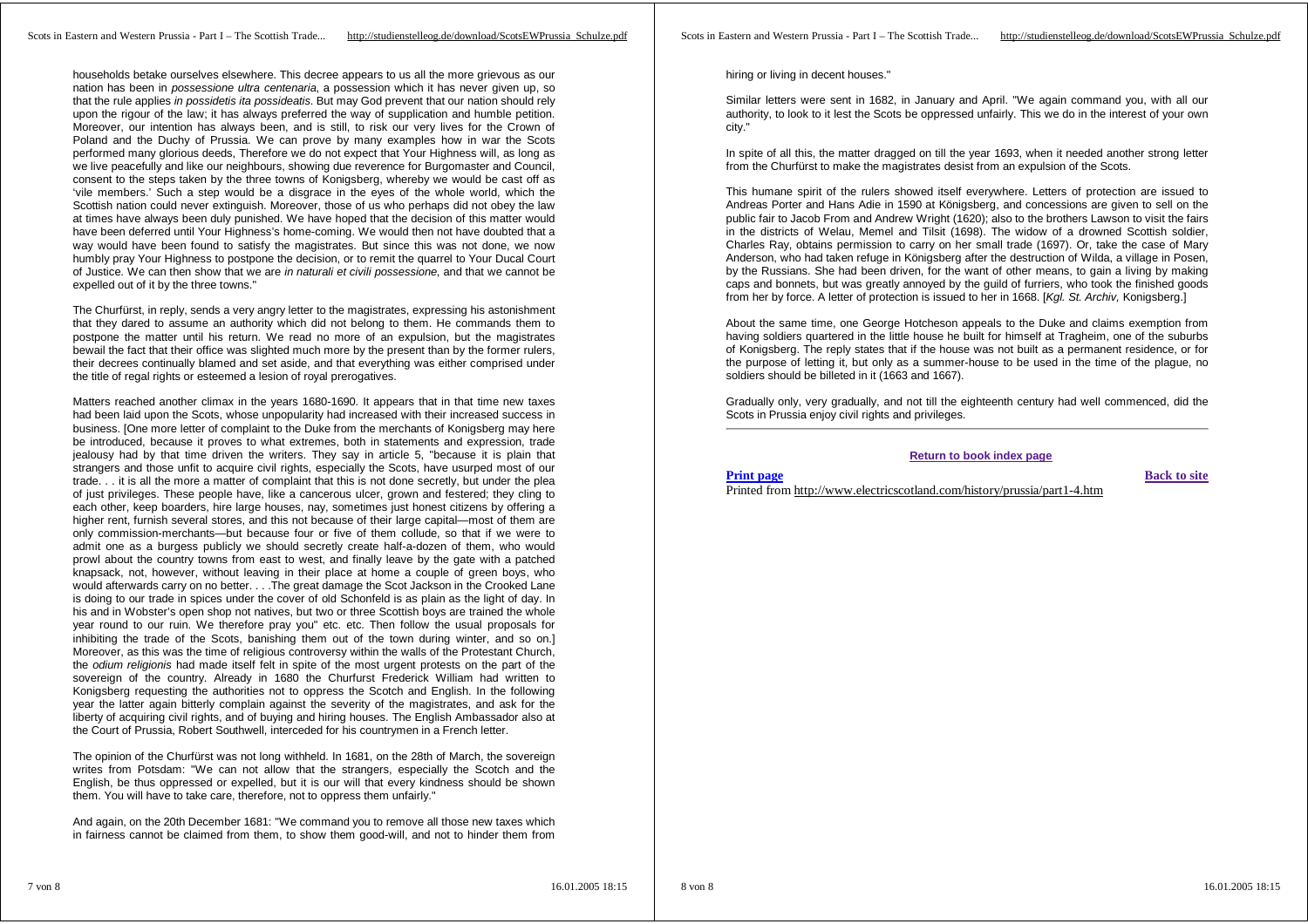# **Scots in Eastern and Western Prussia Part I – The Scottish Trader (5)**

But even the enrolled Scottish citizen had often to suffer from the ill-will of the German fellow-citizen. A very curious and instructive case of this sort is recorded from Neidenburg. In this small town, to the south of Konigsberg, <sup>a</sup> Scot, with the name of Duncan, had settled, and for more than twenty years attended to his business. In 1603, he had <sup>a</sup> quarrel with the magistrates on accoutit of <sup>a</sup> house which he had bought and of his having added cloth to his stock-in-trade. So far, this was only the common form of trade jealousy. But the matter went much further. Let us listen to poor Duncan's story in his own words. "Some people in Neidenburg," he writes, "not only prevent me from brewing my beer, but also try to hinder me from erecting on my own ground, bought by me twenty years ago, instead of the old coach-house another building to contain an upper room and <sup>a</sup> closet. In consequence of this, when the old building had already been taken down and the new foundation laid with all wood-work ready, they send Wolf Geschell and Uttman to me on holy Easter eve to let me know that I was not to proceed with the building or else they would pull it down again. Whereupon on Easter Monday I complained to the governor, and asked for protection which he promised, bidding me at the same time go on with my building; he would order the aforesaid two men in virtue of his office to leave me in peace. But when I was away at Thorn on Tuesday, and my carpenters had completed their work, Dominick Uttman, being then vice-consul, in the absence of the burgomaster sent from house to house, ordering every one under penalty of three marks to be present at nine of the clock on the following morning at the town-hall, with their axes and spears for to tear down my new building. At the appointed hour on Friday, the alarm-bell is rung to call the inhabitants together. But because many did not approve of proceedings so violent, and consequently stayed away, he again commands them under penalty of ten marks and imprisonment in the tower to come forward, and when the bell had tolled twice at one <sup>o</sup>'clock, he, Dominick Uttman, as the author of this tumult, marches off with those who had gathered together; although many others, and especially the judge, whom my poor terrified wife had implored for protection, tried to dissuade him, representing to him that the governor and burgomaster as well as myself were from home; yet he, having some of the town council with him who were, together with himself; urging the armed rabble on, caused ladders to be raised against the house, and mounting to the top they strike, cut, break and throw down at their pleasure, until the whole upper story is demolished. Even strangers that passed, crowded together, especially some of the Polish nobility who, viewing the turnout, deplore the great destruction, and express their detestation of the crime in words like these: 'In other places people are enjoined to erect pretty buildings, in Prussia they are forced to pull them down.' Some of the rioters, stung by this remark, were drawing back, when Dominick ordered the beadle to use his whip, as if they were <sup>a</sup> herd of cattle; and the town carpenter, who did not want to participate in these acts of violence, and had said to him he would rather sit in the dungeon for some weeks than assist in these unlawful doings, he had cast into prison after the rioting was over. He also caused my servant girl, who had jokingly asked one of the rioters to come in and have something to eat after <sup>a</sup> hard day's work, to be suddenly taken up in the lane unawares and to be put in prison for some days, so that I, poor man, can find neither justice nor protection in Neidenburg."

Duncan, who, as will be noticed, did not want an eye for the picturesque, afterwards obtained permission to go on with the building. [Brussius (Bruce) also interceded for him as <sup>a</sup> 'mercator honestus' (1606).] He was to pay to the magistrates the sum of twenty gulden as ground rent and one mark annually, but he was not allowed to light <sup>a</sup> fire in his house. As to his dealing in cloth, he was not allowed to sell common cloths outside the public fairs. Fine cloths, however, at one and more gulden <sup>a</sup> yard, he was at liberty to sell and to cut. To this decision was added the note: "Let him behave reverentially and be obedient to the magistrates, and do not let the latter be too hasty." The permission given to sell cloth at all was, however, very distasteful to the guild of cloth merchants. They complain again and again against Duncan and his son-in-law as the "blood-suckers" of the country.

It was pitiful, indeed, that to <sup>a</sup> life already so full of trouble from within, new trouble should be added, arising in their own home. We have already mentioned the various begging missions of King Charles II. and the names of those who, according to an extraordinary knack of this monarch always to appoint the worst persons to the worst place, were put in charge of them. [See *Scots in Germany.*] We are enabled now to give additional details which will show the different attitudes of the King of Poland and the Kurfürst of Brandenburg towards the scheme of extracting money from Scotsmen now living within these territories.

The first information we get of this plan is contained in <sup>a</sup> letter of Frederick William to the members of his council in the Duchy of Prussia, dated 1651, 20th of January. In it he simply declares that <sup>a</sup> *subsidium charitativum*, as he calls it, be collected from the English and Scots living in his domains. Two months later, on March 30th, after due consideration he says, in a circular letter to all his Magistrates and Councils: "We have decreed that for the distressed Royalty of Great Britain, ten per cent. should be collected from the Scots and English within our territories. But after those Scots and English who have settled in our towns at this time and have borne all civil burdens and contributions have humbly besought us not to impose this extraordinary tax upon them, it is not our intention to grieve our subjects and citizens with a double and heavy tax, but we shall be satisfied, if only those Scots who are not domiciliated are applied to, but the others who have obtained civil rights and are settled in our towns passed by in the meantime."

Scarcely had this letter been dispatched when on the following day <sup>a</sup> new letter was sent after it. Apparently the Churfurst was in great difficulties; on the one side his sense of fairness, on the other hand his distressed royal brother and the strong appeals of the hot-headed King of Poland. He now writes: "We do not see that anything worth speaking of could be collected from the vagabonds and pedlars alone, for there are not very many of them who would be able to contribute anything at all. It would be very disreputable if we were to send such <sup>a</sup> trifling sum as <sup>a</sup> contribution. We consider it necessary, therefore, and wish to impress it upon you, and request you to send for all the inhabitants of the Scottish or English nation in our Duchy of Prussia and to represent to them in the most moving terms how they for the love of their country and respect for their King should not refuse to pay this subsidy willingly; with this additional assurance that no precedent should be established thereby."

The temper of the Scottish and English residents in Prussia with regard to this matter is very well expressed in the memorial which the latter presented to the magistrates of Konigsberg on the third day of October 1651.

"We have communicated with our countrymen, the English settlers in this town, of whom there are only four, respecting the contribution of <sup>a</sup> subsidy to His Majesty in Scotland. Now we would like very much indeed that we were in such <sup>a</sup> position as to be able to appease the restlessness and the disturbed state of our native country by it and to remedy all misfortune. But such is the condition of our dear fatherland that if we were to obey this request at once, and the people there came to know of it, not only our property but our lives and those of our own families would be forfeited after those that would assist the King having been declared traitors by Parliament. What have we done, that by <sup>a</sup> contribution like this, our total ruin should be wrought? We who are only guests here and have never mixed ourselves up with the quarrel between King and Parliament, but have simply attended to our business and as factors to the orders of our principals? In so doing we have contributed large sums to the treasury not only but also enriched the community of this town. We can prove from our books that the duty paid by us amounted annually to 30,000 gulden. All this would cease if we and our principals and the whole English and Scottish trade were to be driven out from here. And how could it be otherwise since all the more important ports are in the hands of the Parliament? The only way to save our lives and our property and that of our friends in England would be to emigrate to other places such as Danzig, Elbing, etc., where this request has not only been rejected but the person and the property of the English been taken under the protection of the authorities, whilst their trade was declared free and all magistrates enjoined to petition His Majesty the King on their behalf." This document was signed by John Cottam, Thomas Taylor, Joseph Wynde, and John Burges.

In the meantime Croffts, one of Charles' messengers, had not been idle. He was very anxious to know the result of his appeal. We find him writing from Thorn to the magistrates of Konigsberg, requesting them to send the details of the collection (June 14th, 1651); and again seven weeks later from Danzig to the Council Boards of Prussia. He had commissioned Colonel Seton to go to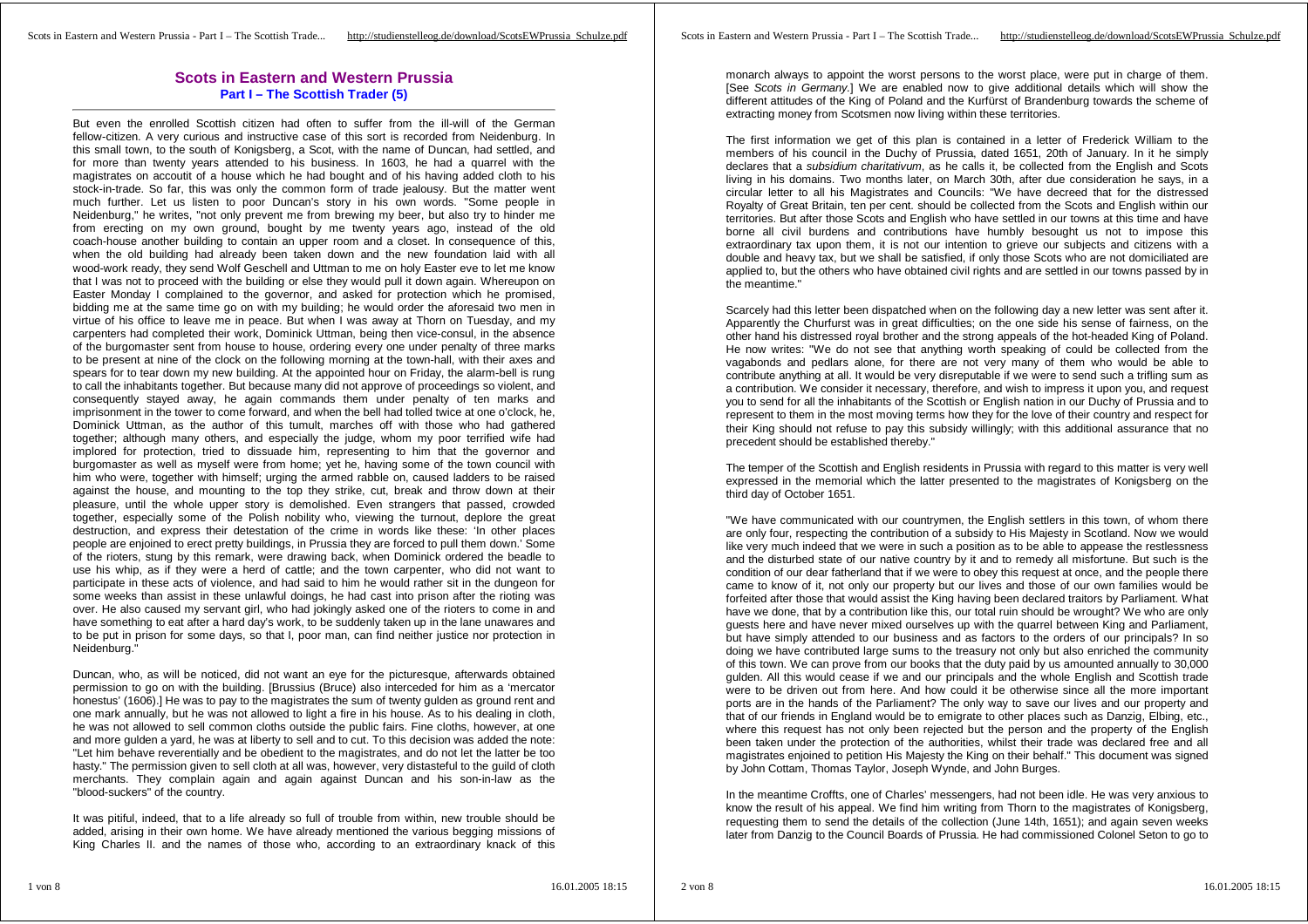Königsberg and confer with the magistrates there. He concludes by saying: "The matter suffers no delay since the King presses me for <sup>a</sup> detailed account which I cannot give without having received <sup>a</sup> definite answer from. you."

It seems almost incredible that this could have been said and done in the face of Charles' letter, in which he disavows Croffts, and which was dated Dec. 9th, 1650. One is almost tempted to believe in a forgery, as was actually done by Johannes Casimirus, the King of Poland, who, in an angry letter of Sept. 1651, threatens the Scots in his kingdom with expulsion because they made "certain forged letters the pretext of not paying the contribution."

But the royal missive was no forgery, as we know from <sup>a</sup> letter issued by the magistrates of Danzig to the Scots who had asked for <sup>a</sup> Latin translation of it. It officially sets forth its genuineness. The signature had, by comparison with other letters of the same writer, been found genuine, the seal intact, and the whole document free from any suspicious feature.

The half-heartedness of Frederick William, the Churfurst, also appears, from <sup>a</sup> letter of protection issued on the first of June 1651 to the following six Scotsmen:— Hans Dinings (Dennis?), Hans Simson, Gilbert Ramsay, Andrew Ritchie, Hans Brown and Hans Emslie, in which it is expressly stated that the bearers as inhabitants and citizens of Königsberg paying taxes to the Prince, were in nowise obliged to give the tenth part of their possessions to His Royal "Dignity" in Great Britain, as the other Scots in Poland. The letter granted them safe-conduct for themselves and their goods, especially in their journeys to and from the fairs of Elbing and Danzig, where otherwise their property might have been confiscated at the instigation of the British Orator, because of their nonpayment of the subsidy. At the same time, it certified that they were settled in Königsberg and not at Danzig; therefore not under the jurisdiction of Poland.

Little remains to be told of this sad tale of double-dealing. The *subsidium charitativum* proved no success. All Croffts got amounted to about 10,000 pounds, as we have seen, and how little of this sum ever reached the King will perhaps never be fully known. [See *Scots in Germany.*]

The reader of these old records concerning the Scots in Germany cannot fail to be greatly impressed by these facts: the comparatively inoffensive lives these colonists led, their unbroken energy and the quick way they ascended in the second or third generation to positions of trust and eminence.

Barring that large and undesirable element that swept across the Northern States of Germany during the great flood of Scottish emigration—an element the greatest crimes of which seem to have been its youth and poverty—we seldom find the Scot implicated in criminal cases. We say "seldom," of course, in consideration of the long centuries of their settlement and their vast numbers, which at one time must have exceeded by far the thirty thousand mentioned by Lithgow. Neither was the moral atmosphere of Germany in the XVIIth Century particularly fit to inspire and invigorate any man's character. Requesting the reader to keep both these points in view we shall now give <sup>a</sup> few examples of the Scot as he appeared before the German Courts.

In the minute books of the Courts at Bromberg we are told of Jacobus Herin (Heron), Scotus, who is accused of having sent his *famulus* David Heron to attack <sup>a</sup> Scotch tailor, with the name of Alexander, whom he wounded (1598). Heron replies that David was *nobilis et sui juris*, of noble birth and of age, and not his *famulus*. He himself knew nothing of the crime, having on the day of its committal been absent in Thorn on business (*mercatum*). The same books relate how <sup>a</sup> Scot with the name of Wolson (Wilson), who had been president of the court of bailies in the absence of the Starost, was called before the council of the town, and accused of having suppressed certain important documents to the detriment of the place (1671). He, however, appeared only to deny the competency of the court, and "went away."

In Stuhm, in the year 1594, <sup>a</sup> virago strangles her husband, David Trumb (?), <sup>a</sup> Scot, by means of his own suspenders, and throws his body out on the field of one Junker Brandis. [*History of the District of Stuhm.*] The small town of Hohenstein reports that two and <sup>a</sup> half years ago a quarrel and fight took place between some Scots and some peasants (1604). [This notice is interesting also from <sup>a</sup> linguistic point of view, the word for quarrel or fight being "parlament.'] On

Dec. 10th, 1555, Alex. Paton, David Alston and George Fleck appear before the court at Neuenburg. During <sup>a</sup> quarrel, George Fleck had wounded Alexander in the left hand, and he had to get it dressed in the town. The parties settle the matter amicably for the sake of good friendship, on condition that Alexander pay the barber. Jacob Forbes, in <sup>a</sup> case of manslaughter, is indignant at the Governor of Rastenburg for distraining <sup>a</sup> sum of money whilst he was quite willing to come to terms peaceably with the family of the deceased, whom he had killed by accident only and not by malice (1569).

To <sup>a</sup> similar charge, one Albrecht Braun has to answer, but it is not quite clear in his case whether he was <sup>a</sup> Scot or not (1586).

Hans Wilandt, <sup>a</sup> Scot, in the town of Konitz, must retract his insults and swear not to offend Andrew Bernt, <sup>a</sup> jeweller, again (1587); whilst some years later, on the 13th of April, 1598, Alexander Nisbett has to vouch for the honesty of <sup>a</sup> certain purchase of corn. In Tilsit, John Irving and his workman Anderson are taken before the bench on account of desecrating the solemn day of repentance by selling some goods to <sup>a</sup> Pole. He is admonished and fined in one thaler (1684). In the same town, Jacob Murray is brought up to pay his rent after having been called on forty times. He pleads great poverty, and promises to pay within <sup>a</sup> week (1687). [*Kgl. St. Archiv,* Konigsberg.]

Very curious is the case of Hamilton, or Hammelton as the German records spell his name. He was <sup>a</sup> citizen of Tilsit, <sup>a</sup> cooper by trade, poor, "so that he seldom kept strange servants, but managed to get along with the help of his two grown-up sons, leading <sup>a</sup> respectable life," as a certificate says, which the town, at his request, issued in 1687.

Now the peace of mind of father Hamilton is greatly disturbed by the slanderous behaviour of three or four other coopers, Germans, who in <sup>a</sup> letter had accused his son Christoph of having fraternised with the son of the executioner at Konigsberg. Nothing could be more disreputable, more hurtful to the moral feelings of those days, than to have any intercourse with those social outcasts, "unehrliche Leute," as they were called in German, of whom the executioner was the foremost and the most formidable. Accordingly, Hamilton appeals to the law, and the following judgment is given on the 15th of March 1688:

"Whereas Master Andr. Lorentz, Master Abraham Kraus, as well as David Kraus and Johann Lorentz, coopers by trade, defendants, have written to the cooperguild at Königsberg accusing Christopher Hamilton, the plaintiff, of having in <sup>a</sup> public beerhouse fraternised with the executioner's son, which, though denied by them, has been sworn to by two witnesses, and whereas they have refused to arrange matters amicably, the Court of Bailies decide that the defendants go to prison for <sup>a</sup> night and <sup>a</sup> day, binding them over to hold the peace. Thereupon they were at once marched off to the cells." [*Kgl. St. Archiv,* Konigsberg, E. P. Fol.]

Hot temper seems to have been the origin of many of the reported crimes. Already in 1517 a case of that kind is reported of <sup>a</sup> Scot from Dumblane, Henry Gorm, aggravated by an attempt of robbery. It was, however, privately settled by the Danzig magistrates. [*Kgl. St. Archiv,* Danzig, D. xvii.] In Schöneck, <sup>a</sup> Scot is imprisoned on suspicion of having killed <sup>a</sup> man, but he is released on the testimony of Captain Sutherland, who testifies on his oath that the deceased was accidentally drowned (1599).

In Jastrow, Hans Forbes, father of the Burgomaster, Balthasar Forbes, was placed in the dock on the charge of having shot <sup>a</sup> man. Having sworn that it had not been done maliciously, he is fined in 150 gulden (1607). [Cp. Fr. Schulz, *Chronik der Stadt Jastrow,* 1896, pp. 55-57. Since 1602 there were eleven Scotch families in Jastrow: Andr. Barry, Andr. Swan, Hans Forbes, Andr. Sym, Jurge "a Schott," Thos. Hilliday, Elias Dennix, Jacob Krudde (?), Adam Darby, John Duncan, Hans and George Smedt (Smith). In the year 1647 therew were only two left who could be called of Scottish nationality.] Very tragic is the story of Barry, another Scot of the same town, who quarrelled with his wife because she at one time had left him, accusing him of criminal relations with his step-children. Barry himself then brought the matter before the court and had her sentenced to death. It was only through the intercession of the Starost, the president of the court, that the stubborn man was brought to <sup>a</sup> more conciliatory frame of mind, resulting in an amicable adjustment, "because she had done it in great rashness."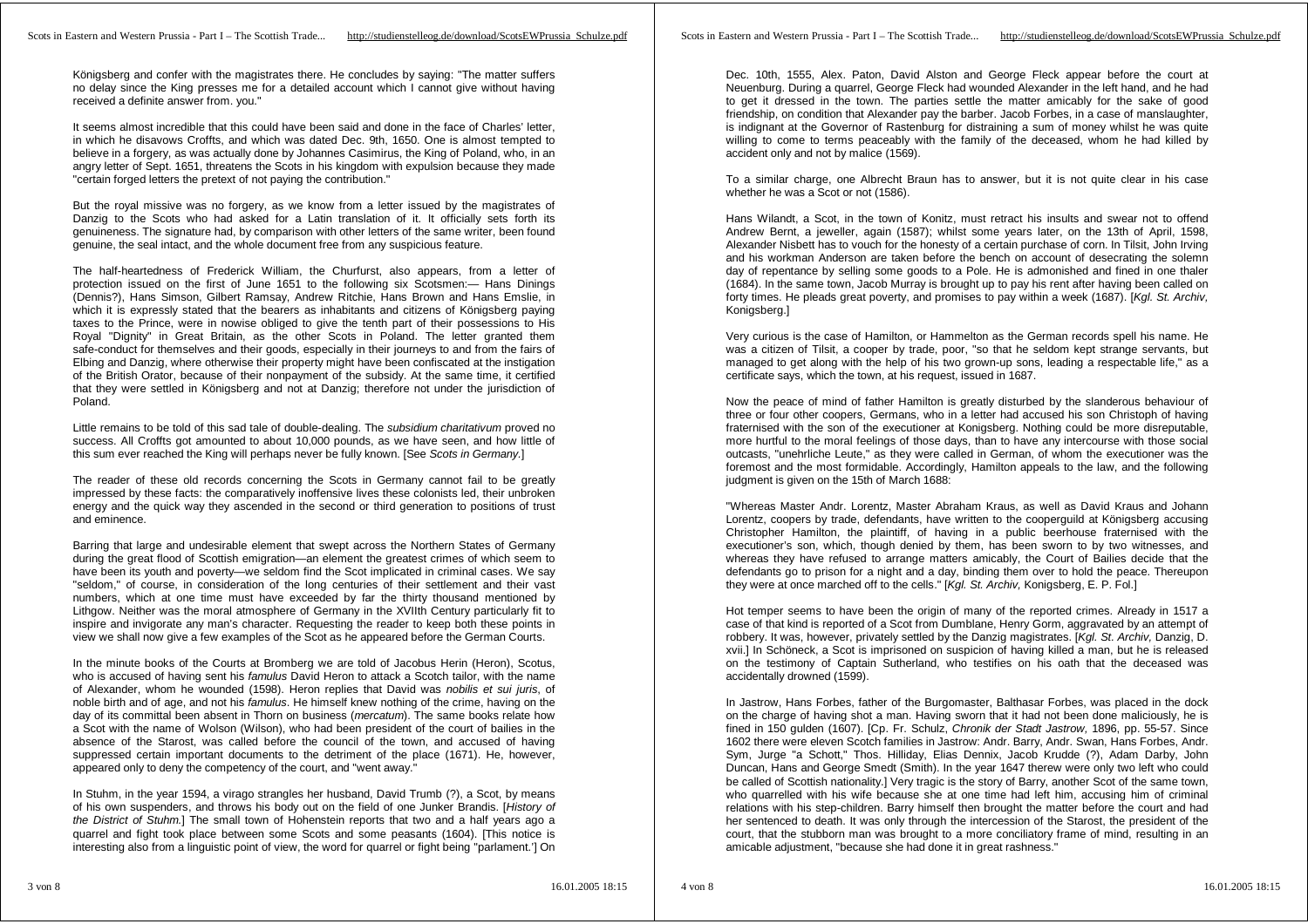Rather frequent were the contraventions of the many trade prohibitions. In this respect, as we have said, the Scottish moral code was lax. We do not wonder, therefore, at William Hutney, John Ray and William Turry having been called before the authorities to show reason why they had unlawfully imported into the kingdom and sold English cloths, which did not bear the mark of the city of Danzig (1630); or at one Mallisson from Elbing, who is caught fishing sturgeon in forbidden waters (1661). An offence sure to excite the reader's pity is that of Andrew Law, who is unable to live at peace with his mother-in-law, the widow of Andrew Morrisson, and is on that account brought before the magistrates of Neuenburg in 1643. [*Kgl. St. Archiv,* Konigsberg, W. Pr. Fol.]

The worst cases seem to have taken place in <sup>a</sup> small town of Western Prussia, called Deutsch Krone. Here, at the beginning of the seventeenth century, two or three rich Scottish merchants ruled, and ruled with <sup>a</sup> high hand. They were the Wolsons, the Lawsons and the Malsons. The mischief commenced with John Malson in 1609 killing <sup>a</sup> man who had been <sup>a</sup> furrier by trade. Two of his countrymen become surety for him; but in the following year he is himself attacked and killed by two noblemen with the name of Jurno. John Lawson, who had taken upon himself to pay the alimentation money to the children of the slain furrier, and who seems to have shared the violent temper of his friend, killed <sup>a</sup> Jew a few years later, <sup>a</sup> crime for which he was promptly called to account by the Woywod, governor, of Posen, the officially appointed protector of the Jews. But his extradition is refused by the Mayor of Krone, who maintains that he alone represented the proper authority (1615). Of Walson and his money-lending we have already spoken in another place; how he was accused of wearing the apparel of the rich and how tight a grip he had on the needy Polish nobility. Later in life he turned Roman Catholic, and wrote <sup>a</sup> last will and testament in favour of the Jesuits, which was, however, contested by the magistrates of the town (1642).

There are, of course, <sup>a</sup> number of other smaller civil cases of debt, pilfering and so on, but on the whole, here again we have an example of <sup>a</sup> people's moral worth being in the inverse ratio of the full enjoyment of its liberties. Not much energy is called forth by basking in the sun; it is in fighting that hearts of oak are made. Any other nation but <sup>a</sup> sturdy one, physically and mentally, would have succumbed to <sup>a</sup> life so full of privations. But the Scot was reared in hardship and poverty and on plain food; his saving disposition made him gather property under the most adverse circumstances; his fidelity to his superiors was beyond suspicion, and having once obtained by his wealth or the favour of the great <sup>a</sup> position of influence, his shrewdness and his clannishness made him use it to the most far-reaching advantage. In the face of never ending hostilities this was necessary.

Even at the approach of death the Scots dared not lay their weapons down. They had to contend against two curious laws: the *jus caducum* and the *quarta detractus*, as they were respectively called. By the former the property of <sup>a</sup> man dying childless, or of <sup>a</sup> stranger dying in the land, if not claimed within <sup>a</sup> certain time reverted to the Crown; the latter gave the Crown the right to retain one-fourth of the property of the deceased stranger, provided that the other three-fourths went out of the country. The official who looked after the interest of the State was called the Fiscal. It is only natural that these laws proved <sup>a</sup> very fruitful source of dispute between Scotland and Germany. It was customary, therefore, in olden times for the Scottish claimant to provide himself with letters of introduction and recommendation from King or queen before he started on his voyage to the Baltic ports, in order to prove his rights to the property of <sup>a</sup> deceased relative.

Thus both Queen Mary and Henry Darnley supply David Melville with letters of recommendation, who went to Danzig in order to claim the inheritance of his brother James, after the latter's death from the plague two years previously (1566). [*Kgl. St. Archiv,* Danzig. XCIX. A.] James VI. recommends Captain Arnot, who goes to Germany claiming an inheritance of his wife, the daughter of William Forbes, <sup>a</sup> citizen of Danzig (1581, July 11th); and in 1594, Joannes Strang, of Balcalzye, who is about to start to the same city, on <sup>a</sup> similar errand. Or the magistrates of Perth certify that Jacobus Stobie has been empowered to regulate certain matters of inheritance at Danzig by the parties concerned (1589).

Richard Bailly presents <sup>a</sup> letter from the magistrates of Edinburgh with respect to the inheritance of the late Robert Baillie of Danzig, from which it appeared that the rightful heirs of Robert, who had died childless, were Maria, Jeanet and Margaret, daughters by <sup>a</sup> second marriage of Jacob Baillie, late minister of Lamington, in the county of Lanark, the father of Robert. These three daughters transfer their rights to Richard Baillie, the bearer (1665). Thomas and Patrick Aikenhead appoint Robert Tevendail, or Tevendale, and Daniel Davidson, citizens of Danzig, trustees for the assets of David Aikenhead, <sup>a</sup> Polish merchant. [Edinburgh, Nov. 16, 1689.]

We also find the town of Dumfries on <sup>a</sup> similar occasion issuing <sup>a</sup> letter to <sup>a</sup> certain Greer or Grier, who went to Danzig to claim the inheritance of his brother (June 20th, 1594). [The witnesses to the letter are Robert Cunningham, Andrew Cunningham and "Albertus Cunningham, notarius publicus et scriba."]

On the other hand, the magistrates of Königsberg inform those of Glasgow that they desire to intercede for one Hannibal Spang, son of Colonel Andrew Spang, who claims an inheritance amounting to one thousand "Imperiales"(1661).

But all these recommendations from high and official personages could not prevent frequent friction between the Fiscal and the Scotch heirs. Sometimes, and for certain periods and districts only the Kings would transfer their claims to the inheritance of <sup>a</sup> stranger to certain persons of merit as <sup>a</sup> favour; as when the King of Poland granted the estate of John Tullidaft who died at Neumark in 1618, and whose property reverted to the Crown to Robert Cunningham, "nobilis de Bernys *aulico nostro*"in grateful recognition of his faithful services, or when the same King Sigismund presents Colonel Learmonth [The name is evidently Polonised.] with the inheritance of a certain Fritz in 1619.

A very interesting case, illustrating this law of reversion, happened in Bromberg in 1625. A Scot,

with the curious name of Michael Nosek, had just died there and the "royal notary," Nicholas Gurski, <sup>a</sup> nobleman, demands the inheritance as <sup>a</sup> donation of the king. The bailies are about to hand over the property of the deceased when John Varuga and John Brommer, <sup>a</sup> medical practitioner, lodge <sup>a</sup> protest. Finally, the decision of the court is as follows: Considering

1. That the deceased Nosek had deposited an authenticated and unobjectionable birth-brief;

2. That he had done military service under King Stephen in Livonia;

3. That he had made Bromberg his domicile, acquiring real estate there;

4. That he had sworn the oath of fealty to the magistrates;

5. That he had married according to the rites of the Roman Catholic Church, and had begotten children;

6. That he had earned his living in an unobjectionable way; and

7. That he has paid taxes, and had borne other civic burdens: *he has acquired the rights of a* native. The "jus caducum," therefore, can not be applied to his case, although his wife and his children had died before him, and his property was left to relations of his wife and to charitable *institutions.*

The so-called *quarta deductus*, or the right to deduct one-fourth of the inheritance for the Crown was applicable to Scottish citizens also. The Fiscal's duty was to have an inventory made of the deceased Scotsman's property. For instance, in 1590, <sup>a</sup> Scot dies at Johannesburg. Three of his countrymen—Andrew Robertson, Daniel Nicholl and Alb. Meldrum—undertake the work of appraising in the presence of the clerk. The goods, in this case mostly pieces of cloth, are taken to the Castle and there re-valued. Whatever was retained for the necessary use of the house must be brought to account and finally the quarter fixed, after the deduction of the debts due. If the property was small, the rulers of the country often refused to claim it. Thus, George Frederick, Markgraf of Brandenburg, writes from Konigsberg in 1601 to his magistrates in the country: "Whereas, two years ago, two Scotsmen named Jacob Chalmer and Richard Watson, travelled together to Livland, and quarrelled on the road till they came to blows, and Watson was slain by the other; whereas, also, the culprit fled, and the property of the killed man fell to the Crown; but whereas, thirdly, the fugitive has not only come to terms with the deceased's friends in Scotland, but His Majesty of Scotland has also written requesting us to give up whatever may be left of the dead man's goods in our Duchy to the bearer Alexander Crichton, who has arranged with the representative of our treasury concerning the "fourth;" we command all our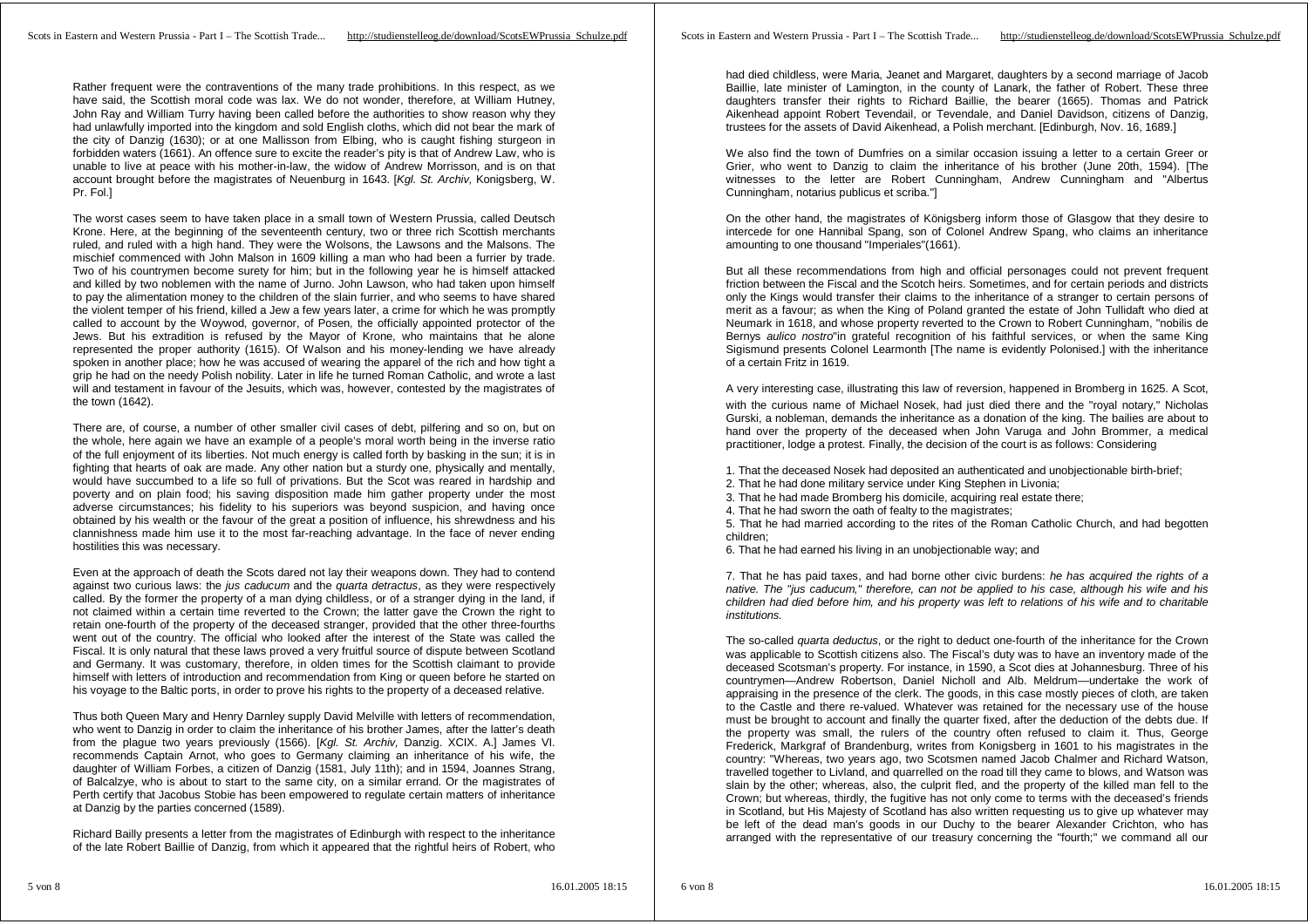governors and magistrates to deliver the said inheritance to him without fail, and to assist him against Hillebrant Watson, who has already seized upon <sup>a</sup> great part of the property."

In 1633, there dies at or near Memel a Scot with the name of Butchart, leaving "much cattle, money and outstanding bonds." A good deal of his money was invested in Königsberg and Tilsit, and Paul Greiff the Elector's receiver, was not slow to prosecute his inquiries. "In this way he discovered at the house of <sup>a</sup> Scot, called Jacob Guthrie, the sum of two thousand gulden, which he at once distrained until the deceased's brother should arrive from Scotland. Now, as the fourth of the 30,000 gulden left by Butchart were claimed by the Elector, though Memel was at that time in the hands of the Swedes, he wrote <sup>a</sup> letter to that town maintaining the assets to have been accumulated within his own territories, and asking for <sup>a</sup> new inventory. [*Kgl. St. Archiv,* Konigsberg.]

A long exchange of letters between the Churfürst and his councillors took place with respect to this same law at the death of <sup>a</sup> Captain Trotter in 1653. Forty-three years later, Frederick III. of Prussia decided that according to the treaties concluded with England in 1660, and again in 1690, the quarter could not be claimed of the inheritance of Thomas Scoles, <sup>a</sup> native of Hull, who had died at Konigsberg in 1697 or 1698. [In 1692, when Thos. Taylor died at Kneiphof, the fourth was claimed but not insisted upon if William Garforth, the heir, would remain in the country. *Kgl. St. Archiv,* Konigsberg.] As to Scotland, the treaties seem to have been forgotten until the year 1725, when Allan, <sup>a</sup> Scotch merchant in Konigsberg, died, leaving <sup>a</sup> pretty considerable fortune. The magistrates inquired of the Churfurst concerning the "quarter," and were told to write to England in order to ascertain whether or not <sup>a</sup> duty was levied there on property left to Prussian subjects in Prussia. In his answer, the Fiscal at Konigsberg pointed out that in <sup>a</sup> convention between the Dutch and the English, it had been agreed that the subjects of neither country should come under the *jus detractus* ; and that afterwards in 1661 an agreement with England was arrived at, according to which *subditi suae Majestatis Brittannicae*, i.e. comprising the Scots, should enjoy the same privileges as the Dutch. The Churfurst is not quite satisfied in his own mind by this reply. Scotland is not England, he writes back, and <sup>a</sup> different custom may obtain there. Therefore an assurance ought to be demanded from Scotland that in <sup>a</sup> similar case no quarter would be levied in that country either (May 1st, 1725). Thus the matter drags on till 1727. A certificate issued from London is not considered sufficient. The sister of the deceased, after having sent various petitions, at last appoints <sup>a</sup> delegate or trustee, who succeeds in procuring the necessary documents from Dundee and Aberdeen. The former city says: "To all and everybody reading this letter, we Bessy Allan, the widow of the late John Leitch, baker in Aberdeen, but now the wife of Alexander Reid, inhabitant of Old Aberdeen, with the consent of said Alexander Reid for his portion, and Agnes Leitch, eldest daughter of the said John Leitch, now the wife of Alexander Webster, shipbuilder in the port of Dundee, send our greeting. Since the late George Allan, merchant and dyer at Konigsberg, left certain moneys to the above-named Bessy Allan, his sister, and to Agnes Leitch, his niece, we appoint Christoph Heidenreich our attorney. Signed by W. Cruikshank, W. Chalmers, and others."

From Aberdeen, the following document was sent in 1729: "As His Majesty the King of Prussia consented to hand over <sup>a</sup> certain legacy to our citizens, Bessy Allan and Agnes Leitch, without deducting the regal fourth part or any other part, on that condition that we should bind ourselves to forward any sums of money left in succession to Prussian citizens likewise free of duty, if such case should arise, we testify that not only has hitherto nothing been detracted but we also promise faithfully on the part of this town not to do so in future." [The original is written in Latin. *St. Archiv,* Konigsberg.]

Examples of this kind could easily be multiplied. In 1737, for instance, Alexander Fairweather, a native of Montrose, died at Goldap, <sup>a</sup> small town in Western Prussia. He left to each of his sisters, Catherine Fairweather, the wife of James Smith, at Irvine in Ayr, and to Marjory Fairweather in Montrose, the sum of three hundred gulden. This legacy the magistrates of Goldap had in the meantime put on interest, and they now claimed the fourth part of it. David Barclay, <sup>a</sup> merchant in Konigsberg, who had been appointed trustee, appeals to the King; but only in 1740 the legacy is given free, reference being made to the treaties mentioned above. About twenty years later, Alexander Moir died at Konigsberg, leaving the large fortune of 38,000 gulden, of which the greater part went to three brothers and sisters at Danzig. About five

thousand gulden were left to his nephew, Samuel Cutler in London. Here, also, the question of the fourth part arose.

### **Return to book index page**

**Print page Back <b>Back Back Back Back Back** 

Printed from http://www.electricscotland.com/history/prussia/part1-5.htm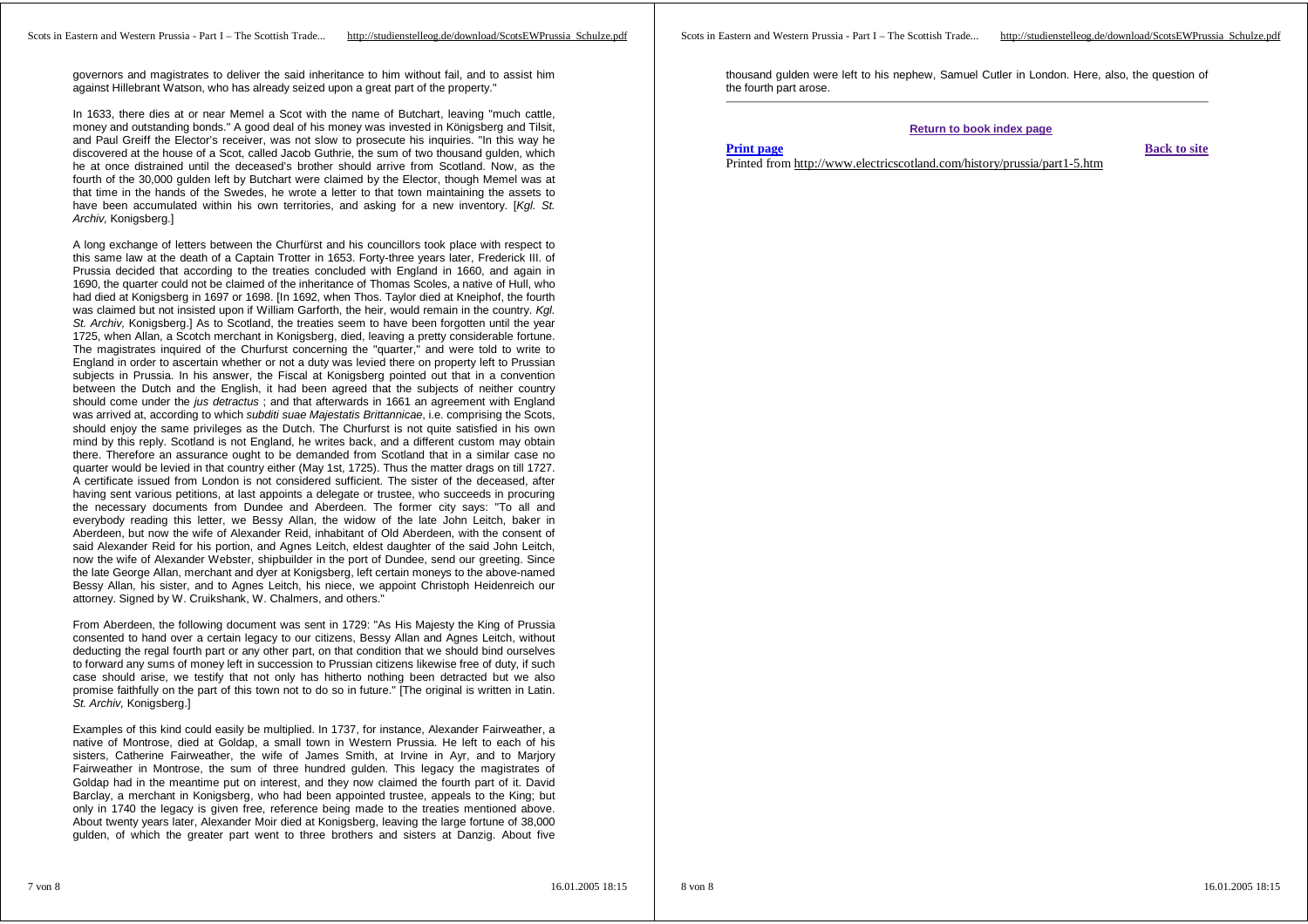# **Scots in Eastern and Western Prussia Part I – The Scottish Trader (6)**

Sometimes it happened that Scotsmen or Scotswomen, settled in Germany, acquired property in Scotland by the death of <sup>a</sup> relative; as when the magistrates of Dirschau write to the town council of Aberdeen stating that Jacob Koliszon (Collisson) had sold his portion of the inheritance of his father Duncan in Aberdeen to one Andrew Walker, (May 2nd, 1542), to whom he remitted at the same time the money due for teaching him the weaving trade. Likewise, Hans Anderson and Albr. Kuk struck <sup>a</sup> bargain with reference to <sup>a</sup> house in Aberdeen inherited by the former (1567). ["Bailie's Minute Book of the Altstadt," Konigsberg.] Some years later the sisters Elizabeth and Isabella Murray, the latter being the widow of the late John Dale, <sup>a</sup> Scot in Danzig, appear before the magistrates of this city. They had inherited some houses in Aberdeen from their grandfather John and their father Andrew Murray, and appoint Robert Munro their trustee. The situation of the houses is accurately described. [*Kgl. St. Archiv,* Danzig, xxxiii., D 14, 20a.] In 1597, Alexander Morell (or Norell) at Danzig, son of the late James Morell, sells his father's house in Edinburgh, situated on the west of the Erleus Street (?), for 1500 gulden. A case somewhat similar occurs in the year 1632, when George Forbes, only son of the late Andrew Forbes, declares before the court that he gives his movable and immovable goods, moneys and so forth, especially <sup>a</sup> house in Aberdeen, "situated near the lower Kirkgate, between the houses of Samuel Mason and Robert Patterson," to Marian Moor for her use during her lifetime; after her death to Peter Moor and his heirs "as <sup>a</sup> reward for the many benefits received from his hands" (Aug. 18th).

Again, in many instances an arrangement was made by the Scottish heirs, by which property left to them in foreign countries was sold to third parties, as when in 1589 James Wright appears before the court at Linlithgow, certifying that he had transferred his part of the inheritance of his late brother, who died at Johannisburg in Prussia, to George Nicholl from Edinburgh, by whom he had been fully compensated; [*Kgl. St. Archiv,* Konigsberg.] or, in 1619, when William Allanson from Glasgow, died at Belgard in Pomerania, and his inheritance was sold to one William Kammer (Chambers), at Colberg. In this case, however, <sup>a</sup> birth-brief and two letters of surrender from the brother and sister of the deceased were required, and even then the magistrates were not satisfied. Only after <sup>a</sup> letter of King James himself in favour of Chambers, dated Greenwich, June 12, 1621, in which it was stated that "Camerarius" had acted quite properly, the property was released. [*Kgl. St. Archiv,* Danzig.] Or, when in 1628, Thomas Melville, <sup>a</sup> citizen of Aberdeen, "who cannot talk German very well," declares at Tilsit that he had sold the shop left to him by the late Hans Philipp in that town, to Thomas Hay, also of Tilsit, for the sum of 300 gulden. [*Kgl. St. Archiv,* Konigsberg. The Scottish heirs in this case had much trouble given them by the young clerk of the deceased, John Laurie, whom they suspected of having kept back certain goods.]

But, apart from the legal aspect, the wills and bequests of the Scots dying in Prussia and Poland are very often highly interesting on account of the insight they afford into the domestic life of those days and into the character of the deceased.

Very frequently the assets left were exceedingly small, hardly worth enumeration in <sup>a</sup> special inventory. Yet, however small, <sup>a</sup> charitable bequest, either to the Scottish poor-box or to one of the Danzig or Königsberg hospitals or otherwise, is always there. Take the case of Alex. Wright mentioned above. The whole of the money left amounted to nine thalers and eighteen groschen, of which sum one thaler and fifteen groschen was to be handed to the schoolmaster. Besides this, there were found sixteen pieces of coarse linen; two and <sup>a</sup> "half parcels of red trousers;" one parcel of veils; two pieces of ticking; fifteen of linen; one piece of green cloth for aprons; one half stone of cummin, and one fourth of pepper. [In an edict against the Scot they are called "apothecarii," not exactly druggists but dealers in drugs. Spices formed <sup>a</sup> valuable item of their stock-in-trade. Itinerant drug vendors were also known in Scotland in the Middle Ages.] There were also <sup>a</sup> horse and <sup>a</sup> cart, but they were claimed by the Duke and valued at ten gulden. With very many of the Scottish small merchants something like this must have been their stock-in-trade.

Equally modest were the assets of Hans Patrzin (Patterson) from Aberdeen, who died at Konitz in 1574. An inventory of his property was made on "Thursday before Holy Easter," as the old records tell us, "by Alex. Symson, <sup>a</sup> burgess of Tuchel, and another Scot . . . and there were found twelve gulden of outstanding debts and goods valued at sixteen gulden which Symson was told to convert into cash and to hand over to the relations of the deceased, in case the inheritance should be claimed within <sup>a</sup> year and <sup>a</sup> day. If not, he is to deposit the money with the magistrates."

By the side of this, for the sake of contrast, we shall now put the last will of William Robertson, who died at Danzig in 1670. It was translated from the "Scottish into the German language" by one Robert Mello, <sup>a</sup> broker and an interpreter; but this was done with <sup>a</sup> total disregard of grammar and idiom, making it difficult at times to arrive at the proper meaning of the document:

"I, William Robertson," it runs, "of legitimate birth, am the son of Thomas Robertson, citizen and merchant of Ross, in the Kingdom of Scotland, and of his wife, Christina Lefries, and I was born after they had lived together in matrimony for some years. I, William Robertson, do write this my last will and testament, being in sound health, God be praised. I ordain that my body shall be buried in St Peter's Church. To the clergyman preaching the funeral sermon I leave eight thaler, to the Smallpox Hospital 300 gulden, to the Scottish Poor Fund 300 gulden. To William Robertson, my brother's eldest son, my god-son, the money owed to me by Archibald Campbell on the lands of Hillpont (or Killpont?) in Lothian, Scotland, namely, 20,000 mark Scottish; moreover, I bequeath to him the money I sent to Scotland in 1665 with George Skene, i.e. 2438 thaler in specie. I give and bequeath to this my godson, after my death, everything that is in my room at Danzig; my large cash-box and all in it, my small chest of drawers with all my linen . . . my upright bed, including bedding, my coverlet, my two pillows, my sheets and mattresses . . . my wardrobe with all its contents, my big basket (?) and my small basket, my four chairs, my bottle-stand, my large wardrobe with my cloak and coat in it, my hand-tub, my tankard with the lid of English tin, my close-stool lined with tin . . . three doublets of satin and three caps of sable and other two of marten; two coats lined with sable and marten; <sup>a</sup> small silver bowl, another silver bowl gilt, <sup>a</sup> small clock and other things; my silver tankard, three brass candlesticks, and a coat lined with fox. All these articles I give to my godson William; and more, as soon as my debt has been collected from Patrick Simson, which, at eight per cent. interest, will amount to more than 8000 thaler in specie; and from Alexander Kemp 12,000 mark Scottish. To my friend and relative, James Abercrombie, I leave 2000 mark, besides what he received from me long ago. The rest of my debts when called in I leave to Jacob and Johann, the two brothers of my godson. My mirror and my carriage I give to William Robertson, my godson. As executors I appoint James Campbell, Writer to the Signet, my friend Jacob Abercrombie, my brother's son William, and my friend W. Anderson. When this money has been received, let it be invested in landed estate in Lothian and not lent on written security. Ye know, dear friends, that God gave me the opportunity in His grace to be helpful to my friends; therefore I pray you to take <sup>a</sup> special care of this my last will and testament, as you must give an account on the last day to the Judge of all things." [Danzig, Jan. 4, 1670.]

Another large fortune was left by Jacob Balfuhr who died childless in 1622. His wife received 14,000 gulden; Andreas, his brother, about 7000. Legacies were given to Margaret Balfuhr, daughter of the late Duncan Balfuhr; to William Balfuhr, son of the same; to Christina Balfuhr, daughter of the late William Balfuhr. Moreover, to David Balfuhr's stepson 500 gulden, the interest of it to go to the mother Isabella till her death. To each of the two children of his late brother Duncan at St Andrews 500 gulden; to William, his brother Duncan's son, who is now in the service of the testator, 400 thaler; to Stephen Balfuhr, who is now serving his time abroad, 500 gulden; and to Christina Balfuhr, in Danzig, at her marriage, 1000 gulden. To the son of his late brother William in St Andrews 500 gulden. Likewise to each clergyman of his own persuasion at Danzig 50 gulden; to the Hospital of St Elizabeth 100 gulden; to the Scottish Poor-box 100 gulden, besides another hundred gulden to be distributed among the poor after his decease. Lastly, his servant, Daniel Robertson, on account of his faithful services, shall have as much added to his due wages as to amount to 400 thaler, and his servant girl, Elsie, shall have 50 gulden. [*Kgl. St. Archiv,* Danzig.]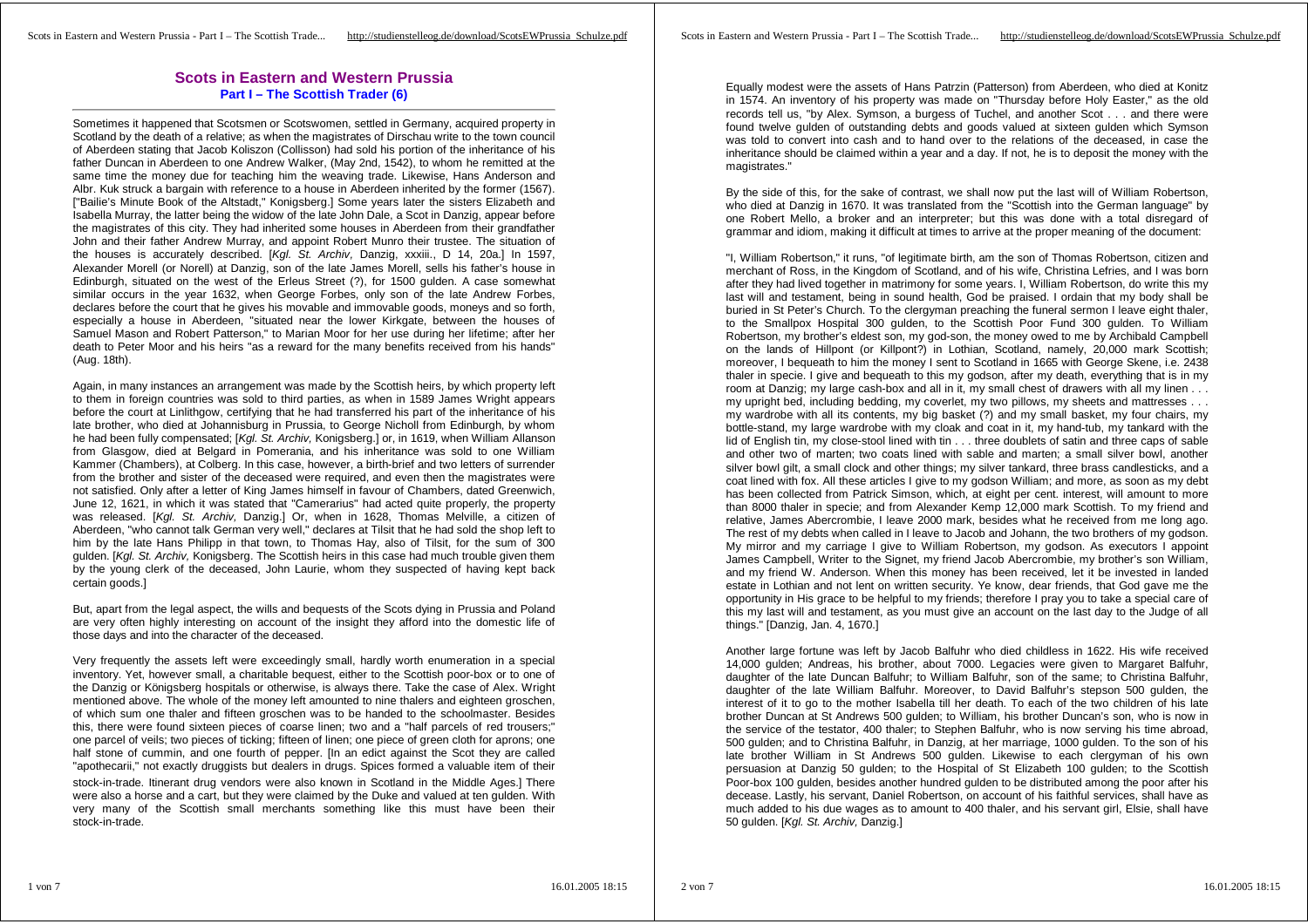George Kilfauns in 1657 leaves three fourths of his fortune to Christina Hebron (Hepburn). As legacies he gives to each of the four Presbyterian clergymen ten ducats, five ducats for his funeral sermon, ten ducats to the poor; twenty for the poor of the Scottish congregation. His brother Hans is to receive the remaining fourth.

Mrs Smith, née Leitch, leaves "half <sup>a</sup> house" in the Heilige Geist Gasse at Danzig, together with the sum of 1000 gulden, to the daughter of Catherine Lermonth. She also bequeaths 700 gulden to the Scottish Poor-box (1660).

W. Garioch leaves <sup>a</sup> certain sum to the Scottish community, and to the Small-pox Hospital at Danzig. He left only distant relations in Scotland "with whom he had not corresponded for the last thirty-two years" (1669).

The will of John Turner, written in English, was deposited in Aberdeen with <sup>a</sup> George Skene; but it appears that he left another will at Danzig with reference to the property not disposed of in the Scottish document. As the testator had died childless, his cousins William and Andreas, merchants in Poland, are declared heirs. The following legacies are bequeathed: To John Turner in Poland, 6000 gulden; to William Lumsdel, 1500; to Peter Dunbar's and Thos. Smart's widow, 100 gulden each; to the Scottish Poor-box, 300; the Elizabeth Hospital, 200; the Small-pox Hospital also 200 gulden (1688). [Cp. *Scots in Germany.*]

A very wealthy man Jacob Carmichael must have been, who died at Krakau in 1696. His brother Robert succeeds him. A taste for art jewellery seems to have distinguished him, for he left, besides many silver and gilt articles, one diamond ornament, one ruby necklace and pendants, six diamond rings, one signet ring set with diamonds, one ring set with emeralds, two bracelets and three strings of pearls.

At Danzig again, one Robert Gellentin bequeaths to the Scottish Poor 300 gulden, to the Smallpox Hospital 300, and to the preacher of his funeral sermon *'pro labore'* the goodly sum of 200 gulden.

Of Daniel Davidson's charitable bequests we have already spoken.

Good common sense is shown in the will of Robert Chapman, who died in 1675. He makes his sister's son, William Tampson, his heir. "Taking into consideration," he says, "that he has <sup>a</sup> good heart, and is a youth of good promise, and that my mother"—she had married a second time—" has plenty of means as it is, and has been richly blessed by God." He then gives various legacies to the Small-pox Hospital and other hospitals of the city, leaves to the poor of the Scottish congregation 300 gulden, and to Alb. Duggel (Dugald), "a poor Scotsman," thirty gulden.

Now and then these last testaments give rise to legal wrangling and quarrels among the heirs and creditors themselves. One of these last, named Laurence Gream (Graham), after the death of George Hutcheson, opposes James Masterton from Edinburgh, "who wants to make himself paid first" (1649). A similar case occurred somewhat earlier, in 1642, after the death of Laurence Orr in Insterburg, when the son of Regina Oliphant, living in Scotland, thus writes to the Elector of Brandenburg: "I cannot help complaining that William Oliffant cunningly tries not only to deprive your Electoral Highness of the quarter but also his brothers and sisters and their children of the inheritance left by his late brother Conrad Oliffant, late inhabitant of your Highness's town of Insterburg. Under the pretence of being <sup>a</sup> burgess, he demands possession of the goods; but as there are four other heirs his portion can only be one-fifth." [*Kgl. St. Archiv,* Konigsberg.]

Very remarkable is the last will of Robert Porteous or Porcyus, as his name is written in Polish documents We have in our former volume [*Scots in Germany.*] been able to give <sup>a</sup> very few details only of this successful Scot. Further researches have brought to light other circumstances of his life, enabling us to complete the portrait.

When still <sup>a</sup> young man, Porteous emigrated to Krosno in Poland previous to the year 1623, when his name occurs in <sup>a</sup> business transaction. Where his Scottish home was is not very

certain. His being called "de Lanxeth" [The additional "h" lengthens the preceding "e," and makes the syllable sound like "aid."] on <sup>a</sup> painting in the Church of St Peter and Paul at Krosno may probably point to <sup>a</sup> place "Langside," which again would refer us to Dalkeith and neighbourhood. A certain violent rashness of his character early manifested itself. When serving his time with a certain Johann Laurenstein he caused his master the loss of 50 florins, and <sup>a</sup> short time later he is mulcted in the same sum for wounding <sup>a</sup> man in <sup>a</sup> quarrel. The records in the Episcopal Archives before the year 1627 call him <sup>a</sup> "heathen," that is <sup>a</sup> follower of Calvin or Luther. In that year he embraced the Roman Catholic Religion of which he remained <sup>a</sup> most devoted member to the date of his death. He also married in 1627, then twenty-six years old, the widow of one Bartholomew Mamrowitz, whose maiden name was Anne Hesner. She was his senior by eleven years, and had <sup>a</sup> son Paul, who is frequently mentioned as <sup>a</sup> Doctor of Medicine in the testament of Porteous. Three of his own children, two daughters and <sup>a</sup> son, died.

The commercial enterprise of Porteous soon extended over Lithuania, the whole of the Austrian empire, Prussia, Silesia and Scotland, and was encouraged by several privileges granted to him by successive kings: Sigismund III. in 1632, Ladislaus IV. in 1633, and John Casimir in 1649. The exact dates are:  $20^{th}$  April, 11<sup>th</sup> of February, and 8<sup>th</sup> of February.] They also permitted him freely to dispose of his property. The chief trade of Porteous consisted in Hungarian wines, of which he practically held the monopoly. This gave cause to the citizens of Krosno to complain of his high handed manner of doing business: buying wine at 50 florins and selling it to the town at 200. Moreover, the town was compelled to borrow money from him, the only very rich man in Krosno, and this also he used for his own advantage.

Nobody, however, could deny that Porteous, if inclined to carry out his own will in <sup>a</sup> manner rather imperious, was <sup>a</sup> man of strict honesty. A story is told of him confirming this. Once there arrived for him <sup>a</sup> cargo of wine from Hungary. When they were lowering down the casks into his cellars, it was thought that one of them was unusually heavy. On being opened how great was Porteous' surprise when he found it to be filled with ducats instead of wine. He informed the owner in Hungary immediately, but received for an answer: that what was once sold was sold for ever. Not satisfied with this Porteous brought the matter before the courts of justice, and the money which was owned by nobody was finally devoted to pious purposes. To this honesty he joined <sup>a</sup> most generous public spirit, not only for the benefit of churches and hospitals, but also of town improvements.

Porteous died in 1661. [Not in 1651 as erroneously stated on his portrait in the Chapel of St. Peter and Paul.] His brother Andrew survived him, but seems to have left Krosno. Another brother Thomas is strangely enough not mentioned in his will. Other relations of his were John Dawson (Dasson), <sup>a</sup> nephew, and Francis Gordon (Gordanowitz), who had married <sup>a</sup> cousin of his. [The name of Porteous continued in Krosno until the 18<sup>th</sup> century.]

The Parish Church of Krosno looked upon Porteous as its "secundus fundator." He restored the nave and the vaults which had been destroyed in <sup>a</sup> previous conflagration; he covered the roof with copper; he presented to it new bells, <sup>a</sup> baptismal font, many precious vestments and paintings, and <sup>a</sup> set of bells. [The biggest of these weighs 50 cwt., has <sup>a</sup> circumference of about 14 feet, and <sup>a</sup> height of about 4 feet and 6 inches. The circumscription contains, besides the names of the makers, that of the donor, Porteous and his coat of arms: three stars, <sup>a</sup> book, and a

sword. The date is 1639.] His own burying vault is below the Chapel of St Peter and St Paul. It has remained undisturbed, though other graves had long since to give way to new sanitary improvements of the town. His funeral was attended by over <sup>a</sup> hundred members of the Catholic clergy, who at the request of the Bishop of Przemysl thus honoured their benefactor. It almost seems <sup>a</sup> pity that, according to <sup>a</sup> chronicler of the time, each of them was given 3 "imperiales" for his trouble.

Porteous' last will in its chief enactments reads as follows: "As it is the duty of everyone, especially of <sup>a</sup> Christian, to redeem his soul, bought by the most precious blood of the Son of God, I, Adalbert [Porteous so called himself after his Patron Saint.] Porcius, citizen of the Royal town of Krosno and <sup>a</sup> merchant, being of sound body and mind, and not knowing when my last hour shall strike, make the following declarations in writing: As I, by the grace of God, commenced my life in the Christian Roman Catholic Religion, I shall also end it according to its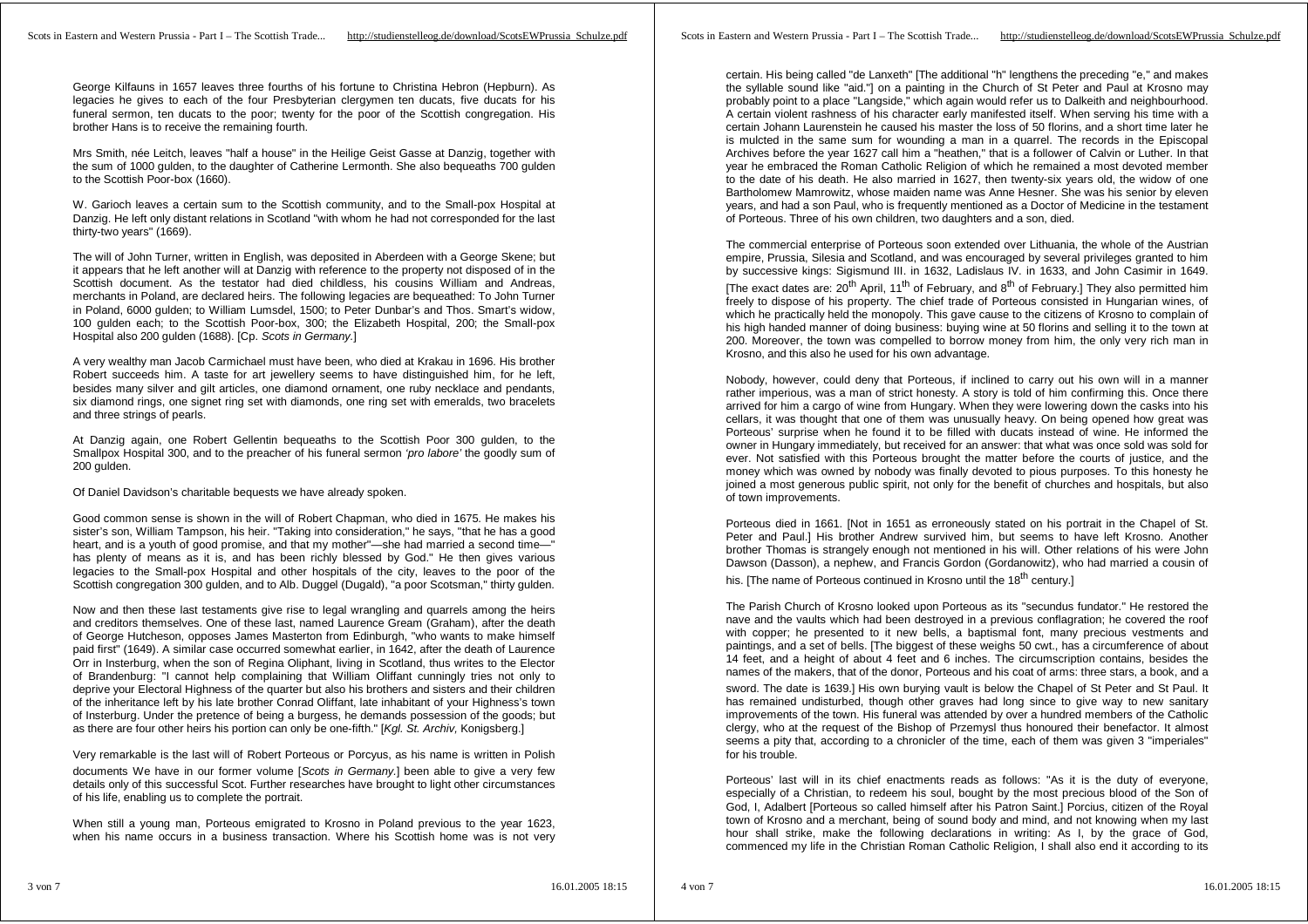teaching. I therefore commend my soul into the hands of our God and Creator; but since it was joined to <sup>a</sup> sinful body and could not therefore be without sin and offences in God's eyes, I wish that it should for its eternal redemption have an advocate here below, for which purpose I set aside certain portions of my property. My body being made of earth, may again return to earth, and be buried in the Parish Church of Krosno in the vault of the Chapel of the Holy Apostles Peter and Paul which I have founded. As to my moveable and immoveable property, I shall, according to the privileges granted me by three successive Kings of Poland, and in order to avoid quarrels amongst my relations, make the following dispositions which I beg my executors to obey in all points for the salvation of their souls:

"For the renovation of the belfry of the Parish Church, the covering of its roof with sheet-copper, and the making of iron shutters, also for the raising of the steeple by ten yards in order to hang the bells, I bequeathe 6000 florins to be paid by my executors.

"The lustre made of brass and stag's horn, which is now in my large room, I also bequeathe to this Chnrch, and request that the same may be hung up above the magistrates' and judges' pew in the centre. For wine and wax for the two chapels of Peter and Paul, and of Adalbert, my Patron Saint, I leave the sum of 200 f1. Moreover I assign to these two chapels my farm [Here follows the exact situation.]. . .and that field which is situated . . . for the renovation of several church vessels or for other repairs. If necessary the wine and the candles for the two brass candlesticks and the gilt wooden one are also to be paid out of these farm rents. Whatever remains of the rent is to be put aside in <sup>a</sup> separate box, and to be placed in the treasury well locked, the key of it to be kept by the priest. All sacred utensils, cups, vestments and sacred silver vessels which I bought for these chapels are to be used in them only, and not in other churches. Should one of my relations wish to buy the said farm and field, he may do so on condition of his investing 1000 florins in safe and unencumbered property for the purpose of redemption. . . . No payments of the priest out of these funds must be made without the consent of the clergymen of Krosno. But if the farm be sold to strangers, let it be done to the best advantage of the chapels, so that new sacred vessels may be bought, and all repairs duly carried out.

"As the clergyman of the Church at Krosno is but poorly paid, I bequeathe the sum of 1200 florins to be invested in good security, the interest of which will go to him. For this he will say two masses for the repose of my soul in the Chapel of St Adalbert, one for my wife and one for my relations, on Mondays and on Thursdays. . . . Myself as well as my wife, now resting in God, having been members of the Confraternity, called St Anne, it is my wish that our souls should be remembered at Mass, and I assign to the Priest of the said Confraternity the sum of 300 florins; but as the Confraternity of St Anne already owes me 160 florins, only 140 florins shall be paid to it out of my property, the interest to be used only.

"To the Organist I leave 600 florins on condition of his taking his degree at the Academy of Krakau, and I impose upon him the duty of singing the Litany Omnium Sanctorum with his school-children after Vespers on Wednesdays in the Chapel of St Peter and Paul, and on Fridays in the Chapel of St Adalbert the Litany of the Sacred Heart. He has also to insist that his scholars obey the call of the Church Bells on Saturdays and on the days preceding each Holy Day, when they will dust the pews. To the Bellringer I leave 200 florins, the interest of which he is to receive; he shall be obliged, however, to summon those of the Church Beggars who are strong enough, to assist him in cleaning the sacred paintings, and he is to ring the Angelus on the big Bell every mid-day about 12 <sup>o</sup>'clock. To the bellows' blower I give and bequeathe in consideration of his small salary, 100 florins. For the beggars in the porch of the Church I bequeathe 200 florins, of which legacy they will receive the interest monthly from the hands of the clergymen on condition that they clean the font every month and the two brass candlesticks as often as it appears necessary. . . . The house which my stepson Paul Mamrowitz bought of me I leave to my brother Andrew and to the said Mamrowitz, Doctor of Medicin. They will also have to share in equal parts my clothes, tin-vessels, guns, horses, grain, flour, pictures and other things. My farm Suchodol. . . . I likewise leave to my brother Andrew and Paul Mamrowitz. One of them may live on the farm, as I have done, and pay half of its proceeds to the other, or they may live there alternately as they may think desirable.

"Having enjoyed the trade monopoly in Krosno I leave to the said town for the repair of the town-walls and the bridge behind the Krakau Gate, which has been allowed to fall into decay, as well as for the improvement of the pavement, the sum of 2000 florins. It is my wish that this should be done as soon as possible, as it will not be difficult for the town to provide carts. Let my servants get their due wages and <sup>a</sup> decent sum of acquittance besides, and let them pray for my soul to God.

"To George Hay I leave 1500 florins in the hope that he will remember my kindness, and conscientiously hand over everything to my executors so as to avoid the judgement of God. . . . To my steward I give 50 florins, to my head coachman 100 florins, to my head cook Elizabeth 40; to the younger cook 15 florins besides their due wages, so that they may buy suitable mourning.

After enumerating certain other legacies left to the Brotherhood of St Anne, of which, as we have seen, both the testator and his wife had been members, Porteous continues:—

"Having acknowledged all through life His Majesty John Casimir as my gracious King and Protector, I wish to give him <sup>a</sup> further proof of my loyalty by leaving to him the sum of 10,000 florins. I also present to him an altar made of pure gold. My relations Francis Gordon and John Dasson (Dawson) will attend to this my request. . . . To the Revd. priest Prazimorski I leave 2000 florins and 3 casks of wine; to the Bishop of Przemysl, my benefactor, likewise 2000 florins and 3 casks of wine, with the humble prayer that they would accept these gifts and assist in the carrying out of my last will. My brother Andrew and Dr. Paul Mamrowicz will see that all my creditors who can duly prove their claims be satisfied.

"As to my funeral, I cannot say of course what the expense will be, but I request my executors to invite the clergy of all the neighbourhood, to receive them hospitably, and to give each of them one thaler. Before the funeral let all poor beggars be treated to <sup>a</sup> dinner. I leave besides 50 pieces of linen at 6 gulden each, 50 pieces of Krosno Cloth at 16 or 18 florins, for distribution among the poor. Should there be found ready made linen and common cloth in my house, only so much must be bought as will complete the number of pieces."

Porteous requests the treasury of the Government to assist in calling in his outstanding debts, of which one part is to be employed for the payment of the soldiery. Debts under 100 gulden are to be entirely remitted; all other debtors are allowed to per cent. in their favour and in no case is there any great rigour to be employed.

"All my moveable and immoveable possessions in the Crownland of Hungary, as well as my claims against Hungarian noblemen, merchants and citizens, I leave to my sister's son, Johann Dasson, and to Francis Gordon and his wife, with the strict injunction to be guided entirely by my information written in the Scottish language and signed by two witnesses.

"In Danzig also I have some outstanding money with Thomas Gielent for potash bought from me. All this I leave to John Dasson, according to the wishes expressed in my Scottish codicil.

"As additional 'Protectors' of my last will I name 1, His Majesty our most gracious King; 2d" . . . Here the Testament of R. Porteous suddenly comes to <sup>a</sup> close, the last page being torn off.

No wonder that his memory is still honoured in Krosno. A portrait of himself, his wife and his brother, probably the work of later years, is still to be seen in the Church of St Peter and Paul. Very different from the wills of most of the Scots Porteous left nothing of his vast wealth to his countrymen as such or to the Scottish "Nation."

How important <sup>a</sup> part was played by this Scottish "Nation," and how in every place where there was <sup>a</sup> large number of Scots such directing body was established and demanded implicit obedience, we have frequently had occasion to remark. It is seen also in <sup>a</sup> succession case of Jacob Kyth (Keith) in the year 1637.

It appears that the late Jacob Hill owed the late William Kyth, <sup>a</sup> brother of the above, who died in

. .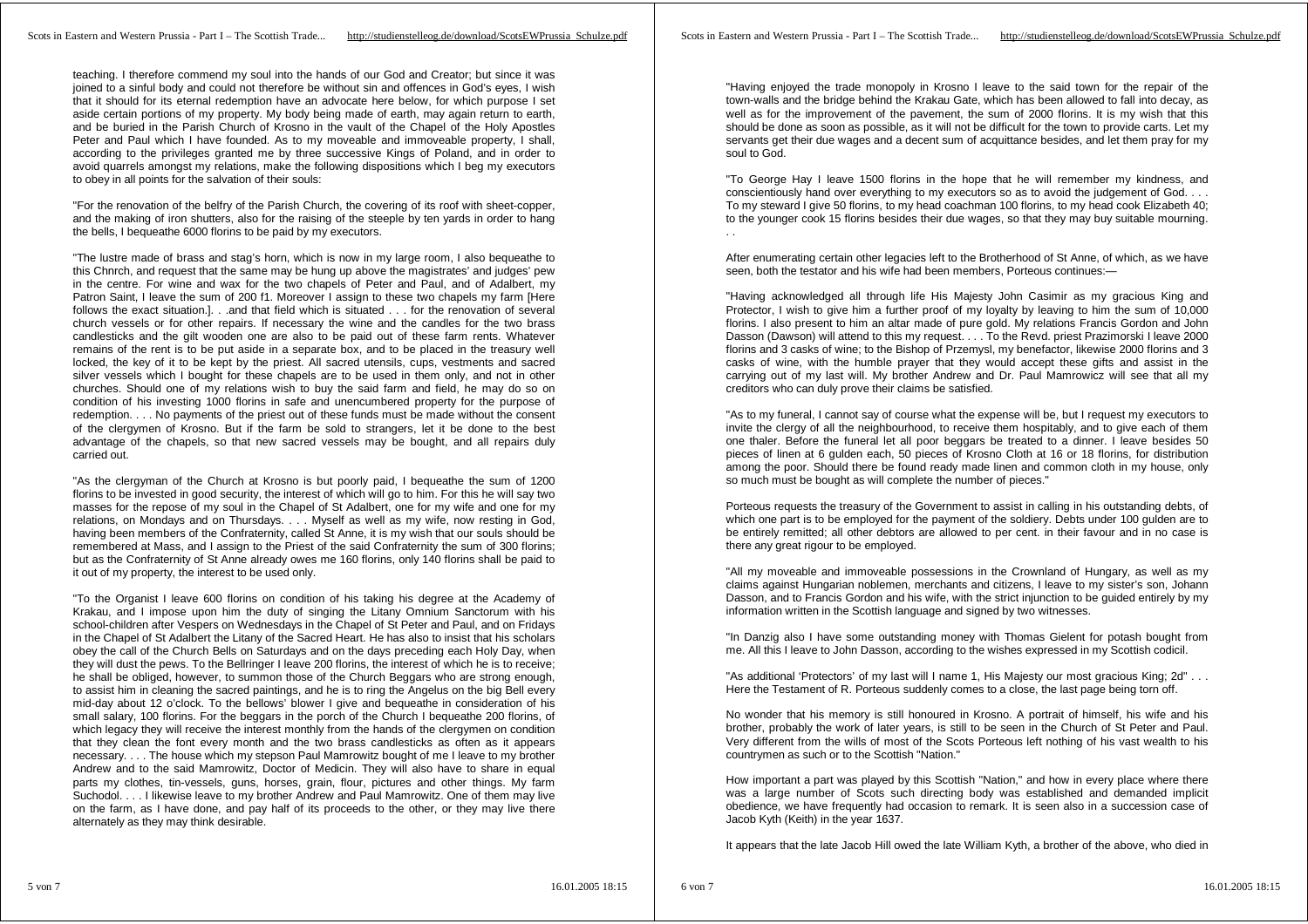1636 on his journey to Jaroslaw, <sup>a</sup> sum amounting to between five and six thousand gulden, but the Scottish 'Nation' at that town thought it right, for reasons not stated, to reduce the sum to two thousand seven hundred gulden. Jacob Kyth agreed, and gives the children of Hill <sup>a</sup> receipt for that sum.

Looking over these last wills and testaments, which only represent <sup>a</sup> small portion, we arrive at the natural conclusion that the most influential Scotsmen settled in Germany were merchants. They possessed houses in good localities, they traded oversea and overland, their services were much sought after by kings and nobles. Their natural propensities and their characteristic mental features made necessarily for success in this branch of human industry.

Whilst in France we hear of nothing but of the heroisms of Scottish warriors; it was the Scottish trader in Germany who chiefly left his imprints upon the country of his adoption, ready when the times demanded it to show <sup>a</sup> heroism quite as great as that of his more celebrated and more loudly acclaimed countryman-in-arms.

But there were <sup>a</sup> good many handicraftsmen among the Scottish emigrants also, Scottish linen-weavers being among the very earliest settlers of Danzig. [Cp. P 53 in *Scots in Germany.* It is curious to notice how long these Scottish weavers remained in their old settlement at Alt

Schottland, south of Danzig proper. There exists an agreement of the year 1517 (June  $8^{th}$ ) between the guild of linen weavers in Danzig and the Scottish masters of Leslau's territory, concerning trade difficulties and the obligations of the Scots towards the maintenance of the Chapel of St Thomas (*Kgl, St. Archiv,* Danzig]. Numerous were those that had to do with wool and cloth, as weavers, dyers, tailors, braidmakers and clothiers. Another large class represented the leather trade, such as shoemakers, belt and harnessmakers, and tanners; <sup>a</sup> few of them were brewers and distillers, notably the Barclays in Rostock [There was <sup>a</sup> Paul Barclay, brewer, in 1592; Henry Barclay enrolled as <sup>a</sup> citizen in 1659 and Ludwig in 1685, all of them brewers on a

large scale.] and James Littko (Lithgow) of Danzig. We have only come across one butcher, one pastry-cook, <sup>a</sup> few coppersmiths, [Handicraftsmen were preferred in bestrowing civil rights on the Scots. Hans Witte, <sup>a</sup> coppersmith from Cupar, obtains citizenship at Danzig in 1575, because his craft gave him the preference. He had to promise, however, not to carry on any trade, and not to keep any lodgers, but strictly to attend to his handicraft (Burgerbuch, *Kgl. St.*

*Archiv,* Danzig).] one or two coopers, one or two jewellers, one letter-painter, but no joiner, carpenter, or mason. Very soon, as we have seen, we find the Scot occupying positions of trust, as councillors of state, governors, magistrates, bailles, presidents of guilds in Poland, as well as in Prussia, Pomerania, and Mecklenburg. Their foreign extraction and language did not even prevent them from serving the state in the capacity of post-office clerks and postmasters. In the annual account book of Marienwerder (1607-8) we find that <sup>a</sup> Scotsman attends for two weeks to the letters at the magistrates' office for the fee of three marks, by the command of the elector; and at the end of that century one Low was postmaster at Danzig. Princes liked to have Scotsmen for their trusty waiting-men, as well as for their body-guard. Thus the Duke of Mecklenburg, Frederick William, in 1697 kept two Scotsmen as running footmen, John Macnab and John Macullen; and among the citizens of Cassel in 1618 occurs the name of Alexander Arbotnit (Arbuthnot), <sup>a</sup> footman or "lackai."

Of the eminent position many Scotsmen in Germany took in the world of letters and science we have spoken at length elsewhere. [*Scots in Germany*] A special mention deserves Gilbert Wachius (Waugh), prorector of the school of St Peter and Paul at Danzig; [He left 50 gulden to the Scottish poor at Konigsberg in 1692.] and the Latin poet, Andreas Aidie, whose son Alexander occurs as one of the contributors to the Marshal College Fund. He was headmaster of the High School at Danzig from 1609 to 1613, and his appointment so pleased King James that in 1611 he wrote <sup>a</sup> special letter of thanks to the Magistrates.

### **Return to book index page**

**Print page Back <b>Back <b>Back Back Back Back** 

Printed from http://www.electricscotland.com/history/prussia/part1-6.htm

# **Scots in Eastern and Western Prussia Part I – The Scottish Trader (7)**

The next generation of Scotsmen in Germany had, of course, <sup>a</sup> much easier life to lead than their fathers. Being born in the country of "rechter, freier, deutscher Art," as the German phrasing then was, all the former disabilities disappeared. They were now no longer classed with the Jew, especially as the type of the vagrant Scot gradually became extinct, [That the Scots themselves were smarting under this common classification appears from <sup>a</sup> short but valuable note which says: "Dietrich Lobstan, 'the Scot at Wehlau,' as he is called craves permission for carrying his goods about the country unrestrained so that he might get out of the great distress, misery and wretchedness into which the Jews had brought him (1570), *Kgl. St. Archiv,* Konigsberg.] and was supplanted by the type of the plodding, well-to-do citizen. Marrying into rich and influential German families, they rose in favour and social distinction in the same measure as they lost much of their nationality. Let us adduce <sup>a</sup> few examples of this.

Alexander Niesebet (Nisbet) from Edinburgh appears as <sup>a</sup> citizen of Elbing towards the close of the sixteenth. century. He built the two houses in the Schmiedegasse next to the Schmiedethor in the corner. He married first the daughter of <sup>a</sup> town councillor, and when she died, in 1614, another councillor's daughter. His own child Catherine became the wife of Johann Jungschulz, Mayor of Elbing, and died one year after her father in 1618.

William Patterson, <sup>a</sup> colonel, married <sup>a</sup> daughter of Adrian van der Linde, an old Patrician family of Danzig (1664).

Thomas Gellatlay from Dundee, born 1590, emigrated to Danzig, where he changed his name into Gellentin. He was of good family, and connected with the Wedderburnes of Dundee. In 1623 he married Christine Czierenberg, daughter of the town councillor Daniel Czierenberg of Danzig. A daughter of his second marriage became the wife of Reinhold Bauer (1657), and the mother of C. Ernst Bauer, burgomaster of Danzig. [*Danziger Stadt Bibliothek,* MS. xv. F. 440 f. Carl Ernst Bauer married <sup>a</sup> daughter of Jacob Wright and Anne Horn. Thomas Gallatlay's great grandfather was one Walter Gellatlay of Templehall and Borrohall, who had married Isabella Wedderburn, John Wedderburne's daughter, of Dundee.]

Charlotte Constance Beata Davisson, <sup>a</sup> daughter of Daniel Davisson and <sup>a</sup> great granddaughter of Daniel Davisson, who came as <sup>a</sup> struggling Scottish merchant to Poland, married in 1783 Carl Friedrich von Gralath, twice burgomaster of Danzig and the historian of his native town; whilst her aunt—i.e. her father's sister— became the wife of <sup>a</sup> town councillor Broen. [*Kgl. St. Archiv,* Danzig, MS. Bb. 31.]

The process of Germanising was <sup>a</sup> rapid one. It first showed itself in the names which were adapted to the German pronunciation: Wallace becoming Wallis, Cochrane Cockeren, Mackenzie Mekkentsien, Taylor Teler, Wood Wud, Allardyce Ardus, Crawford Craffert, Moir Muhr, Murray Morre or Morra, Morris Moritz, Rutherford Riderfarth, Bruce Bruss. Sometimes the meaning of the name was rendered by <sup>a</sup> German equivalent. Thus Miller was changed into Möller, Smith into Schmidt, Gardiner into Gertner, Cook into Koch; or Polish endings were added to the name such as Ross <sup>=</sup> Rossek or Rosek, Cochranek, Tailarowitz, and so forth.

The Christian names also underwent <sup>a</sup> metamorphosis. Where the original immigrants only changed their James into Jacob, John into Hans, Andrew into Andreas, we now meet such names as Dietrich, Gottlieb, Ulrich, Albrecht, Otto, and so forth. Wherever these names occur we have <sup>a</sup> sure sign of the bearer belonging to the second generation, which not unfrequently affords us <sup>a</sup> welcome clue to an approximate date.

It is in this and the later generations of Scotsmen generally that we find, too, <sup>a</sup> much greater number of literary men among the Scottish settlers. Their educational passion had not deserted them. Especially large is the number of Scottish names among the clergymen of the new Presbyterian Churches.

But with all this process of Germanising going on till hardly the name remained to testify to an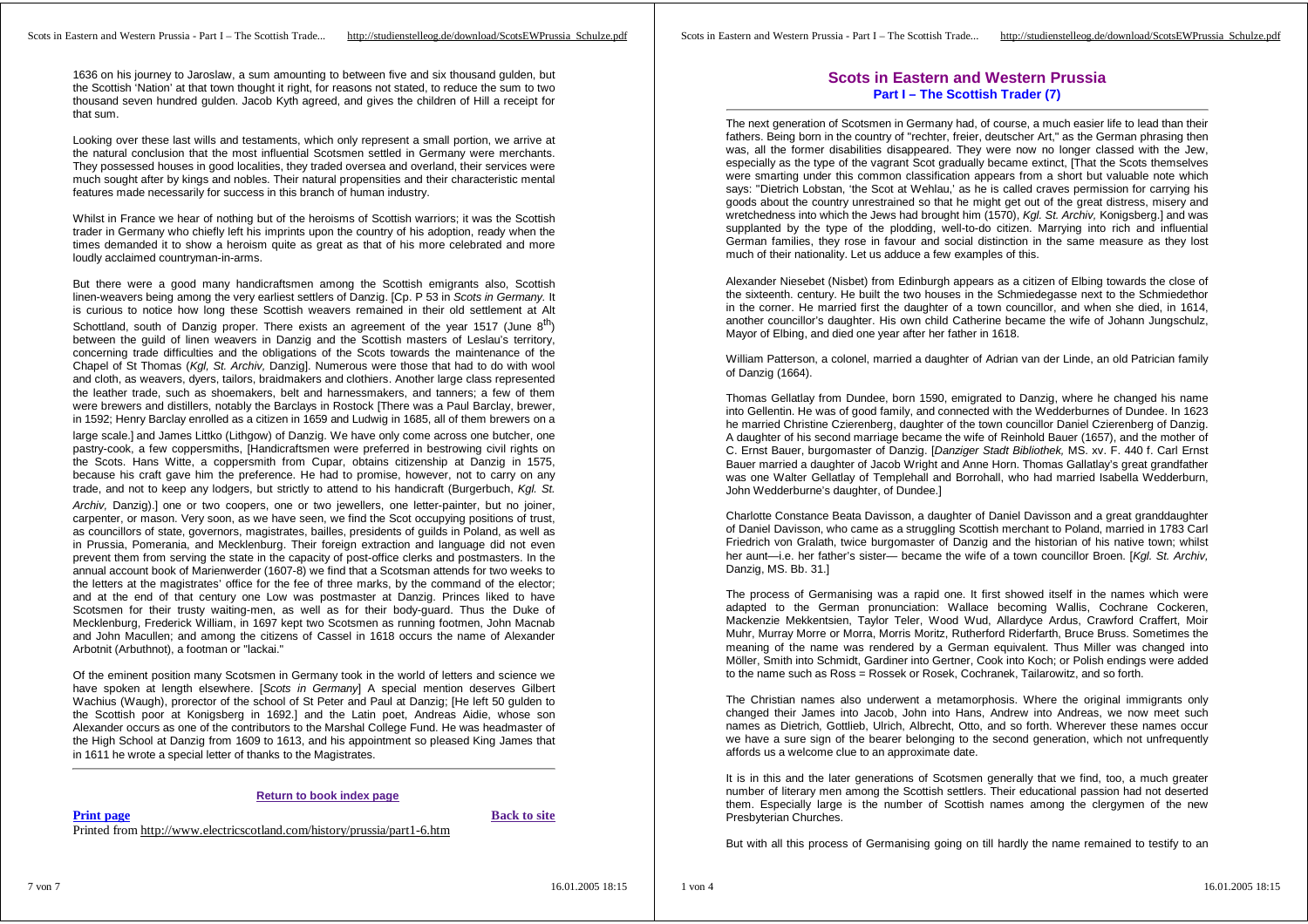extraction foreign to the fatherland, still even to this day one finds and gladly notices among the descendants of the Scottish settlers the old origin remembered and cherished, like the far off echo of an old tune or the dim halo around a sacred head. Sometimes it takes the form of certain pronounced mental or moral qualities, sometimes that of <sup>a</sup> predilection for the English tongue, or of <sup>a</sup> longing for the country where their cradle stood, most frequently that eminently characteristic one of long pedigree; intricate, and hard to unravel.

The heart-throb is still there; but now it is the heartthrob without the pain of separation.

It now remains to cast <sup>a</sup> glance at the foreign relations between Scotland and those parts of Germany we are concerned with during the sixteenth century and later. We have already mentioned the various plenipotentiaries and factors sent by Scotland to protect the interests of the Scot abroad. The Scottish kings never lost an opportunity of interceding for their subjects, and the German Powers were eager to rely on the support of Scotland. One of the acts of the last Hochmeister of the Teutonic Order of Knights, Albrecht, better known as the first Duke of Prussia, was the mission of Dietrich von Schönborn to England and Scotland, professedly to ask for help in military expeditions against Poland, secretly, if secondarily, to devise <sup>a</sup> common plan for checking the growth of Protestantism. He went in the year 1522, and so well pleased was Albrecht with his reception at the Court of King James, that he sent this sovereign <sup>a</sup> valuable cuirass as <sup>a</sup> present in 1523. In return James in 1522 issues <sup>a</sup> proclamation emphasising his friendly feelings towards the Order, and enjoining his subjects to grant and afford the skippers and merchants, subjects of Albrecht, every possible safety and liberty of trading in all his lands, *cum omnibus inercenariis et rebus quibuscunque,* with all their goods of whatever description, *in terra vel marique,* both on land and sea. [Dated Edinburgh, Nov. 3, 1522. *Kgl. St. Archiv,* Konisgberg.]

Many letters were again exchanged on the subject of piracy, in 1535 and notably so in 1592 and in 1593, with regard to the "Grite Jonas" and "Noah's Ark," [*Kgl. St. Archiv,* Danzig. See also Scots in Germany.] and in 1597 when a ship had been plundered at Burntisland.

In 1508 the King of Scotland desires Danzig to promote in every way the exportation of ships'

masts, [*Scots in Germany.*] whilst twenty years later Edinburgh writes <sup>a</sup> letter to the magistrates of the same city apologising that no compensation had as yet been given for goods which had been unlawfully taken from the Danzigers in the harbour of Leith. But the commission appointed had not been able to arrive at <sup>a</sup> decision on account of the rising that had taken place in other parts of the country.

Other diplomatic exchange of letters takes place between the two countries in cases of succession; they have been dealt with in another place.

Very curious is <sup>a</sup> more recent attempt to establish <sup>a</sup> Scottish colony on <sup>a</sup> small scale in Prussia, and it also led to <sup>a</sup> good deal of official correspondence. In the year 1823 the Hon. David Erskine wrote as follows to Privy Councillor Kelch at Konigsberg from Dryburgh Abbey:—

"Sir,—Having been requested by Mr Thomas Kyle, late of Fenns, in this part of the country, to inform you that he is known to be <sup>a</sup> first-rate agriculturist and gentle man farmer, and that few indeed understand husbandry in all its branches better than he does, he is very anxious that you would inform His Majesty of Prussia of the grant of 2000 morgens of land awarded to him by His Highness, Prince Hardenberg. Should this be confirmed to him, I know several young gentlemen of good families and connections who wish to turn their mind and time to agriculture in Prussia, among the number my present wife's brother, who is an officer in His British Majesty's service, and another officer also who is connected to me by marriage, with several others, as they are aware of the superior abilities of Mr Kyle in that department his establishment is of the first moment to them, and they only wait to learn from him of his being fixed in Prussia to follow him immediately, and as the year is advancing they are anxious not to lose time in commencing 'opporations ' *(sic)*

"You, sir, may wish to know who it is that is addressing you, exclusive of my near relationship to the Earl of Buchan, with whom I now always reside from his Lordship's advanced age (82), I was married to his brother's daughter (Lord Erskine, late High Chancellor of England). I am an officer in His Royal Highness the Duke of York's Rangers (Yagars). [The writer means "Jagers" = chasseurs.] I also belong to the Household of His Royal Highness the Duke of Clarence. I past three of my early years in Deutchland *(sic),* in Lauenburgh and Hamburgh, but having been thirty years out of Germany I have very much forgotten the language, and dare not venture to write it to <sup>a</sup> native. My heart still warms to Germany where I was most kindly treated, and I shall ever remember it with gratitude.—I have the honour to remain, etc., DAVID ERSKINE."

Kelch then asked Kyle at Konigsberg to come and see him, when he was told that the latter had resolved to settle on <sup>a</sup> Prussian domain of about 2000 morgen, if the conditions were favourable, and to farm it according to the Scottish methods of cultivation. "I told him," Kelch writes to the Government, "that first of all ready means were required, and that there would be plenty of opportunities of buying estates advantageously at the present juncture. I also drew his attention to the farm of Kobbelbude, [Close to Konigsberg.] which was shortly to be sold by auction. He is going to realise <sup>a</sup> capital of about eighteen hundred pounds, but he has not given me any vouchers for it. This Thomas Kyle is the same with whom I negotiated last year by order of the Government with regard to the acquisition of another estate, when the affair was broken off."

Finally, Kyle received the following official reply: "The farm of Kobbelbude is already disposed of. We beg to draw your attention to the fact that your knowledge as an experienced agriculturist has been testified to sufficiently in the private letter of Mr Erskine and other private persons, but that this is not sufficient for the County Council in whose hands the administration of the province is put, and which can only be persuaded to favour the settlement of foreign agriculturists by an improvement held out to inland farming. Neither have you given us sufficient proof of funds large enough for the acquirement and management of such an estate. As long as you cannot lay before us certificates of your knowledge in practical husbandry from qualified and official bodies in your own home, we are afraid that we cannot hold out to you any hopes of realising your plans of settlement in Prussia."

Thus somewhat ignominiously did this rash plan of improving the Prussian methods of agriculture end.

In conclusion we wish to warn against an erroneous impression which the foregoing sketch of the Scottish settler's life in Eastern and Western Prussia might not unnaturally produce upon the minds of our readers.

Looking at the thousand and one obstacles put in the way of the stranger Scot, looking at the almost cruel mockery which forbade the *'umbfarende'* pedlar to traverse the country and earn his bread by the toilsome sale of his pack on the one hand, and then closed the gates of the towns against him, when he wanted to exchange the vagabondage, for which he was reproved, for a settled life to which he had been invited; one feels at first sight inclined to assume some particularly aggravated feeling against the Scot on the part of the Germans; some specially prepared hatred and malevolence to be used with or without discretion at certain frequent intervals against him.

But this assumption would be wrong. The Scot was not the only recipient of these strange gifts of hospitality. He shared them with the Jew, the Spaniard, and above all with the Dutch, who vied with the Scot in their enterprise and the number of their settlements throughout the north-east of Germany. He would have shared them with an angel from heaven if such <sup>a</sup> one could have been induced to live in Prussia. The gifts were doled out quite irrespective of the person, they were the outcome of <sup>a</sup> principle under which all Europe, as under <sup>a</sup> barometrical minimum, then suffered.

There is not the slightest doubt that <sup>a</sup> German or any numbers of them, that had landed in those days on the coast of England or emigrated to Scotland trying to pursue their trade to better advantage, would have been treated in the same fashion. They could not have been treated otherwise, except by <sup>a</sup> few enlightened minds born before their time.

This, if it does lessen the severity of our judgment on the Germans of those days, does not lessen the pity and the sympathy felt for the persecuted.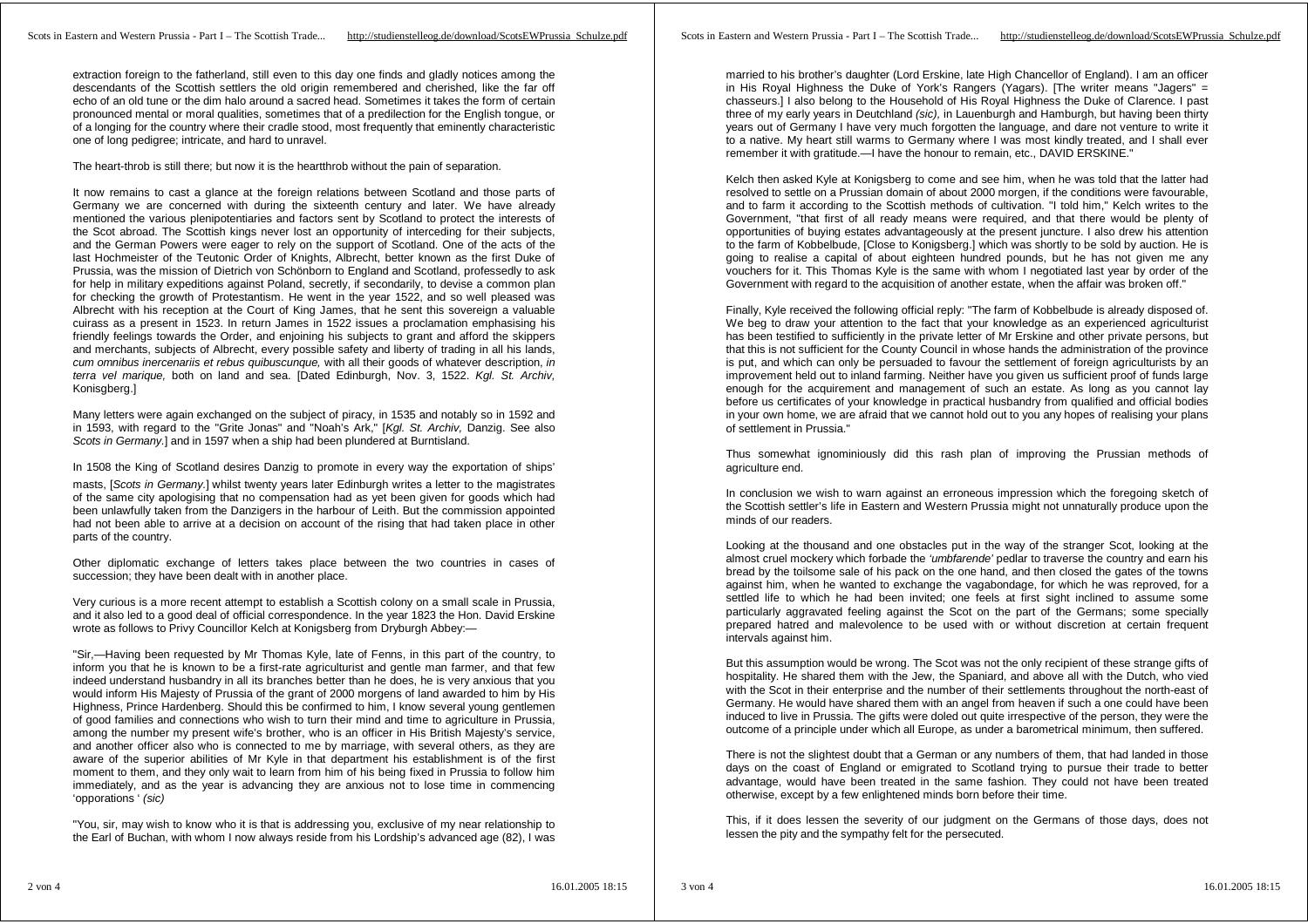Many of them have succumbed "uncoffined and unknelled"; of others we are told on many a stately stone and in the turgid eloquence of many an epitaph; many again have survived and bear witness in their names of the old flood of Scottish emigration. All have left, very literally and very legibly, their footprints in the sands of time.

It is with the memory of those among them that have neither obtained fame nor wealth that we were specially concerned here, and to them we would fain have erected <sup>a</sup> humble cairn in the long row of sand-swept Scottish graves on the shores of the Baltic.

### **Return to book index page**

Printed from http://www.electricscotland.com/history/prussia/part1-7.htm

**Print page Back <b>Back Back <b>Back Back Back** 

# **Scots in Eastern and Western Prussia Part II – Military, Ecclesiastical and other Matters (1)**

One of the earliest, if not the earliest record of Scottish military assistance being given to the Powers of the Baltic, is to be found during the Crusades of the Teutonic Order against their neighbours, the Lithuanian heathens, or Letten as they are called, in the last decade of the fourteenth century. Then Scottish knights among the knights of all Europe flocked thither to offer their swords in the case and the propagation of Christianity.

The death of Lord William Douglas of Nithisdale in 1390 or 1391 is related to us by various Scottish, English, French and German sources, all of which have been enumerated in our previous volume. [*Scots in Germany*] To these may now be added the oldest Hochmeister Chronik dated about the beginning of the fifteenth century. It mentions Lord Douglas in these words: "There the English slew <sup>a</sup> very honourable earl out of Scotland on whose account there was great grief amongst all the Lords, for he was <sup>a</sup> very staunch fellow in body, possessions and honour." [The writer of the Chronicle seems to refer to Konigsberg.]



Simon Grunau also, <sup>a</sup> Dominican monk, who wrote <sup>a</sup> Prussian Chronicle about the year 1526 makes mention of Douglas, adding the words "It was he whose father allowed himself to be killed in order that his master the King might live." [The Chronicle has been published by Perlbach, i. 676 and 679.]

Of the various embellishments of this story we have also spoken previously. Curious it is that the fact of <sup>a</sup> gate at Danzig, the Hohe Thor, having once been called the Douglas Gate, and of its having been adorned with the Coat of Arms of this nobleman, should occur in the following three Scottish writers: the author of the *Atlas Geographies,* Hume of Godscroft, in his Douglas book, and John Scot in his *Metrical History of the War in Flanders.* The last of these has the lines —

> "And at Danskin even in our own time There was <sup>a</sup> gate called Douglas Port Now re-ediffied again and called Hochindore.

To these must be added the testimony of an English merchant, who in his description of the city of Danzig writes "Upon account of <sup>a</sup> signal service which one of the Douglas family did to this city in relieving it in its utmost extremities against the Poles, the Scotch were allowed to be free burghers of the town, and had several other immunities granted them above other foreigners, but now excepting the successors of those who were so incorporated they have no distinction or privileges, but indeed <sup>a</sup> *better half of the families are of Scotch extraction."* He then mentions the Hohe Thor being called Douglas Gate even in his time (1734). [A Particular Description of Danzig by an English Merchant, lately resident there. London, 1734.]

In Danzig, where the beautiful Hohe Thor still stands, restored and freed from its former encumbrances, nothing is known of this story. But then Danzig is rather badly off for <sup>a</sup> good history, and at some future time <sup>a</sup> verification may be found of what, till now, must be considered tradition only.

Skipping over <sup>a</sup> period of nearly two centuries we arrive at <sup>a</sup> period where Danzig was sorely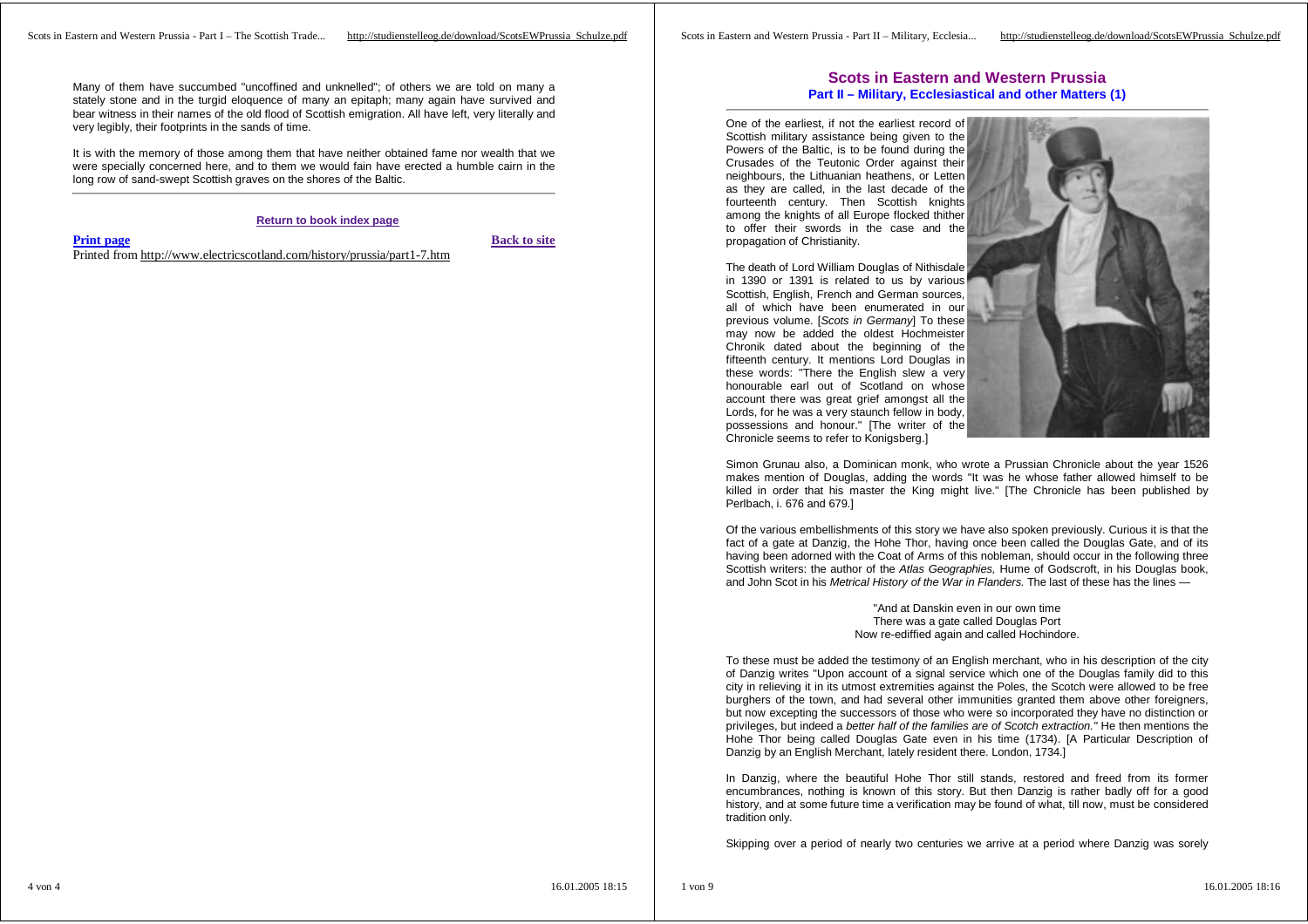### pressed by the enemy.

In 1575 <sup>a</sup> scion of the royal family of Batori had been called to the throne of Poland as Stephen IV. Danzig, though nominally belonging to Poland, refused to acknowledge him and declared for the German Emperor, Maximilian II., who promised the town important trading privileges. Even after the death of Maximilian in 1576*,* its opposition did not cease. Stephan, therefore, laid siege to it, but its defence was so obstinate and so skilful that he had to withdraw very soon, express his regret, and pay 200,000 gulden as an indemnity.

For this war Scotland, the great recruiting depot of Europe, furnished <sup>a</sup> force of six or seven hundred men. They were drawn not, however, from Scotland itself, but from the Scottish forces in Holland. The first indication of it we find in the Calendar of State Papers when, (August 3, 1577) Walsingham writes to the Regent: "It may please you, therefore, to stay such of that (the Scottish) nation as lately served in Holland, who, as I am informed, are otherwise minded to repair to the service of the town of Danske, for unless the matter be speedily compounded their cause requires speedy relief." To Danzig they went, anyhow, and, as it appears, by sea. [Some of them under Gourlay Trotter and Tomson, arrived at Danzig in the middle of June 1577; others on the 20<sup>th</sup> of August.] They were commanded by Colonel William Stuart and the Captains Gourlay, W. Moncrief, John Crawford, John Tomson, John Dollachy (?), Alex. Morra and Will. Rentoun. Their engagement was to last till May 1578; good pay and plenty of ammunition and provision was promised. We also hear that their sergeant-major was called Ambsteroder (Anstruther), their surgeon (Feldscheer), John Orley, their Provost, Robert Schwall, and their preacher (Predikant), Patrick Griech (Greig), the latter drawing two hundred gulden as his pay.

Now powder and shot seems to have been forthcoming in abundant quantities—we are told in the treasury-accounts of Danzig that at one time fifty-four schock *(i.e.* three score) of slow-matches at an expense of eighty-one gulden were handed out to the forces—but it was somewhat different with the officers' pay, and some little pressure was required on the part of the claimants. Captain Murray addresses the Magistrates on this matter, and scornfully states that he has wasted <sup>a</sup> whole week and got nothing, and William Moncrieff writes <sup>a</sup> long letter with respect to the same business.

"Gestrenge, edle, ehrveste, erbare, nahmhaffte, grossgunstige Herren!" he begins with that waste of adjectives which delighted the soul of the German official at that time. "After offering you my very willing and humble services, I beg to draw your attention to the fact that I have, a few weeks ago, brought all the men under my standard from the Netherlands at my own expense to this good town to serve against her enemies. I have thus laid out in food, conveyance and other expenses more than six hundred thaler, by which I was compelled to pawn my best clothes at Holschenorel in Denmark. Though I did formerly apply to you for <sup>a</sup> reimbursement, I received only the answer that I must put down all my expenses with regard to the soldiers serving under me, carefully in writing, and send it to the magistrates, when I should duly receive what was right. Now to put down every item in connection with my said expenses clearly and distinctly, is quite impossible, for I have kept no account-books. I therefore leave it to you and to your decision, and trust that I shall receive what is due to me, with which I shall be well content. Hoping to receive <sup>a</sup> favourable reply, your humble servant,

### WILHELM MONKRIEFF, *Captain."*

Matters, however, seem to have been settled amicably, for we soon read of the valiant deeds of the little Scotch garrison. They were the chief stay of Danzig in all her troubles, say the State Papers, "They have done so much noble service that they have got great fame for their country in these parts."

Poor Gourlay had to pay with his life. An old chronicler of Danzig tells us that he, being wounded under the arm, wanted to jump into <sup>a</sup> boat, but he jumped short, and in his heavy armour he was drowned. His funeral was <sup>a</sup> very solemn affair. "All the Scots, with their muskets under their arms, went first with their colours, and drums beating. After the coffin came the magistrates, the bailies and the burgesses."

Colonel Stuart himself had <sup>a</sup> narrow escape. "On this Saturday, December 7th, 1577," writes an old chronicler, "the Scottish colonel, <sup>a</sup> handsome and imposing warrior of royal blood, went for a ride with the horses he had lately bought, outside the town, and exercised them opposite the hills near the shooting range of the citizens. But when the enemy noticed this, he rushed out of his cover, wanting to attack him. He, however, with his men, quickly galloped towards the Heilige Leichnams Thor, where he was under the cover of the guns, and the enemy dared not follow him.



After the siege had been raised the services of Colonel Stuart were asked for by the Danish King, but Danzig would not let him go before all the Scots had been paid off for "fear of <sup>a</sup> rising" [*Kgl. St. Archiv,*Danzig. Missivbucher. Letter to the King of Denmark, dated February 21, 1578. Colonel Stuart is in Edinburgh in 1590 writing to the Danzig Magistrates on behalf of the Dutch Councillor Ramel, who had lent King Sigismund money to redeem the Crown Jewels which the latter had pawned.] (1578). As to the "Predikant" or military chaplain, as we would now say, he held services after the manner of. the Presbyterians, in the Church of St Nicholas, also called the Church of the Black Friars, whilst the Pastor of St Elisabeth also celebrated the Holy Communion in the same way for the benefit of the levied Dutch and Scottish troops.

Danzig seems to have retained some at any rate of the Scottish soldiers in her pay. We read now and then of Scottish names, the bearers of which "now served in this town's soldatesca."

Hans Krafort, for instance, and Oliver Ketscber, both soldiers, testify before the Magistrates of the town that the late Hans Rehe (Ray), born in the Kingdom of Scotland, did serve as a sergeant under Colonel Fuchs in the Russian War, that he was killed during the siege of Smolensk, and buried with all martial honours (1634). Or when Major-General Gaudi explains that Jacob Black, born at Danzig, who had served in his company as <sup>a</sup> dragoon, had died on the march behind Casimirs four years ago (1662). Very numerous, of course, were the Scottish officers in the service of the King of Poland. To the names already mentioned we may here add those of Captain James Murray, who in 1627 commissions Jacob Rowan at Danzig to collect his pension; Captain Reay who figures in <sup>a</sup> rather curious case of wrongful imprisonment; and Major-General Count von Johnston, who was also Colonel of <sup>a</sup> Regiment of Cuirassiers.

In 1624 King Vladislaus IV. grants to the Scot, Thomas Fergusson—'*egregius'*—who had served under Jacob Wilson and Captain Kirkpatrick as <sup>a</sup> sergeant against the Russians, permission to return to his own country, characterising his conduct during the campaign as brave and honourable (1624).

Very sad was the case of Alexander Ruthven, who lost his life in the service of Poland. It is on account of his widow that Edinburgh addresses the following letter to the Magistrates of Danzig in the year 1605: "We make it known to you that to-day appeared before us the noble Margaret Munro, the widow of the late Colonel Alexander Ruthven, and explained to us how her late husband had spent and lost all his property in various wars in Poland and Sweden, so that after he had sacrificed his life in the service of the King of Poland she had hardly enough to live with her orphan children. Her only hope was placed, next to God, in the liberality of His Majesty, King Sigismund III., whose Chancellor and Field-marshal, Johannes Zamoscius, had promised him, when he was about to meet his death at the siege of Volmer, to see that the King would provide for his wife and children liberally; and as she herself for the want of means and otherwise is prevented from accomplishing such <sup>a</sup> long journey to call upon His Majesty and General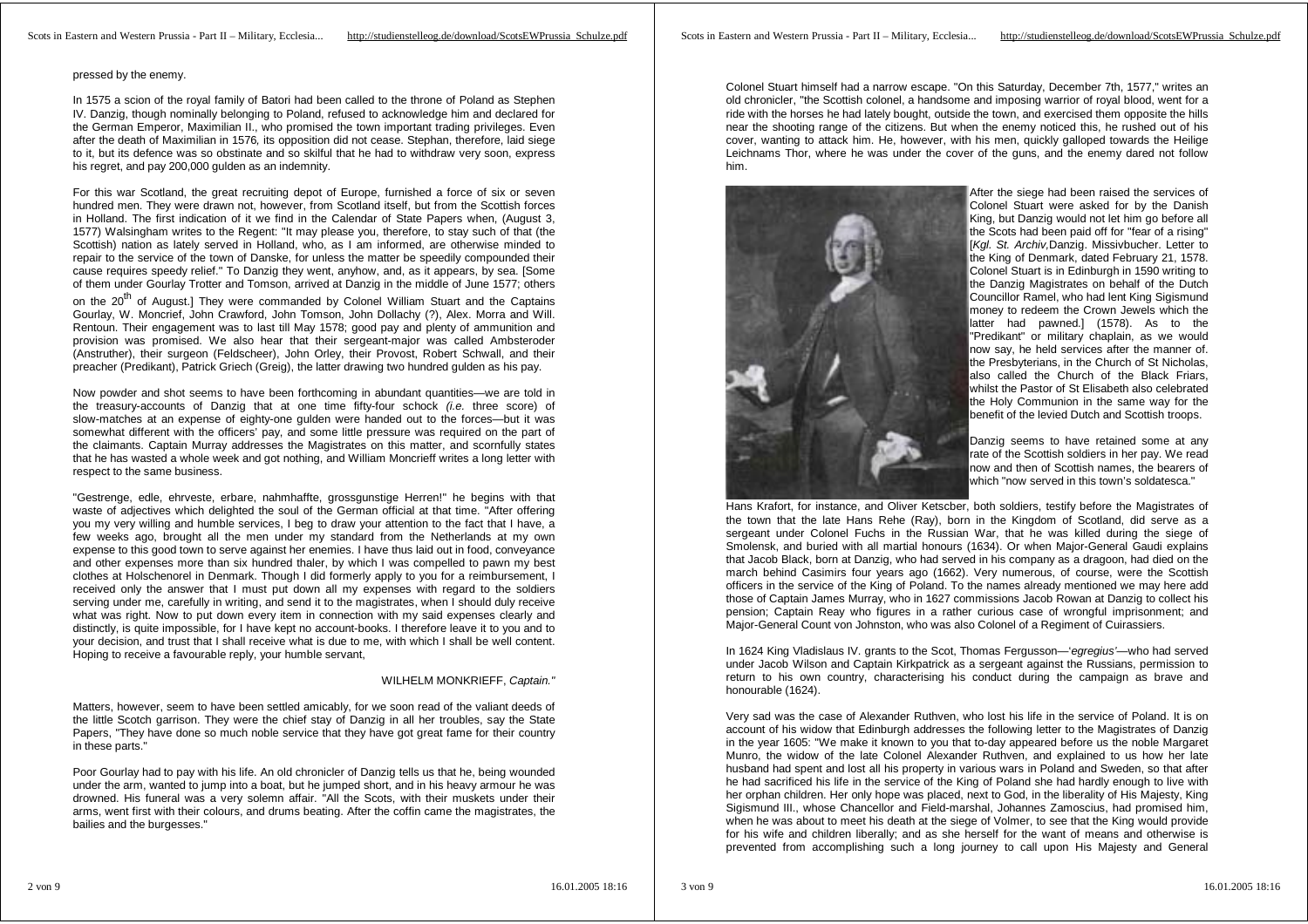Scots in Eastern and Western Prussia - Part II – Military, Ecclesia... http://studienstelleog.de/download/ScotsEWPrussia\_Schulze.pdf

Zamosc, she by the terms of this letter solemnly appoints George Bruce to approach the said persons in her name, and to remind them of their promise, and to act in all matters relating to her deceased husband as her representative, with this only limitation, that he shall have no power to arrange about money matters and pensions unless George Smyth, <sup>a</sup> goldsmith, and George Hepburn, <sup>a</sup> merchant, both citizens of Danzig, consent and approve. She makes these two her trustees, and empowers them together with her representative, George Bruce, to administer all matters relating to the late Alexander Ruthven, to pay his debts, or to call in debts just as if she had been present herself; and she will consider everything that has legally been done by these her representatives as binding, pledging at the same time all movable and immovable possessions she owns at present or may own in the future. In testimony whereof we have ordered our first secretary, Alexander Guthrie, to append the seal of our city to this document. Given at Edinburgh, on the sixth of April, one thousand six hundred and five." [*Kgl. St. Archiv,* Danzig.]

Another well deserving officer in the Polish Army was Peter Leermonth, whose name occurs in the Minute Books of Marienburg in 1619. He is called "nobilis," and the King, in granting him the property of <sup>a</sup> late stranger, which according to the *jus caducum* fell to the Crown, says of him: "He showed himself <sup>a</sup> brave and active soldier, not only against the Duke of Sudermannia, but also during the whole of the Russian War when we were besieging Smolensk . . . and again in the reign of our son, Wladislaus Sigismund, he fought very bravely, and was an example to others *(et aliis dux et auctor existens ad pugnam)."* It is well known that the Russian Poet Lermontoff's Scottish ancestor Learmonth came to Russia about this time. The poet's father's name was Petrowitsch, showing that Peter was <sup>a</sup> family name.

It would fill another volume to write exhaustively on the Scottish officers in the service of Poland. Their numbers were, as we have stated, very large, their services much appreciated. It is owing, no doubt, in great part to these services that so many Scottish families were ennobled and enrolled among the Polish nobility in the sixteenth, seventeenth and eighteenth centuries. We find the following names who were granted titles of nobility by the Polish Crown: Bonar, Chambers (1673), Mackay, Macferlant, Ogilvie, Munson, Miller, Guthrie (1673), Forseit (Forsyth), Patterson, with the surname of Hayna, Gordons, Fraser, Halyburton, with the surname Stodart, Watson, and Karkettle, the last two at the end of the eighteenth century.

Prominent among the Scottish officers of Gustavus Adolphus, King of Sweden, was William Lewis, [To this day there are "Lowis of Menar" in Livonia. Baron K. von Lowis of Menar at Riga had the kindness of furnishing me with the above data.] who emigrated to Sweden at the beginning of the seventeenth century. His ancestral home was Castle Manor in Peeble-shire. He also saw <sup>a</sup> good deal of service in Germany. In the camp of Altbrandenburg he was made colonel on the 17th of August 1631. In 1640 he was garrisoned with his regiment in Stralsund, Pomerania. His grateful King acknowledged his faithful services by bestowing upon him the estates of Panton and Nurmis in Livonia. Colonel Lewis died in 1675.

A descendant of his was Lieutenant-General Friedrich von Löwis of Menar, who, in 1813, for several months commanded the Russian army during the siege of Danzig, Danzig then an important fortress. His portrait and <sup>a</sup> memorial tablet is to be seen in the Waisenhaus Kirche (Chapel of the Orphanage) at the last named place.

How this portrait got into the Orphanage is told in the records of the institution. According to them <sup>a</sup> letter of recommendation to the heads of all the villages in the territory of Danzig had been granted by the magistrates to the Master of the Orphanage, who intended to set out on an expedition with some of his pupils in order to collect contributions in money and in kind for the institution, and to relieve the great want and distress occasioned by the protracted siege of the town. It must be remembered that Danzig at that time was held by the French, and that it was besieged by Russians and Germans, under the chief command of Alexander, Duke of Wurtemberg, to whom General Frederick von Löwis of Menar acted as second in command. "On the 24th of August," our records continue, "at half-past nine in the morning, one hundred and thirty-four orphans, accompanied by their teacher, sergeant and some nurses, left the orphanage and moved in procession, and singing the old hymn, 'When we are in the depth of woe,' to the Church of St Mary's in the town, where the senior clergyman and chaplain of the institution delivered an address and pronounced the benediction. Then the children went to the melody of the hymn, 'Now God, be merciful,' to the Langemarkt, the chief square of Danzig. Here one of them spoke <sup>a</sup> few touching words of farewell. Everybody crowded around them, and even the poorest showed their sympathy by some little gift. It is told that an old apple-woman divided her whole barrel of fruit and vegetable amongst them, <sup>a</sup> present not to be undervalued in those days of famine and distress. With their master Gebrt at the head, the procession then moved out of the High Gate, past the little village of Ohra. But here their difficulties commenced. Scarcely had they passed the French outposts, when to their dismay they beheld at no great distance the Russian outposts, who had advanced as far as the "Three Boars Heads." Now, as neither the French would allow them to return to the city nor the Russians to proceed on their errand of mercy, they had to encamp where they were under the sky, starvation staring them in the face.

"At last, General Frederick von Löwis, moved by compassion and himself deeply afflicted by the recent loss of <sup>a</sup> young and promising boy, succeeded in effecting their release. The Duke of Wurtemberg having written to him on the occasion of his sad loss, he replied that his grief would be greatly assuaged if the poor orphans of Danzig received <sup>a</sup> free pass. Upon this the Duke allowed them to proceed.

"They were first placed in the monastery of St Albrecht, where Löwis had his quarters, later they found an asylum in the little village of Ottomin, where they were well fed and clothed by good Samaritans, until, in January 1814, Danzig was restored to Germany, and they were allowed to return to their old home.

"In memory of this act of kindness on the part of the Russian General, the following tablet was placed in the Orphanage chapel: 'During the siege of Danzig under Alexander, Duke of Wurtemberg, Friedrich von Löwis, Imperial Russian General and Knight, our deliverer in the fatal days between the outposts at Niederfelde, from the 24th of August to the 8th of September 1813.'" [Kindly communicated by the Directors of the Orphanage at Danzig. Frederick von Lowis

was the son of Major-General Fred von Lowis and Eliz. Clapier of Cologne. He was born 16<sup>th</sup> Sept. 1767, at Hopsal in Esthonia, and died as Livonian Marshal and <sup>a</sup> brilliant military career against the Swedes, the Poles and the French in 1824 on the 16<sup>th</sup> of April.

An additional glimpse of Scottish officers in Germany is afforded to us in the history of the City of Thorn, which was occupied by Sweden from the year 1655 until 1658, when it was retaken by Polish and Austrian forces. The garrison at that time consisted of two thousand five hundred men, amongst them the Scottish Body Guard numbering five hundred, whilst some of the other regiments were also commanded by Scottish officers such as Colonel Cranston, Hatton and Douglas.

The following officers were serving in the Guard:--

Colonel Hamilton. Majors Mercer and Wilson. Captain Eske (Erskine). " Ramsay. " Orcheson (?). " Lawson. " Robertson. Lieutenant Fraser. " Jamieson. " Stirling. " Montgomery. " Kurning. " Macdougall. " Lenegis (?). " Karr. In the chronicles of the time the excellent discipline of these troops is praised.

4 von 9 16.01.2005 18:16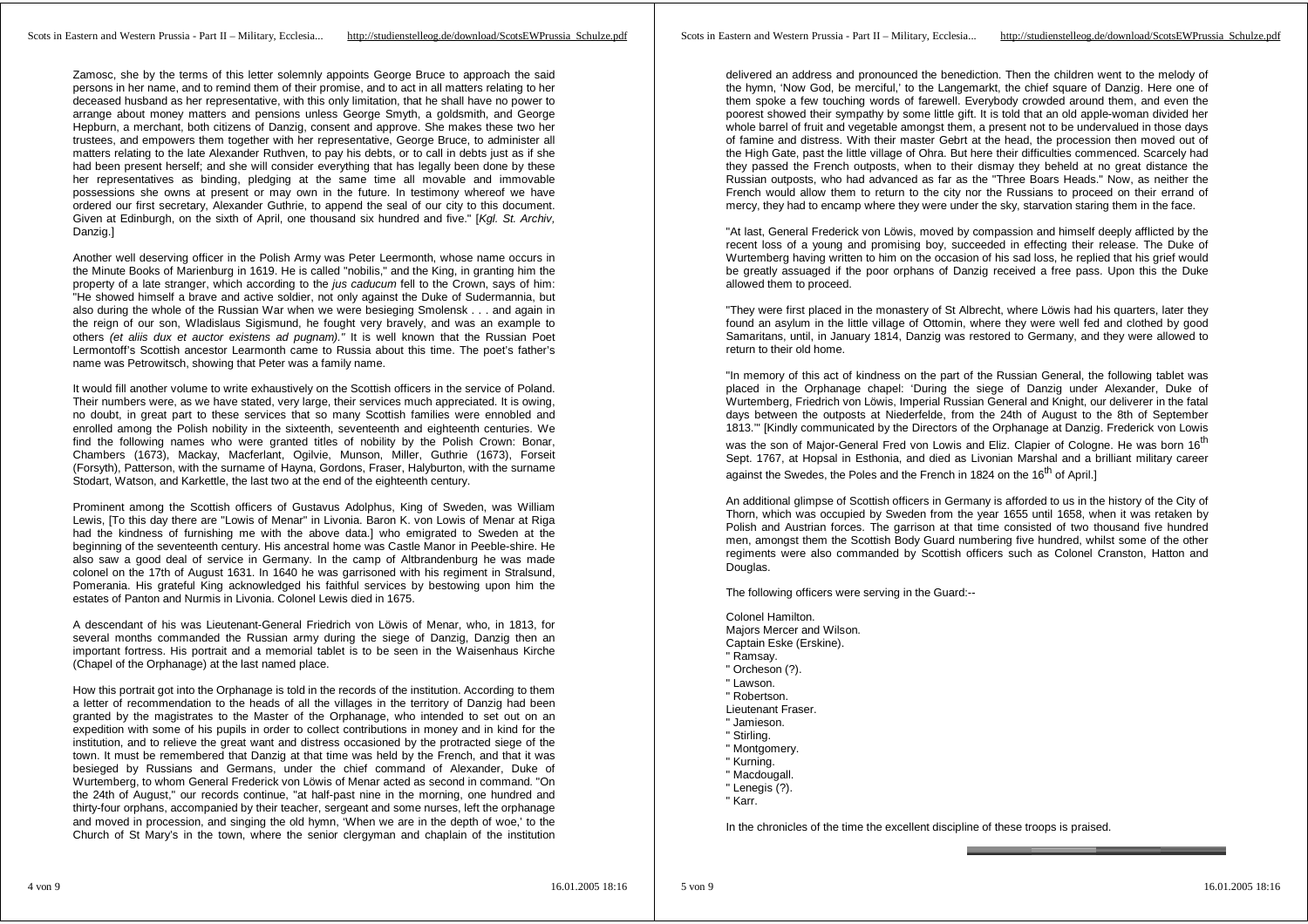Scots in Eastern and Western Prussia - Part II – Military, Ecclesia... http://studienstelleog.de/download/ScotsEWPrussia\_Schulze.pdf

### century, the city of Danzig entrusted the post of commander of its forces to a Scotsman. This was Major Sinclair, who was called out of Holland in 1698. He was an energetic, able man, and took an interest in the improvements of the city. In 1704 he was made Colonel, and he died as Major-General in 1731, when he was buried with great pomp in the Frauen or Marien Kirche, where there is still to be seen a monument erected in his memory. [There is a long Latin inscription on the tomb, but no biographical details. His coat-of-arms that used to hang up above the monument has disappeared.]

In the armies of Brandenburg and Hanover also Scottish officers were found in great numbers during the seventeenth and eighteenth centuries. In the Brandenburg Prussian service such names occur as Captain Trotter (1653), Captain Hamilton (1669), Lieut.-Colonel Black (1665), and Colonel Spang. Very likely the following letter of introduction also refers to an officer. It was written by one Robert Stewart



from Danzig in 1611, and addressed to the Elector of Brandenburg, Johann Sigismund. The writer recommends "Joannem Drummond," his countryman, who is honest and of good birth, and possesses famous friends. "The very great friendliness and condescension with which Your Highness received me may excuse the boldness of interceding for another friend. I most urgently commend him to your favour and kindness." In more recent times we find no less than four Hamiltons mentioned in Konigsberg: General Hamilton (1810), Colonel Hamilton (1819), and two other Hamiltons, non-commissioned officers (1832). A Colonel Leslie also occurs in the town of

Preussisch Holland (1821). In the Hanoverian army the most eminent Scottish names in the seventeenth century are: Graham, Crichton, Gordon, Ramsay and Stuart; in the eighteenth: Henderson, Macphail and Robertson, and in the nineteenth: Mackenzie, Murray, and General Sir H. Halkett. Of these the Robertsons or "von" Robertsons, as they are now called, are distinguished by <sup>a</sup> long and honourable service. The first of them, belonging to the Strowan branch of the family, came to Germany about the middle of the seventeenth century, and entered the army of the Prince of Celle as <sup>a</sup> Major. He returned to Scotland in 1687 and died on his estate of "Clerkensheede," <sup>a</sup> name which has not yet been identified. Another Robertson was Governor of Nienburg in Hanover; <sup>a</sup> third, Captain in the Hanoverian Guards; <sup>a</sup> fourth, Knight of the Bath and the Order of Guelph, fought at Waterloo, where he was dangerously wounded. He died in 1849. Grandsons of his are still living in the North of Germany.

A great many of the second generation of Scotsmen followed the calling of the Church. Among the preachers of the Presbyterian Church of St Peter and Paul at Danzig we find Sam. W. Thomson towards the end of the eighteenth century and his successor, Peter J. Buchan. Thomas Burnet was the first preacher of the Scottish congregation there about the year 1692, when Scotch services took place in his private dwelling in the Frauengasse. From the great number of entries in the Church books of St Peter and Paul and of St Elizabeth, however, we conclude that from an early date the bulk of the Scots attended divine worship in these German Presbyterian Churches; though they may have formed and did form an ecclesiola in ecclesia, having their own poor-funds and so forth. They also had their own "Umbitter," <sup>a</sup> sexton or low church official, who was sent round to the members of the congregation announcing deaths, and funerals and marriages. His name is given as David Grim (Graham), and he died in the hospital of St Elizabeth in 1667, at the age of seventy-eight. Not only did the Scots of Danzig attend the services of St Peter and Paul, but they had clergymen of their own nation or extraction at that church as well, though of course the sermons were delivered in the German language. Two Buchans, Jacob and Peter, and probably father and son, were preachers there from 1749-1776, and from 1804-1814 respectively. Besides these the name of S. W. Turner occurs in the list of

### clergymen (1781-1806).

Among the Lutheran clergy of Danzig, as far back as 1624, <sup>a</sup> Scot, Magister Adrian Stoddart, deserves mention. He was born in 1598*,* and filled other responsible positions in the government of the town besides being Dean of the Parish Church of St Mary's. His portrait is still to be seen in the vestry. The most valuable Chronicle of Curicke is dedicated to him.

In the remaining Province of Western Prussia we find no less than five Lutheran clergymen of the name of Achinwall, the same family that has already furnished us with the name of the famous Professor of Jurisprudence and Political Economy at Göttingen. The eldest of these was Thomas Achenwall, born 1695*,* at Elbing. He afterwards became clergyman of the Heilige Drei Königskirche in his native town, and died in 1755. The next is another Thomas, <sup>a</sup> cousin, born at Elbing in 1702. He became preacher at St Mary's Church there and died in 1764. The third is his son Gottlieb Thomas Achenwall, born in 1731. After having taught at Elbing for some years, he was called to the village of Furstenan as clergyman in 1759. His son Daniel Thomas Gottlieb, born in 1766, came as minister to Lenzen (1804) and died there in 1807. The last of the Achinwall theologians was Thomas Christlieb, born at Elbing in 1751; ordained in 1778, he officiated in various churches, latterly in St Mary's. He died in 1810.

Another Scottish clergyman at Elbing was W. Rupsohn (Robinson) who was born in 1664. Having studied at the University of Rostock, he spent some time in travelling through Germany, Belgium and France, not so much for the sake of scenery, but in order to enjoy the intercourse with famous men. [This was the main object of travelling in those days. To travel for the sake of

natural scenery is altogether <sup>a</sup> modern growth.] After his return in 1689, he was, chosen clergyman at the Heilige Leichnam Kirche [Corpus Christi Church.] in Elbing, an office which he held until 1718, the year of his death.

In Nassenhuben, <sup>a</sup> village not far from Danzig, and where there was <sup>a</sup> Presbyterian Church, no less than four clergymen of Scottish descent officiated. Gilbert Wachius was the first. He came there from Königsberg in 1694, and was called to Bremen five years later, where he died in 1720. Alexander Davidson from Danzig succeeded him in the ministry. He died in 1725. Of John R. Forster we shall have to speak later. Finally we have in this same village the name of S. W. Turner, whom we have just mentioned as having been called to St Peter's at Danzig in 1781.

In other places of Western Prussia such as Thorn, [Th. Albert Young (1719-1745) and Ernest Wauch (1789-1791) Thiensdorf, [G. Kraffert (Crawfurd), (1721-1737)] Graudenz, [Dan Lamb (1703-1708)] Rosenberg, [Michael Scotius, 1738. He was first in Neidenburg.] and Preussisch Mark, [The Marschall from Elbing (1708-1710)] we find clergymen of Scottish extraction filling the ministry.

Turning to Eastern Prussia the names of four Andersons occur since 1775. We have two W. Crichtons, Chaplains and Doctors of Divinity at Konigsberg; the elder of these came from Insterburg, became preacher in the Royal Orphanage (1715-1718), and, since 1730, Court Preacher and Consistorialrath in Königsberg. He died sixty-six years old in 1749. His son William, born 1732, at Königsberg, was for <sup>a</sup> time Professor of Theology at Frankfurt. In 1772 he succeeded his father.

Another Court Preacher, there used to be three, was J. Thomson, born at Warsaw in 1675. After having occupied the post of headmaster of the reformed School at Königsberg he entered upon the chaplaincy in 1707. [He died in 1732.]

In the Polish Presbyterian Church at Königsberg, mention is made of <sup>a</sup> clergyman named Chr. Henry Karkettle, who died in 1751.

In Rastenburg, Ernest Fr. Hamrnilton officiated; [1755-1783] in Pillau, David Hervie, <sup>a</sup> native of Konigsberg, but of Scottish descent, [1707-1775] whilst in 1665 Jacob Glen was <sup>a</sup> minister at Stallupohnen.

In Tilsit we find besides A. Dennis, who died in 1699, <sup>a</sup> clergyman named von Irwing, <sup>a</sup> native of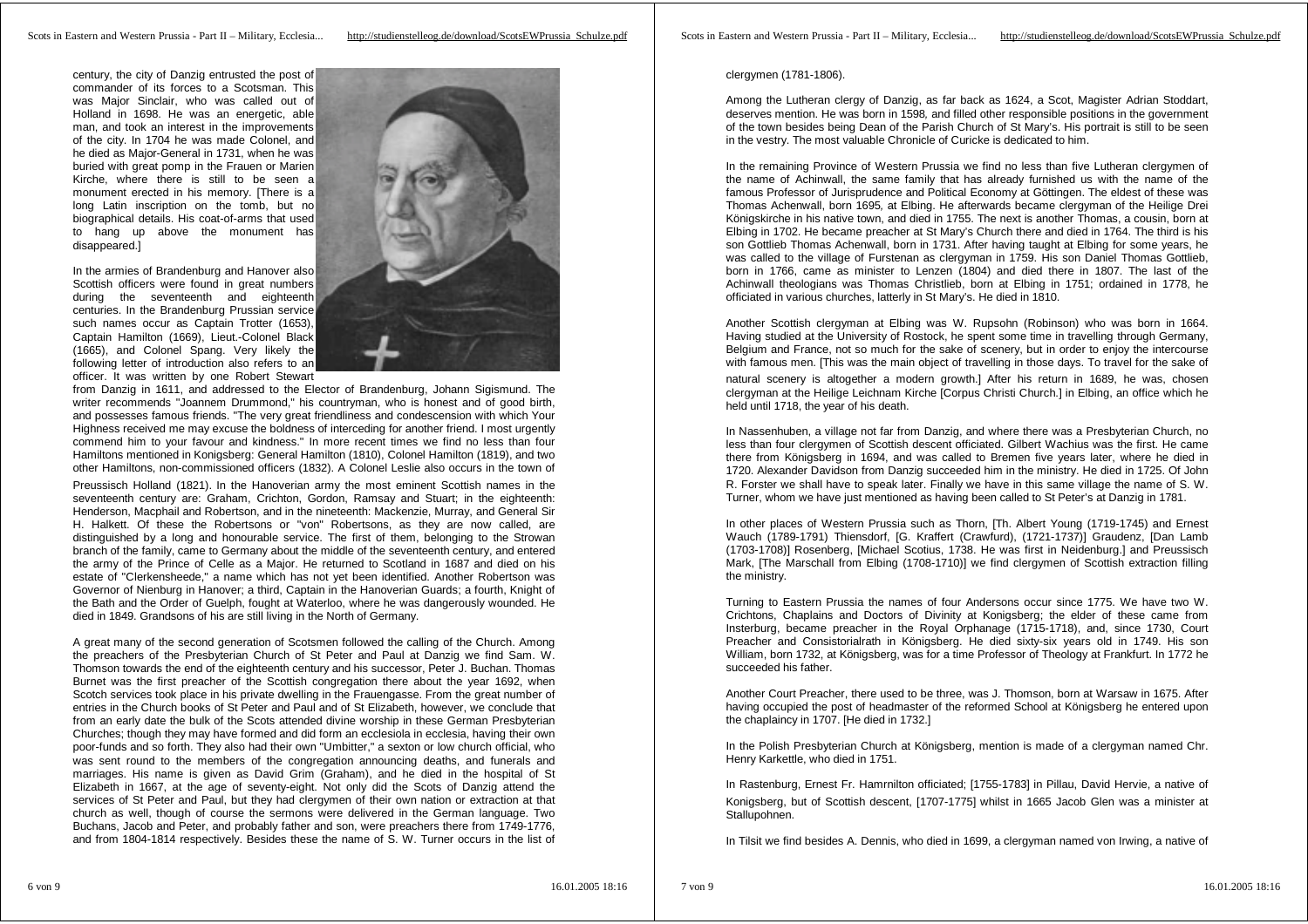the place, where the Scottish Irvings were widespread. Another Wach, born at Goldap, occurs as clergyman in the village of Tollmingkehmen.

With regard to Jacob Brown who was appointed to Königsberg in 1685, [*Scots in Germany.*] there exists <sup>a</sup> remarkable letter addressed to Hofprediger Schlemüller, on the 3rd of April 1668, by the Churfurst, showing and completing our evidence of the desire of the numerous Scots to enjoy the worship of God in their own tongue many years before.



"Your Reverence will remember," it runs, "how about two or three years ago, some of the Scottish Nation here held private meetings in their houses and had sermons, about which people in the town spoke very harshly, under the name of false and forbidden doctrine, asking our government very earnestly and humbly to stop such suspicious conventicles. Now when we caused an enquiry to be made into the matter of these secret gatherings and found that <sup>a</sup> Scottish exile of pure doctrine and good morals and an adherent of the Reformed *(i.e.* Presbyterian) Form of Religion had come hither to visit his good friends, but was not able now to return to his native country on account of

the naval war lately broken out between Holland and England, and further that he, not wishing to eat his bread in idleness, desired to preach the Word of God to his countrymen in their own tongue; we have in order to remove all grounds of suspicions and complaints and to assist them in this praiseworthy undertaking, graciously been pleased to allow them to continue their religious exercise publicly after the close of the service of the Reformed Church on Sundays, in the Hall at the Castle.

"But as we have now been informed, shortly before our departure, and not without very great surprise on our part, that the said Scots against our prohibition continue their private meetings, that there were some points in their doctrine not altogether sound and that all this would be brought forward as <sup>a</sup> great 'gravamen' at our next diet, we desire your Reverence (it being very necessary to prevent this) to let these people know in our name, that, because the diet is approaching now and we are in nowise anxious to see <sup>a</sup> matter allowed by us disallowed by them, [The meaning of this sentence is not quite clear.] they should discontinue both the public as well as the private exercise of religion in their own tongue. But if afterwards they desire to have their own preacher besides our two Court-Preachers, they may duly petition for it, when, we have no doubt, His Electoral Highness will graciously consider such <sup>a</sup> request." [*Kgl. St. Archiv,* Konigsberg.]

It is curious to observe not only the liberal and humane views of the Prince, but also his dread—so often the dread of <sup>a</sup> military hero who knows of no fear in battle— of having his previously and magnanimously given privilege denounced, torn to shreds by discussion, and perhaps cancelled by the diet. The Scottish predilection for private religious meetings as well as the extreme importance attached to points of doctrine and their "soundness" is again highly characteristic.

We know the further development: how Brown was found wanting in some minor doctrinal matters, how the Elector interceded for him, and how he, after having promised to teach or do nothing against the mode of worship in Konigsberg, was finally appointed preacher to the Scottish congregation. [See *Scots in Germany.*]

Going across the strict boundaries of the two Prussian Provinces we may add to this already long list of Scottish Presbyterian Clergymen the name of C. Musonius (1545-1612)] son of the Scot, Jacob Musonius, at Lobsens, in the Province of Posen, and that of his brother Simon who died in 1592. Some of their descendants were likewise ministers. We even hear of Scotsmen preaching to Polish congregations, for instance Andrew Malcolm, who was Presbyterian clergyman at Zullichau in Silesia, his congregation consisting of <sup>a</sup> colony of Polish immigrants.

In Pomerania about the year 1650 one Hamilton occurs as the clergyman of Wachholzhausen, not far from Treptow, whilst in Mecklenburg Ludovicus Barclay, Archdeacon at Rostock, took a prominent position among the learned theologians and writers of sermons of the day.

### **Return to book index page**

**Print page Back <b>b Back <b>b Back b Back <b>b Back b Back b Back** 

Printed from http://www.electricscotland.com/history/prussia/part2-1.htm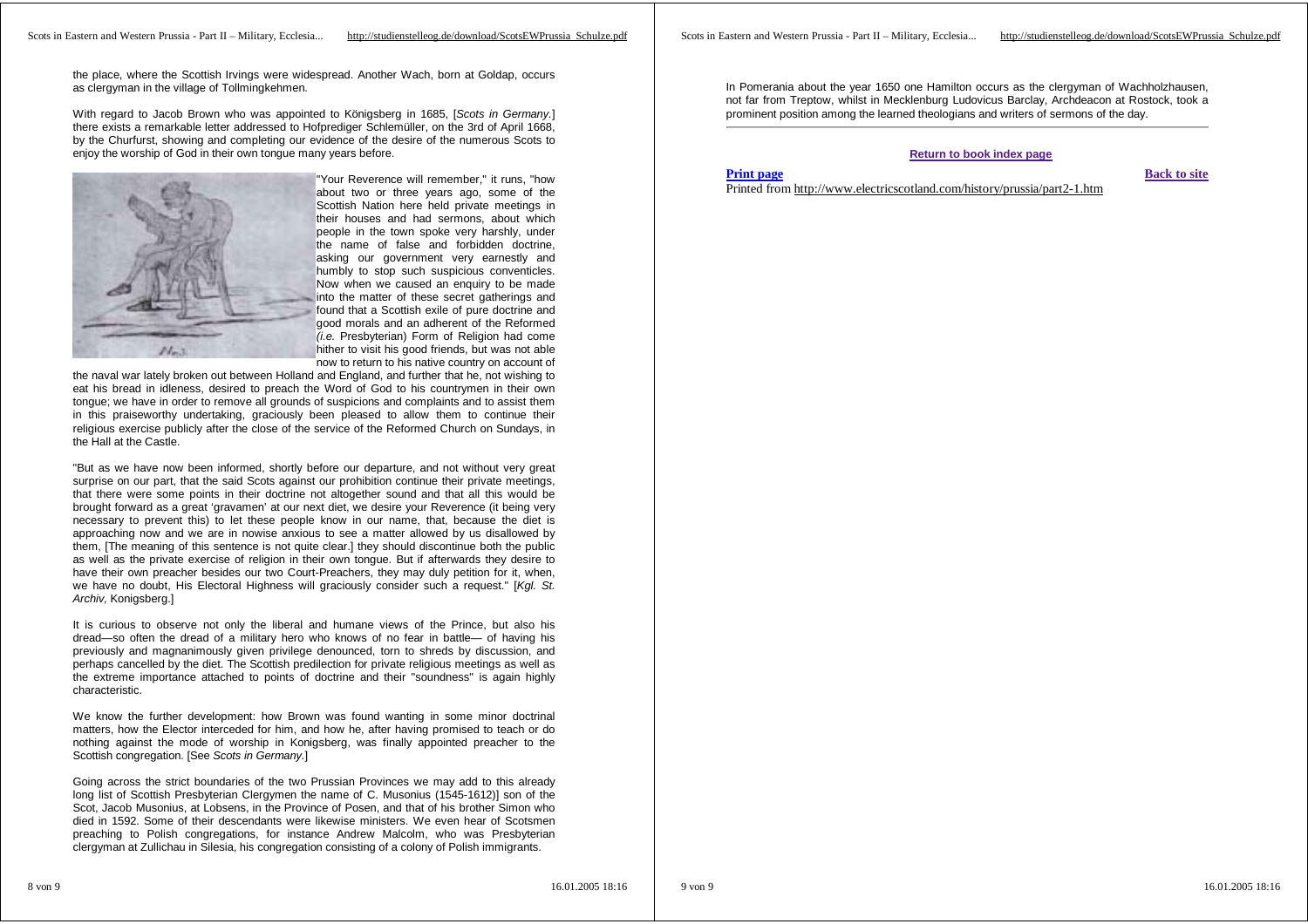# **Scots in Eastern and Western Prussia Part II – Military, Ecclesiastical and other Matters (2)**

The interest taken by the General Assembly of the Church of Scotland in the religious well-being of their countrymen abroad has been illustrated in our previous volume. Once again in 1722 the Assembly took occasion to write to those far-off parts of Europe. The Protestant Church of Lithuania was in <sup>a</sup> pitiable condition at the time, chiefly for the want of funds and for their inability to give their young candidates for the ministry <sup>a</sup> suitable training. On the seventh of May in the year given, the National Synod assembled in Edinburgh takes this sad condition of the sister Church into consideration, and deliberates on the "friendly request" to train at its own expense two Lithuanian Students at the University of Edinburgh. Finally they resolve to spend the four distinct collections from Lothian and Tweeddale, which were formerly devoted to the bringing up of other students, for the said purpose of educating two Lithuanian youths at the University, beginning at Martinmas 1723. They commission Jacob Young of Killicantie to gather in these tithes, and send copies of their resolution to the Prussian ambassador at London, , Baron von Wallenrode, as well as to the Rev. Boguslaus Kopyewitz at Vilna.[In Livonia, Russia.] The letter written to the Reformed Synod of Lithuania in connection with this matter is dated May 17th, 1722 and runs:—

"DEAR AND HONOURED BRETHREN,—The Reverend Boguslaus Kopyewitz, minister of God's Word at Vilna, when he was here in 1718 as <sup>a</sup> delegate of the Reformed Church of the Grand Duchy of Lithuania, witnessed with his own eyes, with what great pity for his brethren who profess <sup>a</sup> purer faith among your people, the story of your afflictions, as read by him in your letters, had filled the Scottish Church then holding her National Synod, and how heartily she advocated <sup>a</sup> collection of funds on your behalf. The event has sufficiently taught us that our lay-brethren have been animated by the same feelings towards you as we ourselves. We have handed over to you all the money except nine pounds and two shillings of British money, which small sum not being considered large enough for the purpose, was given to Samuel Chien, a student of Divinity, and <sup>a</sup> Pole, as <sup>a</sup> donation. As <sup>a</sup> further proof that the kind feeling of our Scottish Synod towards you has remained unaltered, and that our mind is most ready to spread the Kingdom of our Saviour and most willing to assist our brethren tied to us by the same Reformed faith, the members of the Synod commissioned me to let you know in their name, that they have, in consequence of your letter, by their resolution, <sup>a</sup> copy of which is enclosed, provided for the board and the education at the University of Edinburgh, of two students, who will have to be recommended by your certificates. We hope that this proposal of our Synod will be agreeable to you, and <sup>a</sup> fresh token not only of its interest in your own Synod but of its sincere love towards those among your nation who are united to us by the true teaching of Christ. It remains for me to add with how great <sup>a</sup> pleasure I received the commission of communicating this to you by my letter, having thus an occasion of assuring you of my own sincerest wishes, with which I beg to sign, Reverend and dear Brethren, in brotherly love, your humble servant,

### GULIELMUS MITCHELL, *May* 17, 1722 *Moderator.*

Verum Exemplar Epist. ab Ecclesia Scoticana ad Synod. Reform. Lithuaniensem. [*Kgl. St. Archiv,* Konigsberg. The name Chien occurs amongst the Scots in Poland, so that the above named student would have been a "Scoto-Polonus."

How zealously the Scots attended the German Presbyterian Churches of St Peter and Paul and of St Elizabeth at Danzig, and how eagerly they availed themselves of their ordinances is shown in the Church registers and books which have been kept and preserved uninterruptedly since the year 1573, that is to say only about fifty years after the introduction of the doctrines of the Reformation. [According to Simon Grunau it was the son of <sup>a</sup> Scot from Nurnberg, with the name of Matz Konigk, <sup>a</sup> councillor and very eloquent, that first brought the message of Luther and his books into the town of Dantzke. Grunau, III., 115. But Grunau is not an authority of the first

order.] In the marriage registers we find between the years 1573 and 1699 over one hundred Scottish names, from Jacob Burges who marries Anne, Simon Lang's widow (1573) to D. Nichols, who marries Anne Merivale <sup>a</sup> hundred years later. In the lists of baptisms from 1590 to

1632, about seventy Scottish names occur, amongst them Mackomtosh, Cochran, Skoda, Hewell and Grieve, names that we do not find elsewhere.

In the fifty years dating from 1631 to 1681, finally close on sixty Scotsmen and Scotswomen were buried in St Elizabeth's alone, <sup>a</sup> great many also in the Church of St Peter and Paul, two or three in the Church of St Mary (Frauenkirche) and three in St Johann's. Of one Daniel Beer, it says, "a Scot of ninety-five buried in the Churchyard of St Barbara," another whose name from Fergus became "Vergiss" seventy-two years old, was buried in the Churchyard of Corpus Christi. The notes, short as they are, very often are extremely interesting. Of Edward Kincaid we read that he was <sup>a</sup> late "Feldpreger"(Army Chaplain) in the army of the Swedish General Baner (1641); another, Jacobus Ross, is described as <sup>a</sup> late lieutenant and an innkeeper; the name of Johann Cant is accompanied by the following note: "a Scottish lieutenant who died on his way through Danzig fifty-six years old" (1652). [Another Cant or Kant, Andreas, was <sup>a</sup> tanner and dwelt in Petershagen, <sup>a</sup> part of Danzig. In 1661 he is described as <sup>a</sup> 'musketeer under Sergeant Major Goltz in the army of the Elector of Brandenburg."] Gertrud Uphagen is described as Lieutenant Jacob Stuart's "housewife" (1658), Catherine Watson, seventy-seven years old, as the "Scotch" Catherine (1639), and of Alexander Watson we are told that he was "a Scottish youth of twenty-four who was wounded on the walls of Schöneck."

Besides these entries we have the more enduring records of numerous tombstones and mural tablets, many of them adorned with their proud Scottish coats-of-arms, in the two Churches of St Peter, St Elizabeth and St Mary at Danzig.

Danzig, always ready to receive the sea-tossed Scots in the shelter of her harbour, has now granted them <sup>a</sup> last safe anchorage.

The Scottish traveller, who gets into ecstasies of delight at the sight of the foreign Campo Santos under the brighter sky of Italy, would do well to remember that here also far in the "rude North," forgotten and lonely, is <sup>a</sup> Campo Santo intimately connected with the life-history of his own people: the true Campo Santo of the Scot abroad.

On those Scots in Germany eminent in the walks of life we have now to make a few remarks. To the notices given concerning Alexander Alesius, the celebrated Scottish Reformer, we may add that when he threw up his professorship at Frankfurt on the Oder, so poor seem to have been his circumstances that Johann Friedrich, the Duke of Saxony, had to provide forty ducats as travelling money for him; [*Corpus Reform.,* II. 885.] that his name occurs written on the fly leaf of <sup>a</sup> Latin Bible (1549) belonging to the German reformer Scribonius and that his chief work was his Lectures on St Paul's epistles to the Romans.

There is another Scottish professor at Frankfurt mentioned with the name of *Johann Walter*

*Leslie,* who died in 1679. He wrote various theological works; whilst on the Roman Catholic side mention must be made of *William Johnston,* who was <sup>a</sup> Jesuit and taught Philosophy and Theology at Grätz in Austria. He died in 1609. [He wrote among other works an *Epitome Historiae Sleidani* and <sup>a</sup> *Commentary on Isaiah.*]

Other descendants of the Scots took to the Law. To complete our list given elsewhere we may mention the names of Christof Pathon or Patton who was <sup>a</sup> lawyer at Elbing in 1648, and of John Immanuel Hamilton, the son of the above named clergyman, who became an advocate and professor of Philosophy at Halle University and died as <sup>a</sup> judge at Stargard in Pomerania in the year 1728. Another Pomeranian solicitor, John Mitzel (Mitchel) was born in 1642, at Stralsund, and went as <sup>a</sup> lawyer to Rostock after having finished his University course at Helmstádt. In 1670 he became Professor of Jurisprudence at Königsberg, where he died in 1677.

To the famous Scottish doctors of medicine must be added the name of John Patterson, who was Imperial Physician, and lived in the small town of Eperies in Hungaria, in the latter half of the XVIth. Century.

In the walks of Science and Natural History the Forsters, father and son, were eminent. Their ancestor, George Forster, emigrated, together with the swarm of his countrymen, about the year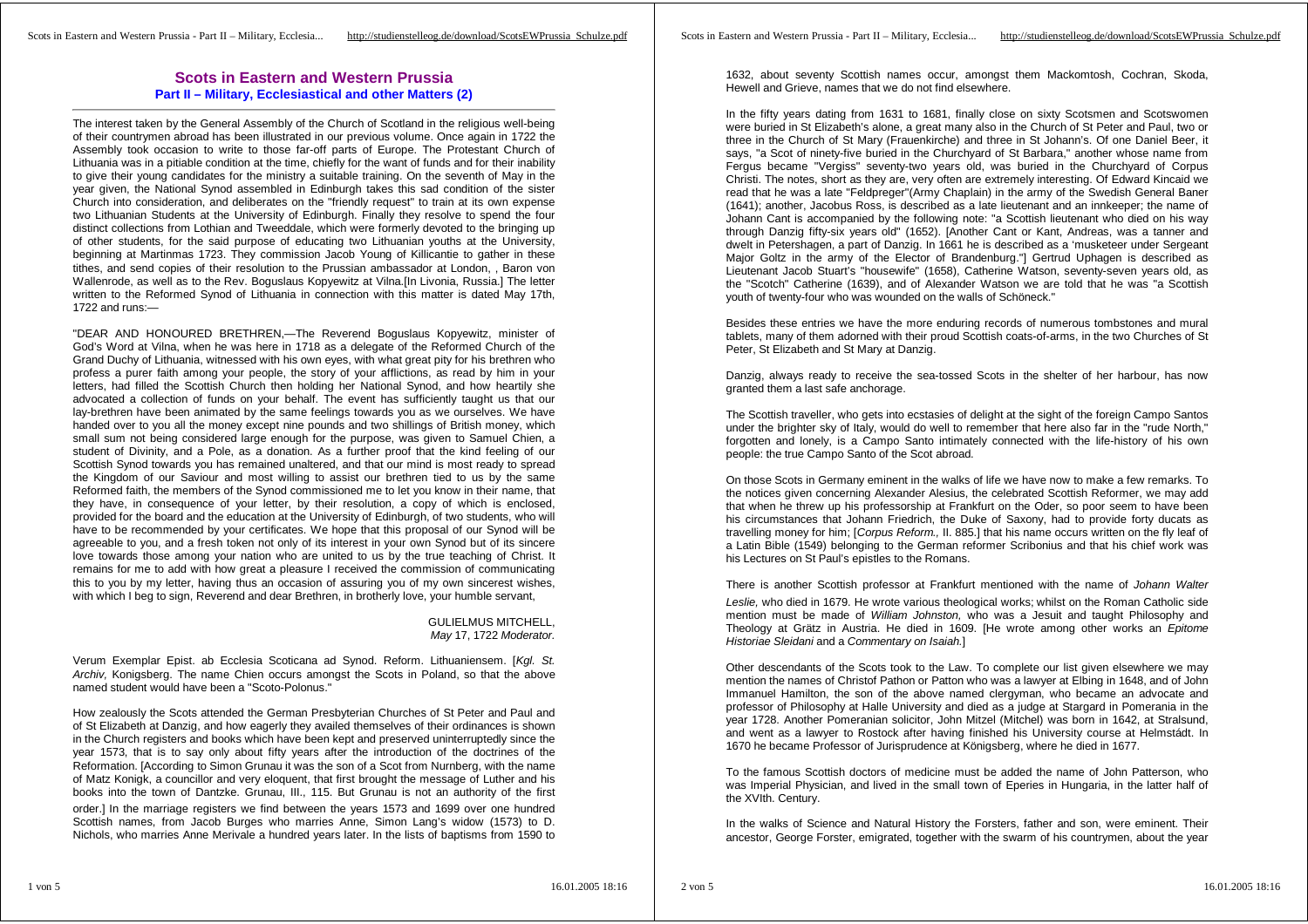1642, when he settled at Neuenburg, in Eastern Prussia, as <sup>a</sup> merchant. His son Adam removed to Dirschau not far from Danzig, where he also obtained citizenship. A grandson of his, George Reinhold, became famous as the companion of Cook, with whom he sailed round the world from 1772 to 1775. He was <sup>a</sup> man of <sup>a</sup> very unsettled disposition, and quite incapable of adapting himself to the exigencies of life. After having been <sup>a</sup> clergyman at Nassenhuben, <sup>a</sup> village with a Presbyterian Church near Danzig, he turned to the study of Natural History and made <sup>a</sup> scientific journey, by order of the Empress Katherine, through the Colonies of the Government of Saratow (1765). A year later we find him in England supporting himself as <sup>a</sup> teacher of German and Natural History at Warrington. After his voyage with Cook, he ruined his chances with the English Government by allowing his son, who had accompanied him, to publish <sup>a</sup> diary of his travels, in contravention of the Government order forbidding any printed publication except its own official report. The D.L. of Oxford was the only reward he reaped for his scientific researches during his voyage. It was only by the generous act of Frederick the Second of Prussia that he escaped imprisonment for debt. In 1780 he was appointed Professor of Natural History at Halle, where he died in 1798. He understood seventeen languages and stood in the first rank of the Zoological and Botanical scholars of the day.

His son, Johann George Adam, accompanied his father as <sup>a</sup> botanist, though he was then only seventeen years old. He then studied at Paris and in Holland. Being of the same roaming disposition as his father, he was for <sup>a</sup> short time Professor at Kassel, but changed this pleasant place for Vilna in Russia. A Russian voyage of discovery to the Northern Regions of the Pacific Ocean was abandoned on account of <sup>a</sup> war with the Turks (1787). In his disappointment Forster accepted the offer of <sup>a</sup> librarianship at Mayence. Here in very rigid Roman Catholic surroundings his cosmopolitan views as <sup>a</sup> Republican were strengthened. He joined <sup>a</sup> Republican Club, of the town, then in the hands of the French, was sent to France in 1793 to advocate the French occupation of the left border of the Rhine and spoke and wrote much in favour of his political ideals. But, having seen Paris his was <sup>a</sup> rude awakening. Moreover, the German army retook Mayence in 1793 and Forster was thus rendered homeless. His plan of visiting India was cut short by his death in 1794. He belongs to the classics of German style and is <sup>a</sup> model of clear and spirited diction, whilst he was among the first to rouse the feeling for the beauties of outward nature, <sup>a</sup> merit which has been warmly acknowledged by Humboldt.

Other Scottish families still existing in Germany are the Barclays. We have seen that <sup>a</sup> great number of them settled in Rostock in the XVIth. Century. They all descended from one *Peter Barclay* who immigrated from Scotland and became <sup>a</sup> burgess in 1657, as <sup>a</sup> silk merchant. His eldest son called himself Joannes Barclay "de Tolli." [The Russian General of the same name,

who became Field-marshal and Prince (1761-1818), is said to belong to the same stock.] Peter's other son Ludwig was the clergyman. Descendants of his on the female side are still alive.

Of the *Spaldings* in Mecklenburg who have now spread over the whole of Northern Germany and of the services they rendered to their adopted country in the calling of arms and in the learned professions, we have already spoken. The third Scottish family that settled in Mecklenburg were the *Gertners* (Gardiner). *John Gardiner* from Brechin in Scotland was made a burgess of Schwerin on the 19th of July 1623. His son was enrolled in 1647 and afterwards rose to the dignity of "Rathsherr" (councillor).

The *Muttrays* at Memel, of which family descendants are still living at Danzig and elsewhere, trace their origin to Thomas Muttray who is said to have accompanied James II. to France in the year 1688. He afterwards came to Memel when the King of France did not prove the liberal supporter of the adherents of the fugitive British prince, he was expected to be.

The *Simpsons,* another Scottish family in Memel, which spread from there all over Prussia, came originally from Cupar Angus in Forfar. An old birth brief, dated 1680, is issued there. It seems that they first settled at <sup>a</sup> small place about twenty miles north of Memel called Heiligen Aa, ["Aa"

means water. "Heilig" is "sacred."] from <sup>a</sup> river Aa which emptying itself into the Baltic at the same time formed the boundary between Kurland and Szamaiten. Besides the Simpsons, tradition mentions the names of Muttray, Douglas and Melville as settlers. They traded with the produce of Szamaiten, corn and flax, which they chiefly sold to Danzig. The inhabitants of Memel, feeling themselves aggrieved at this proceeding, lodged <sup>a</sup> complaint with the Crown of

Poland, at that time exercising supremacy over the Duchy of Prussia; and effected an interdict of King Vladislaus, dated February 6th, 1639, by which all trading across the Heilige Aa was strictly prohibited. His captains received orders to burn the place. To this day, there is <sup>a</sup> fishing village called Heiligenaa on the borders of Curland, but the harbour has long ago been choked with sand. Simpson and the other Scots fled to Memel, where they soon held positions of influence and trust. The Simpsons trace their descent from one Andrew Simpson, whose son, Jacob, was married to Barbara Young, <sup>a</sup> descendant of Magister Will. Young of the Ruthven family and of Catharine Bruce (Robert Bruce). They are related by intermarriage to the Macleans, Muttrays and Stoddarts.

The *Macleans* also are numerous in Prussia; some of them call themselves "of Coll" from the island of that name in the Hebrides group; others hail from Banff; on <sup>a</sup> tombstone in the churchyard of St Salvator at Danzig, the home of Maria MacLean, who died seventy years old in

1806, is given as Duart in Scotland, which is on the island of Mull. This is all the more interesting as among the many thousands of Scotsmen emigrating to Prussia and Poland in the centuries spoken of, very few from the far West and of Celtic blood are to be found. [The Scots were known in Prussia for their fair hair; <sup>a</sup> dark Scot is immediately called "de swarte Schotte."

As to Baron *Gibsone,* the proprietor of the large Neustadt estates which he left to the husbands of his nieces, the Counts Keyserling, [See *Scots in Germany*.] he caused his nephews John and Alexander Gibsone to come over from Scotland to Danzig in order to take up his business, as we have seen. Of these the second, Alexander, did <sup>a</sup> large export trade of grain under the style of "Gibsone and Co." He took for partners other two young Scotsmen, Marshall and Stoddart, of whom the latter, after Gibsone's death, carried on the business, leaving it to his son Francis Blair Stoddart, [There are Stoddarts or Stodderts in Danzig in the sixteenth and seventeenth centuries, but <sup>a</sup> connection between these and the present bearer of the name cannot be established. The other of the Stoddart who came to Danzig in 1832, served in the English Navy against Napoleon and died as Vice-Admiral. Originally, the family hailed from Peebleshire, and Selkirkshire, where they owned property of Williamhope on the Tweed



and Hartwoodburn. Many members of this old family are buried in St Mary's aisle by the shore of "lone St. Mary's silent lake," or in the venerable graveyard by the manse of Yarrow.] who is the present owner of this well-known house. Alexander died unmarried. His elder brother John, generally called Baron Gibsone, who was at the same time the elder brother of Sir James Gibsone Craig of Riccarton, lived at Potsdam, was <sup>a</sup> member of the Prussian Court, and as such accompanied King Frederick William III on his flight to Konigsberg in 1807. He instructed the Crown Prince, later on King Frederick William IV, in the English language. Like his brother Alexander, he was an active member of the "Tugendbund," <sup>a</sup> secret association for the rousing of the nation against Napoleon. Later in life he resided some time at Rome, and to judge by his correspondence with Wilhelm von Humboldt, then Prussian ambassador at Naples, appears to have been something of <sup>a</sup> political agent for Prussia. He died only fifty-three years old and is buried in the old churchyard of Potsdam, along with his daughter, Cecilia, who outlived him more than sixty years, and was <sup>a</sup> friend of Alexander von Humboldt and the famous Mendelssohn family in Berlin. Of his sons, the eldest, William, and the youngest Gustavus Adolph died unmarried. William went back to Great Britain, established <sup>a</sup> mercantile house at Liverpool, and was appointed German Consul there. After having given up business, he travelled <sup>a</sup> good deal and died very aged at Scone, in Perthshire. His younger brother, Gustavus Adolph, was an officer in the British navy, was sent home an invalid from India and died on the Hamburg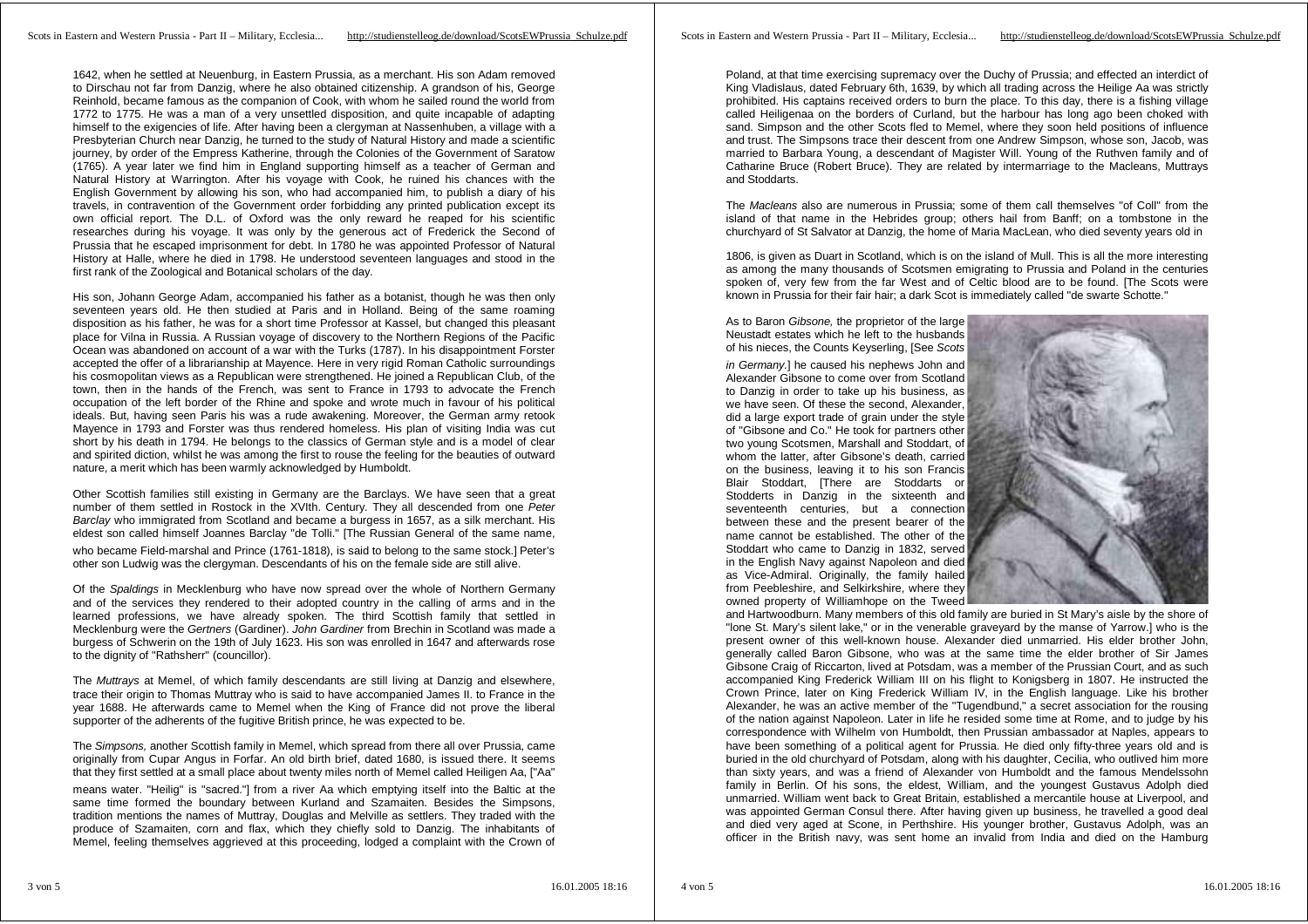roadstead, where his father had gone to meet him.

John's second son, Alexander, remained at Danzig and took to ship owning under the firm of Alex. Gibsone & Co. about the year 1820. He was greatly esteemed by his fellow-citizens, who conferred on him their highest honours appointing him president of the Chamber of Commerce and of the Town Council.

Of his three sons, the eldest, Alexander, was <sup>a</sup> student who finally settled at Nuremberg where he worked for many years voluntarily at the great Museum Germanicum; the third son, Thomas, an officer in the East Indian navy, died in India, twenty-three years old at the time of the mutiny. The second son, John, who alone of the brothers is alive, inherited his father's business in 1853, and enlarged it considerably, so that he was known as one of the largest shipowners in the Baltic. Being also entrusted with <sup>a</sup> good many honorary offices by his fellow-citizens, he now chiefly devotes his time to the building of labourers' cottages, being honorary secretary of the so-called "Abegg Stiftung," <sup>a</sup> legacy left for this purpose in 1870.

As neither Mr Gibsone nor Mr Stoddart has any direct heirs bred to the business, the mercantile firm of Gibsone, so well-known in Danzig for several hundred years, is doomed with their demise to disappear.

Casting back <sup>a</sup> look over the vast numbers of Scotsmen in Prussia in the seventeenth century,

far exceeding the thirty thousand mentioned by Lithgow, [*Scots in Germany,* p. 32.] and noting their gradual assimilation and absorption, we do not wonder at the statement of the anonymous English Merchant, and Resident in Danzig, of the eighteenth century, that one third of that city was of Scottish blood, nor at the other statement of the German scholar of the nineteenth, who attributes the stubbornness and the shrewdness of the Eastern Prussian to the influx of the Scots.

Let us rather hope that some of the higher qualities of the Scots also: their tenacity of purpose, their sense of duty, their great charitableness, their saving disposition and their general trustworthiness contributed something towards shaping the character of the inhabitants of these remote German Provinces; provinces, that may no longer now be looked upon with that stolid indifference or cheerful ignorance which is generally vouchsafed abroad to German geography and ethnology, but must be considered as the Canada and the Australia of the seventeenth century, into which much of the best strength and blood of Scotland has been poured, if to less glorious advantage, still not all in vain and always to the incentive interest and delight—let us hope—of the student of this phase of exterior Scottish history.

### **Return to book index page**

### **Print page Back <b>b Back <b>Back Back Back Back**

Printed from http://www.electricscotland.com/history/prussia/part2-2.htm

# **Scots in Eastern and Western Prussia Part III – Documents (1)**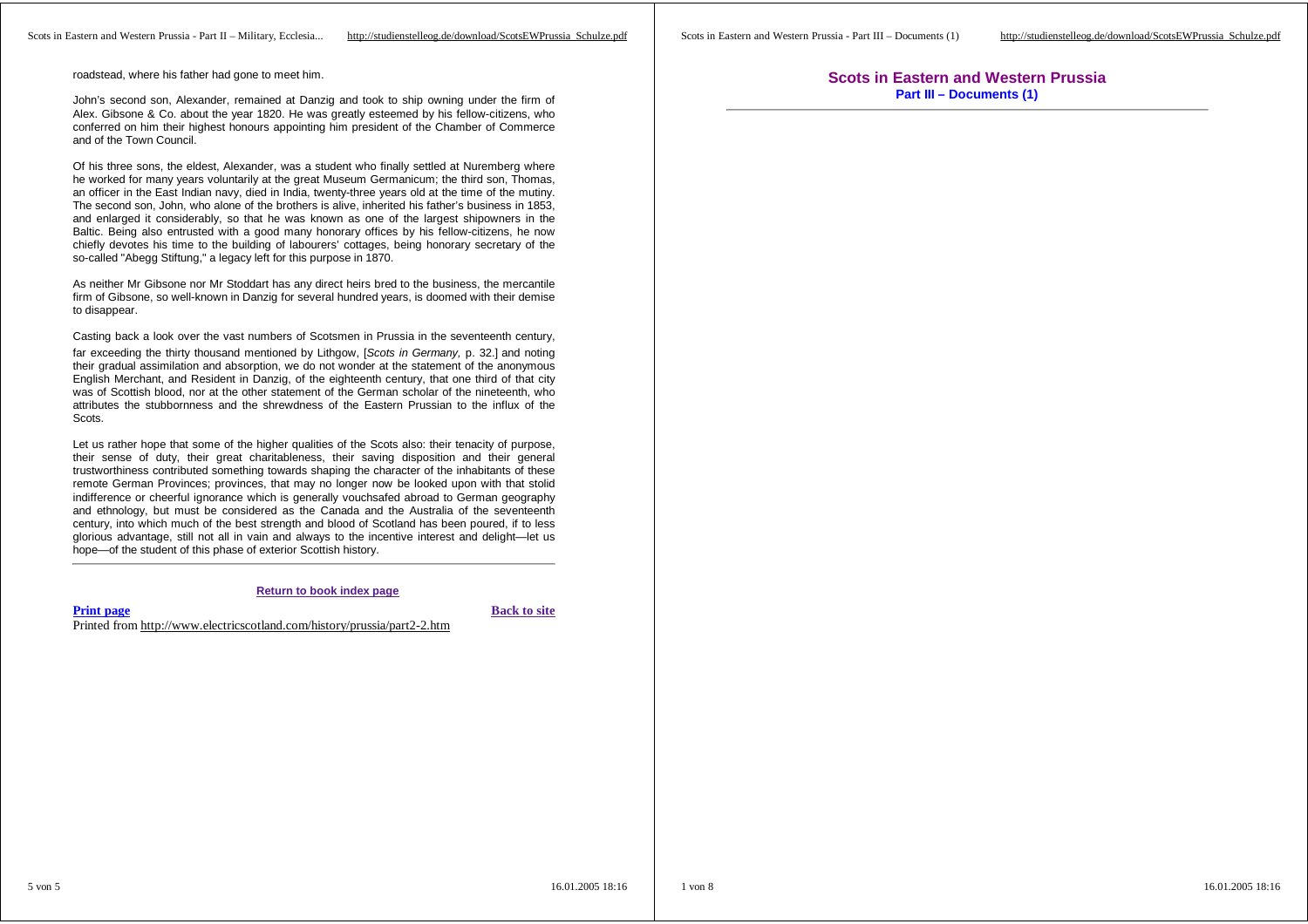### **Birth-briefs and Legitimations**

There were two ways for the Scottish settler to prove his identity and his legitimacy One was the birth-brief which was issued in the town of his birth, signed by one or more of the magistrates and duly sealed, another was the oral declaration of legitimate birth. It was accepted instead of a birth-brief. Two friends of the person concerned had to declare on oath before the magistrates of the German town, here Danzig, that they knew him (or her) to be the legitimate son (or daughter) of so-and-so, and his wife in Scotland.

Either of these proofs was needed for the acquisition of civil rights and in cases of succession.

The Royal State Archives at Danzig preserve <sup>a</sup> great number of these birth-briefs and birth-declarations, whilst the two Archives at Konigsberg, the Royal State Archive and the Stadt Archiv or Town Record Office, [The Stadt Archiv of Konigsberg has passed through <sup>a</sup> long period of shameful neglect. Owing chiefly to the energetic industry of Archivrath Doctor Joachim, the small remnants of records is now well arranged and secured from further spoliation. It is kept in the Kneiphofische Rathhaus, whilst the State Records are kept in the Castle.] offer none or hardly any material.

In the following list birth-briefs have been marked by the letters "Bb." The bracketed numbers after the names refer to the age of the witnesses. D. <sup>=</sup> Danzig.

1. *Robert Ainslie,* father James Ainslie, late barber at Jedburgh. Witnesses: James Ainslie, glover and soldier, and Albert Ainslie, <sup>a</sup> burgess and silk merchant at Stolp in Pomerania.  $(1649)$ 

*2. A. Allant,* witness: Ernest Maxwel. (1627.)

3. *Alb. Anderson,* from Perth. Witnesses: Thamson and Andr. Anderson.

4. *David Anderson,* father Jacob Anderson; mother Margaret Oggelberg, at Danzig. Witnesses: A. Löbel and Ernest Maxwel, stocking-weaver. (16?)

5. *Fr. Anderson,* father Gilbert Anderson, late skipper and burgess of Aberdeen; mother Isab. Carnegie. Witnesses: Ths. Gordon and J. Swien (?), from Aberdeen.

6. *J*. *Bage* (?), pastry-cook, from Edinburgh. Witnesses: Ths. Tamson and Matthew Frisell, from Edinburgh. 1586.

*7. Jacob Balwray,* father, John Balwray, from St Johannis Stadt (Perth). Witnesses: Chs. Andrew and Ths. Dundy, <sup>a</sup> glover of Danzig. 1653.

8. *David Balfuhr,* father Patrick Balfour of St Andrews; mother Agnes Inglis. Witnesses Robt Morris, <sup>a</sup> tailor, "near the Dominican Abbey Danzig," and John Gourlay, skipper and burgess of Anstruther 1652.

*9 Robert Baylie,* of Lamington, in Lanarkshire, his father <sup>a</sup> retired clergyman. Witnesses: W. Currie, of Barten in Prussia, and J. Ballentine from Edinburgh, now at Danzig. 1659. Bbr.

10 *Andrew Bell,* of Bamoyll, near Cupar Angus, mother, Catharina Blair. Witnesses: Captain A. Blair (65) and James Halyburton. 1637. Bbr.

11. *Elisabeth and Agneta Bell,* of Dundee. Bbr. 1603.

13. *Andrew Black,* from the village of Alreck (?), near Banff. Witnesses: Alb. Morrisson, an illuminator, and J. Robinson at Danzig. 1619.

14. *Albr. Blackhall,* son of the late A. Blackhall at Aberdeen. His brother William having died at Frauenburg in Prussia, he and his sister Catharine, who married Hans Forquart (Farquhar), became heirs. 1655.

15.. *Jacob Black,* father James Black, in Hirschberg, in Annaberg, Silesia. 1634.

16. *James Bruce,* son of Robert Bruce, in the town of Skellitoun (?), parish of Dunserf; John Bruce and Grizel Hamilton, daughter of Gavin Hamilton. 1673. Bbr.

17. *Robert Bruce*, in the parish of Erroll.

18. *Mariot Bruce,* wife of Ths. Mar, in Kilspindie.

*19. Isabel Bruce,* wife of John Robertson, Kinnaird. Nos.17-19 are certified to be brothers and sisters of the late John Bruce at Danzig. Bbr. Perth. 1654.

*20. Will. Brown,* father Henry Brown; mother Houston (or Hewiston), from Dundee. Witnesses: Robert Lesslie and Jacob Houston, burgesses of Dundee. Have been school-fellows. 1663.

21. *Jacob Burnet,* from Aberdeen, son of Thos. Burnet, "dominus <sup>a</sup> Campbell," and Margaret Keith. 1652. Bbr.

22. *H. Buchanan,* father Hans Buchanan, in Danzig. 1651.

23. *W. Chishoim,* father John Chisholm, in the town of Lamington; mother Christina Portiers (Porteous). Witnesses: Robt. Baillie and Ja. Anderson, glover, neighbours' children. 1662.

*24.. Geo. Cleghorn,* from Edinburgh, son of John Cleghorn of Quhitsome (Whitsome), Berwick; mother Helen Innerwick. Witnesses: Revd. Geo. Cleghorn, minister of Dornick (Dornock), Alex. Kinnair, minister of Ouhitsome. Bbr.

24A. Jac. Jeffrey and W. Flockhart in Duns. Bbr. 1633.

*25. Will. Clerk,* parents John Clerk and Anne Porter, in Dunfermline. Birth-brief issued by the Consules *Fermelinodum* civitatis, Dunfermline. March 29, 1669. Bbr.

26. *A. Grockart.* Bbr. from Aberdeen, 1687. "Nos subscribentes Pastor et Seniores ecclesiae Fintriensis in Diocesi Abredonensi in regno Scotiae testamur praesentium laborem Alexandrum Crockart honestis apud nos parentibus defuncto Andrea Crockart agricola et Margareta Ray legitima ipsius conjuge natum esse. Alex. Taylor, senior; Robertus Smith, senior; Alex. Forbes, pastor; Georgius Melvine, senior; Alex. Sangster.

*27. Geo Cuik,* from Glasgow, son of J. Cuik and Janet Neilson of Glasgow. Sept. 8, 1645. Bbr.

28. *Dan. Davidson,* "Patricius" of Zamosc in Poland. Witnesses: John and Andrew Davidson, cives et mercatores; Jacob Ventour, Secretary of the King; William Forbes, famatus cives. 1680.

29. *Geo. Davidson,* father William Davidson of Aberdeen; mother, Elizabeth Menzies. 1668.

*30.. John Davidson,* father, Alexander Davidson of Marienculter (Maryculter), "about <sup>a</sup> mile's walk from Aberdeen." Witnesses: Thos. Mengis from Collerlie, near Aberdeen; and Hans Brown, from Aberdeen, glover and indweller of Danzig. 1652.

31. *Andr. Dellor,* from the village of Alborti (?), ten miles off Aberdeen. Witnesses: Will. Anderson and Ths. King, from Aberdeen. 1592. Bbr.

32*. David Demster,* son of Geo. Demster and Isabella, from Brechin. 1631. Also written Dempster. Bbr.

33*. Thomas Demster,* son of the late Jas. Demster, "one of the nobility" (einer vom adell), domiciled in Engelsmead (Inglismaldie in Marykirk, Kincardineshire), near Brechin, and of Agneta Lyall, his mother. Witnesses: Alexander Demster, burgess and merchant of Danzig, and Alb. Demster, <sup>a</sup> braid maker. 1633.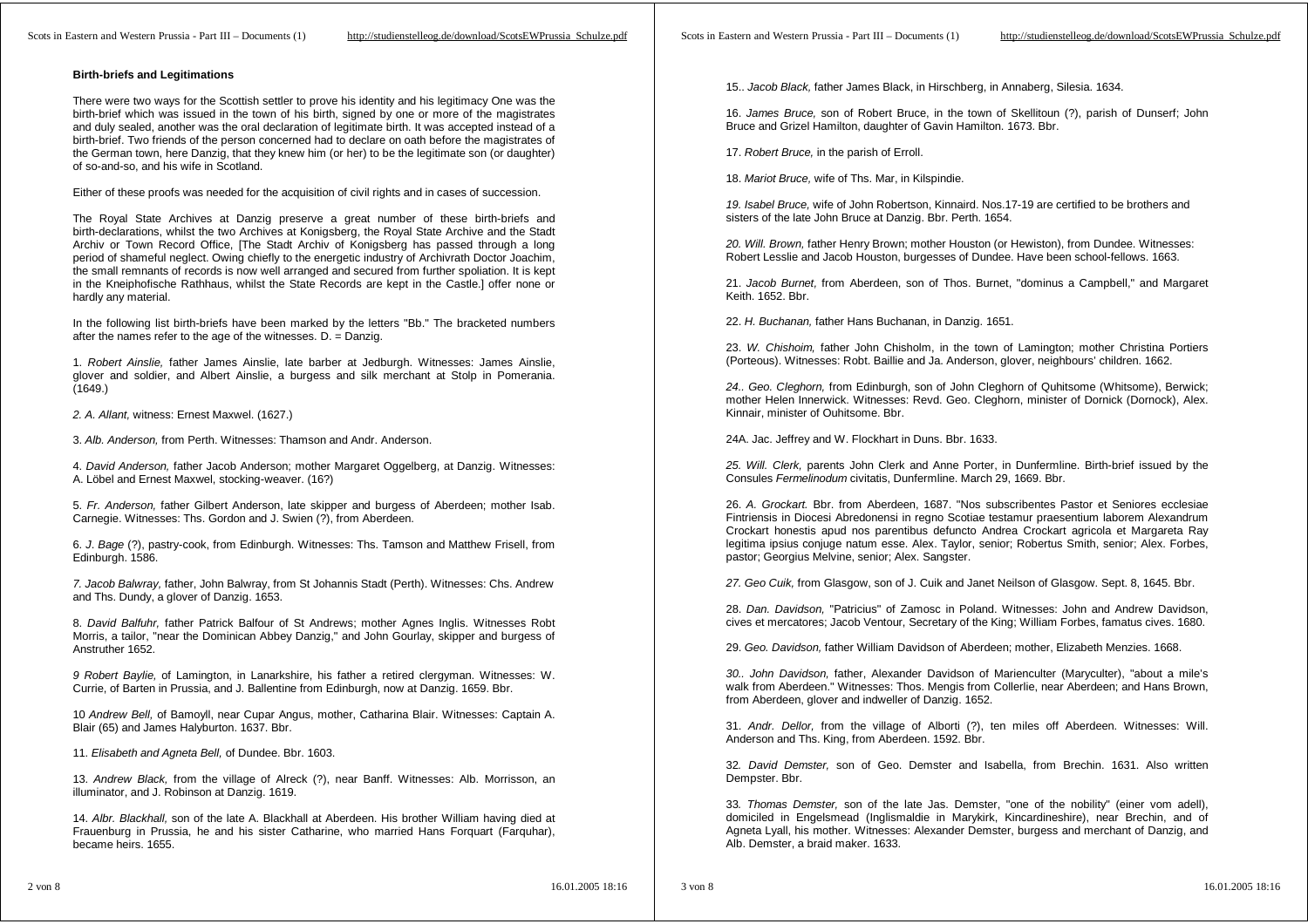34. *R. Dempstarton,* mother Christina Balfour, at Stirling. Witnesses at Stirling: Alex. Cousland, Geo. Norvel, Alex. Miller. Juli 3, 1610. Bbr.

35*. Gilbert Dennis,* father in Zamosc, Poland; mother Susanna Boyd, from St. Johannis Stadt = Perth. Witnesses: Gleghorn and Jacob Lyon, <sup>a</sup> glover. 1657.

36*. John Duget,* son of the "noble" John Duget, domiciled in Disblehr (Disblair in Fintray), "seven miles from Aberdeen"; mother, Margaret Siton (Seaton). 1655.

37. *H. Duncan;* 38. *Jas. Duncan*; 39*.Thos. Duncan;* Sons of Thomas Duncan in Konigsberg, 1652. Witnesses: Jacob Ruthven and Hans Short, of Konigsberg.

43. *P. Forbes,* son of Robert Forbes of Mowney and Margareta Farquhar. Witnesses: Duncan

Forbes of Camphill, and Joannes Forbes, burgess of Aberdeen.

44. *William Forbes,* son of Geo. Forbes and Catharine Reedfurth of Baltingtuhr (?) in Aberdeenshire. Witnesses: William Forbes and Alex. Mitchell, burgesses of Aberdeen. Bbr. 1632.

40. *William Farguhar;* 41. *Rober Farquhar*; Emigrated from Aberdeen in 1639. Sons of Arch. Farquhar, de Dillab infra parochiam de Monymusk et generosa femina, Marg. Ritchie. 1687. Bbr. [In the *Kgl. St. Archiv,* Posen, adorned with coat-of-arms.]

42. *David Fermer,* son of William Fermer, Kirkcaldy. 1616. Bbr.

45. *William Fraser,* son of W. Fraser, "magistri de Phoppachi." (Fopachy on the Beauly Firth.) 1670. Bbr. Inverness.

*46. John Fyffe,* son of Jas. Fyffe in St Andrews. Witnesses: David Brodie and Robt. Morrisson, tailor at D. 1652. ["Robt. Morrisson has been growing up with J. Fyffe, the younger, and was a schoolfellow of his."]

47. *Ths. Gall,* son of Ths. Gall in Montrose. Witnesses: W. Grub and W. Jeffrey at D., both from Montrose. 1632.

48. *Hans Gilmore,* father, burgess in Thorn. Witnesses: J. Ruthven and Jacob Lyon, burgesses and glovers at D. 1653.

49. *James Grun (Green.)* Witnesses: Hans Robertson and Gelletlie, burgesses of D. 1582.

50. *Robt. Guthrie,* son of the "noble" William Guthrie of Minus, not far from the town of Fervor (Forfar), and of Elis. Fenton. Witness: Henry Guthrie, merchant at D. 1662.

51. *W. Halyburton,* son of the "Magister" Andr. Halyburton of St Andrews and Cath. Lumsden.

Witnesses: Morrisson and Cassinus of D. (80). 1680. Bbr.

52. *Andr. Hervie,* son of William Hervie of Torreloyth (?) near Aberdeen. Witnesses: W. Anderson and Oswald Dirring, of Aberdeen, inhabitants of D. 1598.

53a. *Al. Henderson,* son of John Henderson, burgess of Perth, and Elis. Ellor. Witnesses: W. Anderson, Hans Snell, Alex. Salmon, natives of Perth, now of D. Alex. Henderson died 1597 at D.

53b. *William Henderson,* son of William Henderson, the Earl of Orkney's late "Court Butcher" in Kirkwall, and of Anne Spens. Witness: Elis. Sinckler, widow of Peter Wilson. 1653.

54. *W Hewison,* son of W. Hewison, Aberdeen. 1650.

55. *Dan Heij* (Hay). Witness: Alex. Karkettle. 1690.

56. *Hans Innes,* son of Alb. Innes, an "arrendator" at Park in Banffshire and of Marg. Leitch. Witnesses: Jacob Stewart, <sup>a</sup> lieutenant, and Ths. Mackie, a tailor, both of D. 1660.

*57. Albrecht Jack,* son of Thomas Jack, merchant of D. Witnesses: W. Wadrop and David Hogg, burgesses of D. 1622.

58. *Thos. Jamieson,* son of John Jamieson, domiciled in Sklete (or Sklote), "about <sup>a</sup> mile's walk from Aberdeen," and of Barbara Simson. Witnesses: Alexander Simson, burgess of Krakaw, and Will. Hewison, burgess of Posen. 1658.

59a. *Andreas Kant,* <sup>a</sup> tanner, now <sup>a</sup> musketeer under Sergeant-Major Goltz, son of And. Kant. 1661.

59b. *W. Kant,* son of the late John Kant, a tailor. Witnesses: Robt. Morisohu (80) and Alex. Stuhrt (73), in the Elizabeth Hospital, D. 1681.

60. *Hans Kilau* (?), son of the late I. Kilau, shoemaker and burgess of Aberdeen. Witnesses: Gilb. Tzamer (Czamer), and Will. Ellhus (Ellis) of Aberdeen, now at D. 1637.

61. *Jacob Kingawer* (?), son of Jas. Kingawer, late weaver at Wasserkarney (?), "three miles' walk from Aberdeen," and of M. Young. 1666.

62. *Jacob Leo (Lyon),* son of David Lyon, burgess of Edinburgh, and of Cath. Patterson, <sup>a</sup> citizen of Danzig and <sup>a</sup> glover by trade. Died without male issue. One of the witnesses is Alb. Morris, a tailor of Danzig and son-in-law to David.

63. *Jacob Lermont,* father J. Lermont, late burgess and gunsmith of St Andrews; mother, Elis. Smith. Witnesses : S. Robertson, burgess of St Andrews, and Jacob Smith, burgess of Danzig. 1636.

64. *Walter Leslie,* from Aberdeen; father Patrick Leslie, Provost of Aberdeen; mother, Isab. Chien. Witnesses: Ths. Leslie, burgess of Danzig, an uncle, and J. Littgo (Lithgow), burgess and distiller, D. (73). 1683.

67. *John Littko,* son of Jas. Littkow, citizen and distiller of D. (formerly <sup>a</sup> "lieutenant" in Aberdeen), born in Aberdeen; mother Elis. Henderson. 1669.

68. *Will. Litigow,* from Sandwick (Shetlands). Witness: Jacob Lissko, stocking-weaver (48).1657.

65. *Thos. Ledderdel* (Litherdale?), father, Jas. Litherdale, domiciled on St Mary's Isle, County Galway (Galloway). 1649.

66*. Abr. Lindsay,* son of Will. Lindsay and of Euphemia, from Edinburgh. 1598.

69. *John Macallen.* 1648. Bbr.

70. *John Mackie.* 1640. Bbr.

71. *A. Marshall,* Bbr. issued by the town of Aberdeen, son of Robt. Marshall and Marg. Mollisson. Witnesses: Alex. Davidson, "advocatus," John Tullydaff Hector Smith and Jas. Birnie. Dec. 1, 1634.

72. *John Maxwell,* son of James Maxwell, peasant, in the village of Auchtermuchty, "a two miles' walk" from Fachein (Falkland), "a small town in the Kingdom of Scotland." Witnesses: Alex. Ross (75) and Hans Casin (90), labourers of D. 1682.

73. *J. Mill,* father burgess of D.; mother Anne Robertson. Witnesses: Hans Morton and Jas.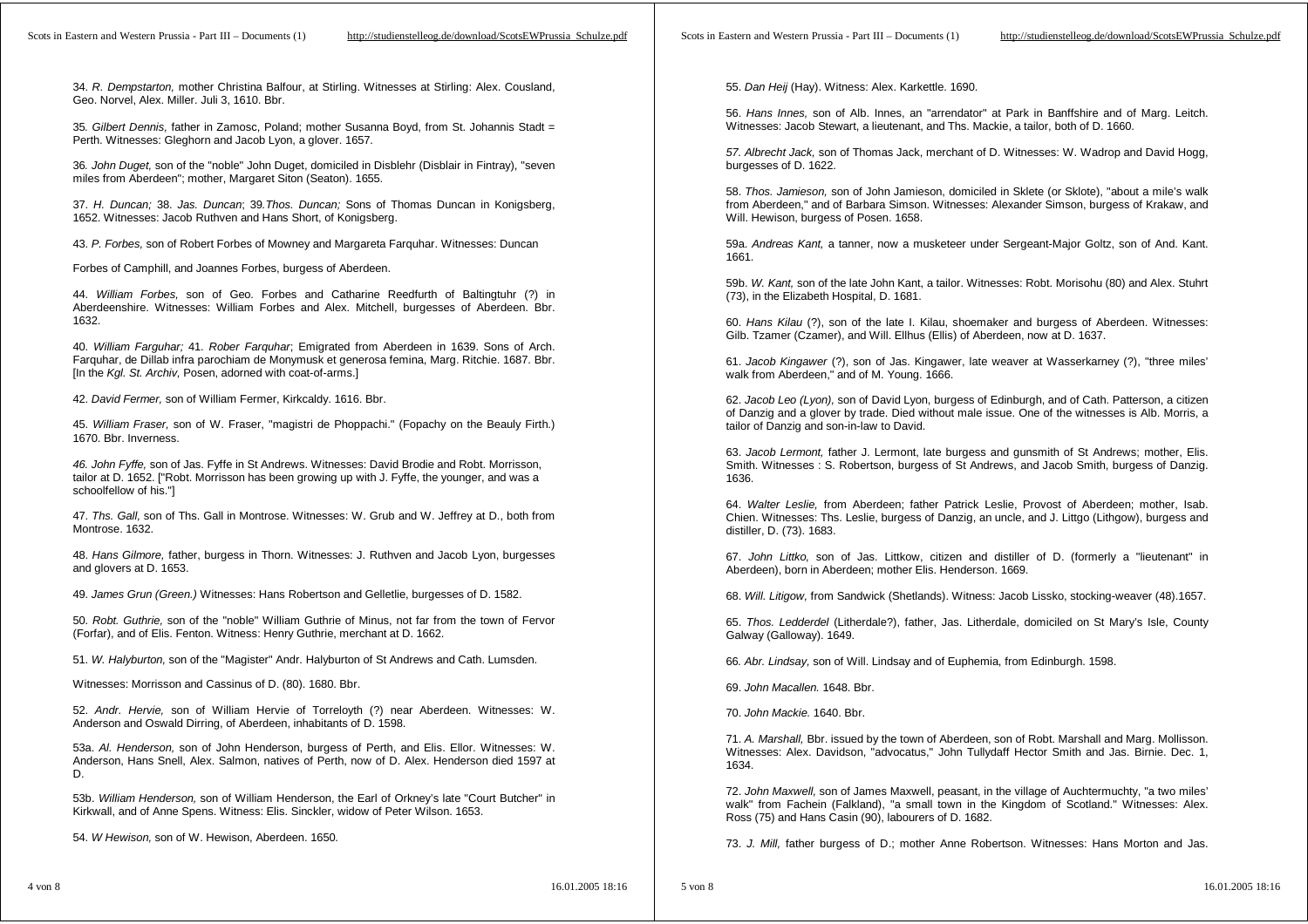Duncan (66), burgesses of D. 1675.

74. *Robt. Mill,* father Robert Mill, in Aberdeen; mother Jane Burnett. 1674.

75. *Robt. Mitchell,* son of Robert "Dominus de Preston Grange," and Janeta Wilson. 1697. Bbr.

76. *G. Moir,* from New Aberdeen. Mother Anna Paip, daughter of Alex. Paip of Mickley Rany. 1738. Witnesses: And. Turner (76) and John Marshall (56), burgesses of D.

77. *Alex. Moncrieff,* skipper, from Burntisland. Mother, Marg. Brown. Witnesses: Andr. Alexander and John Scott of Burntisland. Hennerson, an interpreter, "verstabet" <sup>=</sup> repeated and translated the oath to them. 1678.

78. *Hugh Mongall,* son of George Mongall, judge and burgess of Fallkirch; mother, Marg. Hall. 1664.

79. *R. Morrisson,* son of John Morrisson of St Andrews. Witness: David Brachy of St Andrews. 1655.

80. *Ths. Murray,* son of Al. Murray, late merchant in Aberdeen, and of Cath. Cullen. Witnesses: Robt. Chapman and J. Liddel. 1681.

81. *Hans Ogilvie* (boy), from Kopenhagen. 1685. Bbr.

82. *Peter Ogilvie,* father, the "noble" Thos. Ogilvie of Balgowen, near Gowrie (Perth); mother, Elis. Morton. Witnesses: Major Ths. Anderson and Hans Watson of D. 1649.

83. *Al. Paip,* from the town of Tania (Tain) in Ross-shire, son of Gilbert Paip of Mickle Rainy and Anne Munro, daughter of John Munro of Pitonachy. Witnesses: Alex. Ross of Cockenzie and John Fergusson "de Allan." 1686.

84. *Al. Paip,* son of the above. Witnesses: Geo. Buchan (70) and John James Gorman, burgess of D. 1696.

85. *A. Patterson,* from Kiling (?), Aberdeenshire. 1619.

86. *David Patterson,* son of Hans Patterson in Erbraht (Arbroath). Witnesses: Jacob Smith, "a horse soldier," and David Patterson. "Went to school together." 1656.

87. *H. Pollock,* from Glasgow. Bbr.

88. *Archibald Rait,* son of A. Rait and Elis. Abercrombie, parish of Rayne, Aberdeenshire. Left Scotland 1651. Bbr. issued by J. Gordon, ballivus, Geo. Cruikshank de Berrihill, Ja. Basken de Orde et Robt. Cruikshank de Rainystone. 1677. [In the *Kgl. St. Archiv,* Posen. The Bbr. Is adorned with the coat-of-arms of the Raits of Halgrein, Abercromby de Birkenbog, Cruikshank of Tullymorgan and Leith of Likliehide.]

88a. *Samuel Ramsay,* father and grandfather in Elbing. Witnesses: John Mallison, burgess and brewer, and Thos. Smeaton, burgess, both of Elbing. 1687.

89. *William Ramsay,* son of Patrick Ramsay, in the village of Wettray (?) Angus. Witnesses: Will. Ramsay and David Macrecht. "Scottish Krämers." Bbr. 1629.

90. *Jacob Ramsay,* father <sup>a</sup> small grocer at Praust near D. 1656.

91. *Alexander Ramsay,* son of No. 89. "Freyer deutscher art gezeuget." [Of free German offspring.] 1689.

92*. Walter Ramsay,* sons of Al. Ramsay of Gaire (?)

93. *Gilbert Ramsay,* near Coupar Angus, and of Marg. Halyburton. Walter is said to have died when journeying in Wallachia; Gilbert settled in Konigsberg. 1652.

94. *Alex. Rennie,* son of Al. Rennie. 1637.

94a. M. Riese from Edinburgh. 1701.

95*. Jas. Robertson,* son of Geo. Robertson, burgess of D. 1591.

96. *David Robertson,* from Pomerania. 1638. Bbr.

97. *Thomas Robertson,* from Brandenburg. 1638. Bbr.

98. *Will. Robertson,* son of Jas. Robertson (95) in D. Born at D. 1662. Bbr.

99. *Jacob Ross,* son of John Ross at D. and of Margaret Essken (Erskine). Witnesses: Jas. Lyon and David Dempster (60), glovers and burgesses of D. 1657.

100. *Abr. Sinclair,* son of W. Sinclair of D. Witnesses: Hans Fergusson and Jacob Söto (Soutar), burgesses and shoemakers of D. 1669.

101. *David Skene,* from Bahelwick (Balhelvie), near Aberdeen. Mother Mabel Kennett. 1586. Bbr.

102.. *Jacob Sinckler,* father Jas. Sinckler, <sup>a</sup> *"seafaring* man"; mother, Agneta Morton. Witnesses:

Hans Morton, burgess of D., and David Brady of St Andrews. 1659.

103. *Thomas Smart,* from Dundee. Son of David Smart and Elizabeth Smith. Witnesses: Geo. Brown and Mallisson from Konigsberg. 1639. Bbr.

104. *Jacob Smith,* son of James Smith at Dundee and of Marg. Gillin. Witnesses: Robert Lessli, burgess of Dundee, and John Cargill, clerk in D. 1664.

105. *John Strachan,* son of Al. Strachan, merchant at D., and of Barbara Schmidt (Smith). Witnesses: J. Smith, burgess and jeweller of D., and William Lumsdehl, burgess of D. 1680.

106*. Alb. Strebren,*[See *Scots in Germany.*] son of Matth. Strehren from Penketland (Pencaitland), "eight miles" walk from Edinburgh. Witnesses: Hans Cumming, burgess of D. 1665.

107. *Jas. Steffen,* from Glaskaw, son of the late B. Steffen. Witnesses: B. Hall and Hans Donnell, burgesses of Glasskaw. 1612.

108. *Donald Sutherland,* from Caithness. Bbr. 1751.

109. *James Sutherland;* ,, ,, Bbr. 1752.

110. *John Thomson,* son of Math. Thomson of Glasgow. Witnesses: Matth. Macleish, glover,. and Henry Simson, retail merchant, D., "neighbour's children." 1667.

111. *John Turner,* [See about him above. The reader will do well to compare the lists above with

those given in the Appendix of the *Scots in Germany.* ] son of John Turner and Marg. Keith, Aberdeen. Witnesses: William and Andr. Turner, merchants at Przemysl in Poland, the heirs. 1688.

112. *Richard Turner,* father in D. as clerk. 1684.

113. *Hans Walles* (Wallace), son of H. Walles in D., and Cath. Robertson. Witnesses: H. Morton and Geo. Cleghorn, burgesses of D. 1660.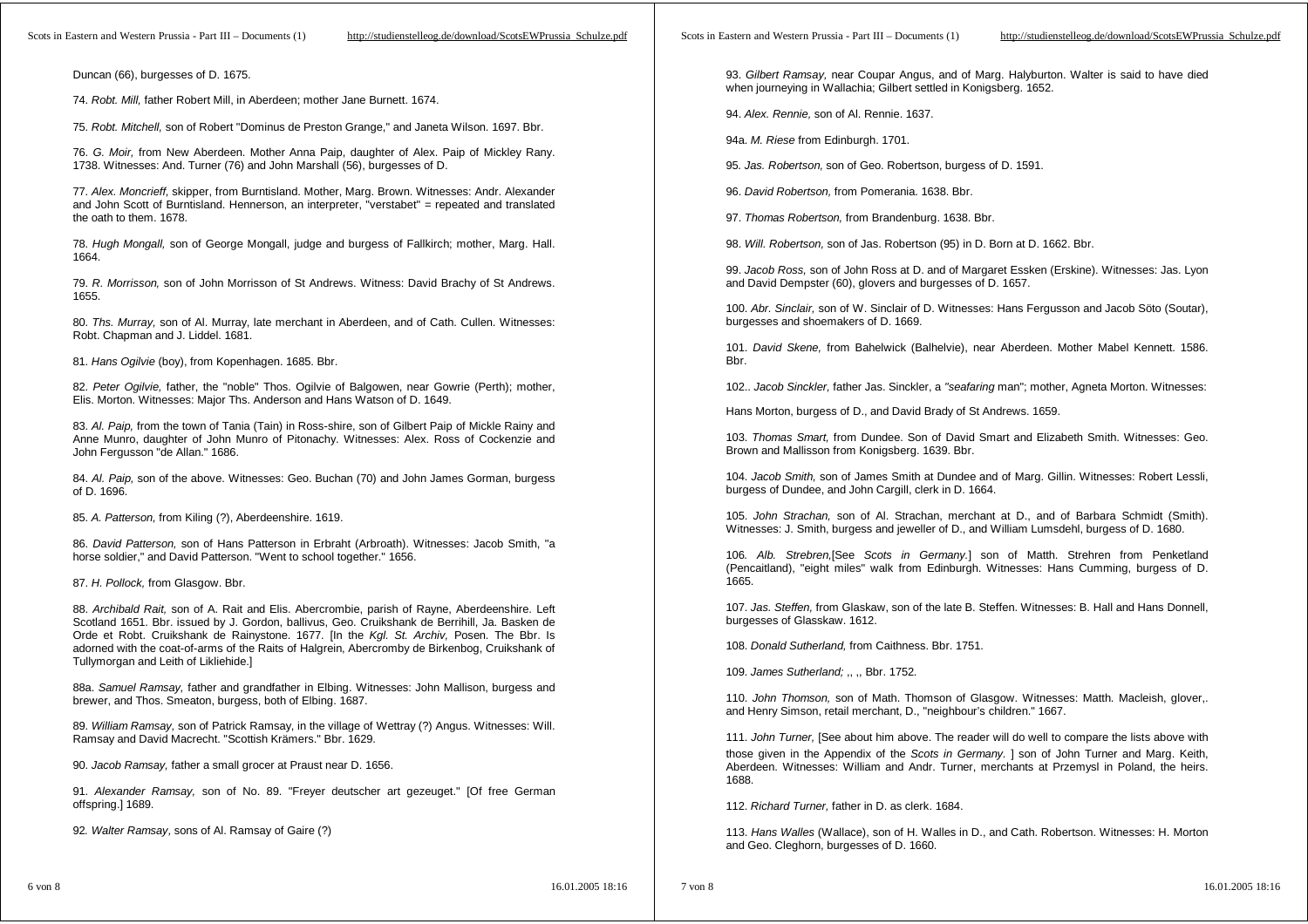114. *Will. Watson,* from Stolp in Pomerania, son of J. Watson, there. 1676. Bbr.

Printed from http://www.electricscotland.com/history/prussia/part3-1.htm

115. *Andr. Watson,* son of A. Watson in St Johnstown (Perth). Witnesses: P. Wadrup, <sup>a</sup> soldier, and William Puri (Pourie). 1649.

116. *Jacob Watson,* son of H. Watson, born in the village of O. (?), ten miles from D. 1686.

117. *Jacob Wright,* from Pomerania. Bbr. 1653.

**Return to book index page**

**Print page Back <b>Back Back Back Back** 

# **Scots in Eastern and Western Prussia Part III – Documents (2)**

### **List of Scotsmen who became burgesses of Danzig**

 Thomas Gilzet from Dundee Jacob Bruce James Kilfauns John Watson James Brathinson (?) Andr. Robbertson from Aberdeen 1559 Geo. Robbertson Butchart from Dundee James Somerfeld (ville) Robt. Hoddon (Hutton) from Dalkona Andr. Dehlhoff (?) from Aberdeen Hans Forbes Hans Kilfauns Andr. Bruin from Dundee John White (Witte) from Cupro (Cupar), <sup>a</sup> coppersmith Andr. Moncreiff 1578 Osias Kilfauns 1578 Geo. Patterson About 1580 William Forbes 1581 Geo. Kittrick (?) from Dumfries Alex. Mirhi (Murray) from Banff 1581 Geo. Smith from St Andrews, <sup>a</sup> goldsmith Hans Gelletlie from Dundee. [He has <sup>a</sup> house in the Frauengrasse in 1655] Andr. Hardy James Gelletlie Andr. Liddel James Kignet (?) James Brun from Aberdeen. John Watson Will. Roan (Rowan) Andr. Thomson from Edinburgh Andr. Telliour (Taylor) James King Andrew Steven from Aberdeen William Duncan Abr. Lindsay from Edinburgh Jas. Greger Andr. Goring from Aberdeen Peter Blair from Dundee Thos. Blair Alex Ramsay from Aberdeen 1599 Geo. Hebron (Hepburn) John Stoddart Hans Kilfauns About 1610 Al. Rennie Arch. Williamson Alex Newland from Edinburgh Jas Smith from St. Andrews Alex Demster from Brechin W. Lamb from Sandwick David Hogg from Stirling Hans Kammer (Chambers) from Edinburgh. 1622. Hans Pratus from Dunfermline. 1623. Thos. Makkenssin (Mackenzie) from Dundee.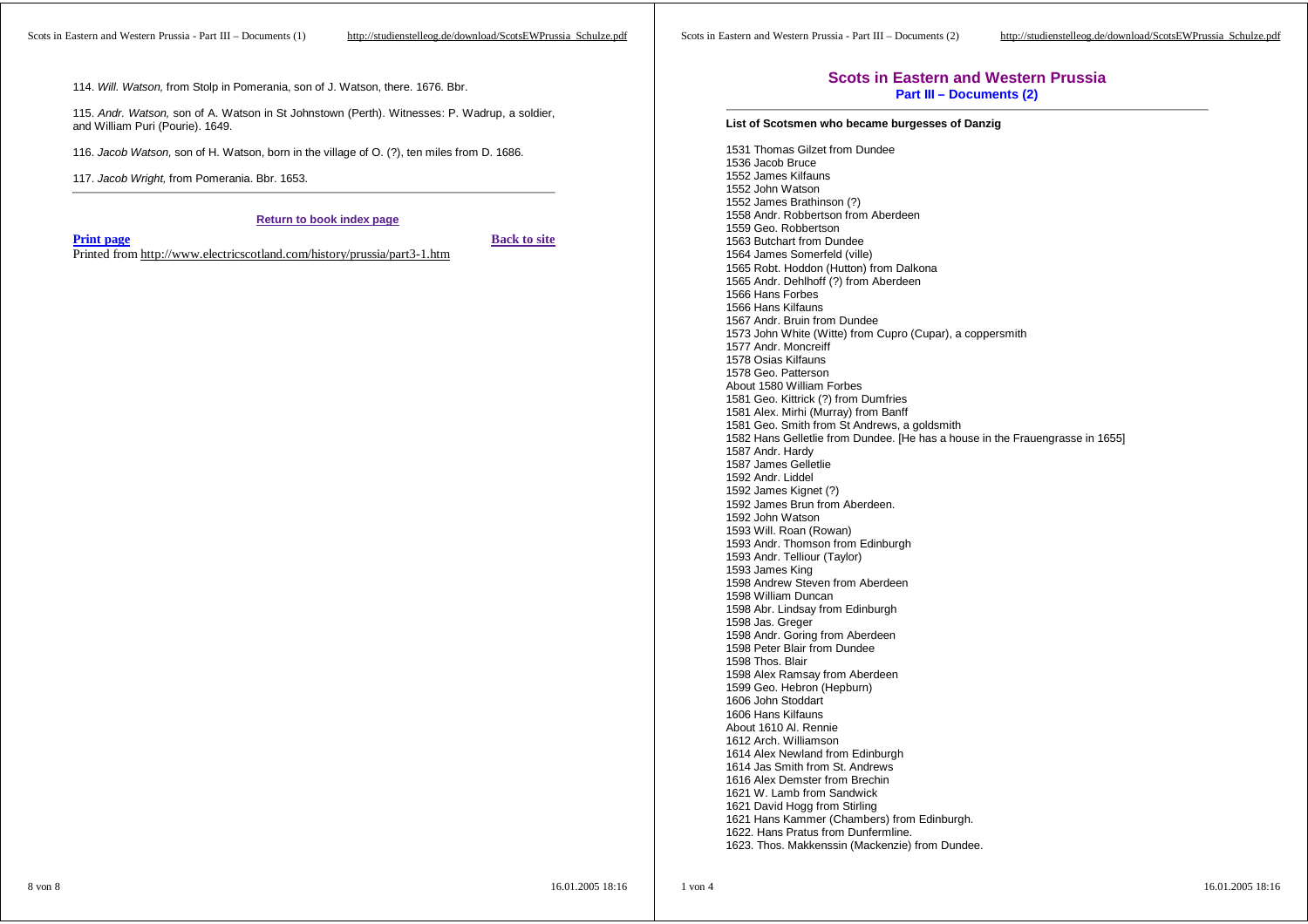1624. J. Abernethy from Aberdeen.

1640. Alb. Agnus from Lochiedt (?).

1647. Geo. Cuik from Glasgow. 1652. David Demster.

1652. J. Smith from Auchenthaw (?).

1641. W. Ramsay from Rattray; a twiner. 1642. John Duncan from Dunblane. 1642. Alex. Bell from Bamoyll.

1643. Hans Morton from St Andrews, a twiner.

1662. Robt. Guthrie from Minus, near Forfar.

1664. Robt. Baylie from Lamington. [See birth-briefs]

1676. W. Clerk from Dunfermline, and two sons.

1659. Adrian Stoddart. [An eminent man, who as "Syndic" took an active part in the politics and

1689. Al. Paip with two sons. [For obtaining civil rights, Paip had to pay 3000 gulden; Andr.

1695. (?) Walter Leslie. [He paid 2000 gulden. See *Scots in Germany.*]

1626. Thos. Stalker. About 1630. Thos. Demster. 1631. Reinhold Portus from Douglas.

1631. Jas. Meldrum. 1632. Jas. Man from Dundee. 1633. Geo. Cleghorn from Quhitsome. 1634. W. Balfour from St Andrews. 1638. W. Kenrick from Culross. 1639. Thos. Smart from Dundee.

1639. Henckly (?).

1640. William Gordon.

1653. John Tamson. 1658. Geo. Mitchell.

1663. Thomas Fraser. 1663. A. Guthry. 1664. Alex. Barclay.

1664. W. Robbertson. 1666. Al. Hotchisson (Hutchison). 1668. Robt. Chalmer from Aberdeen. 1669. J. Litgow from Aberdeen. 1668. W. Brown from Dundee.

1674. Al. Karkettle.

1675. Robt. Mill.

1676. W. Watson.

1681. Dan. Davidson.

1682. Thos. Murray 1682. Hans Ogelbey. 1682. Thos. Burnet. 1682. Dan G. Davidson. 1683. John Genie from Zamosc. 1685. Peter Forbes from Aberdeen. 1687. William and Robert Farquharson.

1674. Jas. Bruce from Edinburgh.

1677. Arch. Rait from Aberdeenshire. 1678. Al. Moncrieff from Burntisland. 1680. W. Halyburton from St Andrews.

1682. Thos. Fraser from Aberdeen.

Turner for himself and his brother 5000.] 1689. Thos. Leslie from Aberdeen.

1691. Thos. Davidson from Aberdeen.

1695. Francis Moncrieff.

1691. Andr. Turner from Wreatoun (Rathen ?). 1691. William Turner from Kininmond, Aberdeenshire.

the government of the City.]

1700. James Leitch. 1705. Al. Buchan. [See *Scots in Germany.*] 1705. Peter Stuart from Posen. 1705. Jas. Irving. 1705 A. Majoribanks. 1705. G. Malabar. 1710. Gilbert Moir. [After paying 1400 gulden.] 1710. John Farquhar. [After paying 1400 gulden.]

The following Scottish names are also mentioned in Danzig [In the *Schoppenbucher* and elsewhere; most of these Scotsmen were also citizens]: Mustard (1475); Seymour (1557); C. Lawson (1546); Dickson (1557); P. Law (1558); Melville, Stirling, Simson (1556); Andrew Cromforth (Crawford); W. and Al. Forbes (1556); Stein (1585); Middleton (1598); Murray (1599); Jac. Agilbey (Ogilvie), (1599); Al. Mitchell (1604); Andr. Keay (1611); Nisbet, Wolson (1611); Jacob Rennie (abt. 1640) [He was <sup>a</sup> cattle-dealer; in 1649 he is in great distress about 120 oxen, which he had ordered from Poland. Only <sup>a</sup> few of them arrived at Danzig on account of what he called the "Kosackische Revolte." *Kgl. St. Archiv,* Danzig.] Th. Duff (1619); P. Masterton (1620); Wadrop (1622); Macallen (1621); D. Haig (1637); Norrie (1637); Hans Ingram (f 1649) [He left a house in the "andere Damm" Street, Danzig.]; Patterson from Arbroath (1656); Jac. Ruthven (1653); Jac. Lyon (1653); A. Morton and Jas. Morton, his son (1660); G. Ochterlony (1644); W. Konigem (Cunningham); H. Roy or Ruy (1683); Geo. Morton (1665); A. Baylie (1665); Robt. Tevendale (1689); John Brown, [John Brown was made Burgess and Guild Brother of Edinburgh in 1684. He also received <sup>a</sup> baronetcy. His patent is still preserved in Danzig, and is signed by Sir George Drummond. In 1717 he possessed <sup>a</sup> fine house on the Langmarkt.] Al. Coutts [Alex. Coutts and Company, merchants at Danzig, send <sup>a</sup> fine brass drum with the town's arms upon it, <sup>a</sup> present to the burgh of Banff (1730.)] (about 1720).

It will be seen from the above list how much more generous Danzig was in the admission of the Scots to the freedom of the city. A grateful remembrance of the military services of the Scots in times of war has, no doubt, to do with it. The town deserves the eulogy of some Scottish petitioners who write in 1594: "The Magistrates of Danzig enjoy the honour and glory with foreign nations, of not wholly avoiding good people for the sake of their difference of tongue and language to the exclusion and refusal of civil rights, but they make known their name far and wide above many other countries and towns by means of their humanity and friendliness."

### **List of thirty-seven Scottish Kramers attending the Fair at Wehlau. 1644.**

1. Will. Anderson. 2. Jacob Marshall. 3. Al. Demster. 4. Andr. Daschach (?). 5. Alb. Nucastoll. 6. W. Kinkett (Kincaid). 7. Th. Gregor. 8. J. Mitchell. 9. Al. Nick (from Norden burg). 10. Ja. Mongall 11. J. Lietschwett (?). 12. Ja. Grant. 13. Will. Abernetti. 14. Hans Lowry (from Konigsberg). 15. Andr. Hunt. 16. Thos. Schmidt. 17. Baizer Davidson. 18. W. Schott. 19. Robt. English. 20. Jac. Morra, burgess of Domnau. 21. Jac. Hamilton, " " Sensburg 22. Geo. Kriegschank.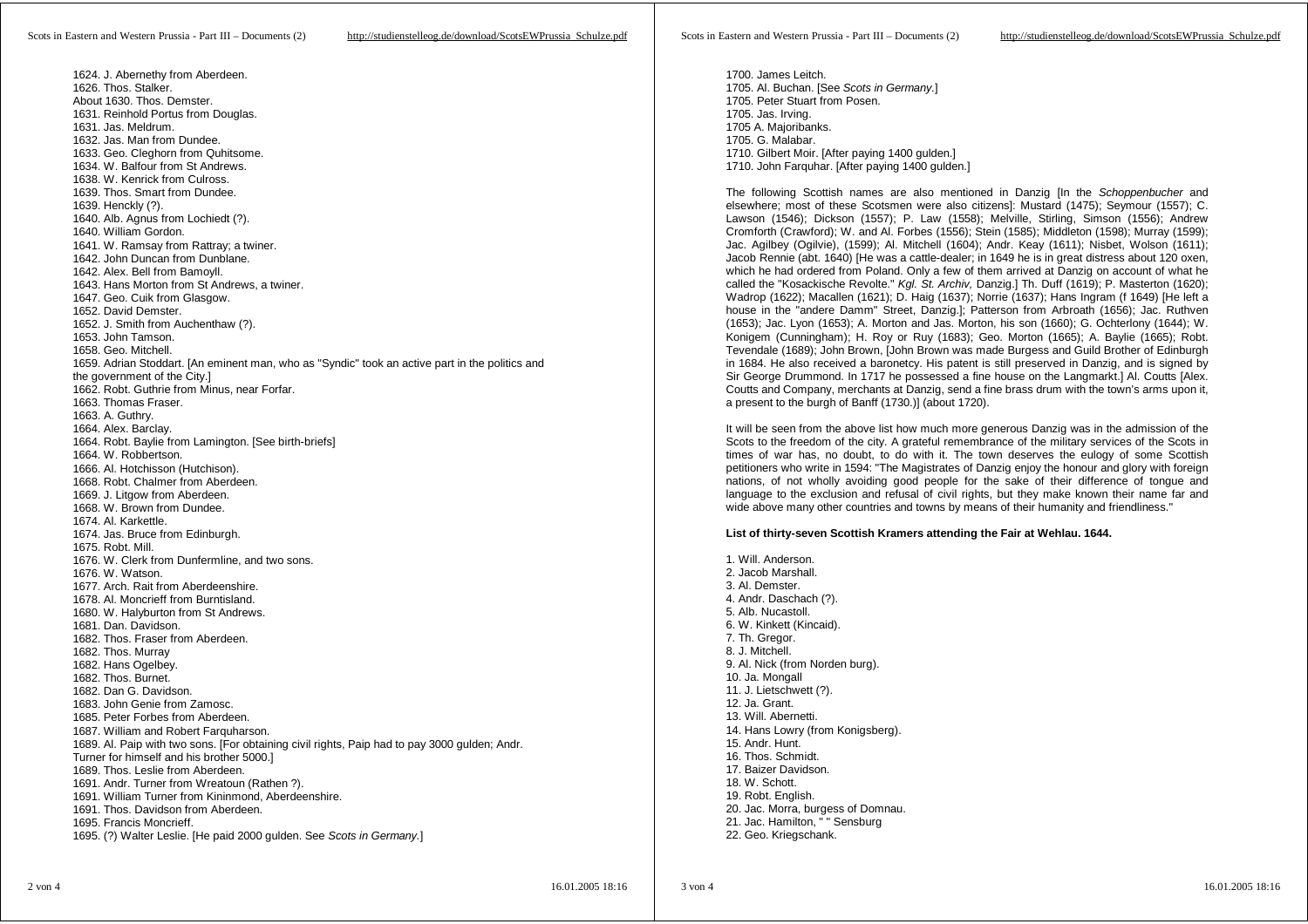23. Ja. Ritterfart (Rutherford) 24. Hans Nielson (burgess of Konigsberg). 25. Jac. Allison. 26. J. Ertzbell (Archibald) 27. Ch. Small. 28. Jac. Mohr (burgess of Nordenburg). 29. David Watson. 30. Thos. Strach (?). 31. E. Karr (from Ragnit). 32. W. Kurrie (From Barten) 33. Ths. Moir (burgess of Drengfurt) 34. Andr. Johnstone 35. Ths. Hamilton (burgess of Augerburg) 36. H. Dornthon (Thornton).

### **Return to book index page**

**Print page Back to** site

Printed from http://www.electricscotland.com/history/prussia/part3-2.htm

**Scots in Eastern and Western Prussia Part III – Documents (3)**

# *List of Scottish Members of ihe Guild of Merchants at Königsberg (Kneiphof).*

As the old burgesses' rolls have been lost at Königsberg, the following list of Guild members obtains an additional value.

| Hans Greiff, 1602.        |                       |
|---------------------------|-----------------------|
| R. Mitchell, 1648.        |                       |
| Chr. Patton, 1659,        | entrance fee 2 Thaler |
| H. Wolson, 1650.          |                       |
| Th. Penicuik, 1662,       | for 100 Thaler        |
| Gilb. Ramsay, 1669,       | ,, 100 Marks          |
| Andr. Ritch, 1669,        |                       |
| M. Mickel, 1669,          |                       |
| Geo. Gordon, 1677,        | .                     |
| Jac. Kuik, 1681           |                       |
| Jac. Hervie, 1684,        | for 100 Thaler.       |
| J. Krehl, 1684.           |                       |
| C. Ramsay, 1685.          |                       |
| W. Ritch, 1686,           | " 4 Thaler.           |
| Ths. Hervie, jun., 1691,  | for $30,$ ,           |
| C. Ramsay, Gilbert's son, | " 12 Gulden.          |
| Dav. Hervie, 1692,        | " 18 "                |
| Andr. Marshall, 1693,     | , 160"                |
| J. Morisson, 1699,        | ,, 100,               |
| John Irwing, 1700,        | " 18 "                |
| W. Tevendale, 1700.       |                       |
| H. Hunter, 1701,          | , 200,                |
| J. Rait, 1701.            |                       |
| D. Cramond, 1706,         | " 200 "               |
| J. Mitchelhill, 1706,     | " 50 "                |
| A. Gern, 1707,            | " 50 ".               |
| W. Gordon, 1711,          | " 30 "                |
| L. Birrell, 1716.         |                       |
| Geo. Gray, 1716,          | $^{\rm o}$ 200 ,,     |
| A. Karkettle, 1720,       | " 30 "                |
| Ths. Hervie, 1723,        | " 5 Thaler.           |
| Peter Kuik, 1726,         | " 6 "                 |
| Dan. Hunter, 1740,        |                       |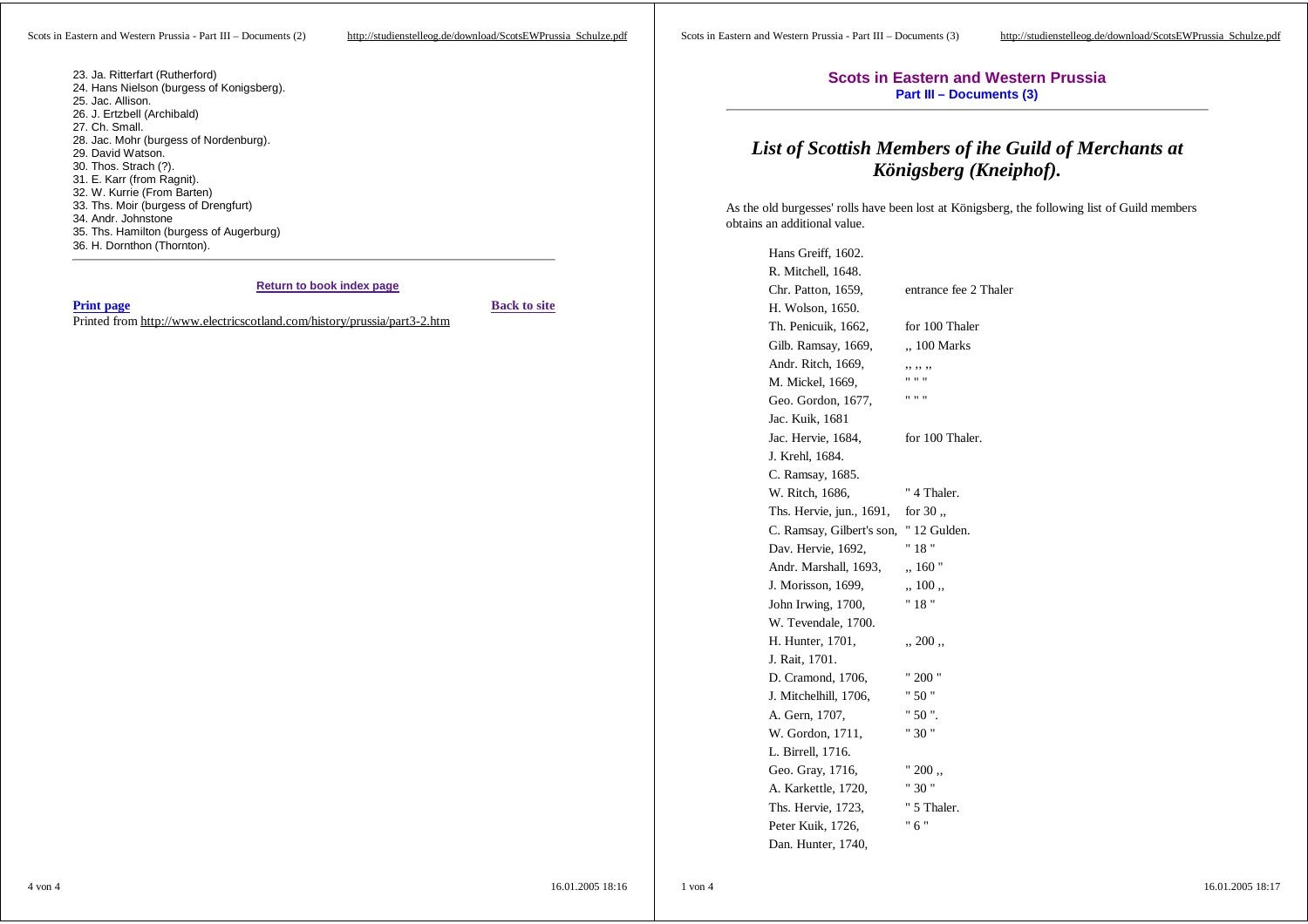L. Crichton, 1742, " 140 Gulden. G. Fothergill, 1749. Mackmüller (Macmillan).

Pennicuick soon obtained the eldership. Among the possessions of this Guild, there is was a silver shield with the Coat of Arms of Scotland crowned, and two "Euchhörner" (squirrels ?) as supporters.

(The word may also read "Einhörner" - unicorns. Stadt Archiv Königsberg, Cp. Scots in Gerrmnay, pp. *261, 261.)*

Amongst the Guild members of the Altstadt were: H. Wolson, Will. Hervie (1695), John Duglass (1720), and Geo. Ross (1723). The last two also being "Grossbürger" <sup>=</sup> füll burgesses

# *List of Scottish Settiers and Burgesses at Königsberg up till 1700.*

(Compare the list given in the Scots in Germany p.261, comprising the years 1700-1740. Those marked *with an asterisc are burgesses)*

| *A. Rutherford     | (1561).    |  |  |
|--------------------|------------|--|--|
| D. Bewick          | (1586).    |  |  |
| Gregor Kolborn     | (1562).    |  |  |
| Two Ogilvies       | (1562).    |  |  |
| W. Kinloch         | Ι          |  |  |
| P. Kinloch         | 1584       |  |  |
| *J. Stein          | (1586).    |  |  |
|                    | $(1622)$ . |  |  |
| A. Wright          | (1620).    |  |  |
| D. Lindsay         | $(*1637).$ |  |  |
| *D. Grant          | (1622).    |  |  |
| *H. Dennis         | (1642).    |  |  |
| *H. Abernethy.     |            |  |  |
| *G. Ramsay         | Ι          |  |  |
| *A. Ritch          | 1656.      |  |  |
| *M. Mickel         | 1          |  |  |
| P. Leermonth.      |            |  |  |
| •G. Weyer (Wier),  | 1661       |  |  |
| . Calander.        |            |  |  |
| *Ths. Pennicuik,   | 1664.      |  |  |
| *J. Krehl (Crail), | 1676.      |  |  |
| . Jackson.         |            |  |  |
| * Wopster,         | 1660.      |  |  |
| D. Barclay.        |            |  |  |

A. Fullert, 17th century. \*W. \*W. Buchan, 1616 (?). \*A. \*A. Donbar, 1616 (?). \*G. Bayllie, 1660. G. Murray . Rob. Walker \ Morrisson \ R.. Mill End of 17th century. \*Robt. Marshall / J. Gertner, 1690. J. Wass. \*A. Dennis. \*J. Hervie, 1691. \*G. Hutcheson, abt. 1660. H. Brown. W. Ritch W. Ritch \*D. Hervie. \*D. Hervie. W. Gray, 1694. \*A. Marshall, 1692. J. King. J. King. Th Taylor (\*1692). \*Ths. Hervie \*Fr. Hay \*Ch. Ramsay H. Lowry \*H. Nelson J. Allison  $*$ J. Hay  $\qquad \qquad \backslash$ \*Adrian Hay 1650 D.andJ. Lawson, abt. 1690.

# *List of Scottisb Burgesses and Settlers in other towns of Eastern and Western Prussia.*

*(Cp. Scott in Germaay, Appendix, pp. 262, 263.)*

- $\bullet$  In Memel: Hans Wricht (1650), D. Henderson (1589), A. Adams, A. Murray (1657), Eliz. Ogilvie (\*1746).
- In Tilsit: Jac. Koch (1611), Hans Butchart (1627), Hans Philipp (died about 1626), Thos. Hay (1637), Thos. Ritch (1637), Charles Ramsay (1628), Geo. Johnston, Alex, and Bastian Dennis (1679), James Murray (1680), M. Hamikon (1687), Chr. Anderson (1697), Jacob Lamb (1698), J. Napier (1605), Ths. Crichton (1687), R. Kerr (1696),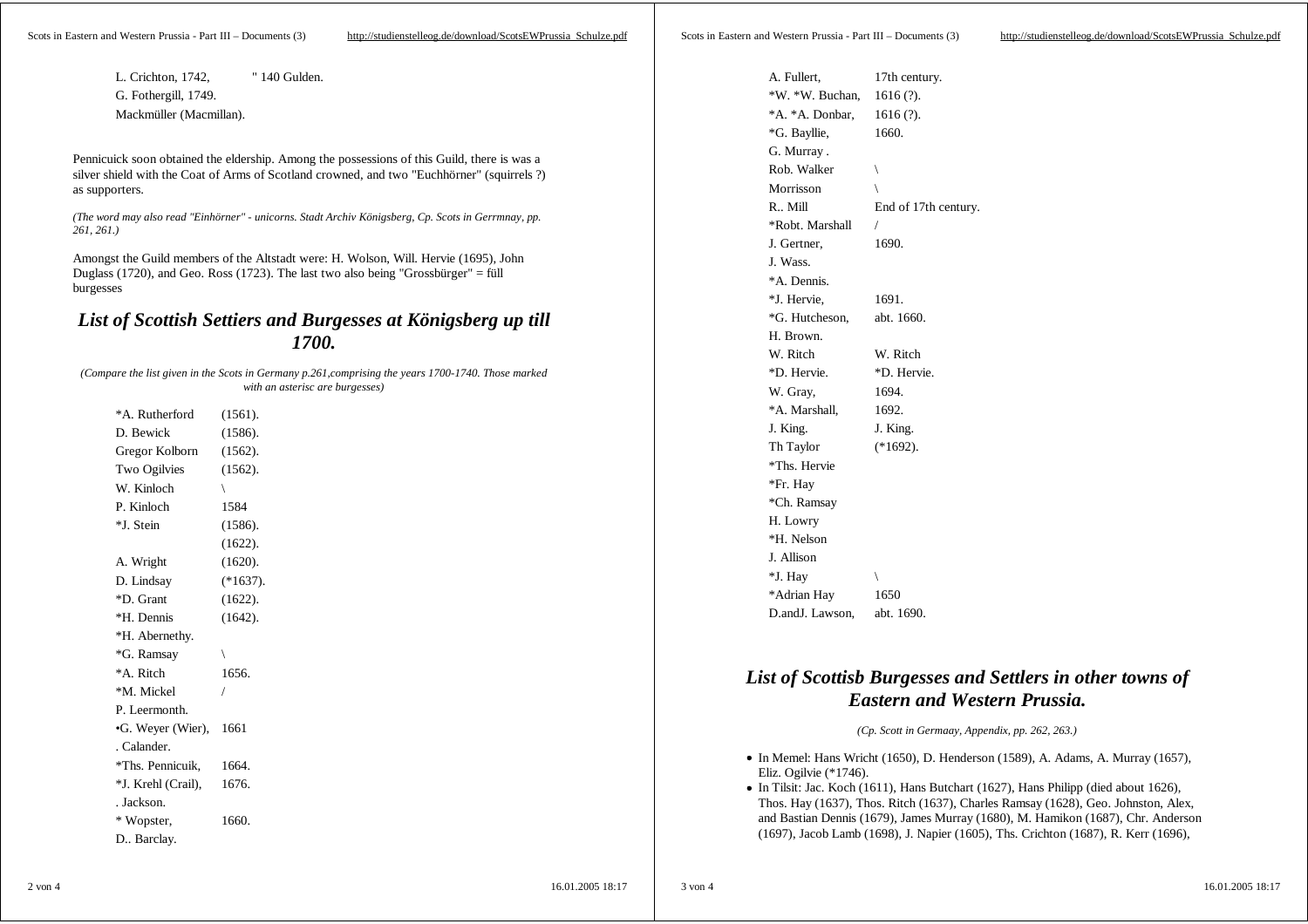### Irwing (1743).

- In Goldap:. \*H. Dempster, \*H. Anderson (1604), A Fairweather (1737).
- In Fischhausen: J. Stein (1592).
- In Sensburg: A. Meldrum (1594).
- In Tapiau: Andr. Geddes.
- In Pr. Holland: Albr. Kinkaid (1627), G. Porteous.
- In Rastenburg: A. Robertzon, A. Schott, J. Andres, D. Hunter.
- In Ragnit: Scotowski (1604), Thos. Wilson (1604).
- In Ortelsburg: Ths. Norrie (1601).
- In Insterburg : A. Abernetti.
- $\bullet$  In Braunsberg: Al. Anderson (1607), H. Morra (1611), W. Barclay (1682), Ths. Zander, Jacob Lafus (Laws), A. Bennett, H. Midday.
- In Johannisburg: A. Wright, A. Robertson, G. Meldrum (1587), Mickel.
- In Bartenstein : P. Ray (1589), G. Forster (1588), Z. Wilson, Z. Koch, John Cochran, W, Patton, P. Rehe (1590), G. Forster (1588), Miller.
- In Angerburg: H. Andres (1602).
- In Barten: Ths. Gordon, M. Ogston (1652).

### Western Prussia.

- In Neuenburg: \*Jacob Bennett (1573), John and Alb. Morrisson (1640), A. Law (1643), A. Anderson (1590), A. Patton (1555), D. Alston, G. Fleck (1555), G. Foster, Al. Linn, Hector Munro, Will. Bruce.
- In Stuhm: \*Hans Drom and \*Jacob Rennie (1595), \*M. Steinson.
- $\bullet$  In Elbing: Will. Lamb (1637), W. Ramsay (1620), P. Ramsay, Patton (1648), Nisbet (1617).
- In Marienburg: Rischyson Gilchrist (1509), H. Wricht (1640), Jac. Kant, P. Ogilvie, A. Johoston, A. and Will. Hay (1650), B. Königheim (Cunningham), (1622), J. Duncan (1657), Al. Seton (1658), J. Steen (\*1622).
- In Marienwerder: Th. Smith, J. Mackarty, A. George (1587), O. Hutcheson, A. Morriss, M. Stirling, J. Lawson (\*1657).
- In Thorn: Gourlay (1637), A. Hewison, Ths. Ogilvie (1720).

Printed from http://www.electricscotland.com/history/prussia/part3-3.htm

- In Konitz: H. Wieland, A. Bernt, <sup>a</sup> jeweller, M. Davidson, H. Patrszin, \*M. Reise, <sup>a</sup> hatter (1701).
- In D. Krone: J. Malson (about 1600), J. Lawson, J. Walson (about 1630).

## **Return to book index page**

### **Print page Back <b>b Back <b>b Back b Back b Back b Back b Back**

# **Scots in Eastern and Western Prussia Part III – Documents (4)**

# *The Church Records of St Peter, and Paul, and of the St Elisabeth at Danzig.*

### *Marriage Register.*

*(Those marked \* were married in St Elisabeth, the second Preabyterian Church at Danzig.)*

- 1573. Jacob Burgiss, marries Anne, Simon Lang's widow.
- 1574. Jacob Hardy.
- 1577. Simon Ritch.
- Hans Crockett.
- 1578. Hans Dunckel (Duncan).
- Al. Gray.
- C. Sinclair.
- 1579. Andr. Marshall.
- M. Nickell.
- Andr. Mutter.
- 1579. C. Alanth.
- 1582. U. Mitzell.
- P. Dennis.
- Jacob Ross.
- 1583. M. Burgiss.
- 1584. Th. Schotte.
- 1585. Simon, Generosi Domini Scoti, working man, and Helen of Copenhagen. The marriage took place in Heinrich Steffens' house in the large room of Mr Scott.
- 1586. Hans Stodertt.
- 1593. Gregor Brun.
- 1595. Math. Black.
- 1600. Al Steen.
- 1601. Thomas Schotte. (Probably not the family name)
- 1606. B. Rowell.
- 1608. A. Burnet.
- Hans Stewert.
- 1609. Andr. Anderson.
- 1615. Dan. Lofson (Lawson).
- 1620. Jacob Hamilton.
- 1624. M. Withorn and Joanna Baillie.
- \* ,, Jacob Scot and Maria Nun.
- Jacob Morriss.
- $\ast$  " W. Chalmer and Maria Leslie.
- 1629. Hans Morton and Maria Robertson.

### 4 von 4 16.01.2005 18:17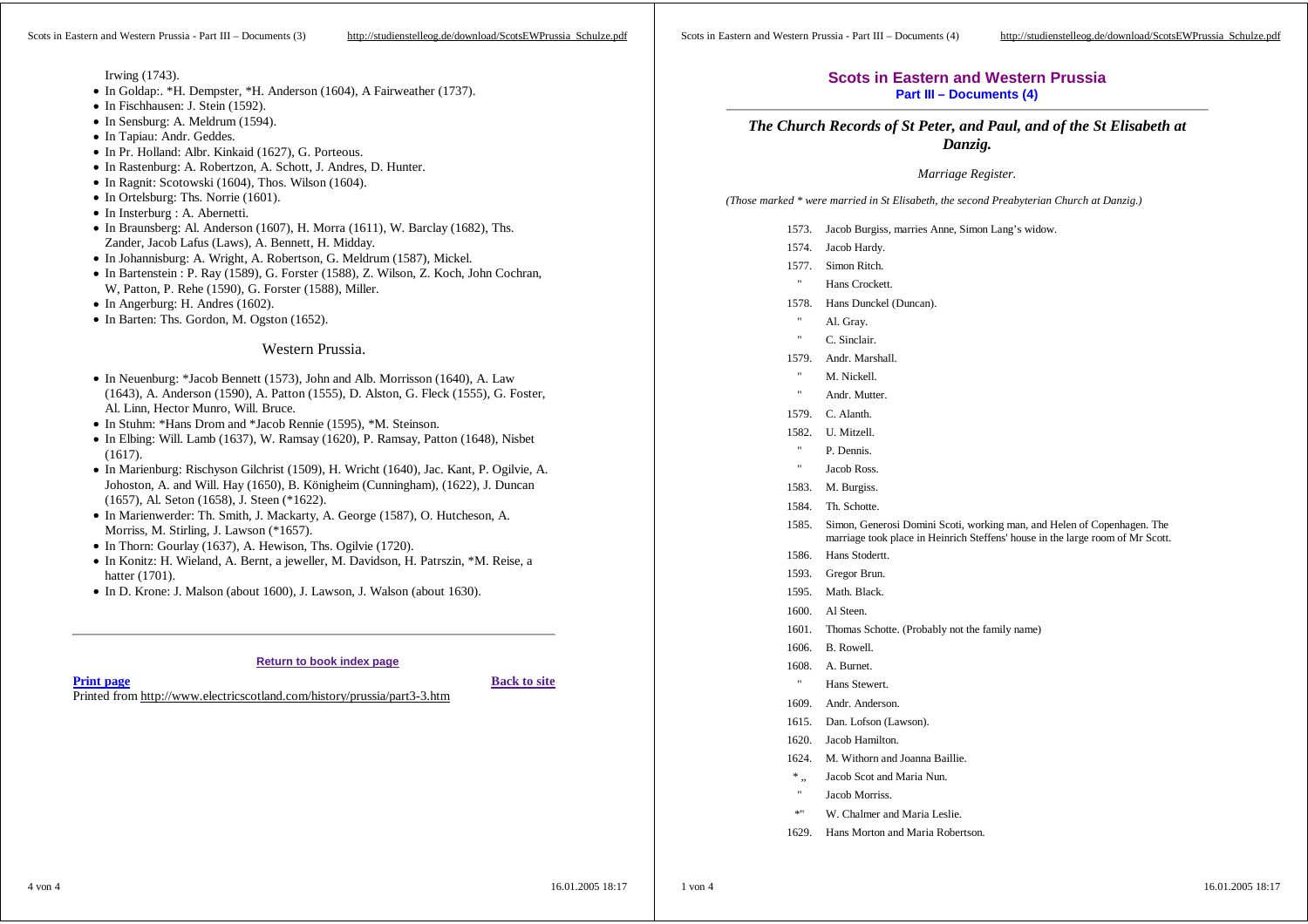\*"

- Jacob Meldrum and Christina Balfour.
- 1631. Wilhelm Balfour and Anna Pilgram.
- ,, Dan. Ramsay and Sarah Nisbett.
- 1632. Nicl. Duget.
- \*1633. Jas. Law and Anne, widow of the late Hans Hay.
- \* ,, Hans Kylow, <sup>a</sup> Scot, and Susanna, the widow of H. Dalen.
- \*1633 Will Simson, <sup>a</sup> aoldier, and Ellis. Moritz (Morriss).
- \*\* \*\* Jac. Messun (Mason) from Edinburgh and I. F. T. Warthurn [?]
- $\gg 0$ Jac. Black aud Anua Kamer (Chalmer) or (Chambers).
- \*1634. Peter Wilson and the widow of the late Robt. Olifant in Denmark.
- \*\* \*\* Martin Dennis and Maria Matthis.
- \*\* Will. Armack.
- \*"Will. Davis and Susan, widow of Glaser,
- 1634. Jacob Littlejohn, His Majesty's of Poland servant, and Barbara Edwards.
- Francis Gordon, H.M. the King of Great Britain's Resident and Privy Councillor, and Anna Wegner, Apothecary to the King of Poland.
- 1635. Thos. Philipp and Hans Kant's daughter.
- Alex. Stuart.
- Alex. Donaltson.
- Geo. Dempster and Elis. Stephen.
- 1636. Adam Law and Anna Nisbett.
- Laurence Grohn and the "virtous virgin Christina, legitimate daughter of the late Robt. Marshall, burgess of Aberdeen."
- \*1636. Alb. Kocherin (Cochrane) and the daughter of the late Griffith at Aberdeen
- $\gg 0$ Thos. Blackhall and Hans Morris's daughter.
- 1636. The Honourable W. Balfuhr and Maria von Hoffen.
- Thos. Gellentin.
- \*1637. Hans Tuchal (Dougal).
- 1637. Jac. Gurley, burgess of Thorn, and Anna Norry.
- \*\* Alb. Bartels, <sup>a</sup> glover, and El. Muttray, from Aberdeen.
- Geo. Innes and Leonore Wicherling.
- \*1637. Jac. Kelly from Aberdeen.
- \*\* \* Alex. Donaldson.
- \*\* \* Robt. Wilson.
- \*"J. Withon.
- \*"A. Morris and Anna Leons (Lyon) from Edinburgh.
- I638. Andr. Law.
- Thos. Smart and Anne Wolson.
- 1639. Bruin.
- Alex. Reilly and Abigail Thin.
- I640. Gilbt. Lonsdale and Barbara Schmidt.
- \*"Hans Karkettle and Anna Saunders.
- \*"Alex. Hamilton.
- H. Robertson and the daughter of the late J. Horne in Aberdeen.
- \*\* Alex. Cranston.
- \*"Will. Patton.
- \*"Hans Wricht and Anna, daughter of the late W. Lichthon.
- \*"J. Duncan.
- Gabriel Maxwell.
- Richard Lewis, the Honourable "Administrator" of the Royal Treasury and Governor of Marienburg. (Possibly of the Lewis of Manor (Peeblesshire) family, members of which are known to have emigrated to Russia and Paland in the XVIth Century.)
- I641. Andreas Peacock and Anna Maria Morrisson.
	- John Collins.
- "Geo. Sterling and Sara Thin.
- Anth. Bidney and Dan. Patterson's daughter.
- Will. Anderson and Mary Warden.
- \*1645 Jacob Crichton.
- \*"Andr. Bell.
- \*1646. Will. Forbes and Widmann's widow.
- ." And. Skott.
- \*1647 Alex. Bernett.
- \*"Alex. Nairrn, <sup>a</sup> lieutenant, and J. Unwin's widow.
- \*1648. David Thomson from Leith.
- \*"Robt. Brown.
- \*1651. W. Smith.
- \*"R. Turner.
- $\ast$  " H.. Sander and J. Davidson's widow
- \*1654. Jacob Ramsay, <sup>a</sup> Scottish captain, and Maria Gall.
- \*"John Wood and Maria Robbertzon.
- \*1655. The Honourable Franciscus Gordon and Margaretha, daughter of the late James Porteous, minister <sup>m</sup> Scotland. (His second wife.)
- \*1662. Jacob Anderson.
- \*1667. John Dew.
- \*1668. Geo. Lawder.
- \*1669. G. Hutchinson.
- \*1670. W. Halyburton.
- \* " D. Nichols and Anna Merivale.
- \*1672. W. Halyburton. (There seem to have been two W. Halyburtons, unless thc first wife died very soon)
- \*1673. Al. Karkettel.
- \*1676. J. Gourlay.
- $*$ " J. Davidson.
- \*1677. Geo. Nisbett and Miss Littlejohn.
- \*1696. Peter Wobster.
- \*1697. Robt. Mill.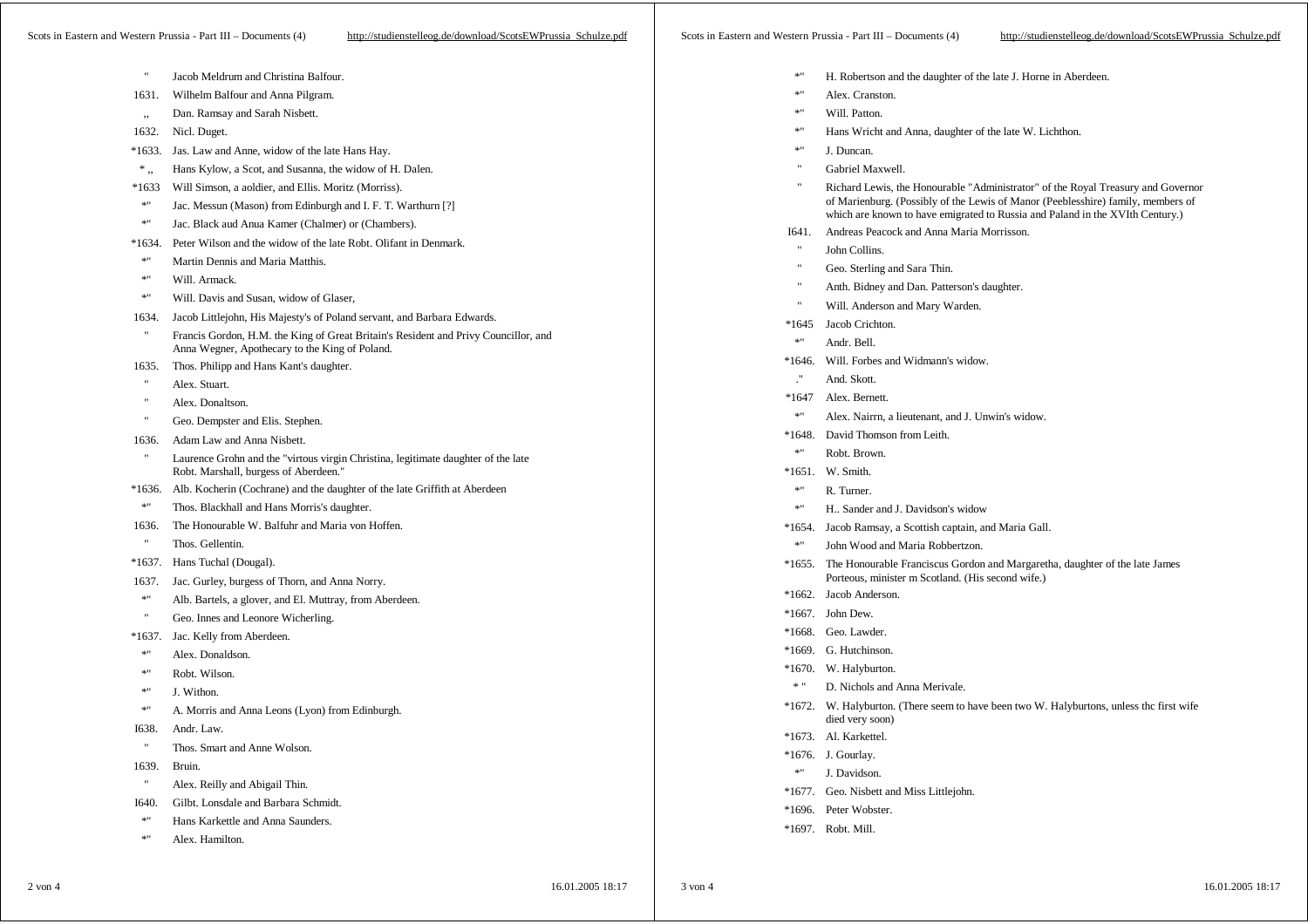\*1699. David Hervie.3

## **Return to book index page**

Printed from http://www.electricscotland.com/history/prussia/part3-4.htm

**Print page Back to site** 

# **Scots in Eastern and Western Prussia Part III – Documents (5)**

# *List of Names in tbe Baptismal Register*

(In most cases the name of the father only has been given. The records are careful to add the names of the godfathers and godmothers (compatres), as also the donations received for the Poor-Box.)

| $*1573$  | M. Orem.                         |
|----------|----------------------------------|
| * "      | A. Ross.                         |
|          | *1583 A. Brun.                   |
|          | / Wolson.                        |
|          | 1593-95 Marlowe.                 |
|          | Law.                             |
|          | \Tamson.                         |
|          | Rennie.                          |
|          | Fuller.                          |
|          | Hunter.                          |
| 1599.    | Littlejohn.                      |
|          | Kock.                            |
|          | Stein.                           |
|          | Williamson.                      |
|          | Allan.                           |
|          | Schott.                          |
|          | Ballentine.                      |
|          | A. Malloy.                       |
|          | Th. Forbes.                      |
|          | Tamson.                          |
|          | Skoda.                           |
|          | Mitchell.                        |
|          | Fergus.                          |
|          | Klerk.                           |
| 1614.    | Tsapman.                         |
| $*1631.$ | Patterson.                       |
| 1622     | Masterton.                       |
| $*1624.$ | Achterlony.                      |
| *        | P. Wilson, mother Chr. Wadrup    |
| *        | A. Dunbar.                       |
| *        | Reinhold Porteous' son Reinholt. |
| *<br>,,  | H. Ingram.                       |
| *<br>, , | W. Mubree (Mowbray).             |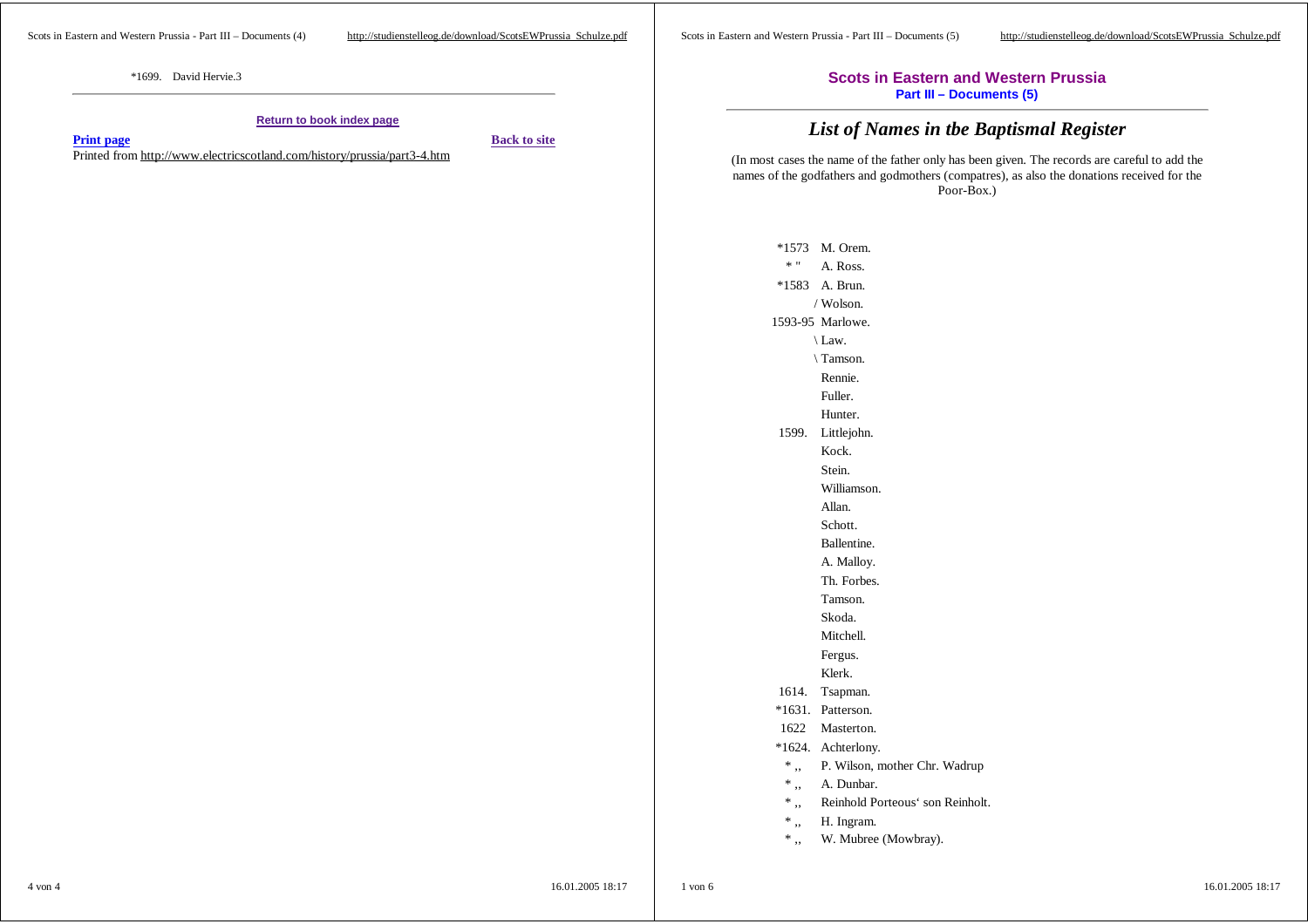| $^*$ ,  | Th. Morton.                 |
|---------|-----------------------------|
| * ,,    | D. Bell.                    |
| * ,,    | J. Crichton.                |
| $*1625$ | David Mauritz (Morriss).    |
|         | Patterson.                  |
|         | Ray.                        |
|         | Bally (Baillie).            |
|         | Hewell.                     |
|         | Muttreich (Muttray).        |
|         | Gore.                       |
|         | Allan.                      |
|         | Pilgram.                    |
|         | Prinsloe (?).               |
|         | Lamb.                       |
|         | Morton.                     |
|         | Jac. Meldrum.               |
|         | Duncan.                     |
|         | B. Hamilton.                |
| 1631.   | H. Tamson.                  |
|         | 1632. D. Biel.              |
| 1633.   | W. Balfuhr's son William.   |
|         | Adam Wood.                  |
|         | J. Morris.                  |
|         | Robertson.                  |
|         | W. Ramsay.                  |
|         | Hunt                        |
|         | D. Dempster.                |
|         | Gillis.                     |
|         | Smart.                      |
| 1637    | W. Balfuhr's son Theodor.   |
|         | Wallis.                     |
|         | Bishop.                     |
|         | A Barclay, a Colonel.       |
|         | Henderson.                  |
|         | Al. Rennie.                 |
|         | H. Strachan.                |
|         | David Mutro.                |
| 1639.   | W. Balfuhr's daughter Maria |
| 1639.   | John Cochrom.<br>Walker.    |
| I640.   | Dickson.                    |
|         |                             |

A. Grieve.

Al. Wobster.

- J. Dougal.
- "Davis.
- "Lonsdale.
- 1641. Woltzon.
- "W. Balfour's son Jacob.
- "D. Machomtosh.
- D. Moritz.
- A. Pilgram.
- P. Masterton.

# **Exlracts from the Burial Registers in the Records of St Peter and Paul's Church at Danzig (1631-1681).**

BURIED in St Mary's, the principal Church of Danzig, called Marienkirche:-

George Pattersen (1602). Thomas Demster, Aug. 5, 1611 Jacob Black, 1635. Th. Burnett, Adelgunda Wright, 1708. Tho. Gellatlay (Gellentin), 1665.

Buried <sup>m</sup> St Peter and Pauls Church :—

Peter Dunbar(t), 1657. Jacob Gourlay's wife,. 1669 G. Krukshank's wife 1671. Will. Clark, 1678. Robt. Tevendale, 1686. Thomas Wolworth, 1688. David Wolworth, 1689. Alex. Tamson, 1689. Alex. Aidy and family, 1690. Thos. Murray and family, 1690. Peter Forbes and family, 1686. Dan Davisson and family, 1685. Jacob Carmichael and family, 1693. Thos. Marshall and family, 1692. Buchan and family, 1698. John Clerk and family, 1700.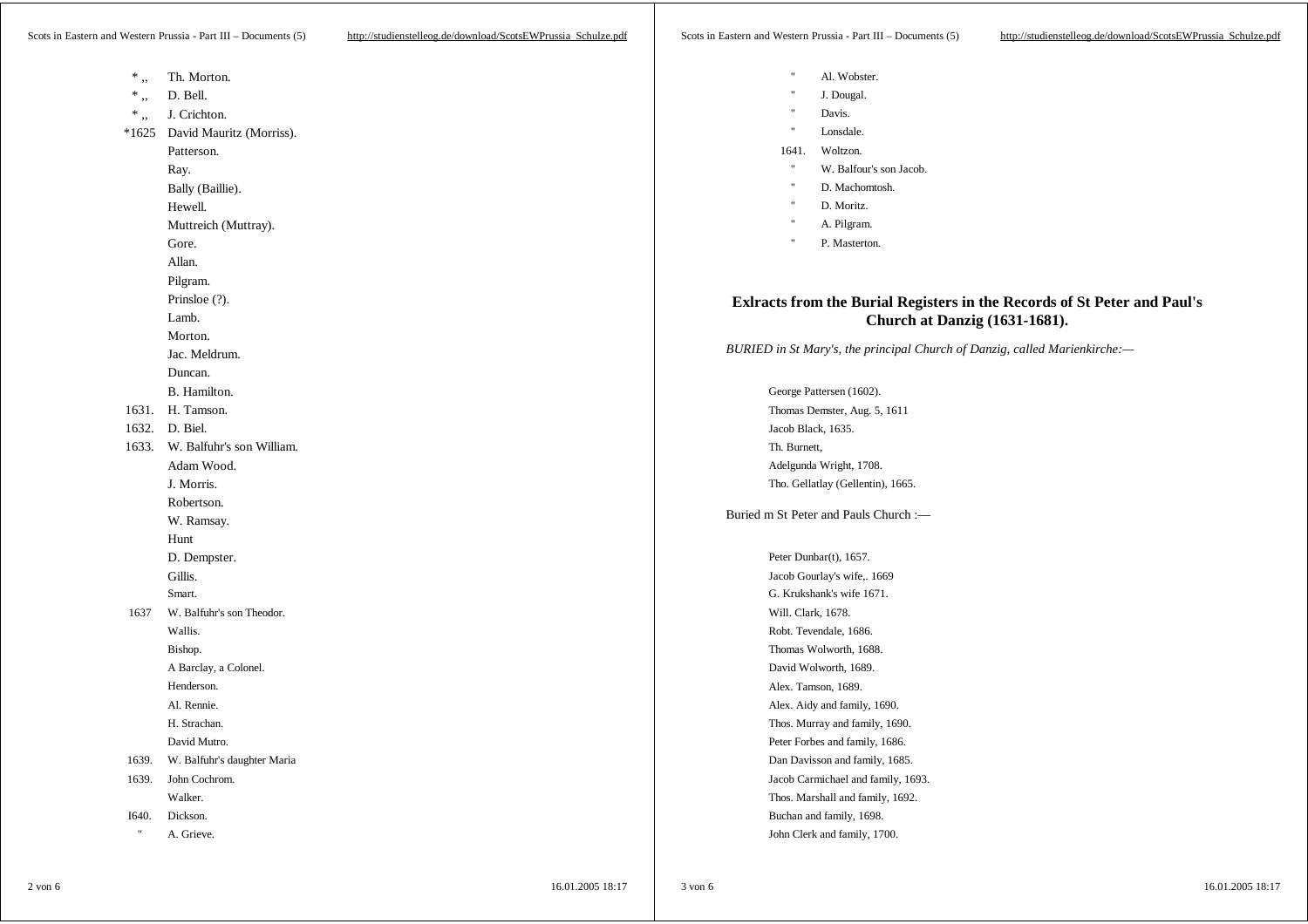Jacob Gourlay and family, 1706. Thos. Leslie and family, 1712. W. Robertson and family, 1723. G.. Moir and family, 1715. Jacob Boyd, 1726. A. Paip and family, 1727. John Farquhar and family, 1727. Alex. Ramsay, 1731. W. Forret and family, 1730. Thos. Coutts and family, 1737. A. Turner and family, 1736. J. Gibson and family, 1746. A. Kabrun and family, 1751. A. Ross and family, 1765.

There are also Burnetts, Bennets, Elliots, Scotts, Setons and Thomsons buried there.

*Buried in St Elisabeth ;—*

Alex. Collen, 1631. Elis. Futthy (?), "eine schottische Hausmutter," 1631. Hans Gieche (Geikie), from Glasgow, 1635. Peter Metland, from Aberdeen, 1635. Gilbert Edgear, from Aberdeen, 1635. John Bailie, 1635. Elis. Anne Constapple, 1635. Peter Laudien, 1636. Alex. Marschel. George Mortimer. Peter Irwing. Chr. Sutton, <sup>a</sup> glover, 1638. Elis. Robertson, 1639. Hans Crafford, 1640. Elis. Doncan, Alex. Cranston's wife, 1640. Edward Kincaid, late Army Chaplain in the army of General Baner, 1641. G. Hutcheson, 1641. Alex. Rowy, 1642. Jacob Ross, 1643. Jacob Donaldson, 1643. Alex. Watson, <sup>a</sup> Scottish youth, who received <sup>a</sup> shot wound on the walls of Schöneck, 1643. Elis. Colvin, Ramsay's widow, 1643. Jacob Ross, late Lieutenant and Innkeeper.

B. Wilson. Nich. Morris. J. Jack, <sup>a</sup> Scottish youth, 1644. Adam Watt, 1645. Chr. Muttreich, W. Law's wife, 1646. Alb. Stevenson, 1646. Andr. Wilson. C. Merivale, 1648. Hans Moll, 1650. D. Robertson's wife, 1652. W. Ramsay's wife, 1652. Johann Cant, <sup>a</sup> Scottish Lieutenant, who died in passing through this town, 1652. R. Meking (?) , 1653. Jacob Crichton, 1653. Agneta Donaldson, 1653. Hans Allen, 1654. Alex. Norry, ninety-three yeais old, 1656. Jacob Norry, 1658. Gretrud Uphagen, Lieutenant Jacob Stuart's wife. Bl. Hamilton, 1659. P. Stewart, 1660. N. Lofson, 1661. P. Ramsay, 1664. Mary. Dawson, 1664 Anne Wadrup, 1665. Barbara Gourlay, 1669. W. Halyburton's wife, 1672. W. Barclay, 1673. H. Brun, 1680.

*Buried in St Johann's :—*

William Ramsay, 1612. Thomas Bisset, 1643. David Heggie, burgess and merchant.

*Buried ehewhere:—*

...

**Return to book index page**

**Print page Back to site**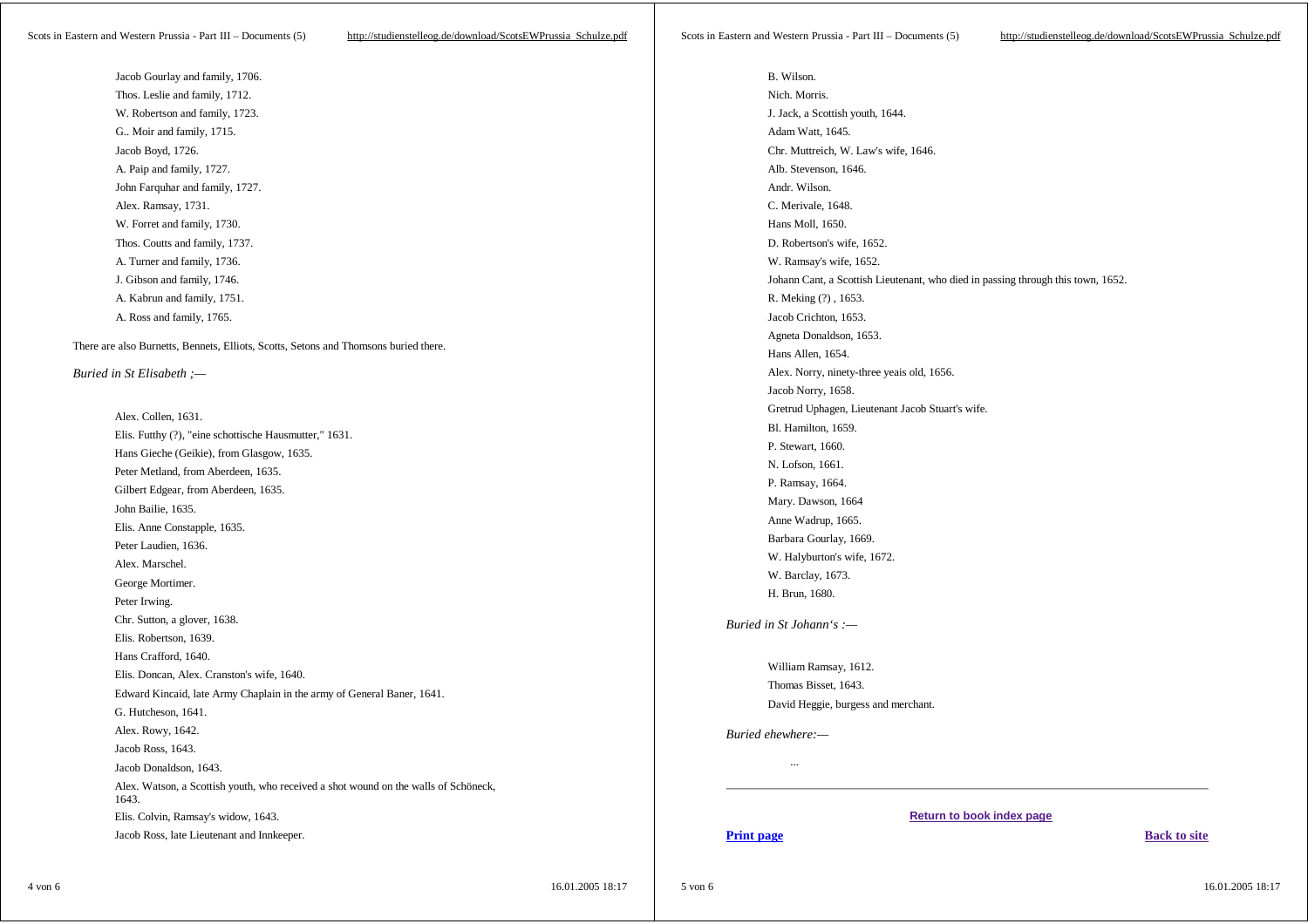Printed from http://www.electricscotland.com/history/prussia/part3-5.htm

# **Scots in Eastern and Western Prussia Part III – Documents (6)**

### **Schotte and Schottland.**

Besides the name Schott or Schotte, which came to signify throughout the German Empire a pedlar, and its derivations as "Schottenkram," "Schottenhandel," "Schottenpfaffe," "Schottenfrau," we have quite <sup>a</sup> number of traces of the old immigrants in local topography. There is village called "Schottland" in the district of Lauenburg, in Pomerania, with eighty-four inhabitants and ten houses; another Schottland in the Danzig lowlands in Western Prussia, numbering some 200 souls; <sup>a</sup> kirchdorf (village with <sup>a</sup> church), "Schottland," in the district of Bromberg in Posen, also numbering about 200 inhabitants. A so-called Schottenkolonie exists near Neuhausen, in district of Konigsberg, Eastern Prussia. There are besides three so-called "Schottenkruge" <sup>=</sup> Scotch inns, one four miles distant from Marienburg, in the Danzig district, another in the district of Marienwerder, <sup>a</sup> third near the city of Culm, in Western Prussia. What the precise connection of these inns with the Scots was, whether they were at one time in possession of Scotsmen, or because they were placed in <sup>a</sup> district where many Scots lived, or finally, because they were much frequented by the Scots—and who would deny the latter eventuality?—it would be difficult to say. They are there, at any rate, witnesses of <sup>a</sup> dim past, when the county was flooded by Scottish traders.

There was also <sup>a</sup> "Schottengang "= "Scottish lane," at Danzig,' which already boasted of an Alt-and Neu-Schottland, as we have seen.

The small town of "Schotten," in Hesse, however, has nothing to do with the Caledonian Scot or the Scottish trader of the XVIth and XVIIth Centuries. It was originally called "Zu den Schotten" = "at the Scots," and owes its existence and church to the labours of Scoto-Irish missionaries. There were no less than nine such "Schottenkirchen"in Mayence and Upper Hessia, all of them founded in the ninth or tenth century, and dependent on Straszburg, where Florens, an Irish hermit, had been elected <sup>a</sup> bishop in the year 679.

The church at "Schotten" is traditionally connected with two Irish royal ladies, daughters of Brian Boru, whose names are variously given as Alcmudis and Dicmudis, or Rosamund and Dicmudis. After the disastrous battle of Clontarf in 1014 they fled and devoted themselves, like so many royal ladies at the time, to church and missionary work on the Continent.

This tradition receives <sup>a</sup> support from two very ancient gilt busts which are to this day preserved in the vestry of the church at Schotten. They represent two ladies with flowing hair; one of them has <sup>a</sup> crown on her head, the other <sup>a</sup> wreath of flowers. The work is attributed by archaeologists to the eleventh century. There was also <sup>a</sup> document found in the ball on the church spire, dating from the latter half of the fourteenth century. It says: "In the year of our Lord 1015, in the reign of

the king called the Lame, [Henry II, Emperor of Germany, 1002-1024.] two sisters, natives of Scotland, one of whom was called Rosamunda, the other Dicmudis, commenced the building of

this town and of our first Schotten kirche." In connection with this question it must always be remembered that the Teutonic word Scot occurs in Germany as <sup>a</sup> man's name long before surnames derived from nationalities were thought of. At least so Foerstemann in his "Altdeutsche Namensbuch" assures us when speaking of the occurrence of that name in the Book of the Brotherhood of St Peter at Salzburg. [See R. Ferguson, *Surnames as <sup>a</sup> Science,* p. 7.]

## **Return to book index page**

**Print page Back <b>Back Back <b>Back Back Back Back** 

Printed from http://www.electricscotland.com/history/prussia/part3-6.htm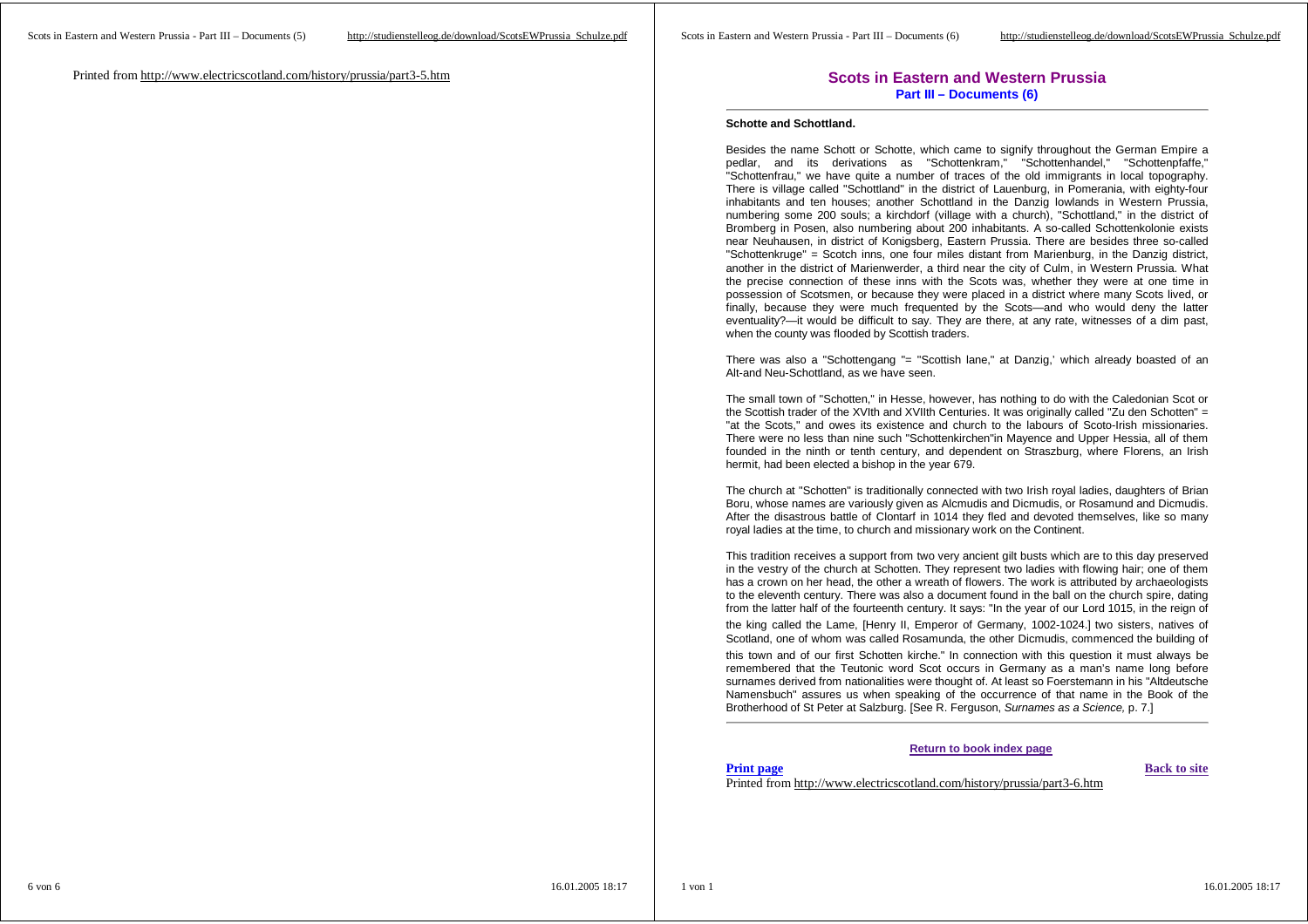# **Scots in Eastern and Western Prussia Supplement**

### **Scots at Ratisbon.**

Whilst the present volume was in the press the following list of Scotsmen acquiring citizenship at Ratisbon in the fifteenth and sixteenth centuries reached us.

Considering it an important document, and one that raises the curious question of Scottish settlements in those cities of Middle and Southern Germany, where the famous Schottenkloster already existed and probably exercised an attraction for <sup>a</sup> large contingent of Scottish trading and lay immigrants as well, we had the choice of either burying it in some of the daily papers or in one of the antiquarian monthlies, which, formally speaking, would have been correct, or of tacking it on to <sup>a</sup> book from which the southern parts of Germany are excluded.

In preferring the latter irregular mode of proceeding, our excuse is the intimate connection of the two volumes on the Scots in Germany and the wish to let the reader have all available information on the subject up to the present date.

We therefore publish the list as it reaches us, asking the kind reader mentally to transfer it to its proper place, which would have been the Appendix of our first volume on the Scots in Germany.

One characteristic fact of the Scottish settlers in Ratisbon is, that none of them were vagrant Scots. The Scottish pedlar does either not occur at all or he is included in the general name of "Abenteurer" adventurer, of whom there is mention on several occasions, for instance, in 1460, 1461, 1462, 1467, and frequently afterwards. Curious also is the admission of two Scotswomen to the citizenship of Ratisbon. The first on the list is Hannes Tung (John Young), 1484, with the addition of "a Scot swore the civil oath." Each of the following names occurs with the addition "Schott " =  $a$  Scot :-

- 1493. Straichin (Strachan), Alexander.
- 1495. Alexander (without family name) (Or without Christian name, accordiug to the word Alexander being taken as <sup>a</sup> surname or not.).
- 1498 Flemyng, Wilhelm.
- 1504. Guttler (?), Rubrecht.
- Strang, Reichart (Richard).
- 1506. Königerm (Cunningham), Alexander.
- 1508. Kochever (rer), (Cochrane), Jacob.
- Small, Andreas.
- "Anndersi (Anderson), Reichart.
- "Metland (Maitland), Hans.
- 1509. Lynndefeur (?), Alexander.
- 1510. Tampson, Wilhelm "der Klain" ("the small").
- 1511. Jung (Young), Simon.
- Rebischam (Robinson) ?), Wilhelm "von Edenburg."
- "Lynns, Wilhalm.
- 1512. Dubles (Douglas), Linhart (Leonard).
- 1513. Tumsen (Thomson), Hanns (maister <sup>=</sup> master of the craft).
- 1514 Wald, Thomas.
	- "Hubm (?), Ulrich.
- 1515. Abernit (Abernethy), Heinrich.
- 1516. Werckler (Farquhar ?), Andreas.
- Goldstain, Jacob.
- 1518. Dewesen (Davison), Wilhalm.
	- Strang, Thomas.
- 1520. Porthus (Porteous), Karl.
- 1521. Daxenpel (Dalrymple ?), Alexander.
- "Law, David.
- 1525. Huttung (Hutton), Andre.
- 1527. Maffen, Wilhalm.
- 1528. Ranol (Ranald), Hans.
- Bartleme, Brigitta, "a Scotswoman."
- 1530. Suderlandt (Sutherland), Alexander.
- Herwart, Albrecht.
- Lind, Agnes, "a Scotswoman."
- 1531. Currawr (Crafford), Hans.
	- Eglinthon, Hans.
- 1532. Kochman, Jacob.
- Schwartza, (probably "Black"), Wilhalm.
- 1533. Praun (Brown), Andre.
- Pock or Pack (?), Hans.
- 1534. Mattissun, Hans.
- 1536. Kray (?), Wilhalm.
- 1538. Willison (Williamson), Albrecht.
- "Schmidt (Smith), Wilhalm.
- Walker (?), Wilhalm.
- 1540. Demet (?), Wilhalm. Raberzon (Robertson), Thomas. Lorn, Davit.
- 1542. Wach (Waugh), Hans.
- 1543. Andersson, Hans.
- 1548. Englenthon, "a Scotswoman."
- 1559. Thene (Tain or Thin?), Wilhalm.

### *Among those tbat were married are:—*

- 1548. Dirscham, Paulus (?).
- 1564. Pirckenson (Parkinson?), Jacob.
- Arta (?), Hans.
- Matisson, Hans. (See above.)
- 1566. Gier (Grier?), Hans.
- "Thene, Wilhalm.
- 1575. Niclason (Nicholson), David.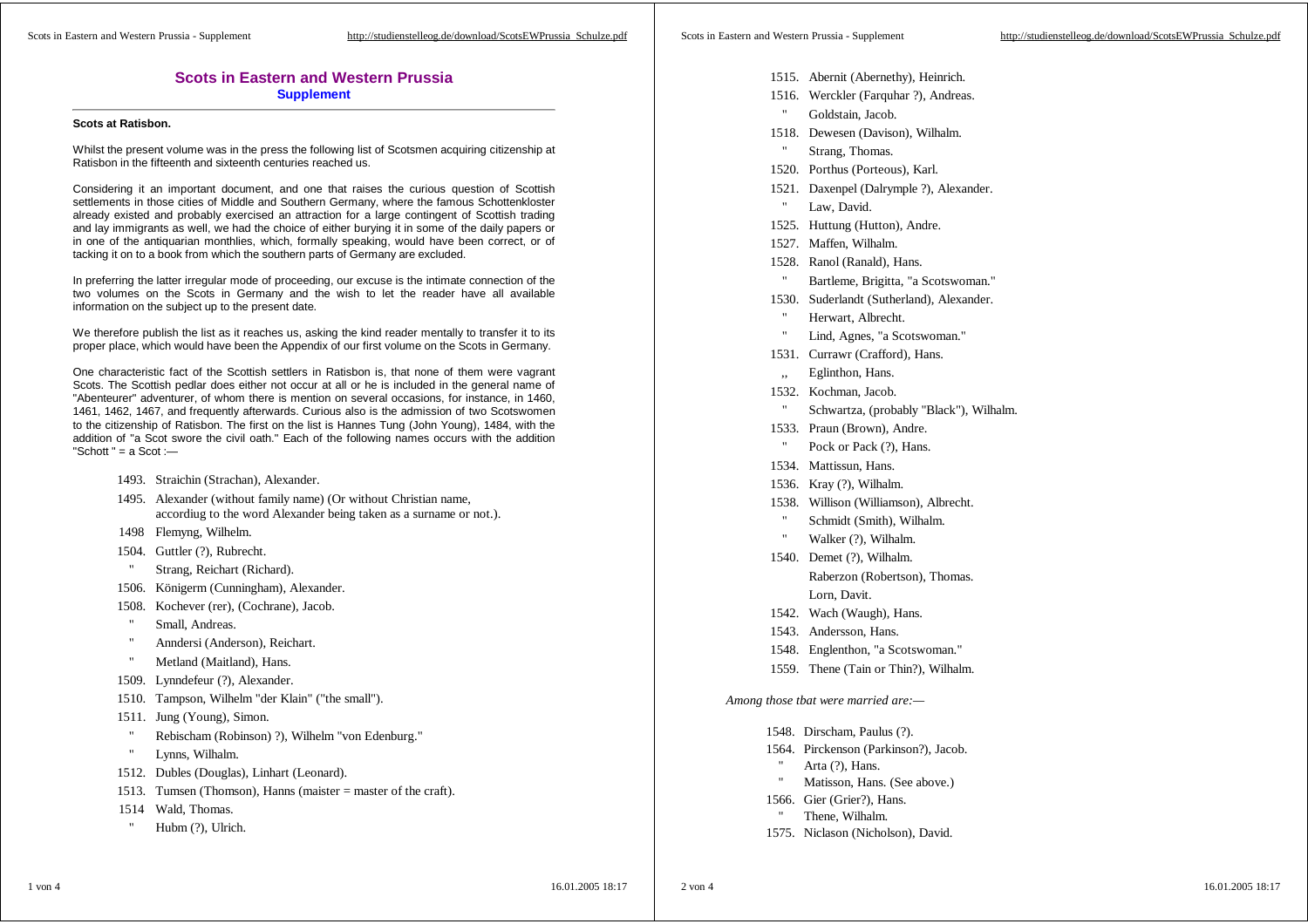Scots in Eastern and Western Prussia - Supplement http://studienstelleog.de/download/ScotsEWPrussia\_Schulze.pdf

1576. Gudel (?), Thoman. 1577. Zarrer, Ott (?).1

1 Cp. Stadt Archiv, Regensburg. Politica iii., **1**, 117. **2**, 31, 37, 58. **3**, 23, 27, 37, 46, 49, 53, 59, 65, 66, 71, 73, 77, 89, 93, 110 bis., 121. **4**, 8, 12, 19, 43, 46 bis., 48, 55, 59, 69, 74, 82 bis., 91, 97, 105 bis., 106, 117, 119 bis., 129, 142. **57**, 19, 111, 124, 126, 129 bis., 135, 160, 181,189, 190. **58**, 10 bis., 53 bis., 157. **59**, 1, 14. Politica, i, **7**, 232 ff.; i, 15, 17, 143, 185.



J- ASLOAN Lord Abbot of Würzburg, 1641



### **A Selection of Coats-Of-Arms of Scottish-German Families**



# **Return to book index page**

### **Print page Back**  $\bf{a}$  **Back**  $\bf{b}$  **Back**  $\bf{c}$  **Back**  $\bf{c}$  **Back**  $\bf{c}$  **Back**  $\bf{c}$ Printed from http://www.electricscotland.com/history/prussia/supp.htm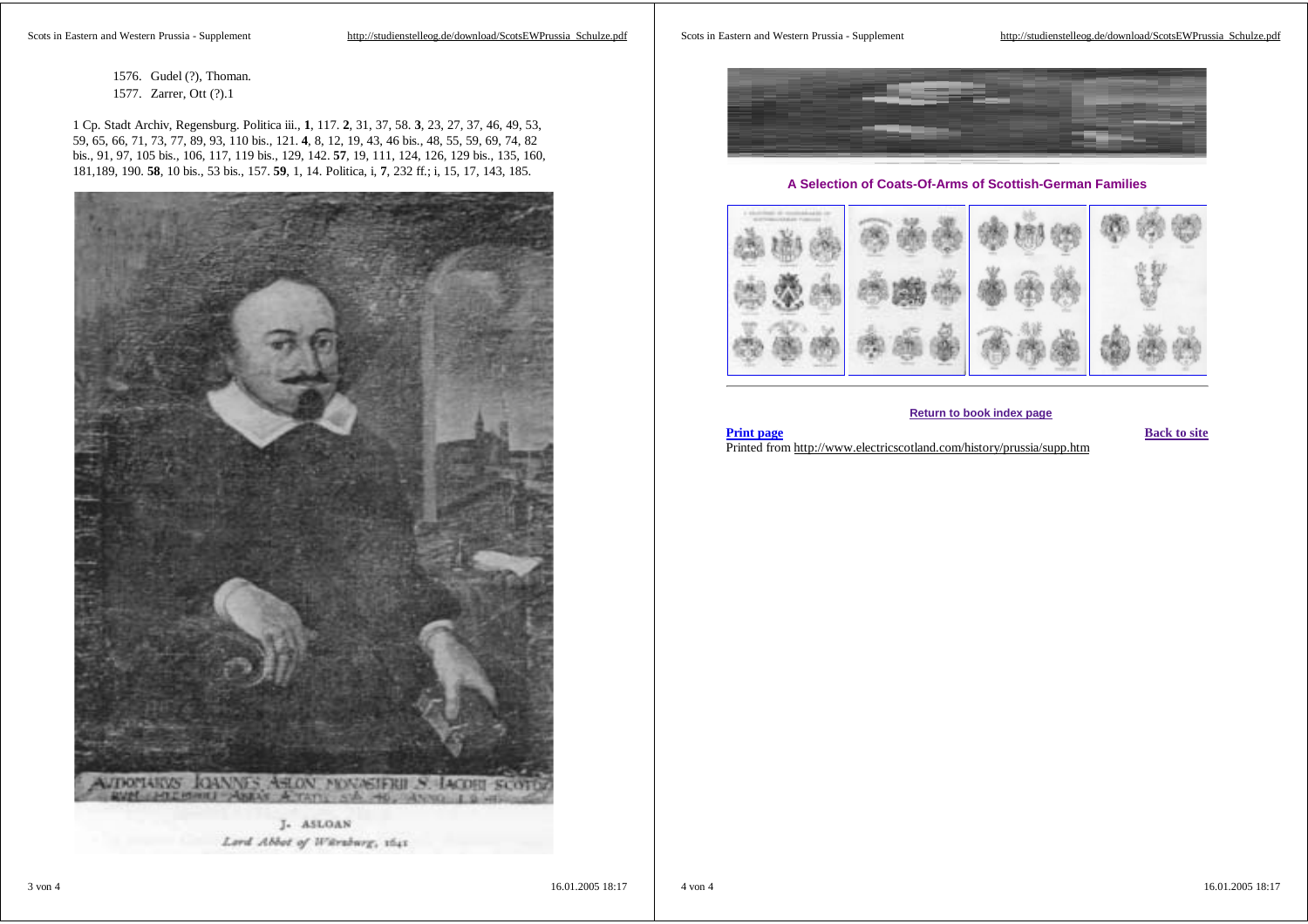



A SELECTION OF COATS-OF-ARMS OF

SCOTTISH-GERMAN FAMILIES



GEO. BARCLAY









**VON ROBERTSON** 







KARRUHN (COCKHURS)







MACKENSIEN





P. DUNEAR



 $MOR$ 

**CARMICHAELL** 

**PETER FORBES**